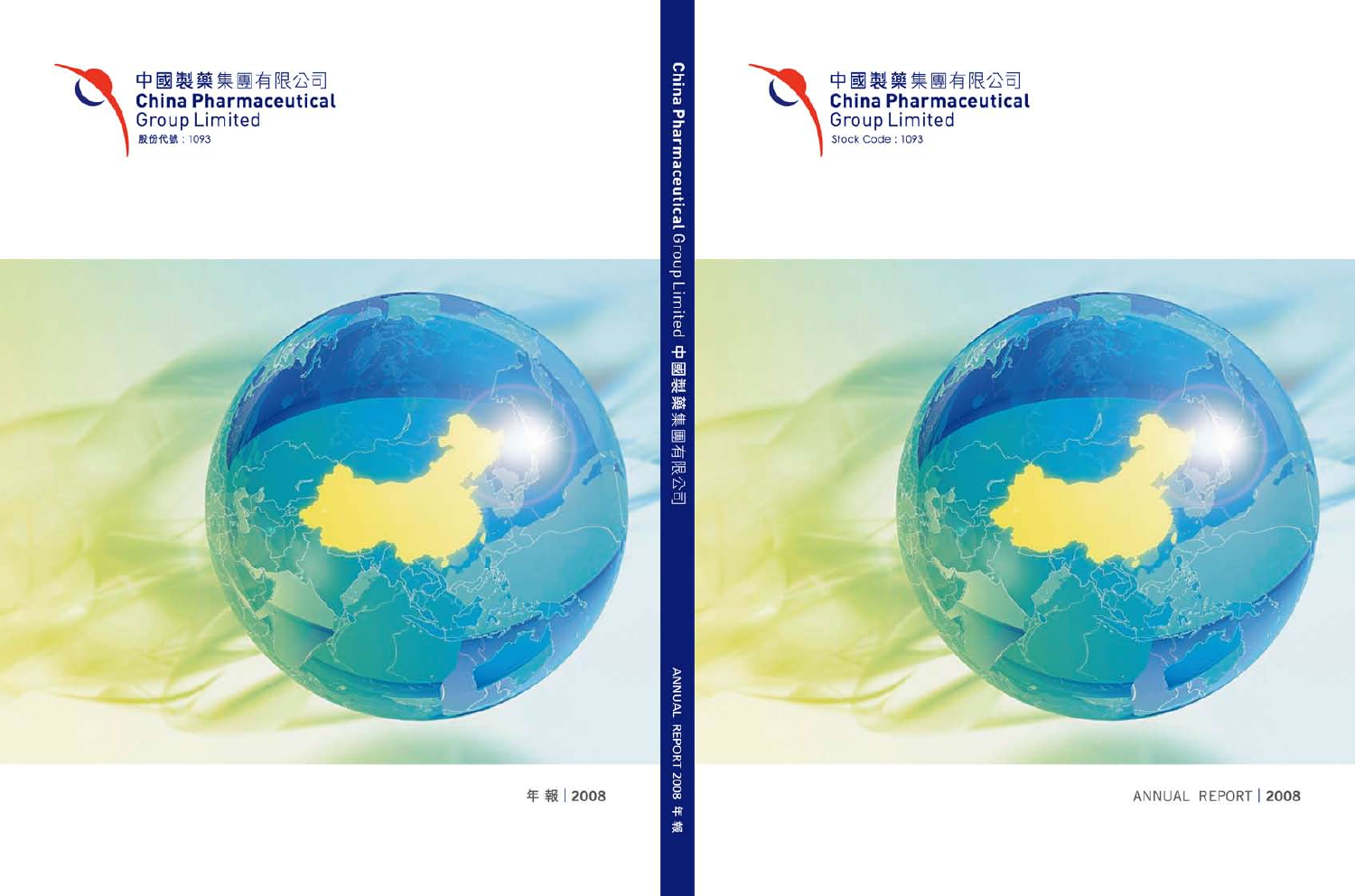

|                                                | PAGE(S)        |
|------------------------------------------------|----------------|
| <b>CORPORATE INFORMATION</b>                   | $\overline{4}$ |
| <b>CORPORATE STRUCTURE</b>                     | 5              |
| <b>CHAIRMAN'S STATEMENT</b>                    | 6              |
| <b>CORPORATE GOVERNANCE REPORT</b>             | 10             |
| <b>DIRECTORS' REPORT</b>                       | 14             |
| <b>INDEPENDENT AUDITOR'S REPORT</b>            | 22             |
| <b>CONSOLIDATED INCOME STATEMENT</b>           | 24             |
| <b>CONSOLIDATED BALANCE SHEET</b>              | 25             |
| <b>BALANCE SHEET</b>                           | 27             |
| CONSOLIDATED STATEMENT OF CHANGES IN EQUITY    | 28             |
| <b>CONSOLIDATED CASH FLOW STATEMENT</b>        | 29             |
| NOTES TO THE CONSOLIDATED FINANCIAL STATEMENTS | 31             |
| <b>FINANCIAL SUMMARY</b>                       | 87             |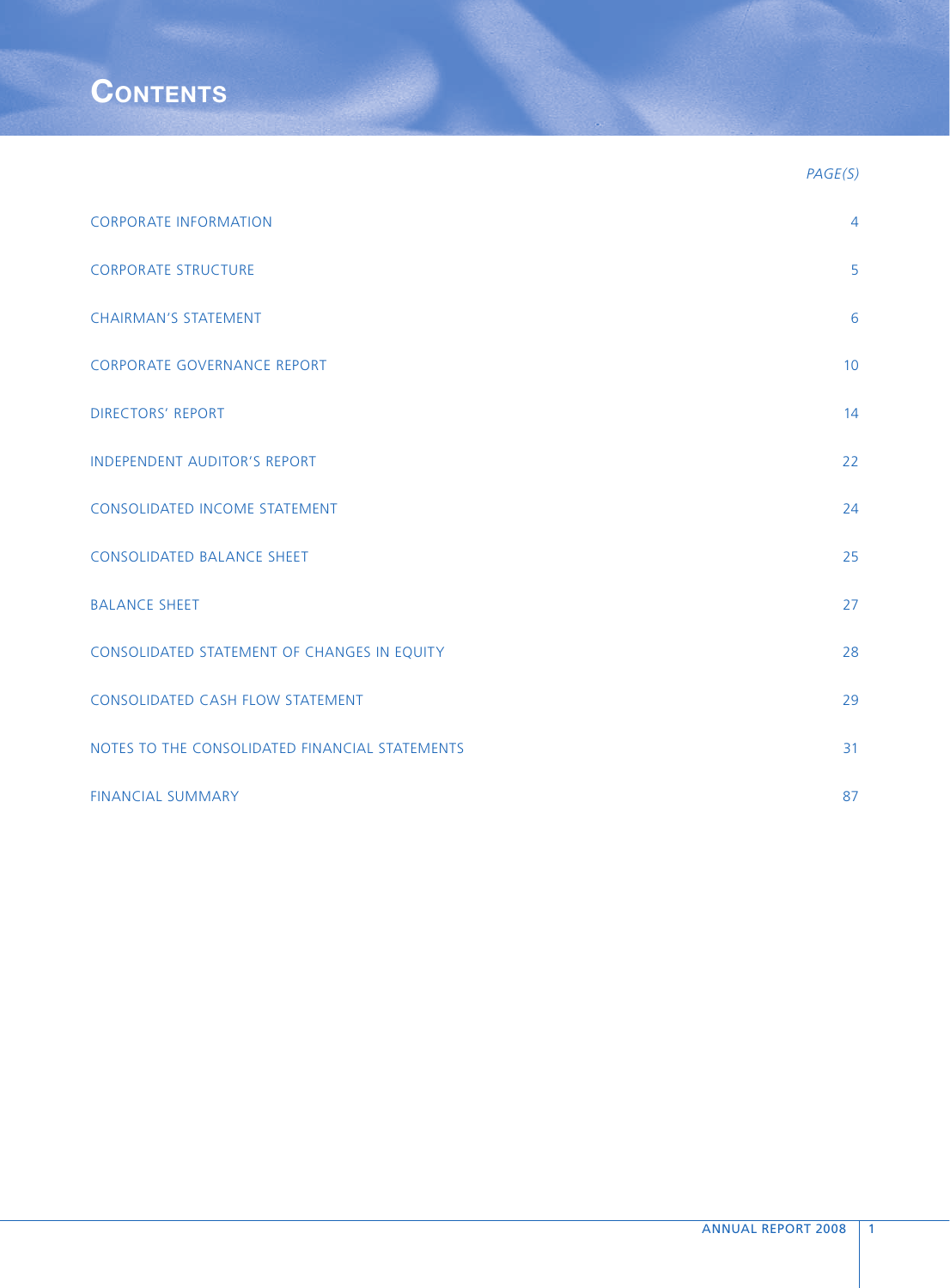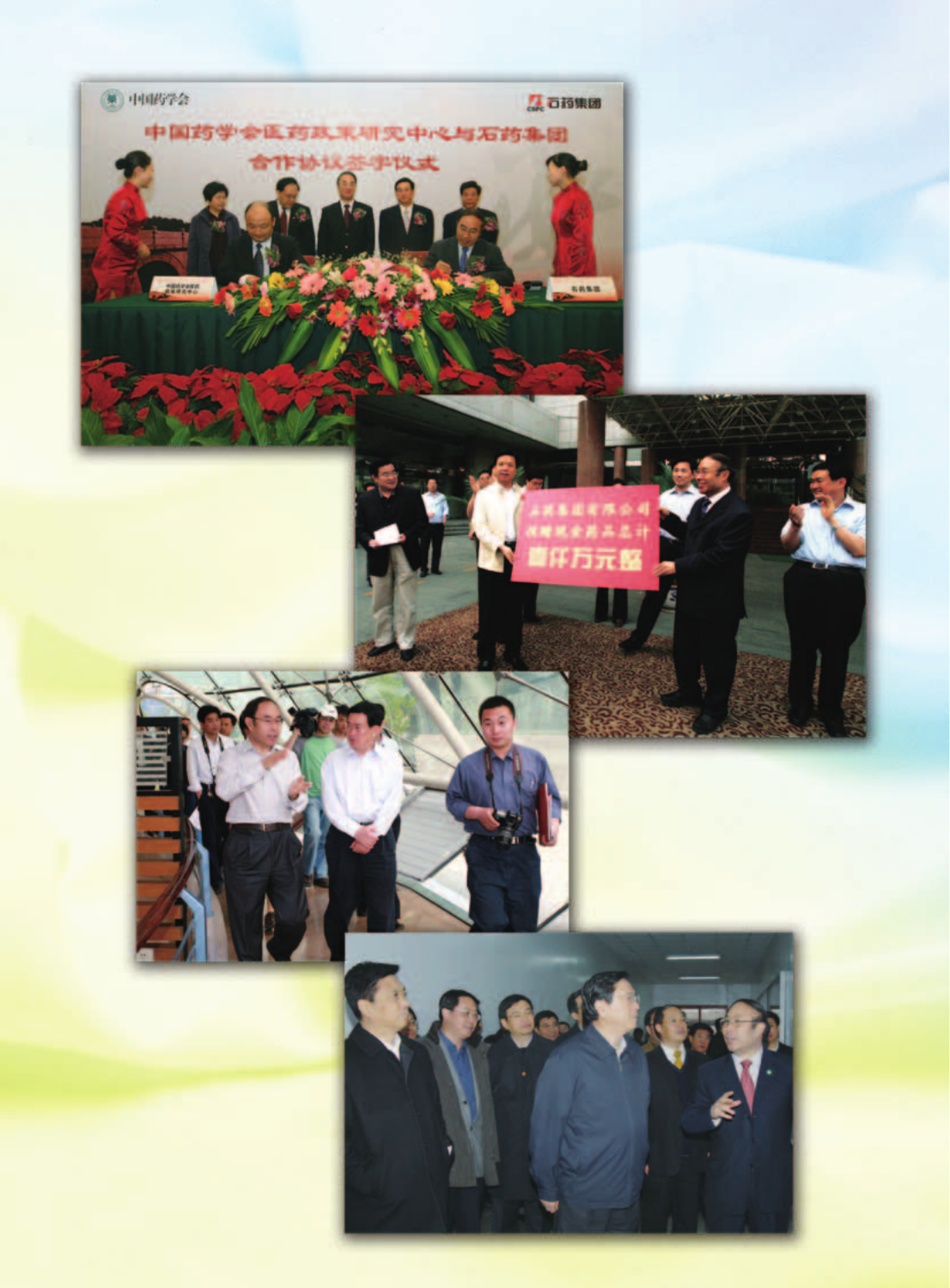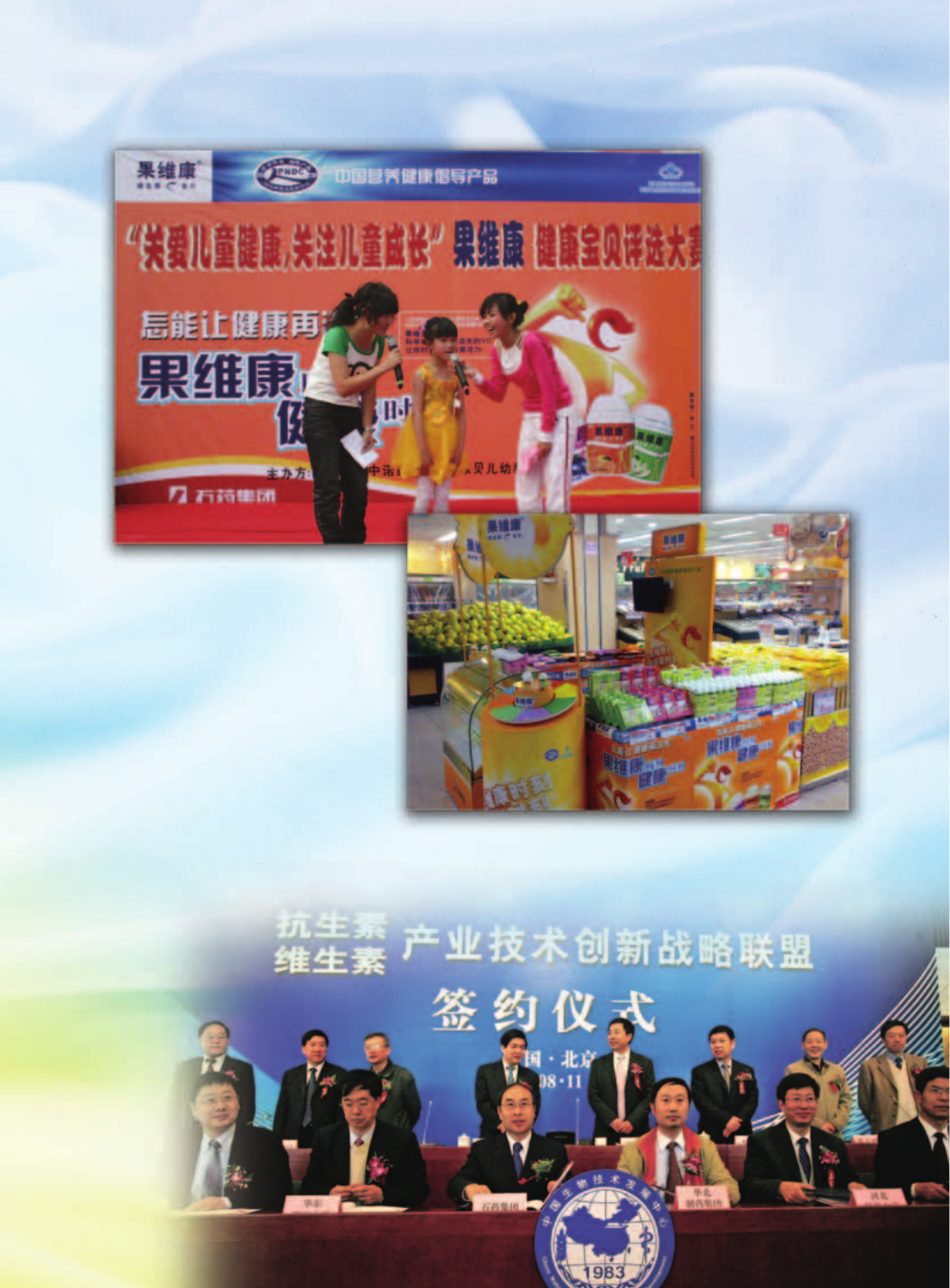# **CORPORATE INFORMATION**

### **BOARD OF DIRECTORS**

*Executive Directors:* CAI Dongchen *(Chairman)* YUE Jin FENG Zhenying CHAK Kin Man PAN Weidong ZHAO John Huan WANG Shunlong

*Non-executive Director:* LEE Ka Sze, Carmelo

*Independent Non-executive Directors:* HUO Zhenxing QI Moujia GUO Shichang CHAN Siu Keung, Leonard

## **COMMITTEES**

*Audit Committee:* CHAN Siu Keung, Leonard *(Chairman)* LEE Ka Sze, Carmelo HUO Zhenxing

*Remuneration Committee:* CHAN Siu Keung, Leonard *(Chairman)* LEE Ka Sze, Carmelo HUO Zhenxing

**LEGAL ADVISERS** Woo, Kwan, Lee & Lo

**AUDITOR** Deloitte Touche Tohmatsu

**COMPANY SECRETARY** LEE Ka Sze, Carmelo

**AUTHORISED REPRESENTATIVES** CHAK Kin Man PAN Weidong

## **REGISTERED OFFICE**

| Suite 3206      |
|-----------------|
| 32th Floor      |
| Central Plaza   |
| 18 Harbour Road |
| Wan Chai        |
| Hong Kong       |

## **SHARE REGISTRAR AND TRANSFER OFFICE**

Tricor Secretaries Limited 26th Floor Tesbury Centre 28 Queen's Road East Hong Kong

## **PRINCIPAL BANKERS**

Agricultural Bank of China, Hebei Branch Bank of China, Hebei Branch Bank of China, Huhhot Branch Bank of Communication, Hebei Branch China Construction Bank, Hebei Branch China Minsheng Banking Corporation Limited, Shijiazhuang Branch CITIC Ka Wah Bank Limited The Hong Kong and Shanghai Banking Corporation Limited The Industrial and Commercial Bank of China, Hebei Branch

**STOCK EXCHANGE** The Stock Exchange of Hong Kong Limited

**STOCK CODE** 1093

**WEBSITES** www.irasia.com/listco/hk/cpg/index.htm www.cpg.hk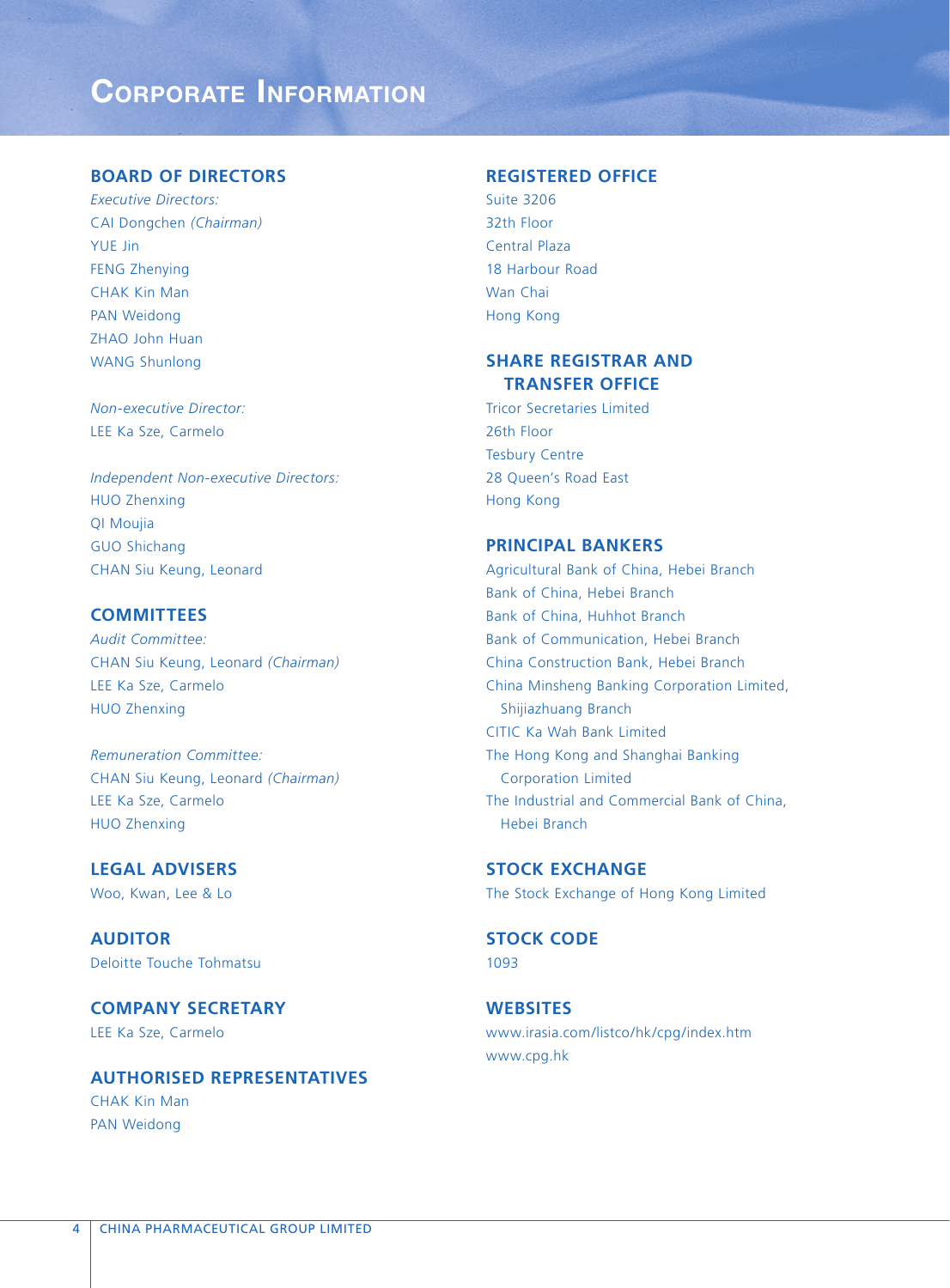# **CORPORATE STRUCTURE**

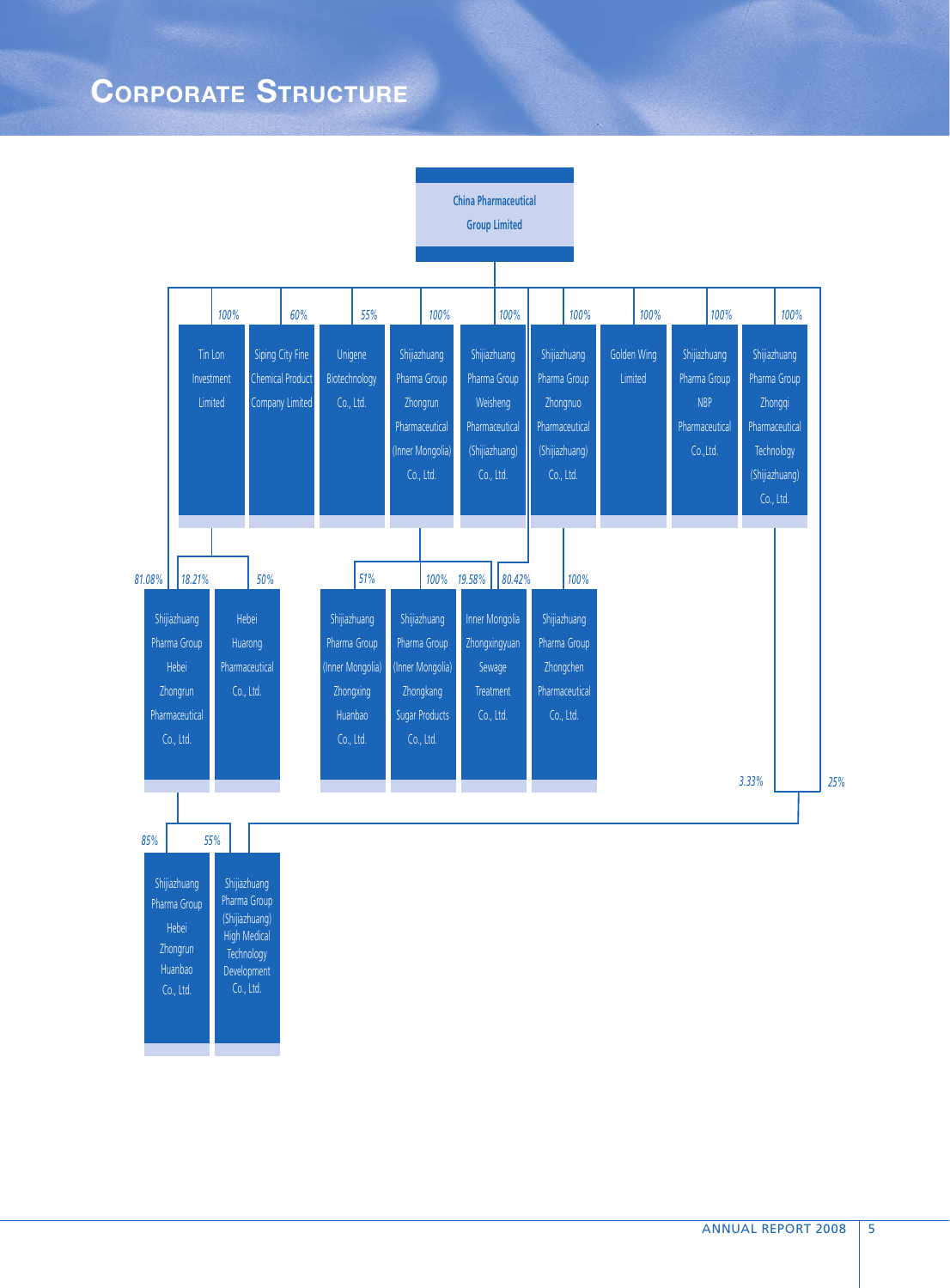# **CHAIRMAN'S STATEMENT**

### **RESULTS**

Driven by the significant increase in the gross profit margin of the vitamin C business and the strong growth of the finished drug business, the Group reported an encouraging result for the year 2008. Revenue and profit attributable to shareholders for the year ended 31 December 2008 reached HK\$6,830 million and HK\$941 million, representing an increase of 37% and 97% respectively as compared to last year, the highest since our listing.

The Board of Directors recommends the payment of a final dividend of HK20 cents per share for the year ended 31 December 2008.



## **BUSINESS REVIEW AND OUTLOOK**

#### **Vitamin C Series**

Product prices maintained an upward trend amid a tight market supply during the year. In 2008, the average selling price of vitamin C increased to US\$8.84 per kg, which was significantly higher than US\$4.60 of the previous year. Revenue for the year reached HK\$2,157 million, representing an increase of 96% over previous year. Gross profit margin significantly increased from 38.0% in 2007 to 57.3% in the current year.

After years of market competition, manufacturers in the PRC have successfully established a dominant position in the global vitamin C market, with considerably stronger pricing power. As the industry leader, the Group not only possesses the world's largest production capacity, but also the competitive edge in the areas of technology, production cost, product range and customer network. The Group was granted the GMP certificate from Germany during the year, thereby becoming the only PRC vitamin C manufacturer that can enter the high-end pharmaceutical market in the European Union. This not only provides the Group with the opportunities for business expansion, but also further improves the profitability of this business segment.

The increase in market supply is expected to be limited in 2009. Product prices should be able to stay at high level will average selling price significantly higher than previous year. In order to cement customer relationship and ensure profitability, the Group has entered into long-term sales contracts for 2009 with certain customers.

#### **Penicillin Series**

In 2008, the demand for penicillin intermediate and bulk drug products continued to grow. Product prices rose sharply in the second quarter amid tightened market supply as the production of certain manufacturers in the PRC was affected by the environmental protection concern. However, with the outbreak of the financial turmoil in the second half of the year, some overseas customers took measures to reduce their inventory. As a result, overall sales slowed down and product prices declined.

The environmental protection facilities of the Group are up to standard and our production was unaffected by the environmental protection concern. Moreover, the production capacity of the Group's production base in Inner Mongolia has expanded last year and which enabled our market share to increase further during the year. Total sales volume of this series for the year increased by 36% with revenue growing by 16% to HK\$1,871 million as compared to previous year. Gross profit margin decreased from 37.5% in 2007 to 23.3% in the current year.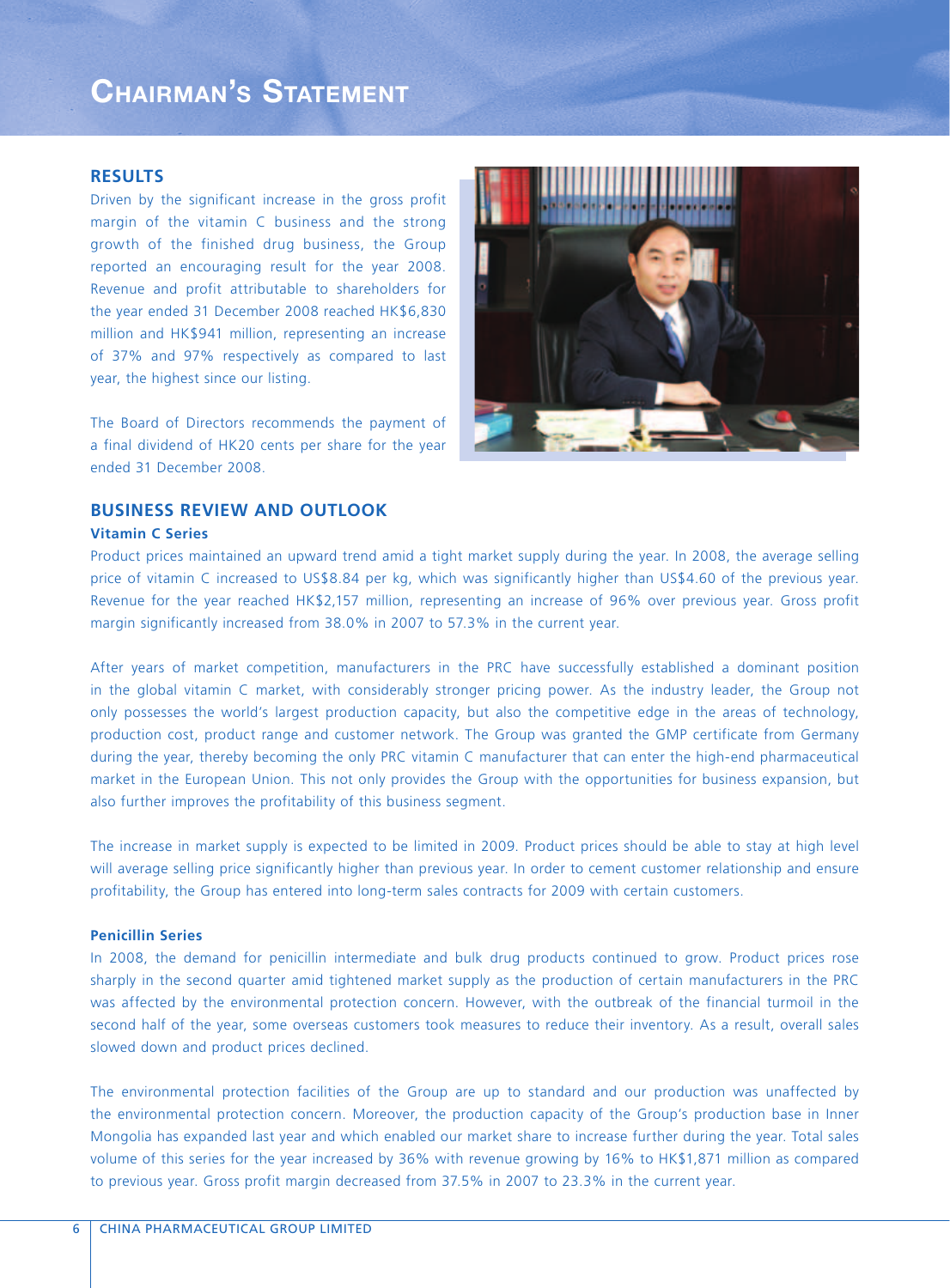# **CHAIRMAN'S STATEMENT**

Abundant market supply and capacity expansion of certain manufacturer are expected to continue to exert pressure on the selling price. Under this market environment, the Group will strengthen its control over production cost and actively explore overseas markets. During the year, the Group was granted the Certificate of Suitability for its amoxicillin bulk drug by the European Directorate for the Quality of Medicines & Healthcare. This greatly enhances the Group's competitiveness in overseas markets.

#### **Cephalosporin Series**

In 2008, the demand for cephalosporin intermediate and bulk drug products remained stable, but product prices were at low level due to excessive production capacity. Revenue for the year was HK\$736 million, roughly the same as previous year. Gross profit margin decreased from 16.2% in 2007 to 9.6% in the current year.

In addition to strengthening the control of production cost, the Group will accelerate the development of new products. It is expected a number of cephalosporin bulk drug products will be launched in 2009. One of the workshops under construction for the new products will be applied for the U.S. Food and Drug Administration ("FDA") accreditation and it is expected that the FDA accreditation on-site inspection will take place in 2009.

#### **Finished Drugs**

The expanding medical insurance system and vast investment in the establishment of medical infrastructure in the PRC have made medical services more accessible to people residing in rural and urban areas, which directly drives growth in the demand for pharmaceutical products. The Group grasped the opportunities under this favourable market environment and actively expanded its market coverage. Revenue for the year reached HK\$1,989 million, representing an increase of 33% over previous year. Among the major products, the revenue of amoxicillin capsules, ceftriaxone sodium for injection and penicillin sodium for injection increased by 32% to HK\$831 million as compared to previous year. Gross profit margin of this business segment slightly increased from 25.7% in 2007 to 26.7% in the current year.

The opinions of the reform of the medical and healthcare system in the PRC has just been released while the government has been increasing its investment in the medical and healthcare system. As a major finished drug manufacturer in the PRC with a strong distribution network across urban and rural areas, the Group will benefit directly from the rapid growth of the PRC pharmaceutical market.

In order to achieve rapid growth in the finished drug business, apart from further expanding its sales force and stepping up end-users marketing efforts, the Group will also expedite the development of new products. Currently, 19 new products of different specifications of the Group have obtained the approval of the State Food and Drug Administration ("SFDA") of the PRC and ready to be launched in 2009, while 36 other products being under review by the SFDA, 6 others undergoing clinical trials and 49 others in the stage of research and development. These product development projects include products for the treatment of cardio-cerebrovascular diseases, type II diabetes, anti-tumor and antibiotics.

Acquisition costs would be lowered under the current economic turmoil. The Group will actively explore suitable acquisition opportunities with a view to expanding its product portfolio and product types. The Group would focus on acquisitions that will supplement finished drugs and new drugs that it lacks, adding growth potential to this business segment.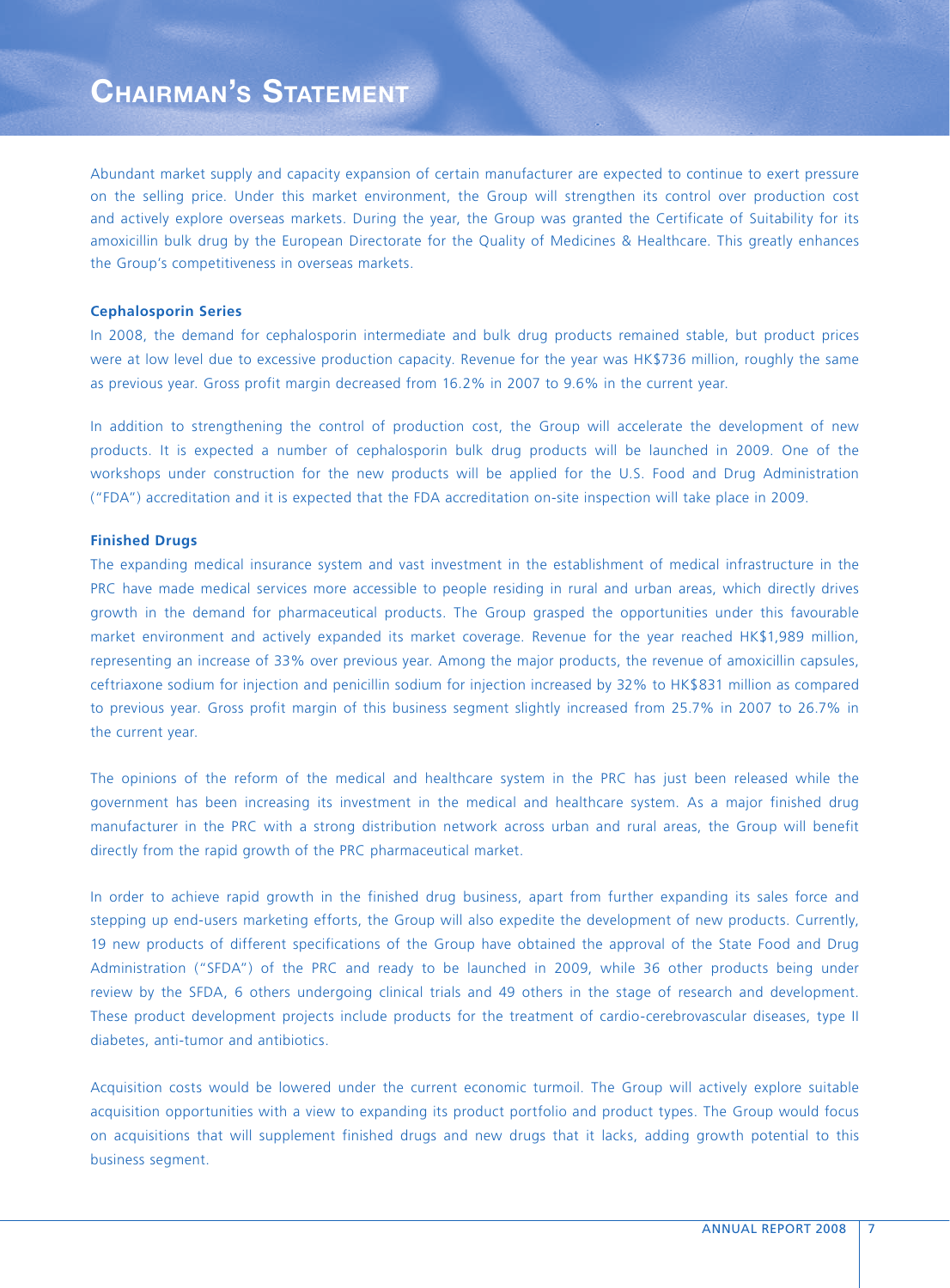The finished drug business of the Group has an enormous growth potential. With the aim of developing the finished drug products into the leading business segment of the Group and further establishing as the leader in the PRC finished drug market, we will endeavour to re-position the sales and marketing strategies in 2009 to ensure this business to become the main growth driver.

## **FINANCIAL REVIEW**

#### **Liquidity and financial position**

In 2008, the Group's operating activities generated a net cash inflow of HK\$1,516,293,000. Capital expenditure in relation to the addition of production facilities amounted to HK\$350,473,000. The Group's current ratio improved from 1.0 a year earlier to 1.5 as at 31 December 2008. Debtor turnover period (ratio of the total balance of trade receivables and bills receivables to sales, inclusive of value added tax for sales in the PRC) shortened from 62 days in the previous year to 49 days in the current year. Owing to a slowdown in sales of penicillin products, inventory turnover period (ratio of inventories balance to cost of sales) increased from 98 days in the previous year to 106 days in the current year.

The Group's financial position remained strong. As at 31 December 2008, bank balances and cash amounted to HK\$1,123,110,000 and total borrowings amounted to HK\$1,495,645,000 (comprising bank loans of HK\$1,373,627,000 and loans from a related company of HK\$122,018,000). Out of the total borrowings, HK\$577,018,000 will be repayable within one year and the remaining HK\$918,627,000 repayable between two to three years. Net gearing ratio (calculated on the basis of the Group's total borrowings net of bank balances and cash over shareholders' equity at the balance sheet date) decreased from 38% a year earlier to 8% as at 31 December 2008.

42% of the Group's borrowings are denominated in Hong Kong dollars or US dollars and the remaining 58% in Renminbi. The Group's revenues are denominated mainly either in Renminbi or in US dollars. The Group believed that its exposure to foreign currency risks is not significant, but we will monitor closely the currency movement.

#### **Pledge of assets**

As at 31 December 2008, bank deposits of HK\$2,048,000 (2007: HK\$751,000) were pledged to banks as security for the issuance of letters of credit.

### **Contingent liabilities**

As disclosed in the press announcement of the Company dated 22 February 2005, the Company and one of its subsidiaries were named as, among others, defendants in a number of antitrust complaints filed in the United States. Up to the date of this report, four antitrust complaints have been served on the Company and three antitrust complaints have been served on the subsidiary.

The directors and management of the Company intend to contest the claims set out in the antitrust complaints vigorously. The Group has appointed legal advisers to advise them in the legal proceedings and the outcome of the antitrust complaints cannot be reliably estimated with reasonable certainty at this stage.

Further information on the antitrust complaints is set out in note 41 to the consolidated financial statements.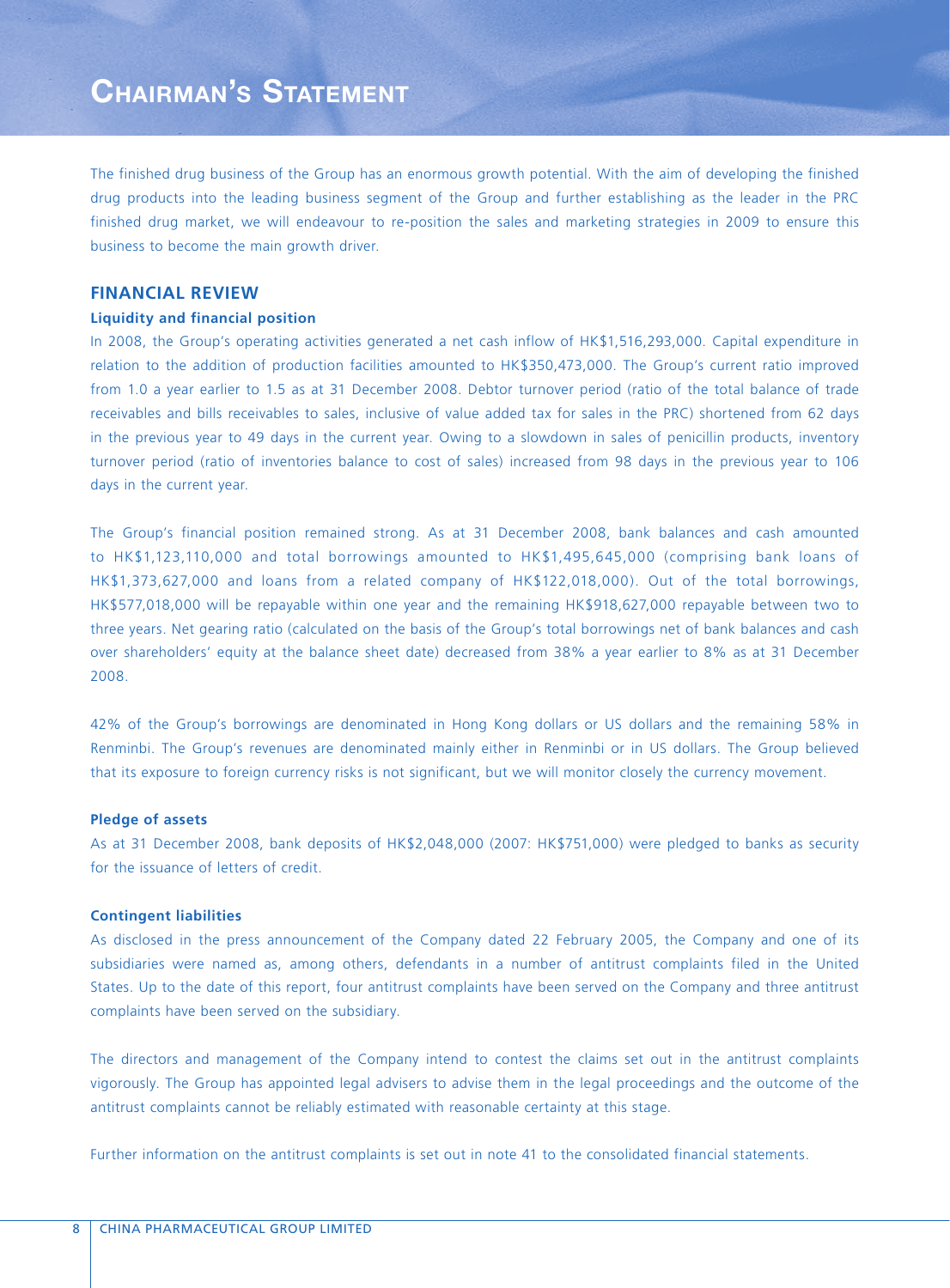# **CHAIRMAN'S STATEMENT**

### **EMPLOYEES**

As at 31 December 2008, the Group had about 9,890 employees, the majority of them were employed in the PRC. The Group will continue to offer competitive remuneration packages, discretionary share options and bonuses to staff based on the performance of the Group and the individual employee.

## **ACKNOWLEDGEMENT**

On behalf of the Board of Directors, I would like to take this opportunity to express our appreciation to our shareholders for their support and to our staff for their contribution and diligence during the year.

> By order of the Board **CAI DONGCHEN** *Chairman*

Hong Kong, 8 April 2009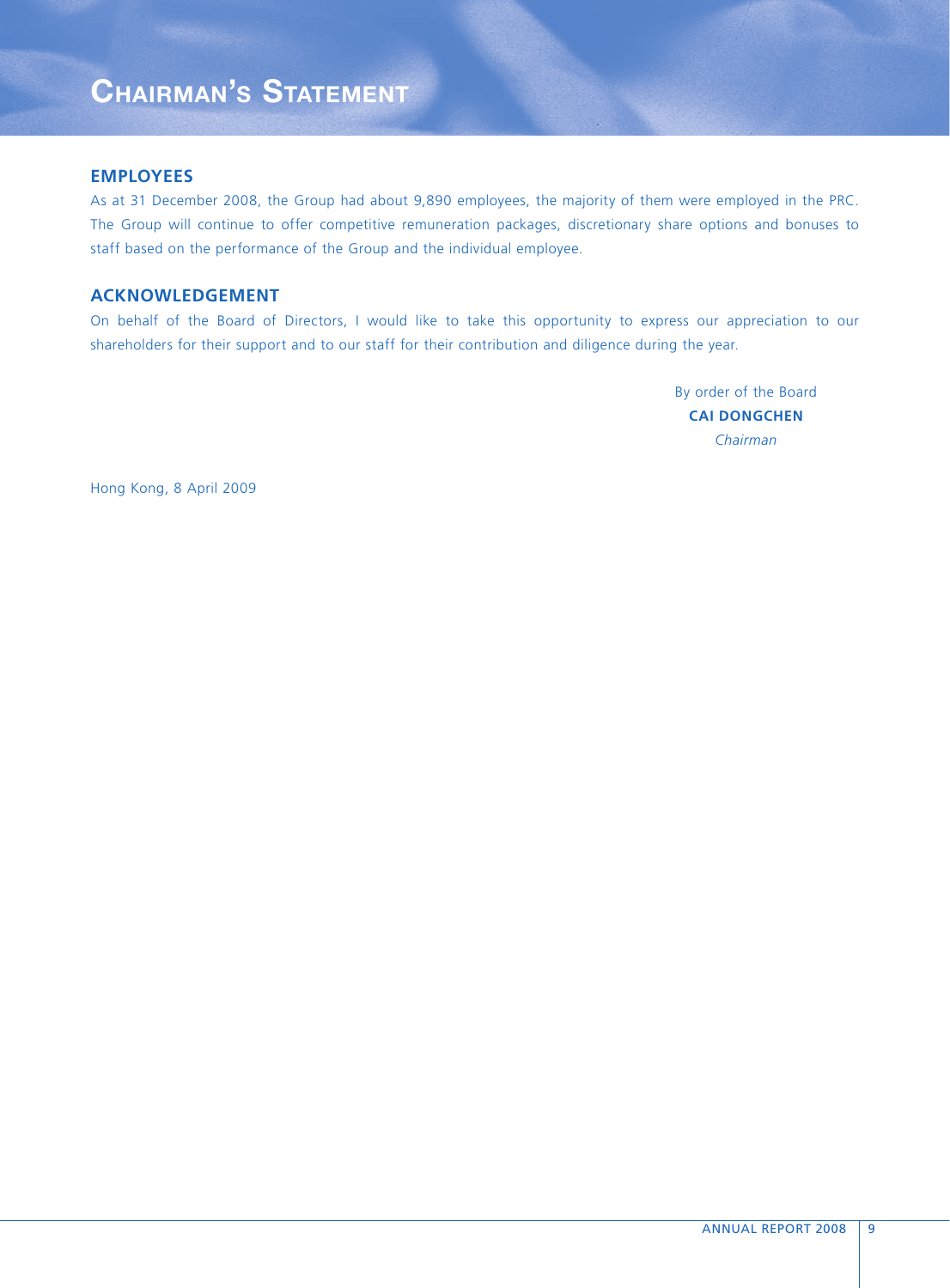# **CORPORATE GOVERNANCE REPORT**

#### **CORPORATE GOVERNANCE PRACTICES**

The Company is committed to ensuring a high standard of corporate governance. The Board believes that good corporate governance practices are increasingly important for maintaining and promoting the confidence of investors. The Board will review its corporate governance practices from time to time to ensure they reflect the latest development and meet the expectations of the investors.

The Company has complied with the code provisions in the Code on Corporate Governance Practices (the "Code") contained in Appendix 14 of the Rules Governing the Listing of Securities on the Stock Exchange (the "Listing Rules") throughout the year ended 31 December 2008 with certain deviations from code provision A.2.1 as set out in this report.

## **BOARD OF DIRECTORS**

The Board currently comprises seven executive directors, one non-executive director and four independent nonexecutive directors. One of the independent non-executive directors has the appropriate professional accounting experience and expertise. The biographies of the directors are set out on pages 16 to 17 of the annual report.

The Board is responsible for establishing strategic direction, setting objectives and business plans and monitoring performance. The management of the subsidiaries of the Company is responsible for the day-to-day management and operation of their respective individual business units.

The Board meets regularly to review the financial and operating performance of the Group and approve business plans. Four regular Board meetings were held at approximately quarterly interval in 2008. Individual attendance of each director at the regular Board meetings, Audit Committee meetings and Remuneration Committee meeting during 2008 is set out below:

|                                 | <b>Attendance/Number of Meetings</b> |                  |                     |  |  |  |
|---------------------------------|--------------------------------------|------------------|---------------------|--|--|--|
|                                 |                                      | <b>Audit</b>     | <b>Remuneration</b> |  |  |  |
| <b>Director</b>                 | <b>Board</b>                         | <b>Committee</b> | <b>Committee</b>    |  |  |  |
| <b>Executive Directors:</b>     |                                      |                  |                     |  |  |  |
| Cai Dongchen (Chairman)         | 4/4                                  |                  |                     |  |  |  |
| Yue Jin                         | 4/4                                  |                  |                     |  |  |  |
| Feng Zhenying                   | 4/4                                  |                  |                     |  |  |  |
| Chak Kin Man                    | 4/4                                  |                  |                     |  |  |  |
| Pan Weidong                     | 4/4                                  |                  |                     |  |  |  |
| Zhao John Huan                  | 0/0                                  |                  |                     |  |  |  |
| (appointed on 18 December 2008) |                                      |                  |                     |  |  |  |
| <b>Wang Shunlong</b>            | 0/0                                  |                  |                     |  |  |  |
| (appointed on 18 December 2008) |                                      |                  |                     |  |  |  |
| Ji Jianming                     | 3/4                                  |                  |                     |  |  |  |
| (resigned on 18 December 2008)  |                                      |                  |                     |  |  |  |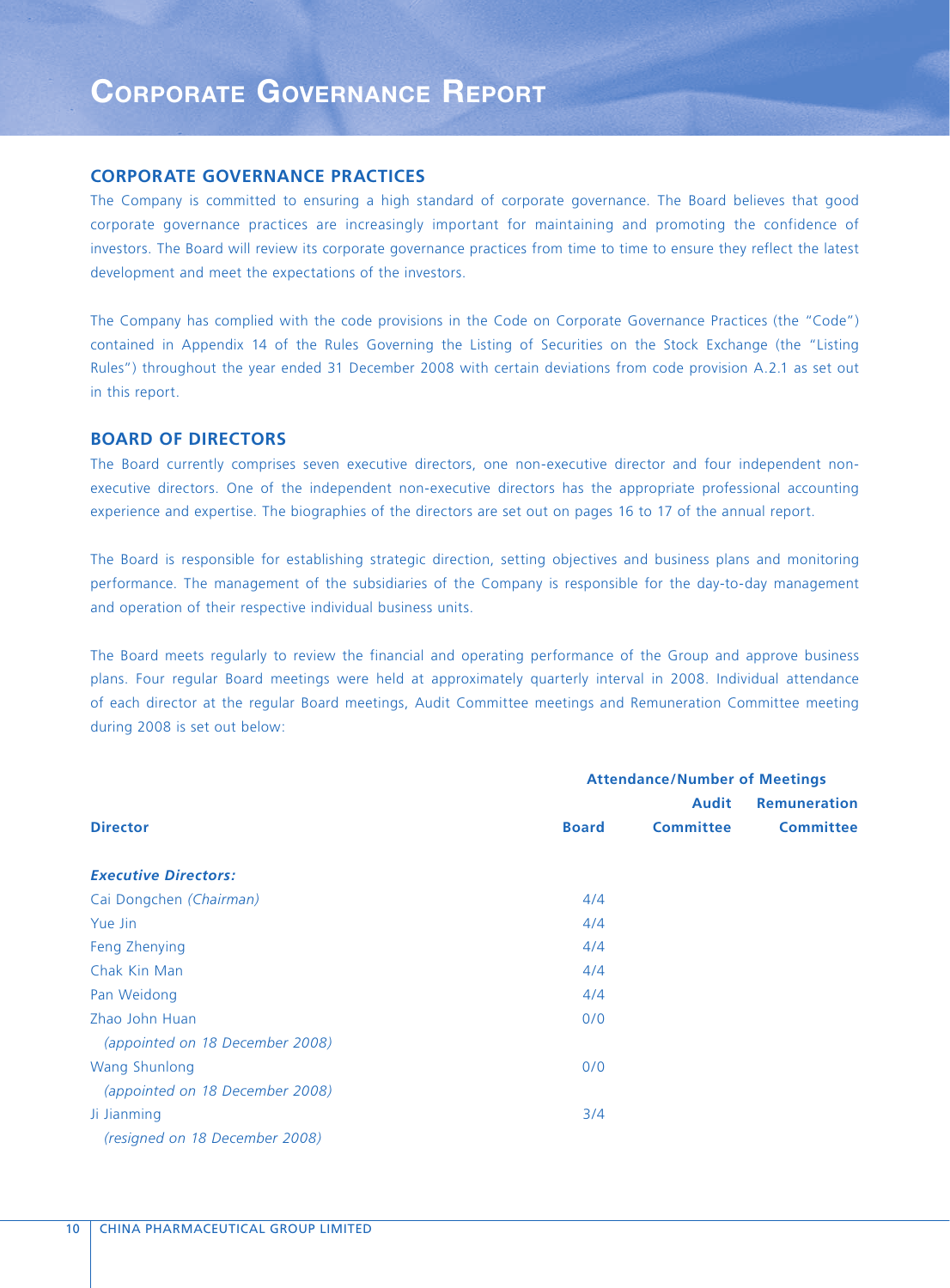# **CORPORATE GOVERNANCE REPORT**

|                                             | <b>Attendance/Number of Meetings</b> |                  |                     |  |  |  |
|---------------------------------------------|--------------------------------------|------------------|---------------------|--|--|--|
|                                             |                                      | <b>Audit</b>     | <b>Remuneration</b> |  |  |  |
| <b>Director</b>                             | <b>Board</b>                         | <b>Committee</b> | <b>Committee</b>    |  |  |  |
| <b>Executive Directors: (continued)</b>     |                                      |                  |                     |  |  |  |
| Li Zhibiao                                  | 4/4                                  |                  |                     |  |  |  |
| (resigned on 18 December 2008)              |                                      |                  |                     |  |  |  |
| Zhang Zheng                                 | 4/4                                  |                  |                     |  |  |  |
| (resigned on 18 December 2008)              |                                      |                  |                     |  |  |  |
| <b>Non-Executive Director:</b>              |                                      |                  |                     |  |  |  |
| Lee Ka Sze, Carmelo                         | 4/4                                  | 4/4              | 3/3                 |  |  |  |
| <b>Independent Non-Executive Directors:</b> |                                      |                  |                     |  |  |  |
| Huo Zhenxing                                | 4/4                                  | 4/4              | 3/3                 |  |  |  |
| Qi Moujia                                   | 4/4                                  |                  |                     |  |  |  |
| Guo Shichang                                | 3/4                                  |                  |                     |  |  |  |
| Chan Siu Keung, Leonard                     | 4/4                                  | 4/4              | 3/3                 |  |  |  |

## **CHAIRMAN AND CHIEF EXECUTIVE OFFICER**

Code provision A.2.1 of the Code stipulates that the roles of chairman and chief executive officer should be separate and should not be performed by the same individual. Mr. Cai Dongchen, the Company's Chairman, also assumes the role as the chief executive officer of the Company. The Company believes that vesting both roles in Mr. Cai will allow for more effective planning and execution of business strategies. As all major decisions are made in consultation with members of the Board, the Company believes that there is adequate balance of power and authority in place.

## **NON-EXECUTIVE DIRECTORS**

Each of the non-executive director and independent non-executive directors has entered into a service contract with the Company for a term of two years from 1 January 2007 subject to the requirement that one-third of all the directors shall retire from office by rotation at each annual general meeting pursuant to the Articles of Association of the Company.

Such contracts have been renewed for a term of two years from 1 January 2009 as at the date of this report.

### **REMUNERATION OF DIRECTORS**

The Remuneration Committee of the Company is responsible for reviewing the remuneration policies, approving the salary, bonus and other benefits of executive directors and recommending to the Board remuneration of nonexecutive directors. The committee currently comprises three members, namely Mr. Chan Siu Keung, Leonard (Chairman), Mr. Lee Ka Sze, Carmelo and Mr. Huo Zhenxing.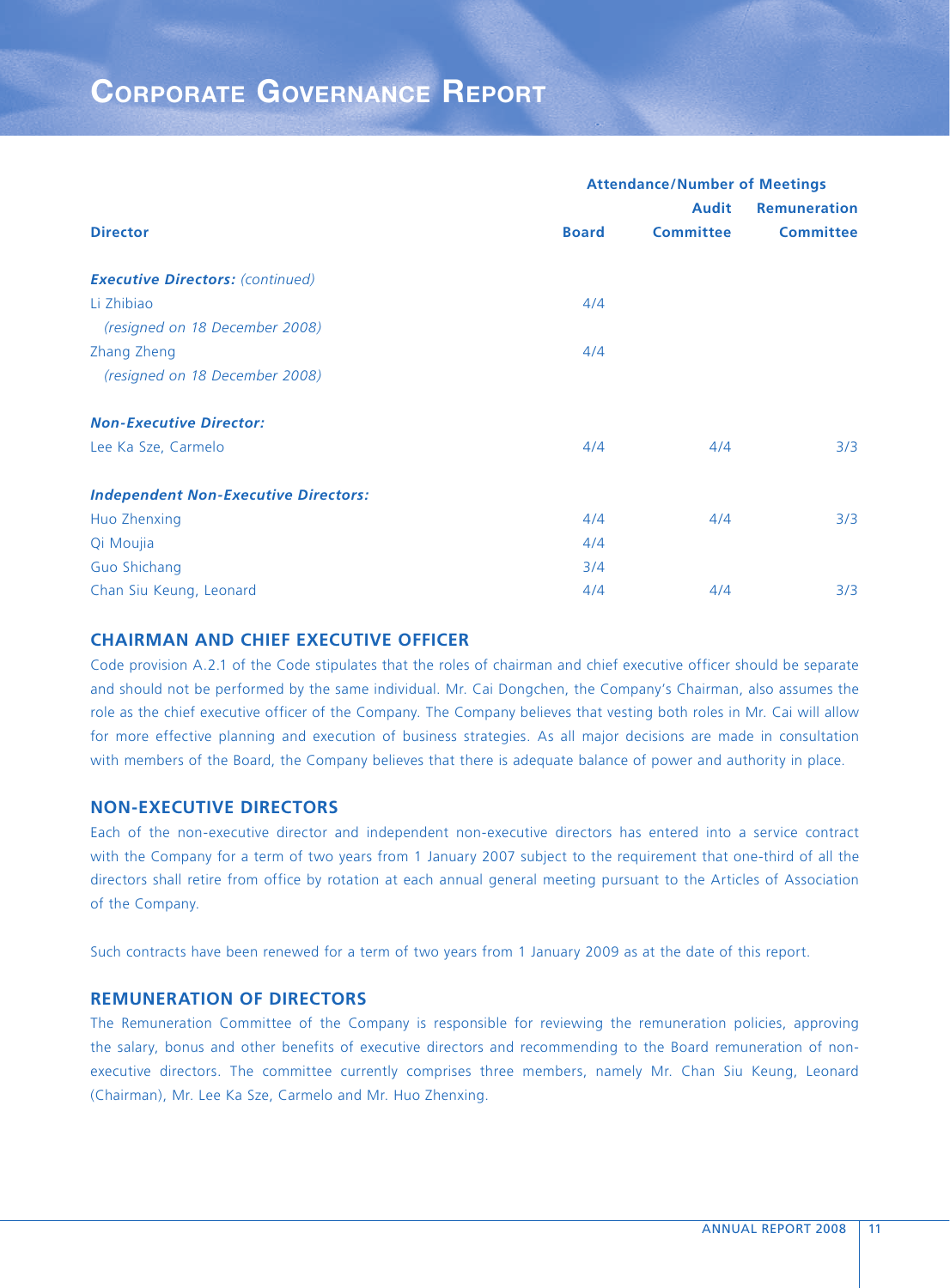Three meetings were held in 2008. Based on its review of the operating results of the Group, individual performance and comparable market statistics, the committee has considered and approved the remuneration of the executive directors of the Company at the meetings.

## **NOMINATION OF DIRECTORS**

The Board has not established a nomination committee. According to the Articles of Association of the Company, the Board has the power from time to time and at any time to appoint any person as a director either to fill a casual vacancy or as an addition to the Board. The Board will review the structure, size and composition of the Board from time to time and make recommendation on the appointment of directors.

Due to a restructuring of the Board, Mr. Ji Jianming, Mr. Li Zhibiao and Mr. Zhang Zheng resigned as executive directors of the Company; and Mr. Zhao John Huan and Mr. Wang Shunlong have been appointed by the Board as executive directors of the Company in December 2008.

## **DIRECTORS' SECURITIES TRANSACTIONS**

The Company has adopted the Model Code for Securities Transactions by Directors of Listed Issuers (the "Model Code") set out in Appendix 10 of the Listing Rules. Having made specific enquiry, all directors have complied with the required standard set out in the Model Code throughout the year of 2008.

#### **AUDIT COMMITTEE**

The Audit Committee of the Company is responsible for providing an independent review of the effectiveness of the financial reporting process and internal control system of the Group. The committee currently comprises three members, namely Mr. Chan Siu Keung, Leonard (Chairman), Mr. Lee Ka Sze, Carmelo and Mr. Huo Zhenxing.

Four meetings were held in 2008. At the meetings, the committee considered the fees charged by the auditor, reviewed the quarterly, half-yearly and annual financial statements, reviewed the auditor's management letter and management response and reviewed the annual budget of the Group.

Based on the review and discussion at the meetings, the committee recommended to the Board to approve the quarterly, half-yearly and annual results of the Group and to adopt the measures to improve the internal control system as suggested by the auditor in the management letters.

## **INTERNAL CONTROLS**

The Board has overall responsibility for the system of internal controls and for reviewing its effectiveness. During the year, the Board has conducted a review of the effectiveness of the system of internal control of the Group. The review covered all material controls, including financial, operational and compliance controls and risk management functions. Based on the results of the review, the Group would take steps to further enhance the effectiveness of the internal control system.

## **AUDITOR'S REMUNERATION**

During the year, the auditor of the Company charged HK\$1,800,000 for audit services and HK\$470,000 for nonaudit services. The non-audit services consist of review of half-yearly financial statements and certain agreed-upon procedures.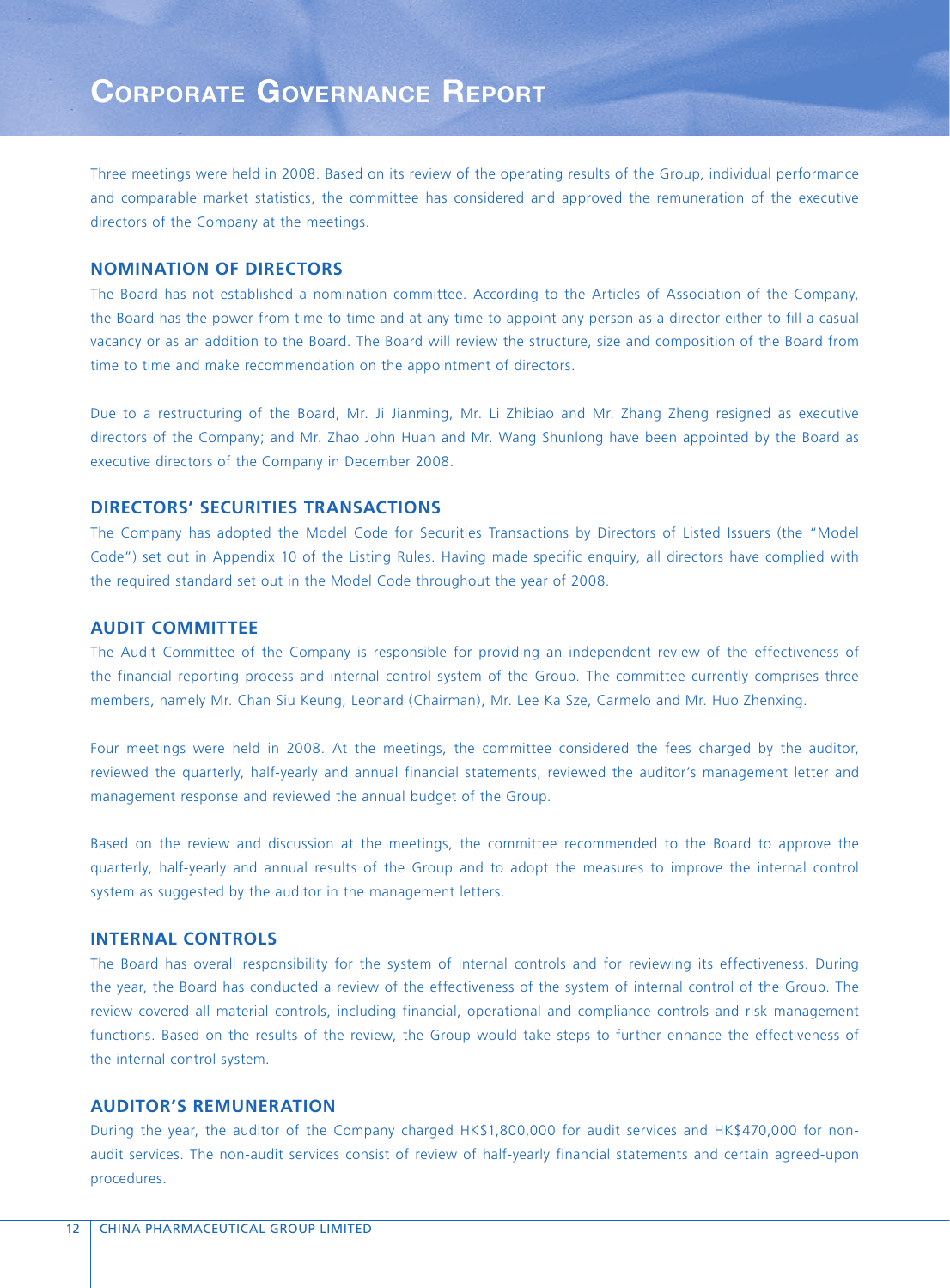## **FINANCIAL REPORTING**

The Board acknowledges its responsibility for preparing the financial statements of the Company and the Group. The reporting responsibilities of the auditors are set out in the independent auditor's report on page 22 to 23 of the annual report.

## **SHAREHOLDER COMMUNICATION**

The objective of shareholder communication is to provide our shareholders with detailed information about the Company so that they can exercise their rights as shareholders in an informed manner.

The Company uses a range of communication tools to ensure its shareholders are kept well informed of key business imperatives. These include general meetings, interim and annual reports, announcements and circulars. Procedures for voting by poll have been included in the circular of the Company accompanying notice convening general meeting and have been read out by the chairman at the general meeting held in 2008.

At the 2008 annual general meeting, separate resolution was proposed by the chairman in respect of each separate issue, including re-election of directors. The respective chairman of the Board, Audit Committee and Remuneration Committee attended the 2008 annual general meeting to answer questions raised by shareholders.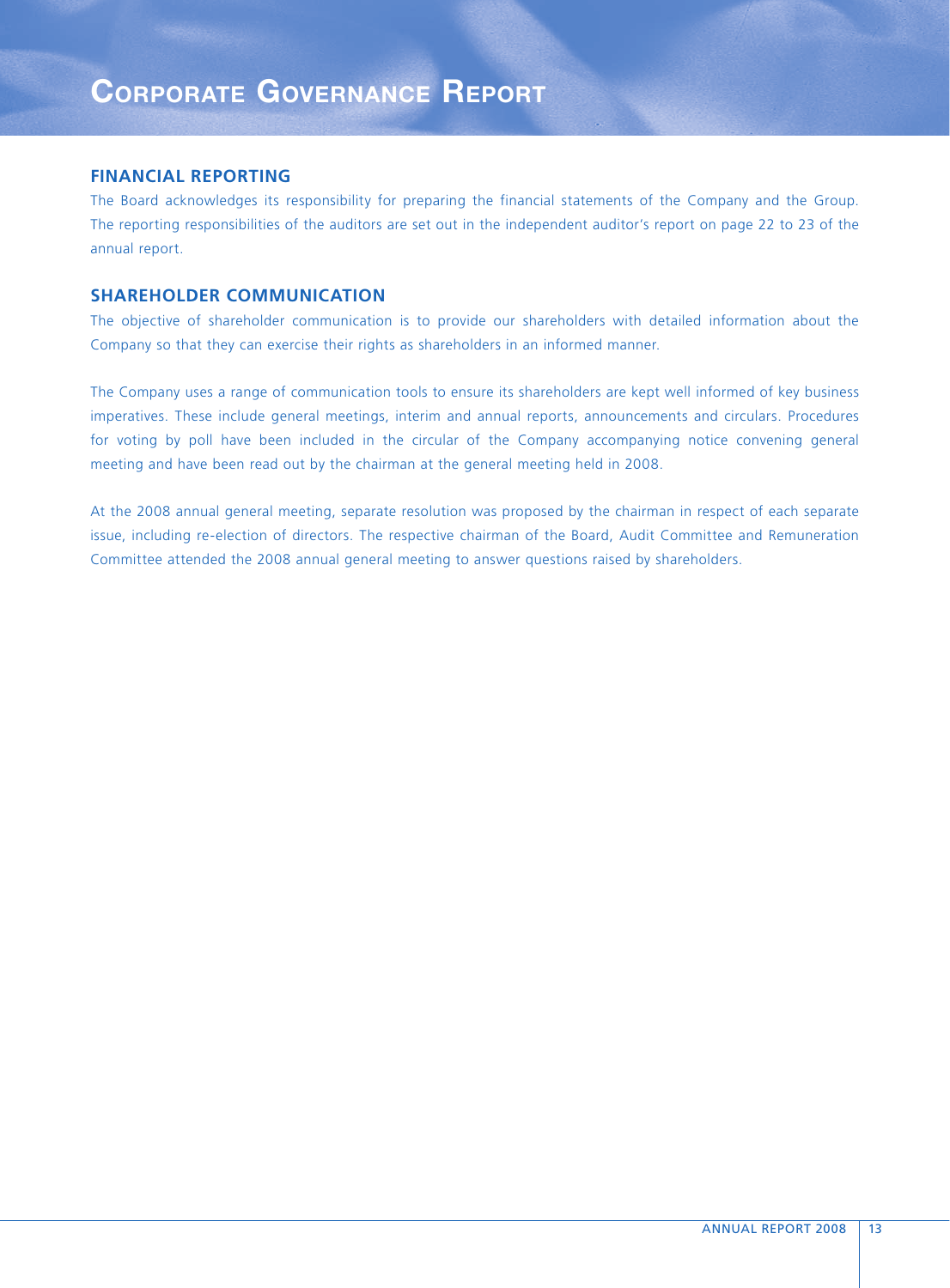The directors present their annual report and the audited consolidated financial statements of the Company and its subsidiaries (collectively referred to as the "Group") for the year ended 31 December 2008.

### **PRINCIPAL ACTIVITIES**

The Company acts as an investment holding company. Details of the principal activities of its subsidiaries and jointly controlled entity are set out in notes 43 and 21 to the consolidated financial statements, respectively.

### **MAJOR CUSTOMERS AND SUPPLIERS**

The aggregate sales and purchases attributable to the Group's five largest customers and suppliers were less than 30% of the Group's total sales and purchases for the year, respectively.

At no time during the year did a director, an associate of a director or a shareholder of the Company (which to the knowledge of the directors owns more than 5% of the Company's share capital) have an interest in any of the Group's five largest customers or suppliers.

### **RESULTS AND APPROPRIATIONS**

The results of the Group for the year ended 31 December 2008 are set out in the consolidated income statement on page 24 of the annual report.

The Board of Directors recommends the payment of a final dividend of HK20 cents per share for the year ended 31 December 2008, representing a distribution of HK\$306,992,000. Subject to shareholders' approval of the final dividend at the annual general meeting on 29 May 2009, payment of the final dividend will be made on 16 June 2009 to shareholders whose names appear on the register of members of the Company on 29 May 2009.

The register of members of the Company will be closed from Monday, 25 May 2009 to Friday, 29 May 2009, both dates inclusive, during which period no transfer of shares will be effected. In order to qualify for the entitlement of the final dividend, all transfer forms accompanied by the relevant share certificates must be lodged with the Company's share registrar, Tricor Secretaries Limited, at 26th Floor, Tesbury Centre, 28 Queen's Road East, Hong Kong, for registration not later than 4:30 p.m. on Friday, 22 May 2009.

### **DISTRIBUTABLE RESERVES OF THE COMPANY**

The Company's reserves available for distribution to shareholders as at 31 December 2008 comprised the retained profits of HK\$671,579,000 (2007: HK\$258,055,000).

#### **PROPERTY, PLANT AND EQUIPMENT**

During the year, the Group continued to upgrade its production facilities. Details of these and movements during the year in the property, plant and equipment of the Group are set out in note 15 to the consolidated financial statements.

## **SHARE CAPITAL AND SHARE OPTION SCHEME**

Details of the share capital and the share option scheme of the Company are set out in notes 32 and 33 to the consolidated financial statements, respectively.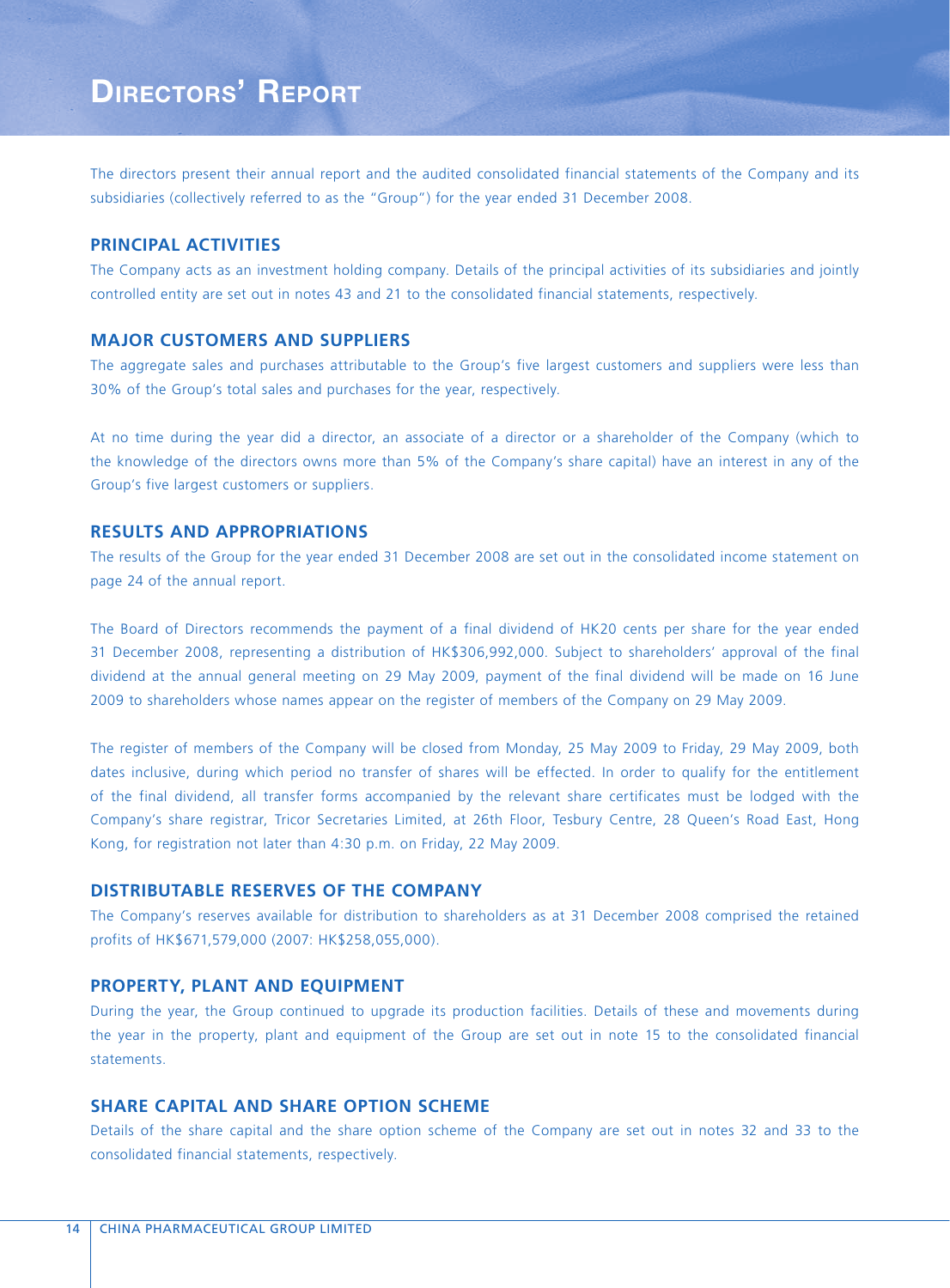### **DIRECTORS**

The directors of the Company during the year and up to the date of this report were:

#### **Executive directors:**

Cai Dongchen, Chairman Yue Jin Feng Zhenying Chak Kin Man Pan Weidong Zhao John Huan *(appointed on 18 December 2008)* Wang Shunlong *(appointed on 18 December 2008)* Ji Jianming *(resigned on 18 December 2008)* Li Zhibiao *(resigned on 18 December 2008)* Zhang Zheng *(resigned on 18 December 2008)*

## **Non-executive director:**

Lee Ka Sze, Carmelo

#### **Independent non-executive directors:**

Huo Zhenxing Qi Moujia Guo Shichang Chan Siu Keung, Leonard

In accordance with Article 92 of the Company's Article of Association, Messrs. Zhao John Huan and Wang Shunlong retire at the forthcoming annual general meeting and, being eligible, offer themselves for re-election.

In accordance with Article 101 of the Company's Articles of Association, Messrs. Cai Dongchen, Pan Weidong, Lee Ka Sze, Carmelo and Chan Siu Keung, Leonard retire at the forthcoming annual general meeting by rotation and, being eligible, offer themselves for re-election.

## **DIRECTORS' SERVICE CONTRACTS**

Each of the non-executive director and independent non-executive directors of the Company has entered into a service contract for a term of two years from 1 January 2007. Such contract has been renewed for a term of two years from 1 January 2009 as at the date of this report.

Other than as disclosed above, no director proposed for re-election at the forthcoming annual general meeting has a service contract which is not determinable by the Group within one year without payment of compensation (other than statutory compensation).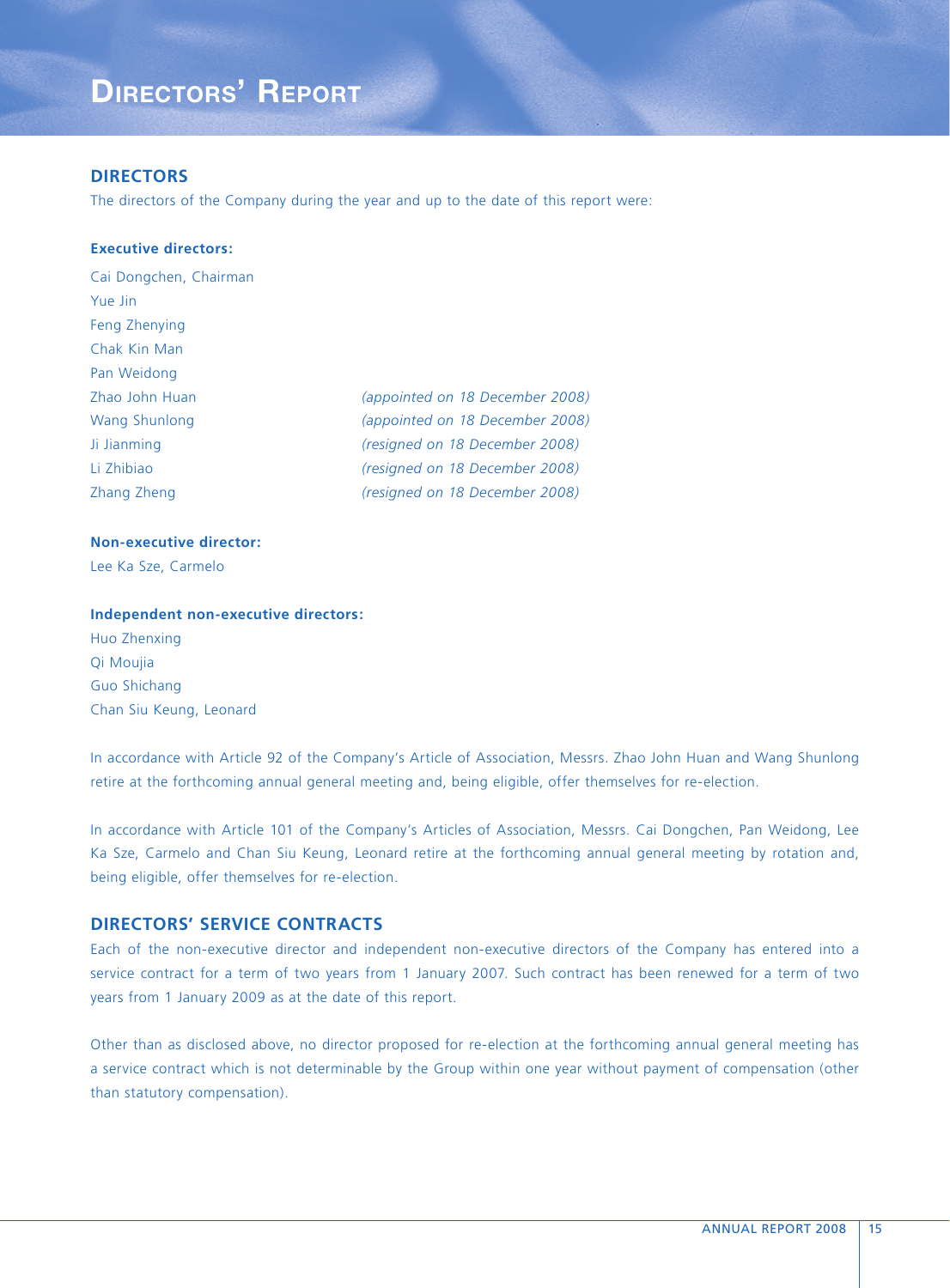## **BIOGRAPHICAL DETAILS OF DIRECTORS AND SENIOR MANAGEMENT**

#### **CAI Dongchen**

Mr. Cai, aged 55, Chairman of the Company, was appointed as an executive director of the Company in 1998. Mr. Cai graduated from Hebei Finance College in the People's Republic of China (the "PRC") and has over thirty years of technical and management experience in the pharmaceutical industry.

#### **YUE Jin**

Mr. Yue, aged 45, was appointed as an executive director of the Company in 2001. He graduated from Hebei University in the PRC and has over twenty years of technical and management experience in the pharmaceutical industry.

#### **FENG Zhenying**

Mr. Feng, aged 53, was appointed as an executive director of the Company in 2003. He graduated from Hebei Chemical College in the PRC and has over twenty years of technical and management experience in the pharmaceutical industry.

#### **CHAK Kin Man**

Mr. Chak, aged 43, was appointed as an executive director of the Company in 2005. He is a certified public accountant of the Hong Kong Institute of Certified Public Accountants and a fellow member of the Association of Chartered Certified Accountants. He holds a bachelor of social sciences degree from the University of Hong Kong and has over nineteen years of experience in auditing and financial management.

#### **PAN Weidong**

Mr. Pan, aged 39, was appointed as an executive director of the Company in 2006. He graduated from Shijiazhuang Post College in the PRC and has over seventeen years of experience in financial management and accounting.

#### **ZHAO John, Huan**

Mr. Zhao, aged 46, was appointed as an executive director of the Company in 2008. He holds a MBA degree from Kellogg School of Management at Northwestern University, dual master's degrees in electric engineering and physics from Northern Illinois University and a bachelor's degree in physics from Nanjing University. Mr. Zhao has extensive experience in senior management positions at several companies in the United States and the PRC. Mr. Zhao is also a vice president of Legend Holdings Limited ("Legend"), a director of Massive Giant Group Limited ("Massive Giant") and the CEO of Hony Capital Limited.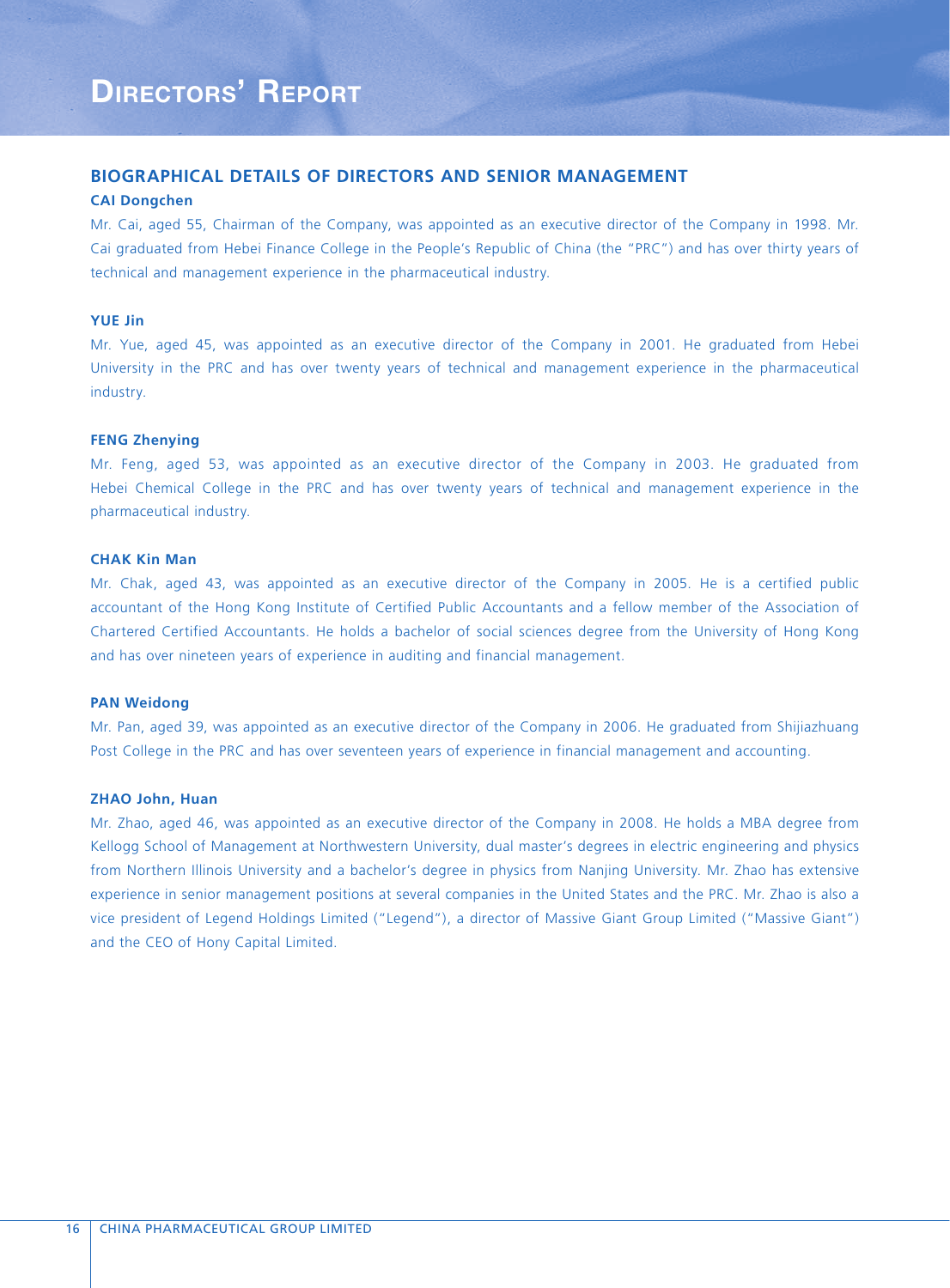## **BIOGRAPHICAL DETAILS OF DIRECTORS AND SENIOR MANAGEMENT** *(continued)*

#### **WANG Shunlong**

Mr. Wang Shunlong, aged 44, was appointed as an executive director of the Company in 2008. He holds a doctorate degree in engineering from Tsinghua University and has spent three years as a visiting researcher at Eindhoven University of Technology in the Netherlands. Mr. Wang has extensive experience in corporate management and investment planning. Mr. Wang is also a managing director of Hony Capital Limited and a director of Massive Giant.

#### **LEE Ka Sze, Carmelo**

Mr. Lee, aged 48, was appointed as an independent non-executive director of the Company in 1996 and redesignated as a non-executive director in 2004. He is also a member of the Audit Committee and Remuneration Committee of the Company. He holds a Bachelor of Laws degree from the University of Hong Kong. He is a solicitor by profession and is a partner of a law firm in Hong Kong.

#### **HUO Zhenxing**

Mr. Huo, aged 73, was appointed as an independent non-executive director of the Company in 1994. He is also a member of the Audit Committee and Remuneration Committee of the Company. He was the former head of Industrial and Commercial Bank of China, Hebei Province branch and Shijiazhuang sub-branch.

#### **QI Moujia**

Mr. Qi, aged 76, was appointed as an independent non-executive director of the Company in 1996. He was the former director of the State Drug Administration of China (the "SDA", now known as the State Food and Drug Administration of China). He was the deputy chairman and chairman of the SDA in 1978 and 1982-1994, respectively.

#### **GUO Shichang**

Mr. Guo, aged 67, was appointed as an independent non-executive director of the Company in 2004. He was the Vice Governor of Hebei Provincial People's Government in the PRC from 1993 to 2002.

#### **CHAN Siu Keung, Leonard**

Mr. Chan, aged 51, was appointed as an independent non-executive director of the Company in 2004. He is also a member of the Audit Committee and the Remuneration Committee of the Company. He is a qualified accountant and a member of the Institute of Chartered Accountants of Ontario. He holds a master of business administration degree from York University, Ontario, Canada and has extensive experience in finance and investment.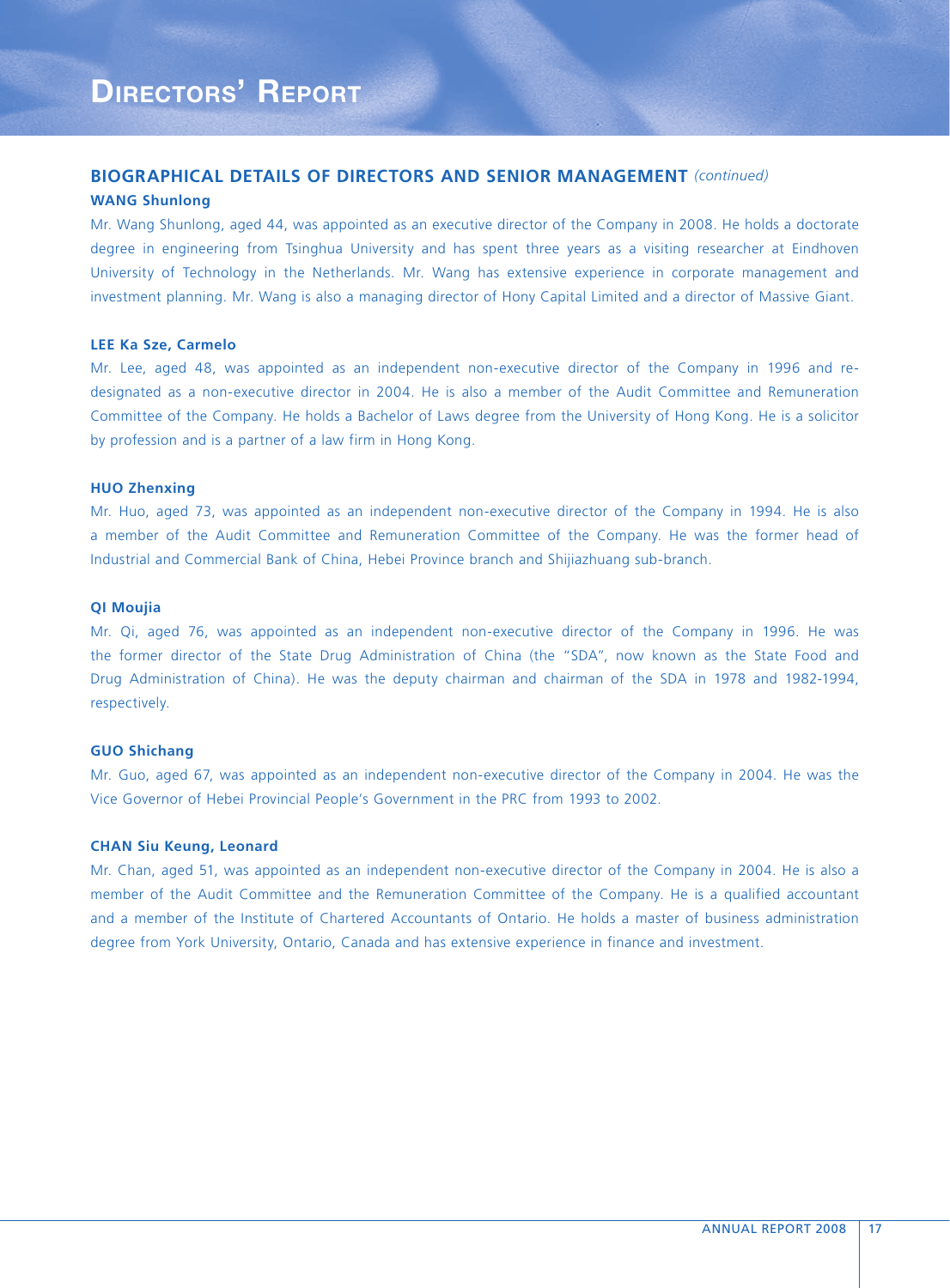### **DIRECTORS' INTERESTS IN CONTRACTS OF SIGNIFICANCE**

Woo, Kwan, Lee & Lo, a firm of solicitors of which Mr. Lee Ka Sze, Carmelo is a partner, rendered professional services to the Group for which it received normal remuneration.

Other than as disclosed above, no contracts of significance to which the Company, its holding companies, fellow subsidiaries or subsidiaries was a party and in which a director of the Company had a material interest, whether directly or indirectly, subsisted at the end of the year or at any time during the year.

### **DIRECTORS' INTERESTS IN SHARES, UNDERLYING SHARES AND DEBENTURES**

As at 31 December 2008, the interests of the directors and their associates in the shares, underlying shares and debentures of the Company and its associated corporations (within the meaning of Part XV of the Securities and Futures Ordinance (the "SFO")), as recorded in the register maintained by the Company pursuant to Section 352 of the SFO, or as otherwise notified to the Company and The Stock Exchange of Hong Kong Limited (the "Stock Exchange") pursuant to the Model Code for Securities Transactions by Directors of Listed Companies (the "Model Code") contained in the Rules Governing the Listing of Securities on the Stock Exchange (the "Listing Rules"), were as follows:

#### **Long positions:**

|                         |                         | Approximate percentage      |
|-------------------------|-------------------------|-----------------------------|
|                         | <b>Number of issued</b> | of the issued share capital |
| <b>Capacity</b>         | ordinary shares held    | of the Company              |
| <b>Beneficial owner</b> | 4.000                   | $0.00026\%$                 |
|                         |                         |                             |

Other than as disclosed above, none of the directors nor their associates had any interests or short positions in the shares, underlying shares and debentures of the Company or any of its associated corporations as at 31 December 2008.

## **ARRANGEMENTS TO PURCHASE SHARES OR DEBENTURES**

Other than as disclosed in note 33 to the consolidated financial statements, at no time during the year was the Company, its holding companies, fellow subsidiaries and subsidiaries, a party to any arrangements to enable the directors of the Company to acquire benefits by means of the acquisition of shares in, or debentures of, the Company or any other body corporate.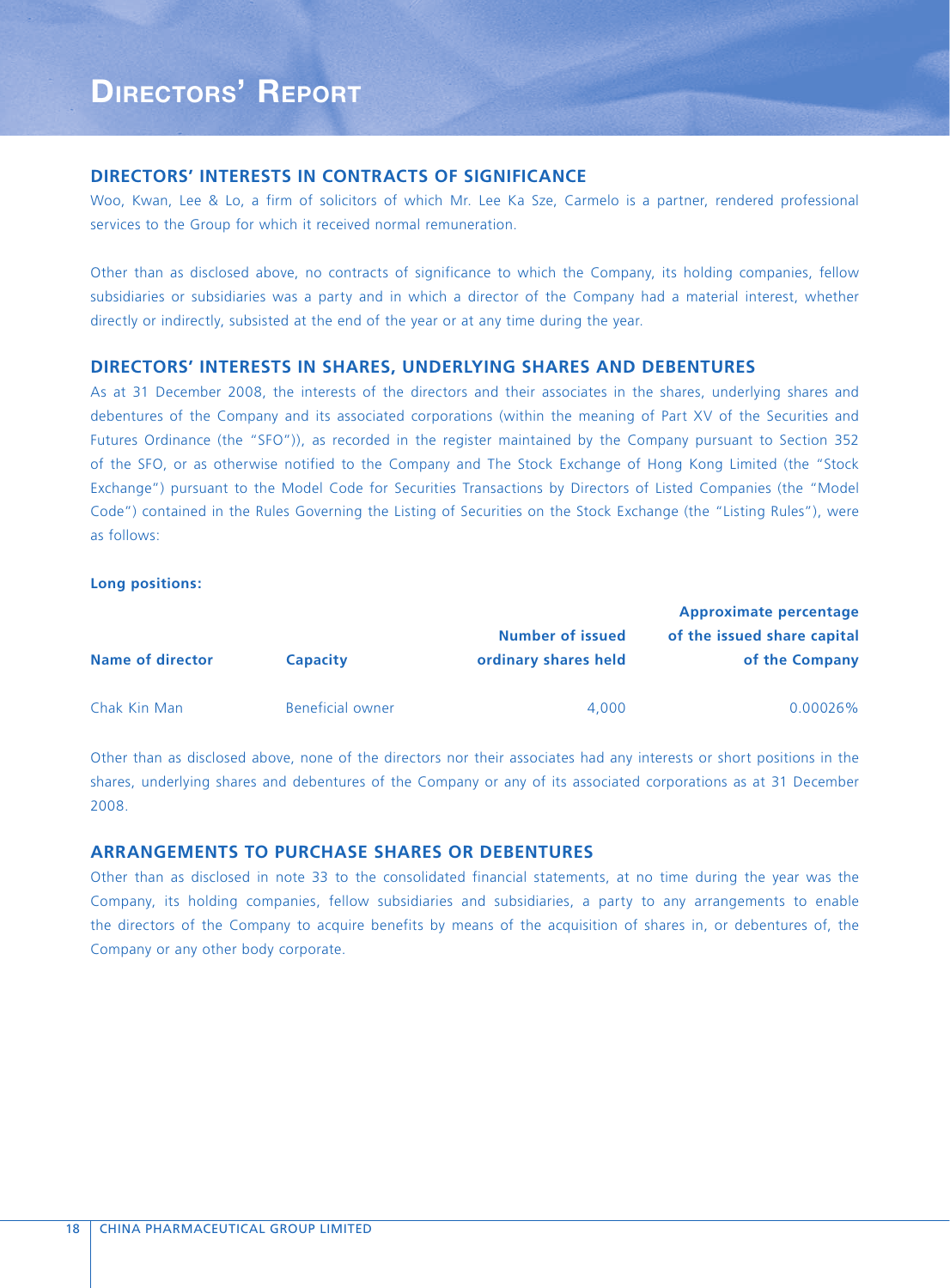### **SUBSTANTIAL SHAREHOLDERS**

As at 31 December 2008, the register of substantial shareholders maintained by the Company pursuant to Section 336 of the SFO shows that the following shareholders had notified the Company of relevant interests in the issued share capital of the Company.

|                         |                          |                  | Approximate          |
|-------------------------|--------------------------|------------------|----------------------|
|                         |                          | <b>Number of</b> | percentage of the    |
| Name of                 |                          | issued ordinary  | issued share capital |
| substantial shareholder | <b>Capacity</b>          | shares held      | of the Company       |
| <b>Massive Giant</b>    | <b>Beneficial owner</b>  | 783,482,393      | 51.04%               |
| Legend                  | Interest to an agreement | 783,482,393      | 51.04%               |
|                         |                          | (note i)         |                      |
| Employees' Shareholding | Interest held by a       | 783,482,393      | 51.04%               |
| Society of Legend       | controlled corporation   | (note ii)        |                      |
| ("Employees' Society")  |                          |                  |                      |

*Notes:*

- (i) Legend and Massive Giant are parties to an agreement to which Section 317(1)(a) of the SFO applies. Legend is deemed to be interested in the 783,482,393 shares of the Company held by Massive Giant.
- (ii) Employees' Society owns 35% interest in Legend. Employees' Society is deemed to be interested in the 783,482,393 shares of the Company held by Massive Giant.

Other than as disclosed above, the Company has not been notified of any other relevant interests or short positions in the issued share capital of the Company or any other interests representing 5% or more of the issued share capital of the Company as at 31 December 2008.

## **CONNECTED TRANSACTIONS**

Details of the discloseable connected transactions during the year are set out in note 26 to the consolidated financial statements. Pursuant to Rule 14A.38 of the Listing Rules, the board of directors engaged the auditor of the Company to perform certain agreed upon procedures in respect of the continuing connected transactions of the Group. The auditor has reported their factual findings on these procedures to the board of directors by confirming the matters as stated in Rule 14A.38, where applicable.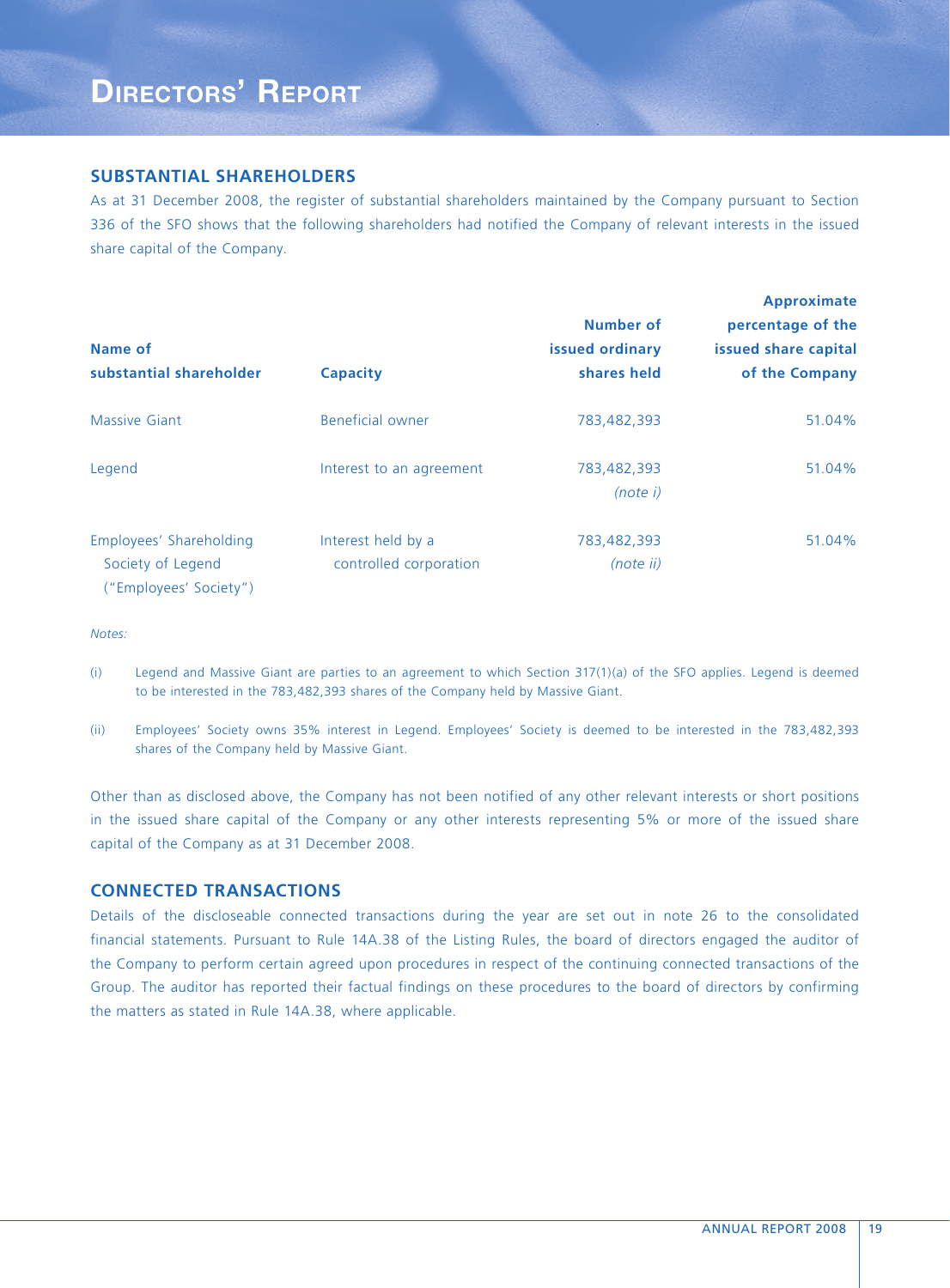### **CONNECTED TRANSACTIONS** *(continued)*

The independent non-executive directors have reviewed the continuing connected transactions and the report of the auditor and have confirmed that the transactions have been entered into by the Group:

- (i) in the ordinary and usual course of the Group's business;
- (ii) either on normal commercial terms or on terms no less favourable than terms available to or from independent third parties; and
- (iii) in accordance with the relevant agreements governing such transactions on terms that are fair and reasonable and in the interests of the shareholders of the Company as a whole.

### **PURCHASE, SALE OR REDEMPTION OF THE COMPANY'S LISTED SECURITIES**

During the year, the Company repurchased certain of its own shares through the Stock Exchange, details of which are set out in note 32 to the consolidated financial statements. The directors considered that the repurchases would enhance the shareholders' value.

### **DISCLOSURE UNDER RULE 13.18 OF THE LISTING RULES**

Pursuant to two bank loan agreements, it will be an event of default under each of the loan agreements if (i) Hony Capital Fund III, L.P. ("Hony Capital") ceases to own (directly or indirectly) at least 35% interest in the Company; (ii) Legend ceases to own (directly or indirectly) at least 34.48% interest in Hony Capital; or (iii) any replacement or addition (in terms of head count) of executive directors of the Company exceeds one third of the existing executive directors. The outstanding principal of these two bank loans at 31 December 2008 amounted to HK\$500,000,000 and the last instalment repayment is due in December 2011.

Pursuant to another bank loan agreement, it will be an event of default if (i) Hony Capital ceases to own (directly or indirectly) at least 35% interest in the Company or ceases to be (directly or indirectly) the single largest shareholder of the Company; (ii) Legend ceases to own (directly or indirectly) at least 34.48% interest in Hony Capital or ceases to hold the single largest value of fund in Hony Capital; or (iii) Hony Capital fails to vest in Legend the ultimate control in relation to all decisions exercisable (directly or indirectly) by Massive Giant or Hony Capital to the extent they relate to (a) the management of Massive Giant's or Hony Capital's direct or indirect equity stake in the Company; (b) Massive Giant's or Hony Capital's direct or indirect equity stake in the Company and any disposal of investment decisions in relation thereto; and (c) all other matters relating to the general management and affairs of the Company. The outstanding principal of the bank loan at 31 December 2008 amounted to HK\$120,900,000 and the last instalment repayment is due in November 2011.

Save as disclosed above, there are no other events which are required to be disclosed by the Company under Rule 13.18 of the Listing Rules.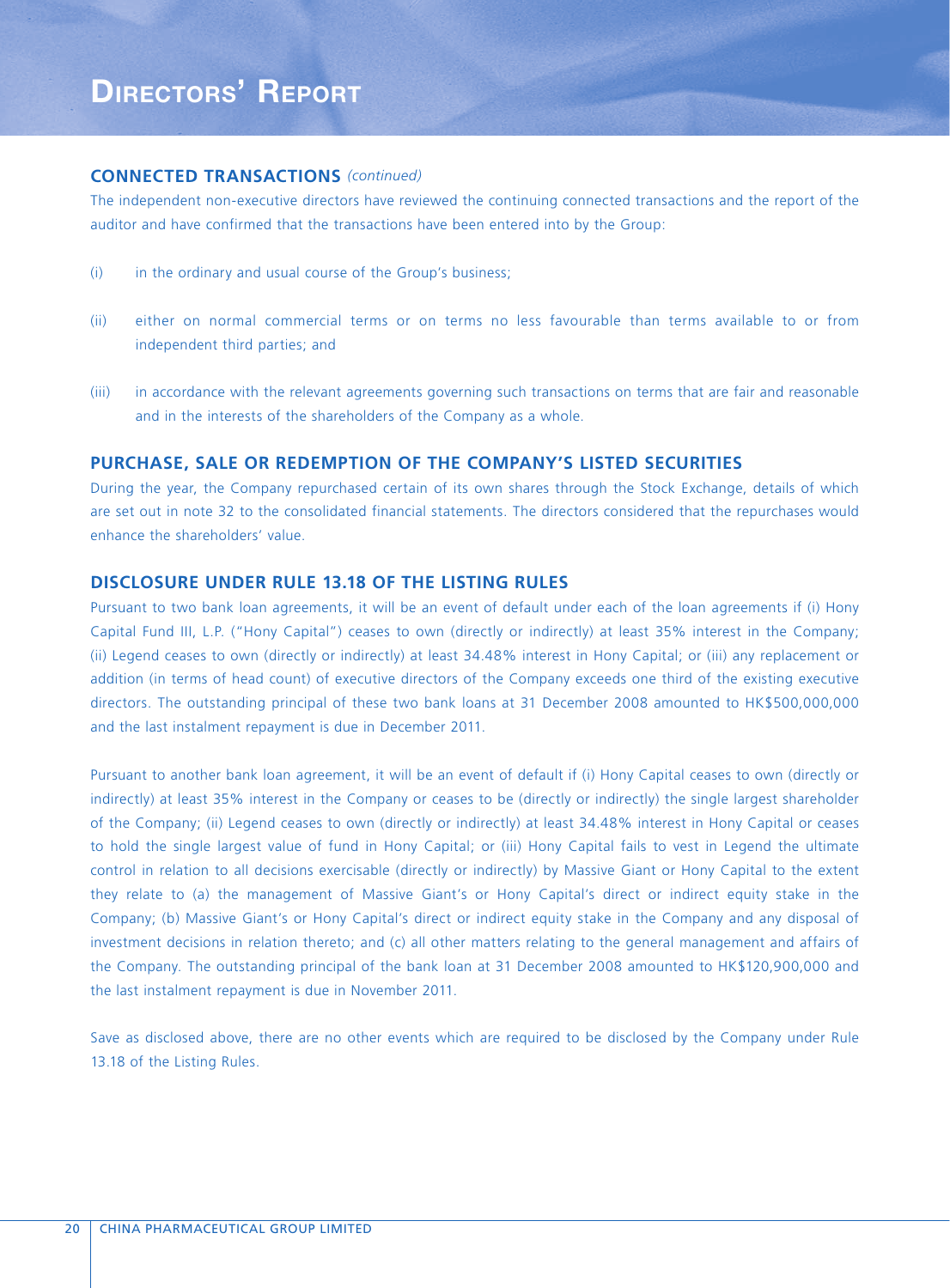### **APPOINTMENT OF INDEPENDENT NON-EXECUTIVE DIRECTORS**

The Company has received, from each of the independent non-executive directors, an annual confirmation of his independence pursuant to Rule 3.13 of the Listing Rules. The Company considers all of the independent nonexecutive directors are independent.

## **EMOLUMENT POLICY**

The emoluments of the directors of the Company are decided by the Remuneration Committee, having regard to the Company's operating results, individual performance and comparable market statistics.

The Company has adopted a share option scheme as an incentive to directors and eligible employees, details of the scheme are set out in note 33 to the consolidated financial statements.

## **SUFFICIENCY OF PUBLIC FLOAT**

The Company has maintained a sufficient public float throughout the year ended 31 December 2008.

## **CHARITABLE DONATIONS**

During the year, the Group made charitable donations amounting to HK\$6,385,000.

## **POST BALANCE SHEET EVENT**

Details of the significant event occurring after the balance sheet date are set out in note 44 to the consolidated financial statements.

## **AUDITOR**

A resolution will be submitted to the annual general meeting of the Company to re-appoint Messrs. Deloitte Touche Tohmatsu as auditor of the Company.

> On behalf of the Board **CAI DONGCHEN** *Chairman*

8 April 2009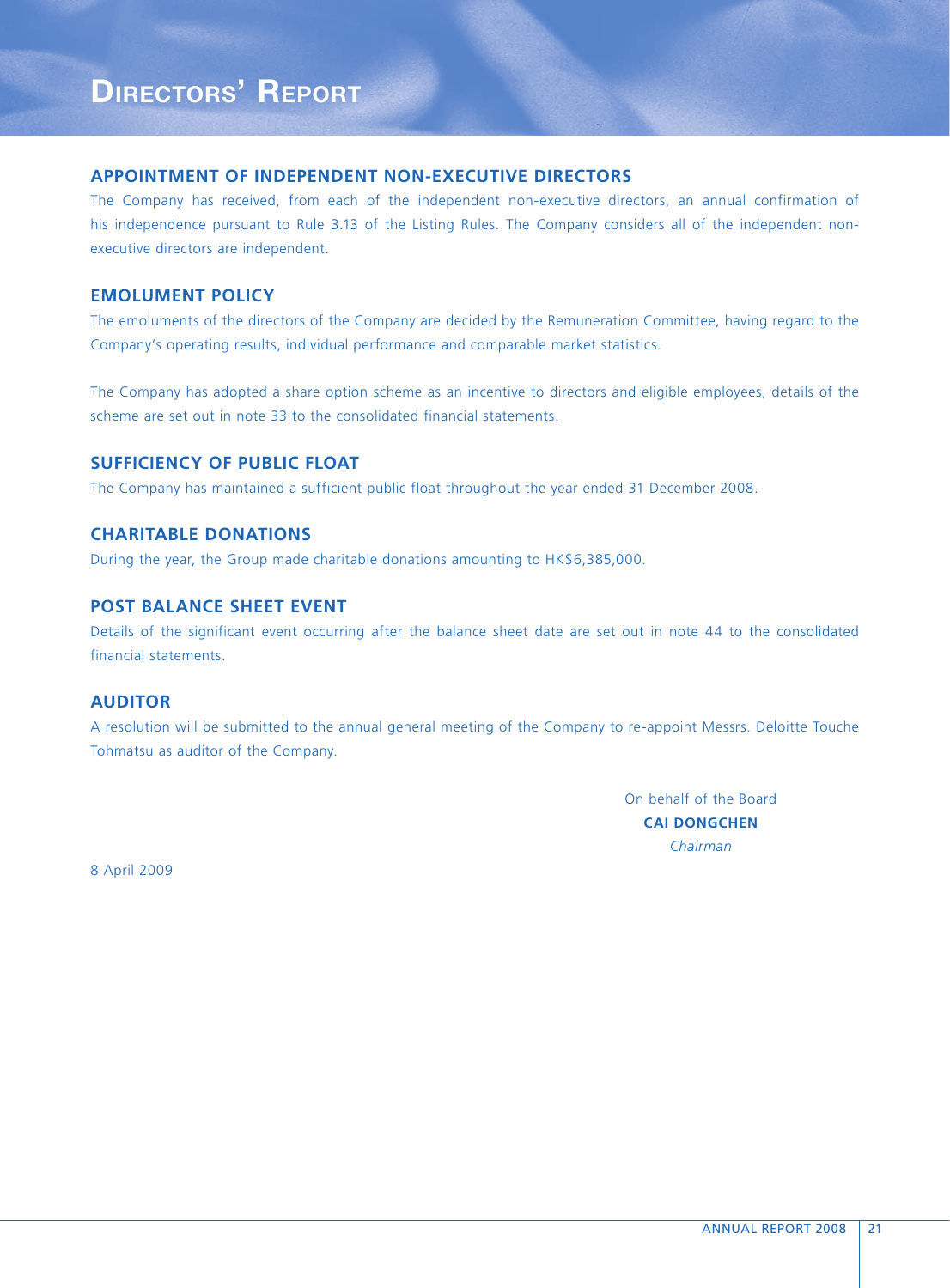

#### **TO THE MEMBERS OF CHINA PHARMACEUTICAL GROUP LIMITED**

*(incorporated in Hong Kong with limited liability)*

We have audited the consolidated financial statements of China Pharmaceutical Group Limited (the "Company") and its subsidiaries (collectively referred to as the "Group") set out on pages 24 to 86, which comprise the consolidated and Company balance sheets as at 31 December 2008, and the consolidated income statement, the consolidated statement of changes in equity and the consolidated cash flow statement for the year then ended, and a summary of significant accounting policies and other explanatory notes.

#### **DIRECTORS' RESPONSIBILITY FOR THE CONSOLIDATED FINANCIAL STATEMENTS**

The directors of the Company are responsible for the preparation and the true and fair presentation of these consolidated financial statements in accordance with Hong Kong Financial Reporting Standards issued by the Hong Kong Institute of Certified Public Accountants and the Hong Kong Companies Ordinance. This responsibility includes designing, implementing and maintaining internal control relevant to the preparation and the true and fair presentation of the consolidated financial statements that are free from material misstatement, whether due to fraud or error; selecting and applying appropriate accounting policies; and making accounting estimates that are reasonable in the circumstances.

### **AUDITOR'S RESPONSIBILITY**

Our responsibility is to express an opinion on these consolidated financial statements based on our audit and to report our opinion solely to you, as a body, in accordance with section 141 of the Hong Kong Companies Ordinance and for no other purpose. We do not assume responsibility towards or accept liability to any other person for the contents of this report. We conducted our audit in accordance with Hong Kong Standards on Auditing issued by the Hong Kong Institute of Certified Public Accountants. Those standards require that we comply with ethical requirements and plan and perform the audit to obtain reasonable assurance as to whether the consolidated financial statements are free from material misstatement.

An audit involves performing procedures to obtain audit evidence about the amounts and disclosures in the consolidated financial statements. The procedures selected depend on the auditor's judgment, including the assessment of the risks of material misstatement of the consolidated financial statements, whether due to fraud or error. In making those risk assessments, the auditor considers internal control relevant to the entity's preparation and true and fair presentation of the consolidated financial statements in order to design audit procedures that are appropriate in the circumstances, but not for the purpose of expressing an opinion on the effectiveness of the entity's internal control. An audit also includes evaluating the appropriateness of accounting policies used and the reasonableness of accounting estimates made by the directors, as well as evaluating the overall presentation of the consolidated financial statements.

We believe that the audit evidence we have obtained is sufficient and appropriate to provide a basis for our audit opinion.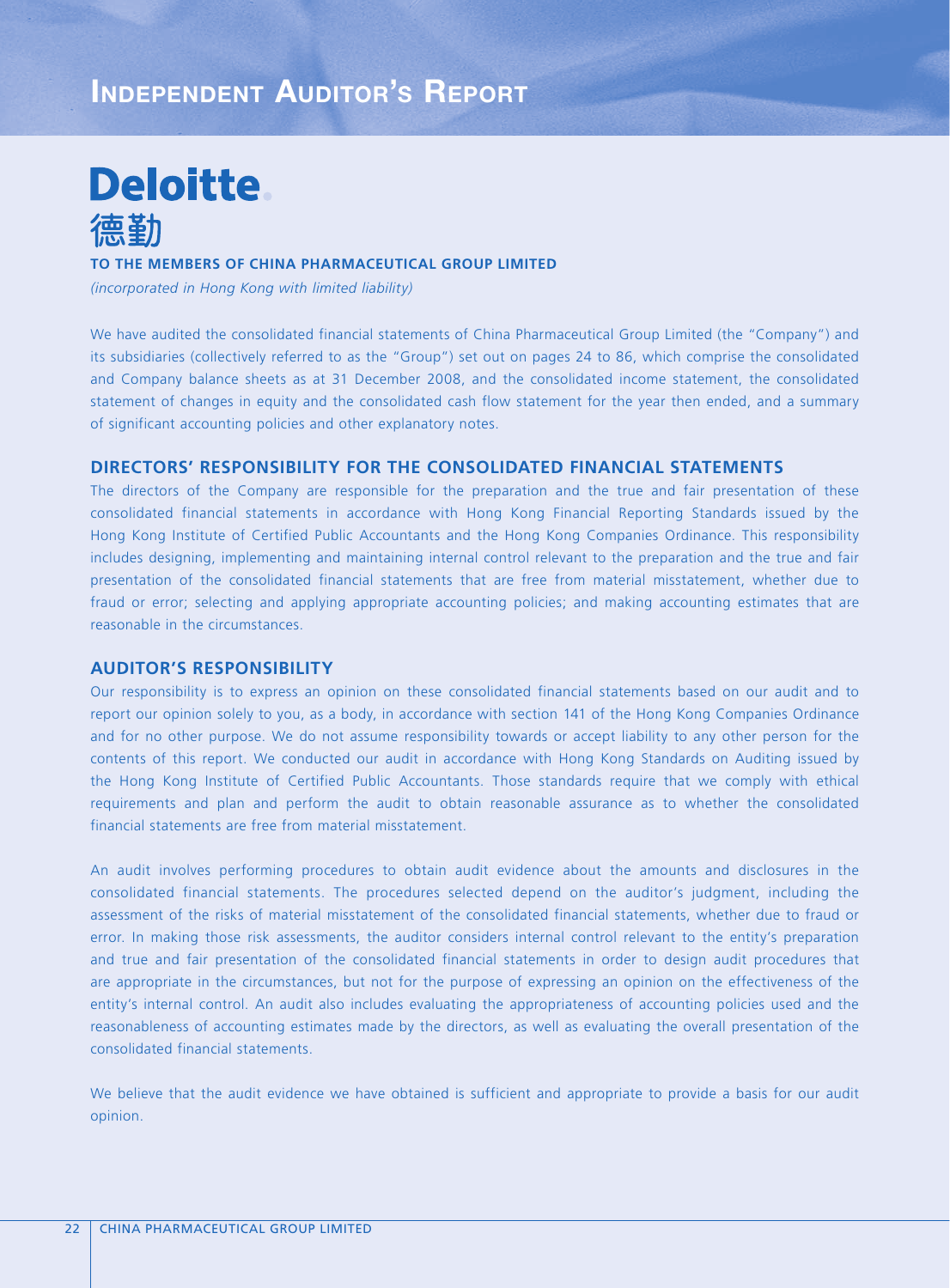# **INDEPENDENT AUDITOR'S REPORT**

### **OPINION**

In our opinion, the consolidated financial statements give a true and fair view of the state of affairs of the Company and of the Group as at 31 December 2008 and of the Group's profit and cash flows for the year then ended in accordance with Hong Kong Financial Reporting Standards and have been properly prepared in accordance with the Hong Kong Companies Ordinance.

**Deloitte Touche Tohmatsu** *Certified Public Accountants* Hong Kong 8 April 2009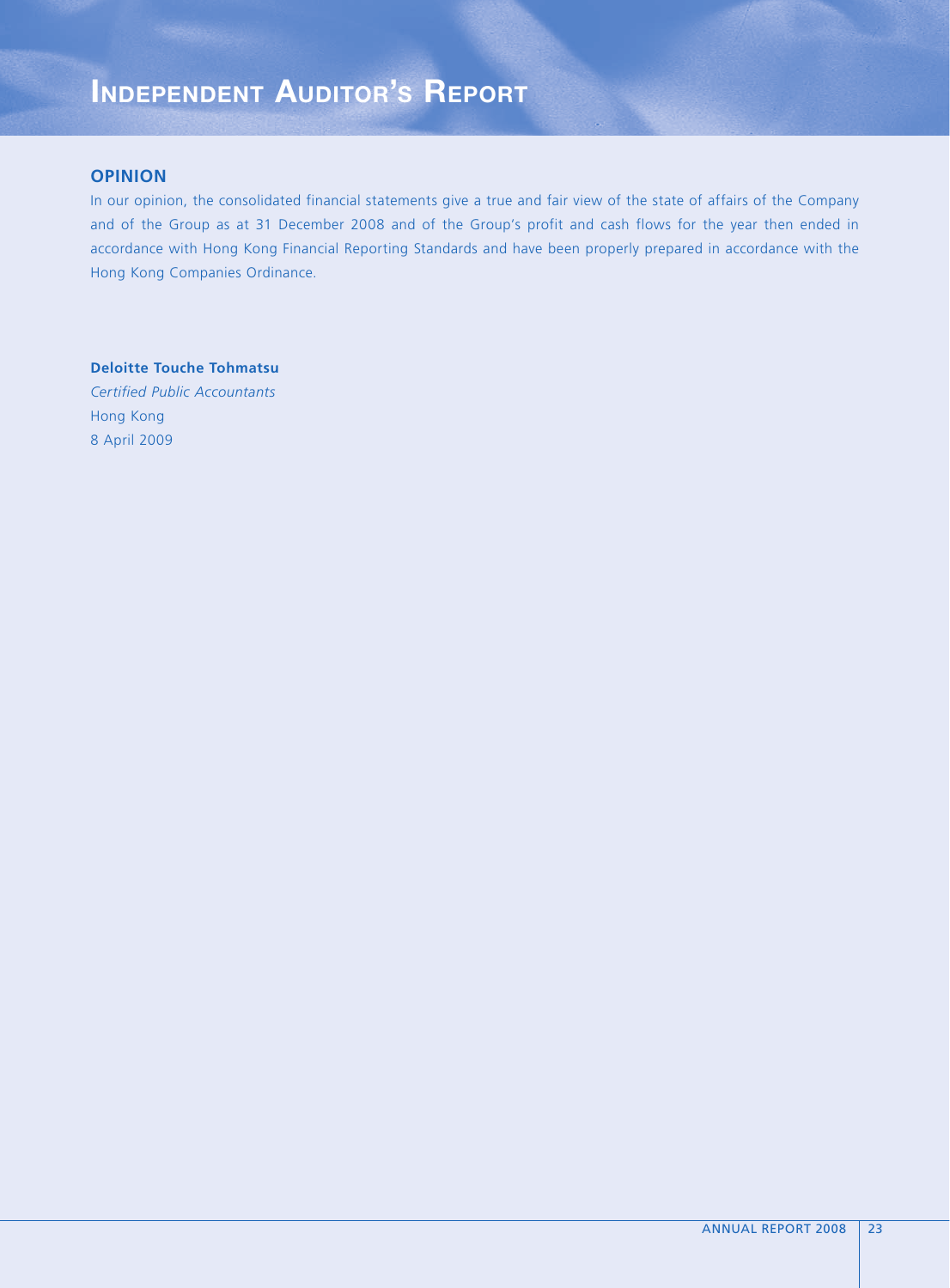# **CONSOLIDATED INCOME STATEMENT**

*For the year ended 31 December 2008*

|                                                           |                | 2008            | 2007        |
|-----------------------------------------------------------|----------------|-----------------|-------------|
|                                                           | <b>Notes</b>   | <b>HK\$'000</b> | HK\$'000    |
|                                                           |                |                 |             |
| Revenue                                                   | $\overline{7}$ | 6,829,995       | 4,986,059   |
| Cost of sales                                             |                | (4,548,661)     | (3,449,641) |
|                                                           |                |                 |             |
| Gross profit                                              |                | 2,281,334       | 1,536,418   |
| Other income                                              |                | 42,834          | 27,278      |
| Selling and distribution expenses                         |                | (470, 787)      | (379, 203)  |
| Administrative expenses                                   |                | (514, 493)      | (471, 280)  |
| Other expenses                                            |                | (120, 801)      | (74, 822)   |
|                                                           |                |                 |             |
| Operating profit                                          |                | 1,218,087       | 638,391     |
| Share of results of a jointly controlled entity           |                | 1,442           | (2,683)     |
| Share of results of an associate                          |                | 1,362           |             |
| Gain on termination of a derivative financial instrument  |                | 6,851           |             |
| Change in fair value of a derivative financial instrument |                |                 | (551)       |
| Impairment loss on an available-for-sale investment       |                | (10, 362)       |             |
| Finance costs                                             | 8              | (109, 367)      | (112, 809)  |
|                                                           |                |                 |             |
| Profit before tax                                         | $\overline{9}$ | 1,108,013       | 522,348     |
| Income tax expense                                        | 10             | (160, 983)      | (45, 569)   |
|                                                           |                |                 |             |
| Profit for the year                                       |                | 947,030         | 476,779     |
|                                                           |                |                 |             |
| Attributable to:                                          |                | 940,560         |             |
| Equity holders of the Company                             |                |                 | 477,388     |
| Minority interests                                        |                | 6,470           | (609)       |
|                                                           |                |                 |             |
|                                                           |                | 947,030         | 476,779     |
| Proposed final dividend                                   | 13             | 306,992         | 76,906      |
|                                                           |                |                 |             |
|                                                           |                | <b>HK</b> cents | HK cents    |
|                                                           |                |                 |             |
| Earnings per share - Basic                                | 14             | 61.16           | 31.04       |
|                                                           |                |                 |             |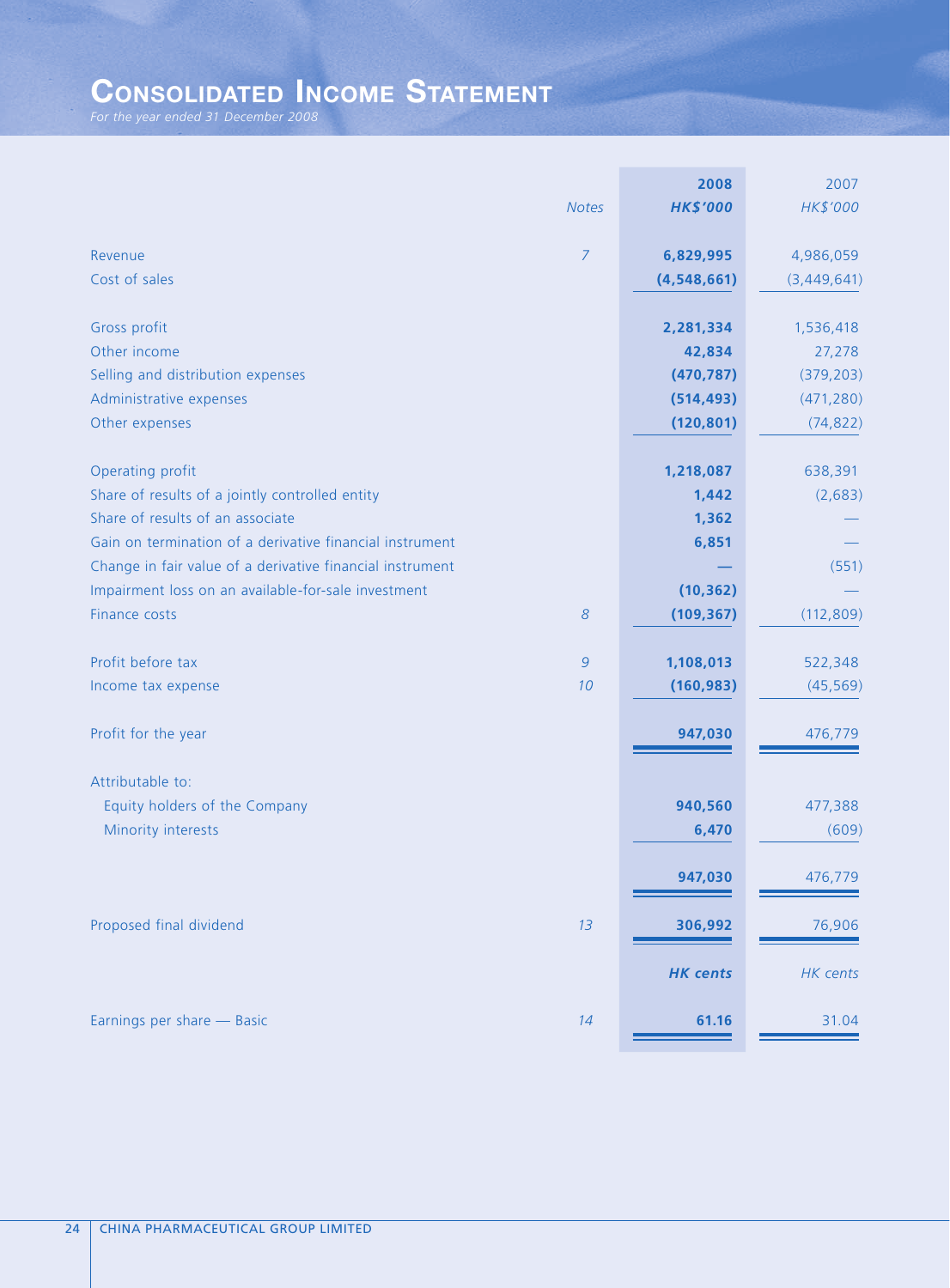# **CONSOLIDATED BALANCE SHEET**

*At 31 December 2008*

|                                                |              | 2008            | 2007      |
|------------------------------------------------|--------------|-----------------|-----------|
|                                                | <b>Notes</b> | <b>HK\$'000</b> | HK\$'000  |
|                                                |              |                 |           |
| Non-current assets                             | 15           |                 |           |
| Property, plant and equipment                  |              | 3,781,309       | 3,648,284 |
| Prepaid lease payments                         | 16           | 198,524         | 174,544   |
| Intangible assets                              | 17           | 89,333          | 58,876    |
| Goodwill                                       | 18           | 106,753         | 100,718   |
| Deposit paid for investment in an associate    | 20           |                 | 21,277    |
| Interest in a jointly controlled entity        | 21           | 22,941          | 20,146    |
| Available-for-sale investment                  | 22           | 5,307           |           |
| Pledged bank deposits                          | 23           | 2,048           | 751       |
|                                                |              | 4,206,215       | 4,024,596 |
| Current assets                                 |              |                 |           |
| Inventories                                    | 24           | 1,324,711       | 927,867   |
| Trade and other receivables                    | 25           | 908,094         | 768,828   |
| <b>Bills receivables</b>                       | 25           | 297,382         | 281,586   |
| Prepaid lease payments                         | 16           | 6,149           | 5,384     |
| Tax recoverable                                |              | 3,246           |           |
| Trade receivables due from a connected company | 26           | 23,063          |           |
| Amount due from a jointly controlled entity    | 26           | 13,484          | 14,392    |
| Bank balances and cash                         | 23           | 1,121,062       | 436,092   |
|                                                |              |                 |           |
|                                                |              | 3,697,191       | 2,434,149 |
| <b>Current liabilities</b>                     |              |                 |           |
| Trade and other payables                       | 27           | 1,403,365       | 1,127,786 |
| <b>Bills payables</b>                          | 27           | 253,409         | 169,537   |
| Trade payables due to a related company        | 26           | 17,711          | 25,820    |
| Amounts due to related companies               | 26           | 14,375          | 14,978    |
| <b>Tax liabilities</b>                         |              | 120,216         | 47,103    |
| <b>Bank loans</b>                              | 28           | 568,636         | 976,043   |
| Loans from a related company/an intermediate   |              |                 |           |
| holding company                                | 29           | 8,382           | 9,404     |
| Derivative financial instrument                | 30           |                 | 551       |
|                                                |              |                 |           |
|                                                |              | 2,386,094       | 2,371,222 |
| Net current assets                             |              | 1,311,097       | 62,927    |
| Total assets less current liabilities          |              | 5,517,312       | 4,087,523 |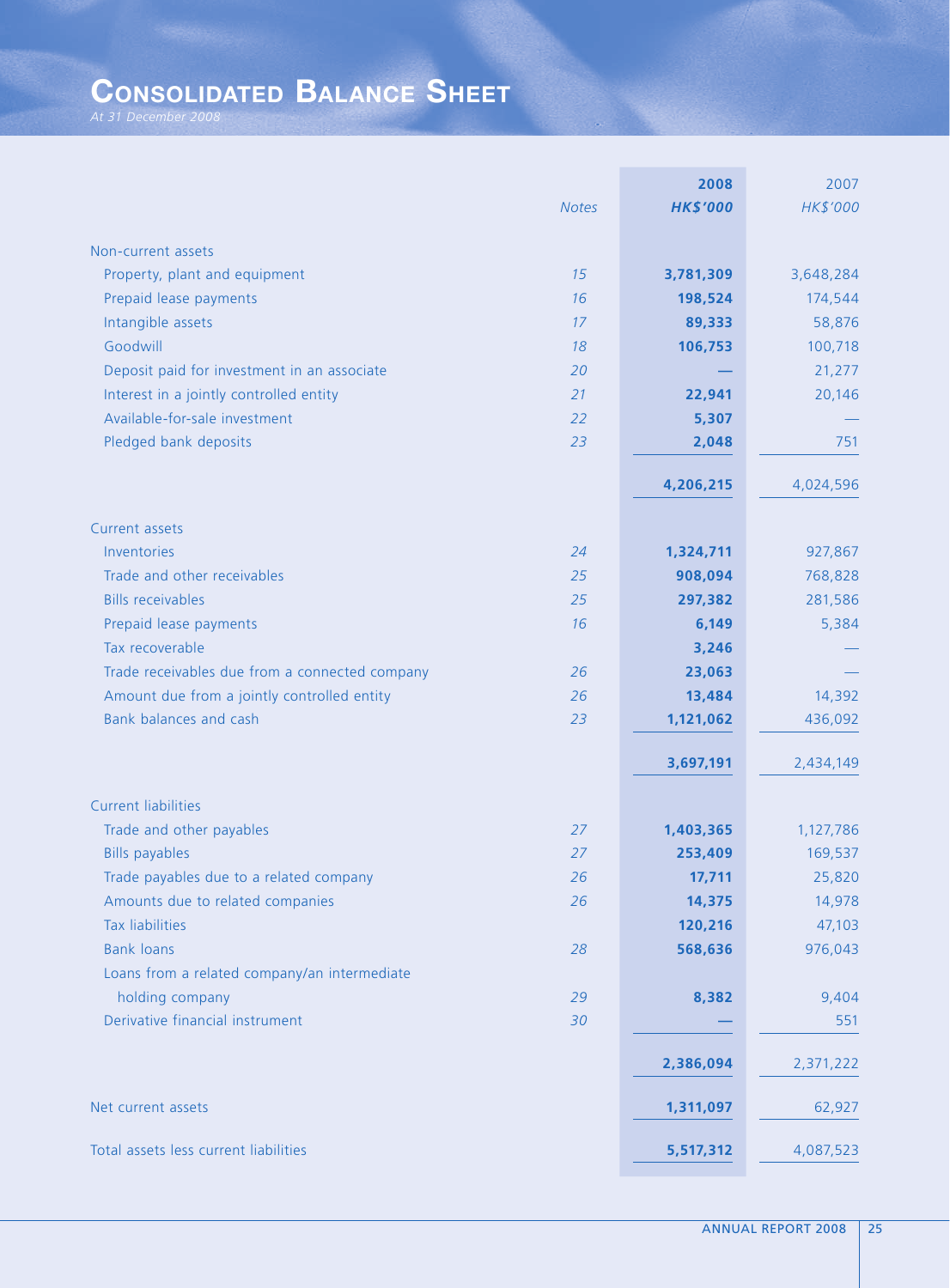# **CONSOLIDATED BALANCE SHEET**

*At 31 December 2008*

|                                                      | 2008            | 2007      |
|------------------------------------------------------|-----------------|-----------|
| <b>Notes</b>                                         | <b>HK\$'000</b> | HK\$'000  |
|                                                      |                 |           |
| Non-current liabilities                              |                 |           |
| <b>Bank loans</b><br>28                              | 804,991         | 716,383   |
| Loan from a related company<br>29                    | 113,636         |           |
| Deferred tax liabilities<br>31                       | 15,490          |           |
|                                                      |                 |           |
|                                                      | 934,117         | 716,383   |
|                                                      |                 |           |
| Net assets                                           | 4,583,195       | 3,371,140 |
|                                                      |                 |           |
| Capital and reserves                                 |                 |           |
| 32<br>Share capital                                  | 153,496         | 153,812   |
| Reserves                                             | 4,343,882       | 3,198,486 |
|                                                      |                 |           |
| Equity attributable to equity holders of the Company | 4,497,378       | 3,352,298 |
| Minority interests                                   | 85,817          | 18,842    |
|                                                      |                 |           |
| Total equity                                         | 4,583,195       | 3,371,140 |
|                                                      |                 |           |

The consolidated financial statements from pages 24 to 86 were approved and authorised for issue by the board of directors on 8 April 2009 and are signed on its behalf by:

**CAI Dongchen CHAK Kin Man**

*DIRECTOR DIRECTOR*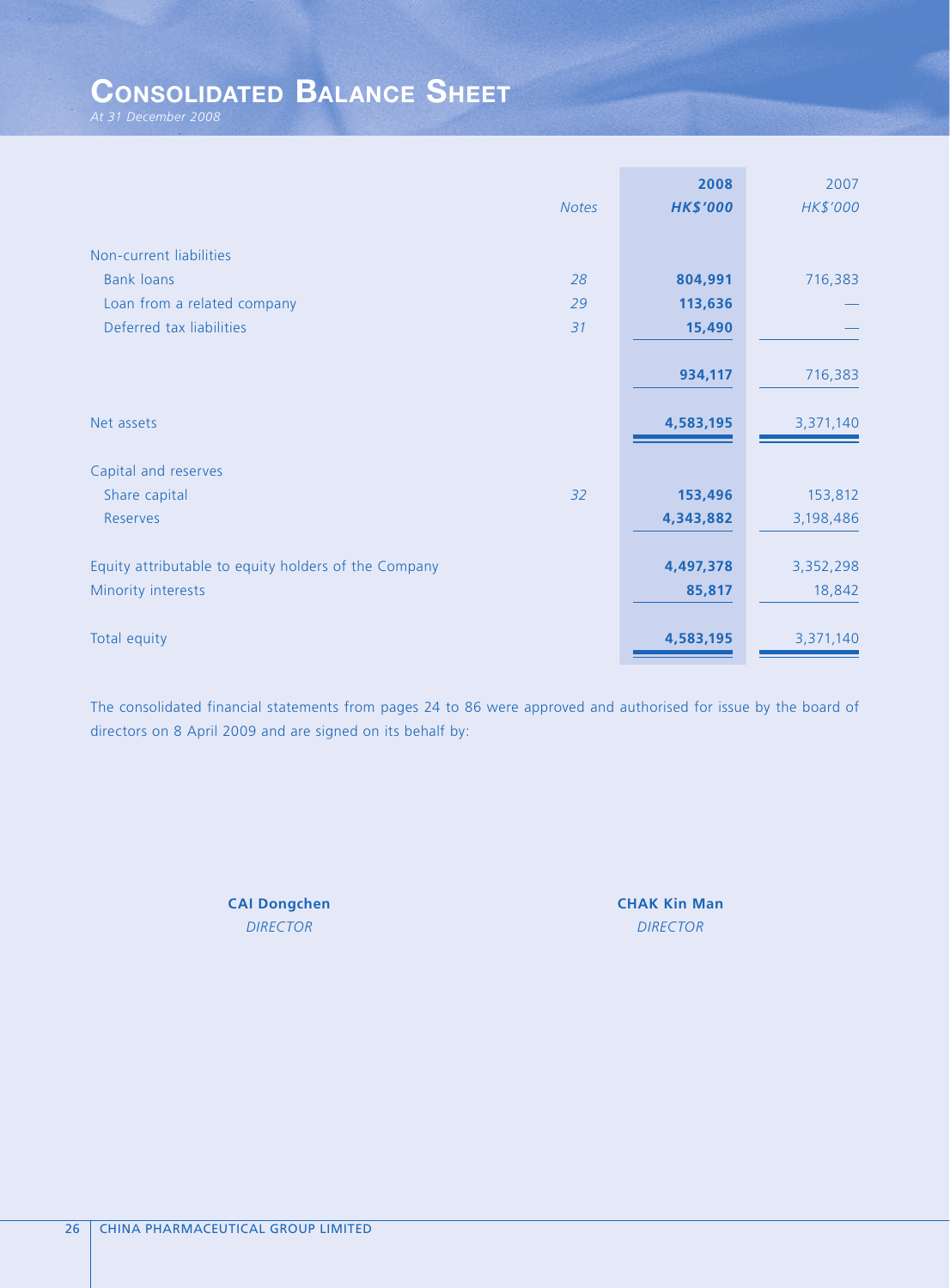|                                                              |              | 2008            | 2007      |
|--------------------------------------------------------------|--------------|-----------------|-----------|
|                                                              | <b>Notes</b> | <b>HK\$'000</b> | HK\$'000  |
|                                                              |              |                 |           |
| Non-current assets                                           |              |                 |           |
| Property, plant and equipment<br>Investments in subsidiaries | 15           | 601             | 230       |
|                                                              | 34           | 1,506,033       | 1,320,766 |
|                                                              |              | 1,506,634       | 1,320,996 |
|                                                              |              |                 |           |
| Current assets                                               |              |                 |           |
| Other receivables                                            |              | 8,193           | 6,356     |
| Amounts due from subsidiaries                                | 35           | 1,008,065       | 844,107   |
| Bank balances and cash                                       | 23           | 77,963          | 26,172    |
|                                                              |              |                 |           |
|                                                              |              | 1,094,221       | 876,635   |
| <b>Current liabilities</b>                                   |              |                 |           |
| Other payables                                               |              | 37,837          | 16,486    |
| <b>Bank loans</b>                                            | 28           | 100,000         | 292,000   |
| Derivative financial instrument                              | 30           |                 | 551       |
|                                                              |              |                 |           |
|                                                              |              | 137,837         | 309,037   |
|                                                              |              |                 |           |
| Net current assets                                           |              | 956,384         | 567,598   |
|                                                              |              |                 |           |
| Total assets less current liabilities                        |              | 2,463,018       | 1,888,594 |
| Non-current liability                                        |              |                 |           |
| <b>Bank loans</b>                                            | 28           | 520,900         | 360,000   |
|                                                              |              |                 |           |
| Net assets                                                   |              | 1,942,118       | 1,528,594 |
|                                                              |              |                 |           |
| Capital and reserves                                         |              |                 |           |
| Share capital                                                | 32           | 153,496         | 153,812   |
| Reserves                                                     | 36           | 1,788,622       | 1,374,782 |
|                                                              |              |                 |           |
| Total equity                                                 |              | 1,942,118       | 1,528,594 |

**CAI Dongchen CHAK Kin Man** *DIRECTOR DIRECTOR*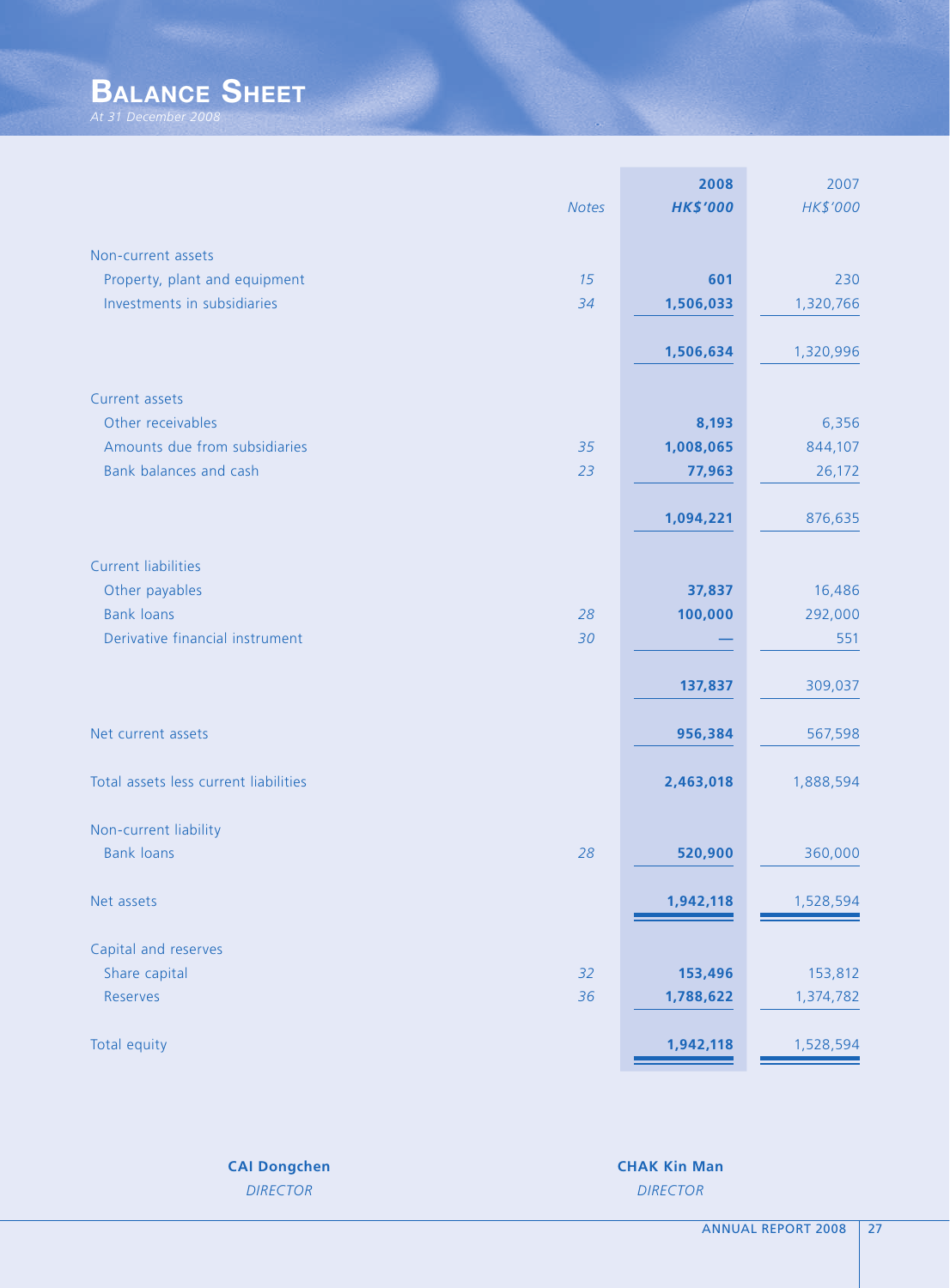# **CONSOLIDATED STATEMENT OF CHANGES IN EQUITY**

*For the year ended 31 December 2008*

|                                                         | Equity attributable to equity holders of the Company |              |                 |              |            |                    |               |                 |              |                 |              |
|---------------------------------------------------------|------------------------------------------------------|--------------|-----------------|--------------|------------|--------------------|---------------|-----------------|--------------|-----------------|--------------|
|                                                         |                                                      |              | Capital         |              |            |                    | Non-          |                 |              |                 |              |
|                                                         | <b>Share</b>                                         | <b>Share</b> | redemption      | Capital      | Goodwill   | <b>Translation</b> | distributable | <b>Retained</b> |              | <b>Minority</b> |              |
|                                                         | capital                                              | premium      | reserve         | contribution | reserve    | reserve            | reserves      | profits         | <b>Total</b> | interests       | <b>Total</b> |
|                                                         | HK\$'000                                             | HK\$'000     | <b>HK\$'000</b> | HK\$'000     | HK\$'000   | <b>HK\$'000</b>    | HK\$'000      | <b>HK\$'000</b> | HK\$'000     | HK\$'000        | HK\$'000     |
|                                                         |                                                      |              |                 |              |            | (note i)           |               |                 |              |                 |              |
| At 1 January 2007                                       | 153,812                                              | 1,116,727    |                 | 1,599        | (167, 254) | 212,028            | 382,766       | 941,963         | 2,641,641    | 9,193           | 2,650,834    |
|                                                         |                                                      |              |                 |              |            |                    |               |                 |              |                 |              |
| Exchange differences arising on                         |                                                      |              |                 |              |            |                    |               |                 |              |                 |              |
| translation to presentation currency                    |                                                      |              |                 |              |            |                    |               |                 |              |                 |              |
| recognised directly in equity                           |                                                      |              |                 |              |            | 233,269            |               |                 | 233,269      | 1,128           | 234,397      |
| Profit (loss) for the year                              |                                                      |              |                 |              |            |                    |               | 477,388         | 477,388      | (609)           | 476,779      |
| Total recognised income and expense                     |                                                      |              |                 |              |            |                    |               |                 |              |                 |              |
| for the year                                            |                                                      |              |                 |              |            | 233,269            |               | 477,388         | 710,657      | 519             | 711,176      |
| Transfer arising on impairment of                       |                                                      |              |                 |              |            |                    |               |                 |              |                 |              |
| goodwill in respect of a jointly                        |                                                      |              |                 |              |            |                    |               |                 |              |                 |              |
| controlled entity                                       |                                                      |              |                 |              | 7,124      |                    | -             | (7, 124)        |              |                 |              |
| <b>Transfers</b>                                        |                                                      |              |                 |              |            |                    | 170,844       | (170, 844)      |              |                 |              |
| Capital contribution by the minority                    |                                                      |              |                 |              |            |                    |               |                 |              |                 |              |
| shareholder of a subsidiary                             |                                                      |              |                 |              |            |                    |               |                 |              | 5,000           | 5,000        |
| Acquisition of subsidiaries (note 37)                   |                                                      |              |                 |              |            |                    |               |                 |              | 4,556           | 4,556        |
| Dividend paid to the minority                           |                                                      |              |                 |              |            |                    |               |                 |              |                 |              |
| shareholder of a subsidiary                             |                                                      |              |                 |              |            |                    |               |                 |              | (426)           | (426)        |
| At 31 December 2007                                     | 153,812                                              | 1,116,727    |                 | 1,599        | (160, 130) | 445,297            | 553,610       | 1,241,383       | 3,352,298    | 18,842          | 3,371,140    |
| Exchange differences arising on                         |                                                      |              |                 |              |            |                    |               |                 |              |                 |              |
| translation to presentation currency                    |                                                      |              |                 |              |            |                    |               |                 |              |                 |              |
| recognised directly in equity                           |                                                      |              |                 |              |            | 287,848            |               |                 | 287,848      | 1,239           | 289,087      |
| Profit for the year                                     |                                                      |              |                 |              |            |                    |               | 940,560         | 940,560      | 6,470           | 947,030      |
|                                                         |                                                      |              |                 |              |            |                    |               |                 |              |                 |              |
| Total recognised income and expense                     |                                                      |              |                 |              |            |                    |               |                 |              |                 |              |
| for the year<br>Acquisition of additional interest in a |                                                      |              |                 |              |            | 287,848            |               | 940,560         | 1,228,408    | 7,709           | 1,236,117    |
| subsidiary (note ii)                                    |                                                      |              |                 |              |            |                    |               |                 |              | (1, 444)        | (1, 444)     |
| <b>Transfers</b>                                        |                                                      |              |                 |              |            |                    | 34,592        | (34, 592)       |              |                 |              |
| Final dividend for the year ended                       |                                                      |              |                 |              |            |                    |               |                 |              |                 |              |
| 31 December 2007                                        |                                                      |              |                 |              |            |                    |               | (76, 906)       | (76, 906)    |                 | (76, 906)    |
| Shares repurchased                                      | (316)                                                |              | 316             |              |            |                    |               | (6, 422)        | (6, 422)     |                 | (6, 422)     |
| Capital contribution by the minority                    |                                                      |              |                 |              |            |                    |               |                 |              |                 |              |
| shareholder of a subsidiary                             |                                                      |              |                 |              |            |                    |               |                 |              | 17,375          | 17,375       |
| Acquisition of a subsidiary (note 37)                   |                                                      |              |                 |              |            |                    |               |                 |              | 45,310          | 45,310       |
| Dividend paid to the minority                           |                                                      |              |                 |              |            |                    |               |                 |              |                 |              |
| shareholder of a subsidiary                             |                                                      |              |                 |              |            |                    |               |                 |              | (1, 975)        | (1, 975)     |
| At 31 December 2008                                     | 153,496                                              | 1,116,727    | 316             | 1,599        | (160, 130) | 733,145            | 588,202       | 2,064,023       | 4,497,378    | 85,817          | 4,583,195    |

*Notes:*

(i) The non-distributable reserves represent statutory reserves appropriated from the profit after tax of the Company's subsidiaries and jointly controlled entity in the People's Republic of China (the "PRC") under the laws and regulations of the PRC.

(ii) During the year ended 31 December 2008, the Group additionally acquired 19.58% equity interest in a non-wholly owned subsidiary, Inner Mongolia Zhongxingyuan Sewage Treatment Co., Ltd., which then became a wholly-owned subsidiary of the Company.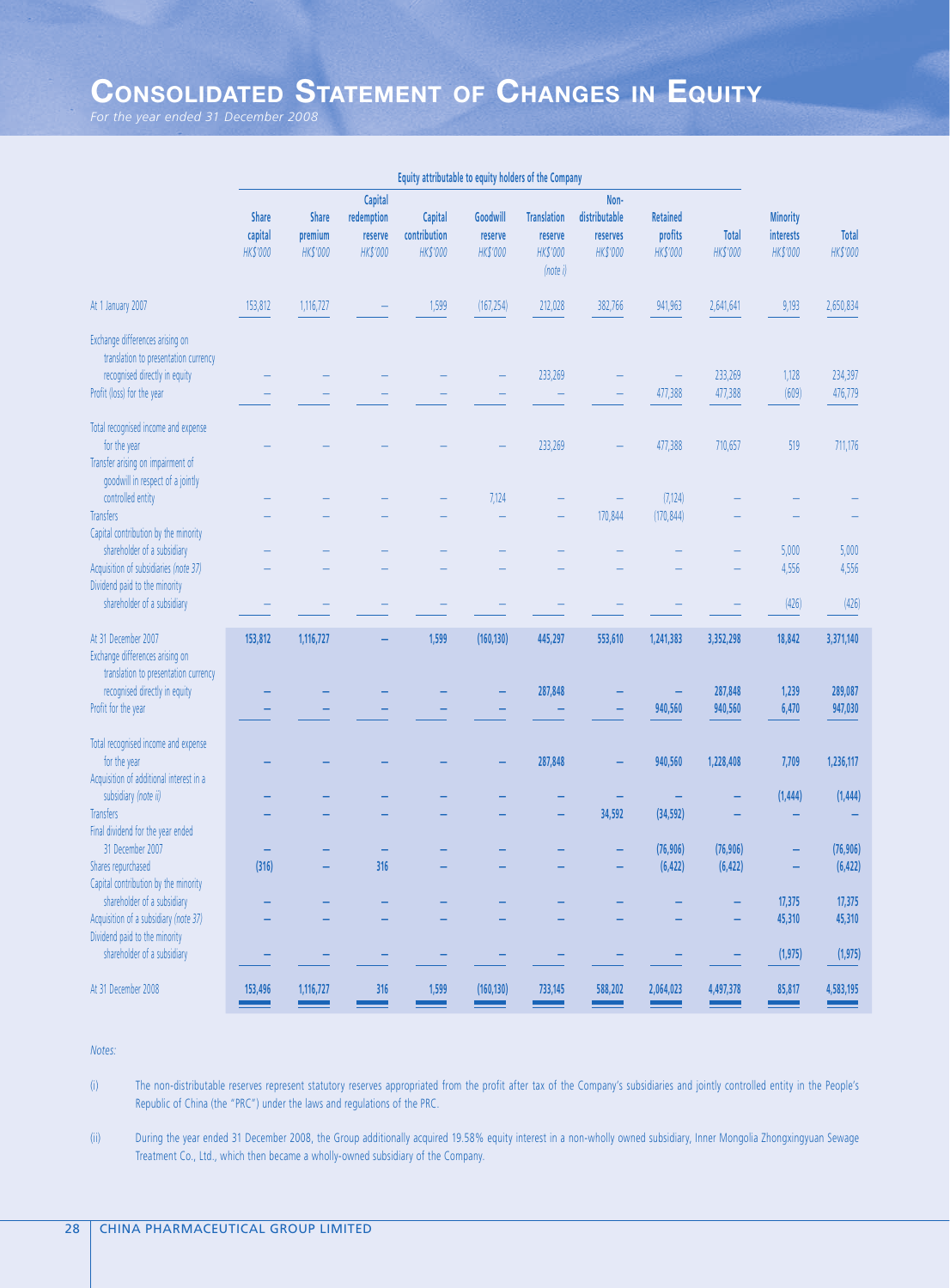# **CONSOLIDATED CASH FLOW STATEMENT**

*For the year ended 31 December 2008*

|                                                                    | 2008            | 2007       |
|--------------------------------------------------------------------|-----------------|------------|
| <b>Note</b>                                                        | <b>HK\$'000</b> | HK\$'000   |
|                                                                    |                 |            |
| <b>OPERATING ACTIVITIES</b>                                        |                 |            |
| Profit before tax                                                  | 1,108,013       | 522,348    |
| Adjustments for:                                                   |                 |            |
| Amortisation of intangible assets                                  | 23,482          | 28,204     |
| Amortisation of prepaid lease payments                             | 5,736           | 5,384      |
| Change in fair value of a derivative financial instrument          |                 | 551        |
| Depreciation of property, plant and equipment                      | 442,018         | 392,795    |
| Finance costs                                                      | 109,367         | 112,809    |
| Gain on termination of a derivative financial instrument           | (6, 851)        |            |
| Interest income                                                    | (6, 743)        | (3,489)    |
| Impairment loss on trade receivables                               | 2,000           |            |
| Impairment loss on an available-for-sale investment                | 10,362          |            |
| Loss on disposal/write-off of property, plant and equipment        | 66,045          | 48,549     |
| Share of results of a jointly controlled entity                    | (1, 442)        | 2,683      |
| Share of results of an associate                                   | (1, 362)        |            |
|                                                                    |                 |            |
| Operating cash flows before movements in working capital           | 1,750,625       | 1,109,834  |
| Increase in inventories                                            | (380, 817)      | (213, 678) |
| Increase in trade and other receivables                            | (139,099)       | (178, 497) |
| Decrease (increase) in bills receivables                           | 10,680          | (183, 085) |
| Increase in trade receivables due from a related company           |                 | (5,854)    |
| Decrease in trade receivables due from a connected company         | 17,459          |            |
| Decrease (increase) in amount due from a jointly controlled entity | 908             | (619)      |
| Increase in trade and other payables                               | 263,018         | 443,699    |
| Increase (decrease) in bills payables                              | 83,872          | (53, 581)  |
| (Decrease) increase in trade payables due to a related company     | (8, 109)        | 14,460     |
| Decrease in amounts due to related companies                       | (603)           | (16, 918)  |
|                                                                    |                 |            |
| Cash generated from operations                                     | 1,597,934       | 915,761    |
| PRC Enterprise Income Tax paid                                     | (112, 671)      | (32, 149)  |
| PRC Enterprise Income Tax refunded                                 | 31,030          | 15,882     |
| NET CASH FROM OPERATING ACTIVITIES                                 | 1,516,293       | 899,494    |
|                                                                    |                 |            |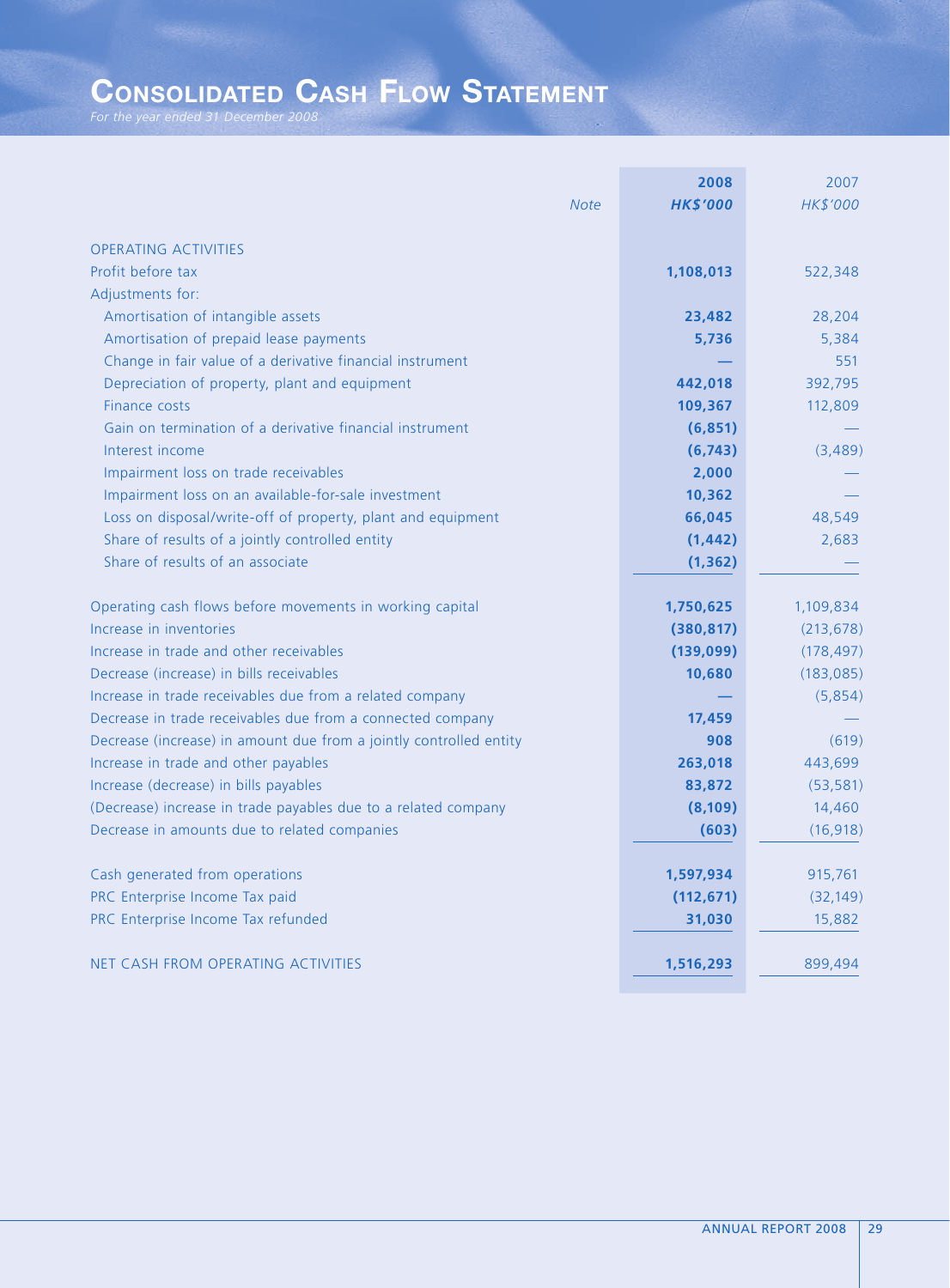# **CONSOLIDATED CASH FLOW STATEMENT**

*For the year ended 31 December 2008*

|                                                                              | 2008            | 2007       |
|------------------------------------------------------------------------------|-----------------|------------|
| <b>Note</b>                                                                  | <b>HK\$'000</b> | HK\$'000   |
|                                                                              |                 |            |
| <b>INVESTING ACTIVITIES</b>                                                  |                 |            |
| Purchase of property, plant and equipment                                    | (362, 381)      | (602, 328) |
| Purchase of intangible assets                                                | (50, 487)       | (35, 413)  |
| Acquisition of additional interest in an associate                           | (22, 250)       |            |
| Purchase of available-for-sale investment                                    | (15,669)        |            |
| Acquisition of subsidiaries<br>37                                            | (11, 667)       | (141, 954) |
| Acquisition of additional interest in a subsidiary                           | (3,790)         |            |
| (Increase) decrease in pledged bank deposits                                 | (1, 297)        | 3,353      |
| Proceeds on disposal of property, plant and equipment                        | 13,113          | 3,350      |
| Interest received                                                            | 6,743           | 3,489      |
| Proceed on termination of a derivative financial instrument                  | 6,300           |            |
| Deposit paid for investment in an associate                                  |                 | (21, 277)  |
| Prepayment of land leases                                                    |                 | (2,979)    |
|                                                                              |                 |            |
| NET CASH USED IN INVESTING ACTIVITIES                                        | (441, 385)      | (793, 759) |
|                                                                              |                 |            |
| <b>FINANCING ACTIVITIES</b>                                                  |                 |            |
| Repayment of bank loans                                                      | (1,348,091)     | (912, 601) |
| Interest paid                                                                | (109, 327)      | (112, 459) |
| Dividend paid                                                                | (76, 906)       |            |
| Shares repurchased                                                           | (6, 422)        |            |
| Dividend paid to the minority shareholder of a subsidiary                    | (1, 975)        | (426)      |
| Repayment of loans from a related company/an intermediate<br>holding company | (1,062)         | (50, 439)  |
| New bank loans raised                                                        | 996,668         | 1,009,149  |
| Loan raised from a related company                                           | 113,636         | 126,000    |
| Capital contribution by the minority shareholder of a subsidiary             | 17,375          | 5,000      |
| Repayment of loans from related companies                                    |                 | (146,000)  |
|                                                                              |                 |            |
| NET CASH USED IN FINANCING ACTIVITIES                                        | (416, 104)      | (81, 776)  |
|                                                                              |                 |            |
| NET INCREASE IN CASH AND CASH EQUIVALENTS                                    | 658,804         | 23,959     |
|                                                                              |                 |            |
| CASH AND CASH EQUIVALENTS AT BEGINNING OF THE YEAR                           | 436,092         | 387,405    |
|                                                                              |                 |            |
| EFFECT OF FOREIGN EXCHANGE RATE CHANGES                                      | 26,166          | 24,728     |
| CASH AND CASH EQUIVALENTS AT END OF                                          |                 |            |
| THE YEAR, represented by bank balances and cash                              | 1,121,062       | 436,092    |
|                                                                              |                 |            |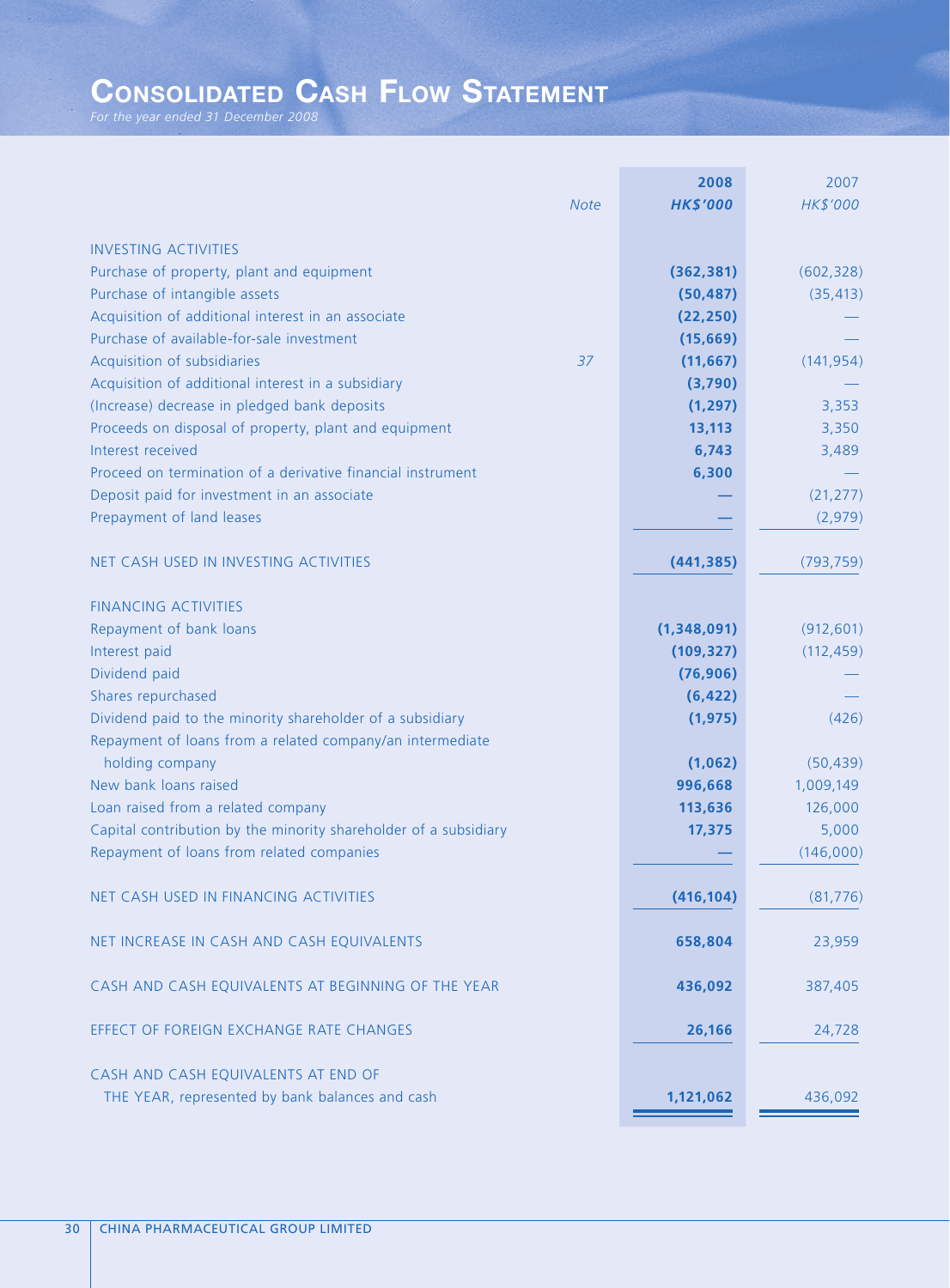### **1. GENERAL**

The Company is a public limited company incorporated in Hong Kong and its shares are listed on the Stock Exchange of Hong Kong Limited (the "Stock Exchange"). The addresses of the registered office and the principal place of business of the Company are disclosed in the "Corporate Information" section of the annual report.

Prior to 26 June 2007, Shijiazhuang Pharmaceutical Group Company Limited ("SPG"), a limited liability company established in the People's Republic of China (the "PRC"), was the immediate and ultimate holding company of the Company and owned approximately 50.93% of the issued share capital of the Company. On 26 June 2007, Legend Holdings Limited ("Legend"), an investment holding company established in the PRC, acquired the entire interest of SPG from State-owned Assets Supervision and Administration Committee of Shijiazhuang Municipal People's Government and became the ultimate holding company of the Company with effect on that date. SPG, together with the companies under its control, other than the Company and its subsidiaries (collectively referred to as the "Group"), will hereinafter be referred to as the "SPG Group".

On 7 December 2007, China Charmaine Pharmaceutical Company Limited ("China Charmaine"), a whollyowned subsidiary of SPG and a limited liability company incorporated in Hong Kong, became the immediate holding company of the Company as a result of the transfer of the entire interest in the Company held by SPG to China Charmaine.

As disclosed in an announcement of the Company dated 19 May 2008, China Charmaine has transferred its entire 50.93% interest in the Company to Massive Giant Group Limited ("Massive Giant"), a limited liability company incorporated in the British Virgin Islands, on the date of announcement (the "Transfer"). Together with the 0.01% direct interest in the Company held by Massive Giant previously, Massive Giant holds in aggregate approximately 50.94% of the issued share capital of the Company immediately following the Transfer. By virtue of an agreement, details of which are disclosed in the circular jointly issued by the Company, Legend and Massive Giant on 19 July 2007, Legend is entitled to exercise or control the exercise of the shares held by Massive Giant in the Company. Therefore, Legend is a controlling shareholder of the Company. The SPG Group and China Charmaine remained as related and connected companies of the Group on 31 December 2008 while Massive Giant became the immediate holding company of the Group on 19 May 2008.

The Company acts as an investment holding company and its subsidiaries are principally engaged in the manufacture and sale of pharmaceutical products.

The functional currency of the Company is Renminbi ("RMB"). The consolidated financial statements are presented in Hong Kong dollar ("HKD") for the convenience of the shareholders, as the Company is listed in Hong Kong.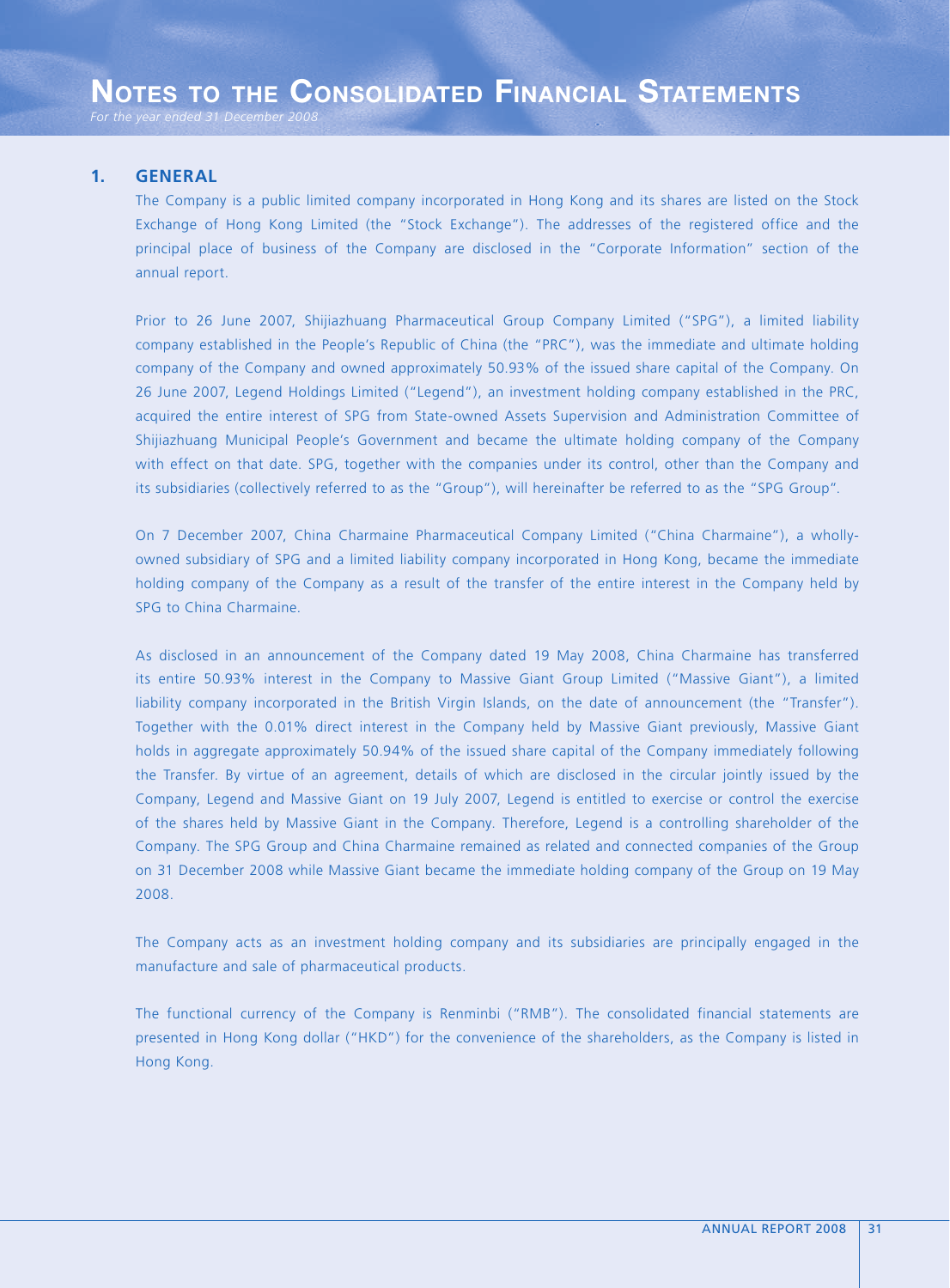# **NOTES TO THE CONSOLIDATED FINANCIAL STATEMENTS**

## **2. APPLICATION OF NEW AND REVISED HONG KONG FINANCIAL REPORTING STANDARDS ("HKFRSs")**

In the current year, the Group has applied the following amendments and interpretations ("new HKFRSs") issued by the Hong Kong Institute of Certified Public Accountants (the "HKICPA") which are or have become effective.

| HKAS 39 & HKFRS 7 (Amendments) | <b>Reclassification of Financial Assets</b>        |
|--------------------------------|----------------------------------------------------|
| HK(IFRIC) — Int 11             | HKFRS 2: Group and Treasury Share Transactions     |
| $HK(IFRIC)$ — Int 12           | <b>Service Concession Arrangements</b>             |
| $HK(IFRIC)$ — Int 14           | HKAS 19 - The Limit on a Defined Benefit Asset.    |
|                                | Minimum Funding Requirements and their Interaction |

The adoption of the new HKFRSs had no material effect on how the results and financial position for the current or prior accounting periods have been prepared and presented. Accordingly, no prior period adjustment has been required.

The Group has not early applied the following new and revised standards, amendments or interpretations that have been issued but are not yet effective.

| HKFRSs (Amendments)            | Improvements to HKFRSs <sup>1</sup>                                                           |
|--------------------------------|-----------------------------------------------------------------------------------------------|
| HKAS 1 (Revised)               | Presentation of Financial Statements <sup>2</sup>                                             |
| HKAS 23 (Revised)              | Borrowing Costs <sup>2</sup>                                                                  |
| HKAS 27 (Revised)              | Consolidated and Separate Financial Statements <sup>3</sup>                                   |
| HKAS 32 & 1 (Amendments)       | Puttable Financial Instruments and Obligations Arising on<br>Liquidation <sup>2</sup>         |
| HKAS 39 (Amendment)            | Eligible hedged items <sup>3</sup>                                                            |
| HKFRS 1 & HKAS 27 (Amendments) | Cost of an Investment in a Subsidiary, Jointly Controlled Entity or<br>Associate <sup>2</sup> |
| HKFRS 2 (Amendment)            | Vesting Conditions and Cancellations <sup>2</sup>                                             |
| HKFRS 3 (Revised)              | Business Combinations <sup>3</sup>                                                            |
| HKFRS 7 (Amendment)            | Improving Disclosures about Financial Instruments <sup>2</sup>                                |
| <b>HKFRS 8</b>                 | Operating Segments <sup>2</sup>                                                               |
| $HK(IFRIC)$ - Int 9 &          | Embedded Derivatives <sup>4</sup>                                                             |
| HKAS 39 (Amendments)           |                                                                                               |
| $HK(IFRIC)$ - Int 13           | Customer Loyalty Programmes <sup>5</sup>                                                      |
| $HK(IFRIC)$ — Int 15           | Agreements for the Construction of Real Estate <sup>2</sup>                                   |
| $HK(IFRIC)$ - Int 16           | Hedges of a Net Investment in a Foreign Operation <sup>6</sup>                                |
| $HK(IFRIC)$ — Int 17           | Distribution of Non-cash Assets to Owners <sup>3</sup>                                        |
| $HK(IFRIC)$ — Int 18           | Transfers of Assets from Customers'                                                           |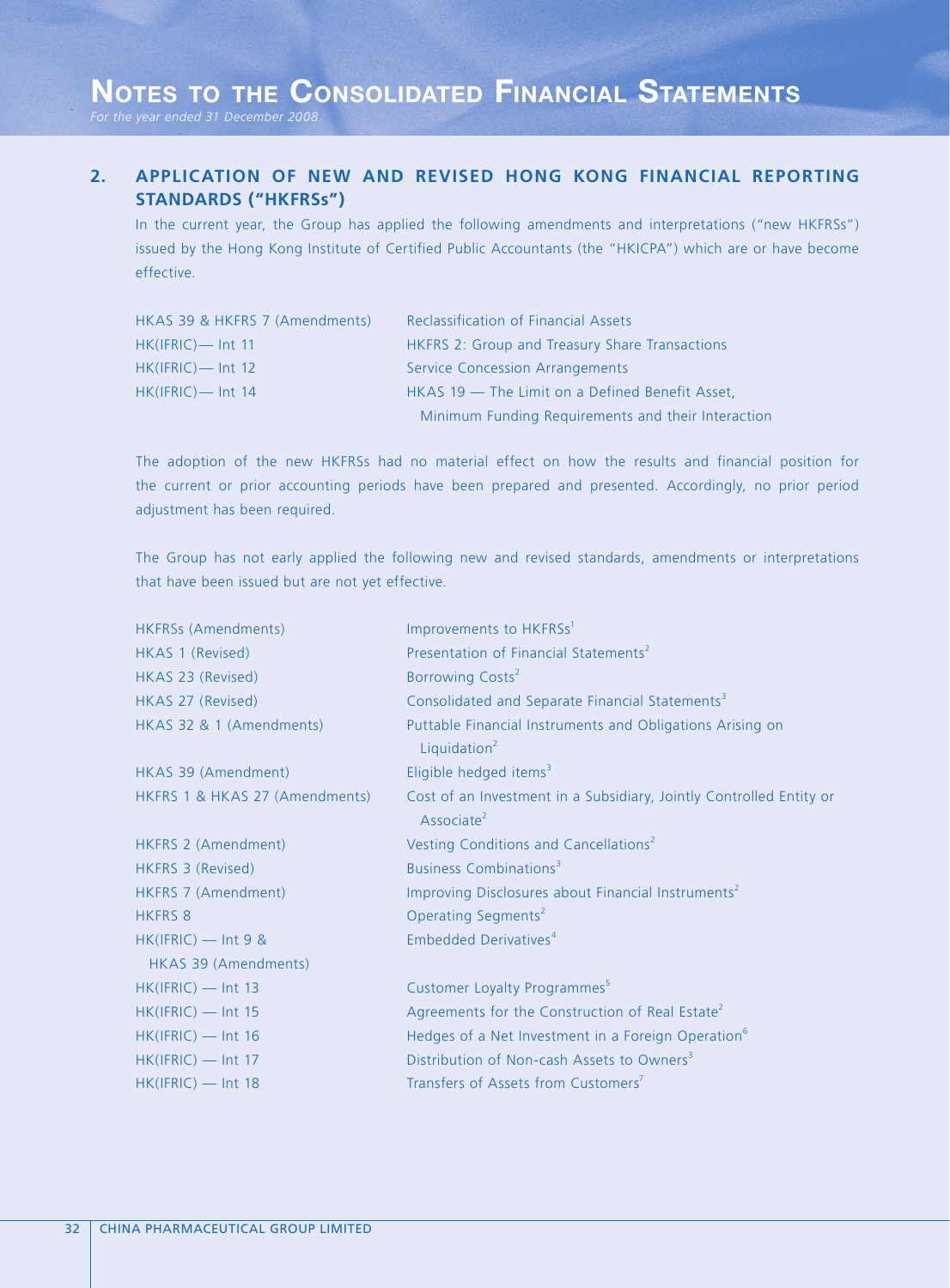# **NOTES TO THE CONSOLIDATED FINANCIAL STATEMENTS**

## **2. APPLICATION OF NEW AND REVISED HONG KONG FINANCIAL REPORTING STANDARDS ("HKFRSs")** *(continued)*

- 1 Effective for annual periods beginning on or after 1 January 2009 except the amendments to HKFRS 5, effective for annual periods beginning on or after 1 July 2009
- $\overline{2}$ Effective for annual periods beginning on or after 1 January 2009
- 3 Effective for annual periods beginning on or after 1 July 2009
- 4 Effective for annual periods ending on or after 30 June 2009
- 5 Effective for annual periods beginning on or after 1 July 2008
- 6 Effective for annual periods beginning on or after 1 October 2008
- 7 Effective for transfers on or after 1 July 2009

The application of HKFRS 3 (Revised) may affect the Group's accounting for business combination for which the acquisition date is on or after 1 January 2010. HKAS 27 (Revised) will affect the accounting treatment for changes in the Group's ownership interest in a subsidiary. The directors of the Company anticipate that the application of the other new and revised standards, amendments or interpretations will have no material impact on the results and the financial position of the Group.

## **3. SIGNIFICANT ACCOUNTING POLICIES**

The consolidated financial statements have been prepared on the historical cost basis except for certain financial instruments, which are measured at fair values, as explained in the accounting policies set out below.

The consolidated financial statements have been prepared in accordance with HKFRSs issued by the HKICPA. In addition, the consolidated financial statements include applicable disclosures required by the Rules Governing the Listing of Securities on The Stock Exchange of Hong Kong Limited (the "Listing Rules") and by the Hong Kong Companies Ordinance.

### **Basis of consolidation**

The consolidated financial statements incorporate the financial statements of the Company and entities controlled by the Company (its subsidiaries). Control is achieved where the Company has the power to govern the financial and operating policies of an entity so as to obtain benefits from its activities.

The results of subsidiaries acquired or disposed of during the year are included in the consolidated income statement from the effective date of acquisition or up to the effective date of disposal, as appropriate.

Where necessary, adjustments are made to the financial statements of subsidiaries to bring their accounting policies into line with those used by other members of the Group.

All intra-group transactions, balances, income and expenses are eliminated on consolidation.

Minority interests in the net assets of consolidated subsidiaries are presented separately from the Group's equity therein. Minority interests in the net assets consist of the amount of those interests at the date of the original business combination and the minority's share of changes in equity since the date of the combination. Losses applicable to the minority in excess of the minority's interest in the subsidiary's equity are allocated against the interests of the Group except to the extent that the minority has a binding obligation and is able to make an additional investment to cover the losses.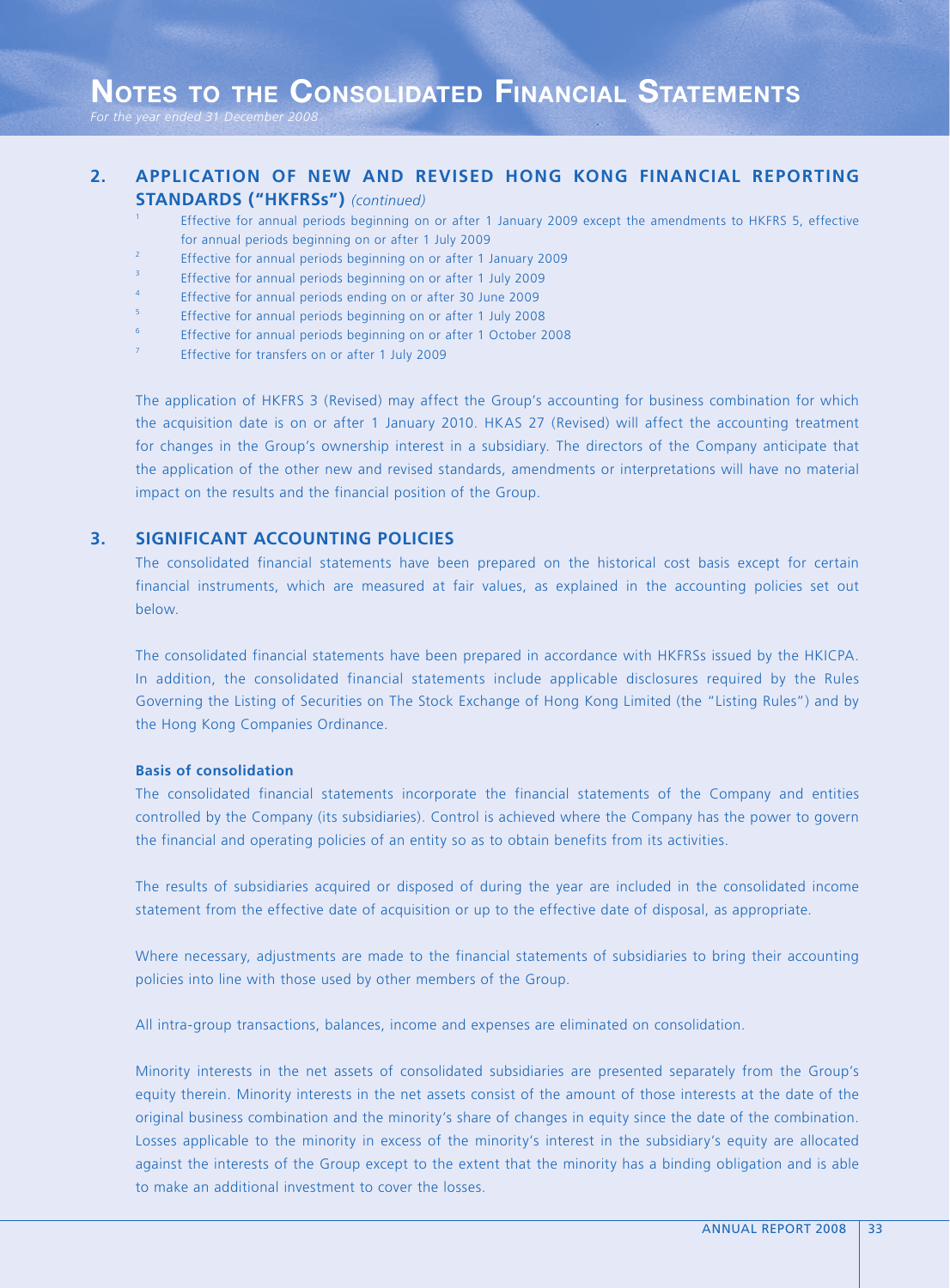### **3. SIGNIFICANT ACCOUNTING POLICIES** *(continued)*

#### **Business combinations**

The acquisition of businesses is accounted for using the purchase method. The cost of the acquisition is measured at the aggregate of the fair values, at the date of exchange, of assets given, liabilities incurred or assumed, and equity instruments issued by the Group in exchange for control of the acquiree, plus any costs directly attributable to the business combination. The acquiree's identifiable assets, liabilities and contingent liabilities that meet the conditions for recognition under HKFRS 3 "Business Combinations" are recognised at their fair values at the acquisition date.

Goodwill arising on acquisition is recognised as an asset and initially measured at cost, being the excess of the cost of the business combination over the Group's interest in the net fair value of the identifiable assets, liabilities and contingent liabilities recognised. If, after reassessment, the Group's interest in the net fair value of the acquiree's identifiable assets, liabilities and contingent liabilities exceeds the cost of the business combination, the excess is recognised immediately in profit or loss.

The interest of minority shareholders in the acquiree is initially measured at the minority's proportion of the net fair value of the assets, liabilities and contingent liabilities recognised.

#### **Acquisition of additional interest in a subsidiary**

Additional interest in a subsidiary is measured at the aggregate of the carrying amounts of identified assets and liabilities of the subsidiary and any excess of the consideration over the net assets acquired is accounted for as goodwill. Any excess of the net assets acquired over the consideration is recognised immediately in profit or loss.

#### **Goodwill**

#### *Goodwill arising on acquisitions prior to 1 January 2005*

Goodwill arising on acquisitions of net assets and operations of another entity or a jointly controlled entity for which the agreement date is before 1 January 2005 represents the excess of the cost of acquisition over the Group's interest in the fair value of the identifiable assets and liabilities of the relevant acquiree at the date of acquisition.

Goodwill arising on acquisitions of net assets and operations of another entity or a jointly controlled entity prior to 1 January 2001 continues to be held in reserves, and will be charged to the retained profits at the time when the business to which the goodwill relates is disposed of or when a cash-generating unit ("CGU") to which the goodwill relates becomes impaired.

For previously capitalised goodwill arising on an acquisition of net assets and operations of another entity after 1 January 2001, the Group has discontinued amortisation from 1 January 2005 onwards, and such goodwill is tested for impairment annually, and whenever there is an indication that the CGU to which the goodwill relates may be impaired (see the accounting policy below).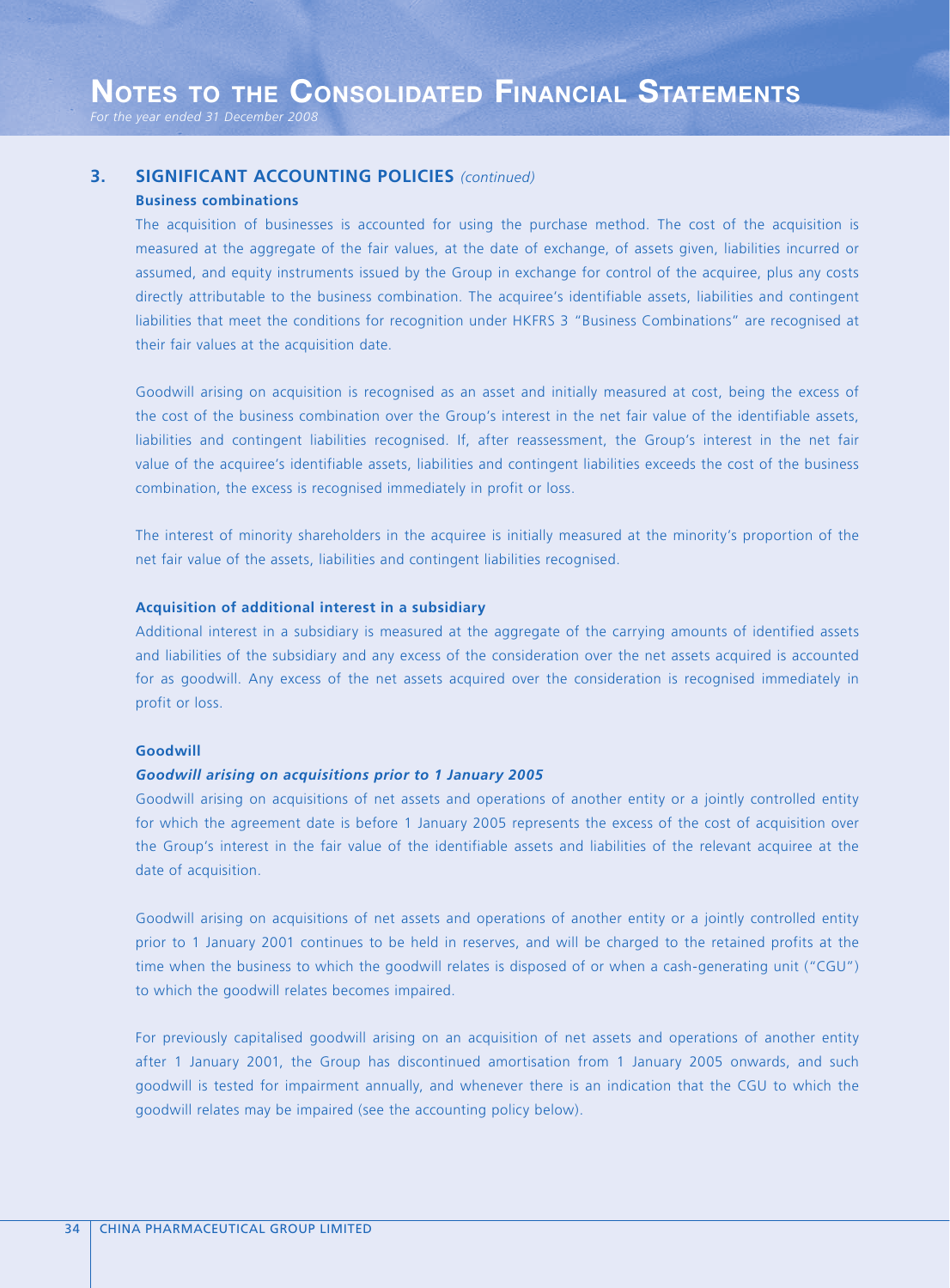## **3. SIGNIFICANT ACCOUNTING POLICIES** *(continued)*

#### **Goodwill** *(continued)*

### *Goodwill arising on acquisitions on or after 1 January 2005*

Goodwill arising on an acquisition of a business for which the agreement date is on or after 1 January 2005 represents the excess of the cost of acquisition over the Group's interest in the fair value of the identifiable assets, liabilities and contingent liabilities of the relevant business at the date of acquisition. Such goodwill is carried at cost less any accumulated impairment losses.

Capitalised goodwill arising on an acquisition of a business is presented separately in the consolidated balance sheet.

For the purpose of impairment testing, goodwill arising from an acquisition is allocated to each of the relevant CGUs, or groups of CGUs, that are expected to benefit from the synergies of the acquisition. A CGU to which goodwill has been allocated is tested for impairment annually, and whenever there is an indication that the unit may be impaired. For goodwill arising on an acquisition in a financial year, the CGU to which goodwill has been allocated is tested for impairment before the end of that financial year. When the recoverable amount of the CGU is less than the carrying amount of the unit, the impairment loss is allocated to reduce the carrying amount of any goodwill allocated to the unit first, and then to the other assets of the unit pro rata on the basis of the carrying amount of each asset in the unit. Any impairment loss for the goodwill is recognised directly in the consolidated income statement. An impairment loss for goodwill is not reversed in subsequent periods.

On subsequent disposal of the relevant CGU, the attributable amount of goodwill capitalised is included in the determination of the amount of profit or loss on disposal.

#### **Property, plant and equipment**

Property, plant and equipment including buildings held for use in the production or supply of goods or services, or for administrative purposes (other than construction in progress) are stated at cost less subsequent accumulated depreciation and accumulated impairment losses.

Depreciation is provided to write off the cost of items of property, plant and equipment (other than construction in progress) over their estimated useful lives and after taking into account of their estimated residual value, using the straight-line method.

Construction in progress includes property, plant and equipment in the course of construction for production or for its own use purposes. Construction in progress is carried at cost less any recognised impairment loss. Construction in progress is classified to the appropriate category of property, plant and equipment when completed and ready for intended use. Depreciation of these assets, on the same basis as other property assets, commences when the assets are ready for their intended use.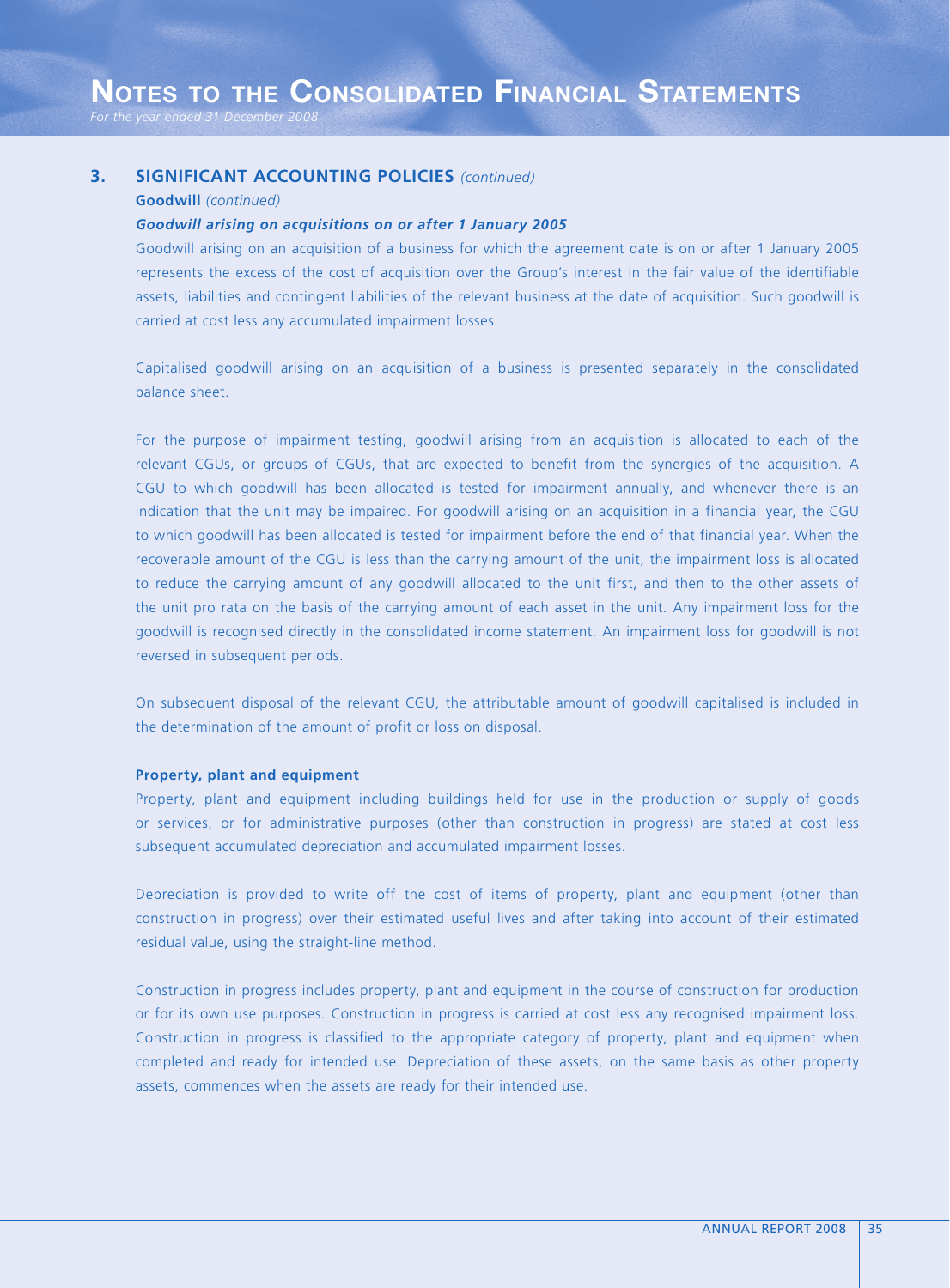#### **Property, plant and equipment** *(continued)*

An item of property, plant and equipment is derecognised upon disposal or when no future economic benefits are expected to arise from the continued use of the asset. Any gain or loss arising on derecognition of the asset (calculated as the difference between the net disposal proceeds and the carrying amount of the item) is included in the consolidated income statement in the year in which the item is derecognised.

#### **Prepaid lease payments**

Prepaid lease payments which represent up-front payments to acquire leasehold land interests are stated at cost and amortised over the period of the relevant lease on a straight-line basis.

#### **Intangible assets**

## *Intangible assets acquired separately*

Intangible assets acquired separately and with finite useful lives are carried at costs less accumulated amortisation and any accumulated impairment losses. Amortisation for intangible assets with finite useful lives is provided on a straight-line basis over their estimated useful lives.

Gains or losses arising from derecognition of an intangible asset are measured at the difference between the net disposal proceeds and the carrying amount of the asset and are recognised in the consolidated income statement when the asset is derecognised.

#### *Research and development expenditure*

Expenditure on research activities is recognised as an expense in the period in which it is incurred.

An internally-generated intangible asset arising from development expenditure is recognised only if it is anticipated that the development costs incurred on a clearly-defined project will be recovered through future commercial activity. The resultant asset is amortised on a straight-line basis over its useful life, and carried at cost less subsequent accumulated amortisation and any accumulated impairment losses.

The amount initially recognised for internally-generated intangible asset is the sum of the expenditure incurred from the date when the intangible asset first meets the recognition criteria. Where no internallygenerated intangible asset can be recognised, development expenditure is charged to profit or loss in the period in which it is incurred.

Subsequent to initial recognition, internally-generated intangible asset is reported at cost less accumulated amortisation and accumulated impairment losses, on the same basis as intangible assets acquired separately.

#### **Investments in subsidiaries**

Investments in subsidiaries are included in the Company balance sheet at cost less any identified impairment losses.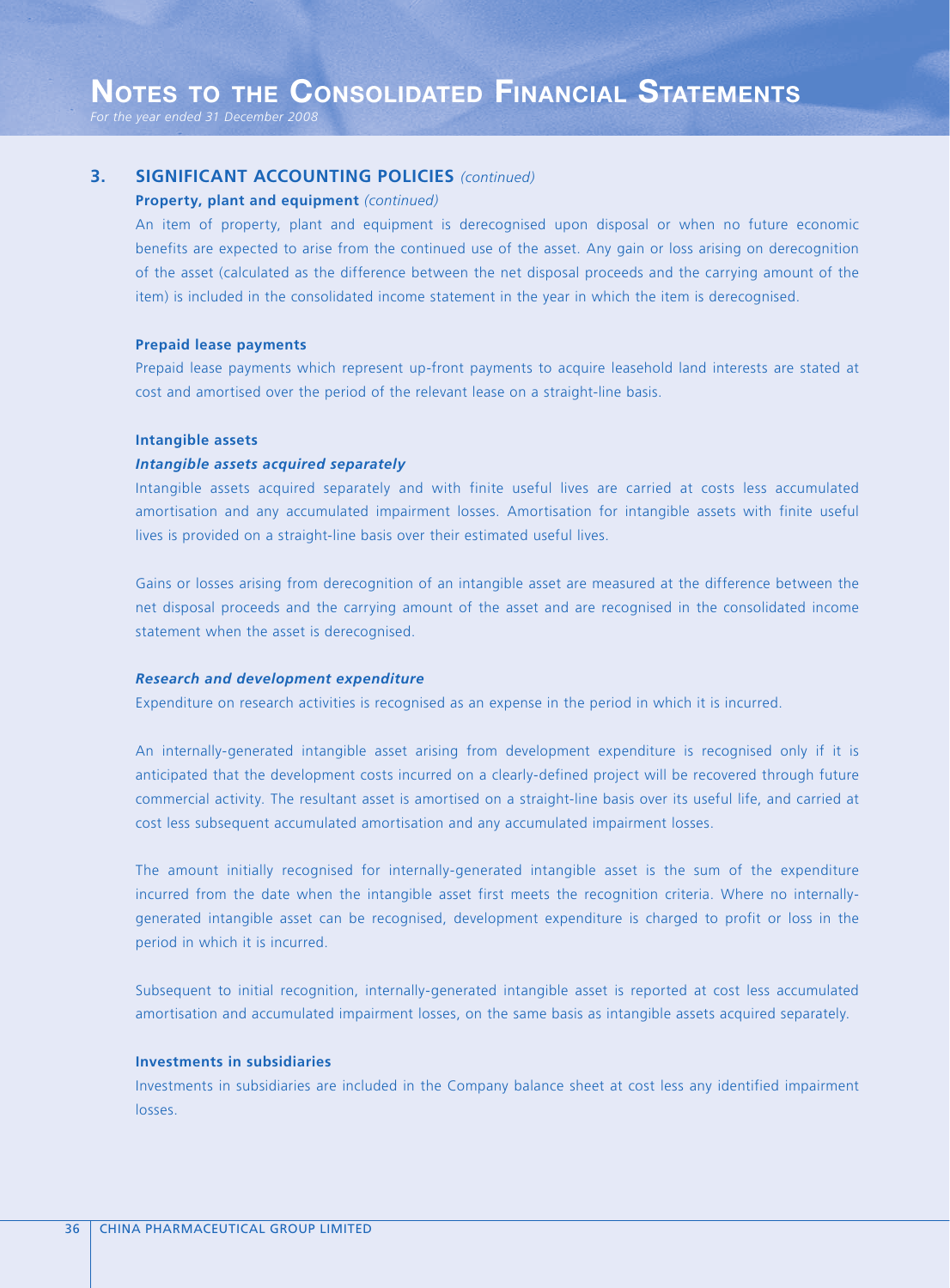#### **Investment in an associate**

An associate is an entity over which the investor has significant influence and that is neither a subsidiary nor an interest in a joint venture.

The results and assets and liabilities of an associate are incorporated in these consolidated financial statements using the equity method of accounting. Under the equity method, investment in an associate is carried in the consolidated balance sheet at cost as adjusted for post-acquisition changes in the Group's share of the net assets of the associate, less any identified impairment loss. When the Group's share of losses of an associate equals or exceeds its interest in that associate (which includes any long-term interests that, in substance, form part of the Group's net investment in the associate), the Group discontinues recognising its share of further losses. An additional share of losses is provided for and a liability is recognised only to the extent that the Group has incurred legal or constructive obligations or made payments on behalf of that associate.

Any excess of the cost of acquisition over the Group's share of the net fair value of the identifiable assets, liabilities and contingent liabilities of the associate recognised at the date of acquisition is recognised as goodwill. The goodwill is included within the carrying amount of the investment and is assessed for impairment as part of the investment.

Any excess of the Group's share of the net fair value of the identifiable assets, liabilities and contingent liabilities over the cost of acquisition, after reassessment, is recognised immediately in profit or loss.

Where a group entity transacts with an associate of the Group, profits and losses are eliminated to the extent of the Group's interest in the associate.

## **Jointly controlled entity**

Joint venture arrangement that involves the establishment of a separate entity in which venturer has joint control over the economic activity of the entity is referred to as a jointly controlled entity.

The results and assets and liabilities of the jointly controlled entity are incorporated in the consolidated financial statements using the equity method of accounting. Under the equity method, investment in a jointly controlled entity is carried in the consolidated balance sheet at cost as adjusted for post-acquisition changes in the Group's share of net assets of the jointly controlled entity, less any identified impairment loss. When the Group's share of losses of a jointly controlled entity equals or exceeds its interest in that jointly controlled entity, the Group discontinues recognising its share of further losses. An additional share of losses is provided for and a liability is recognised only to the extent that the Group has incurred legal or constructive obligations or made payments on behalf of that jointly controlled entity.

When a group entity transacts with a jointly controlled entity of the Group, profits or losses are eliminated to the extent of the Group's interest in the jointly controlled entity.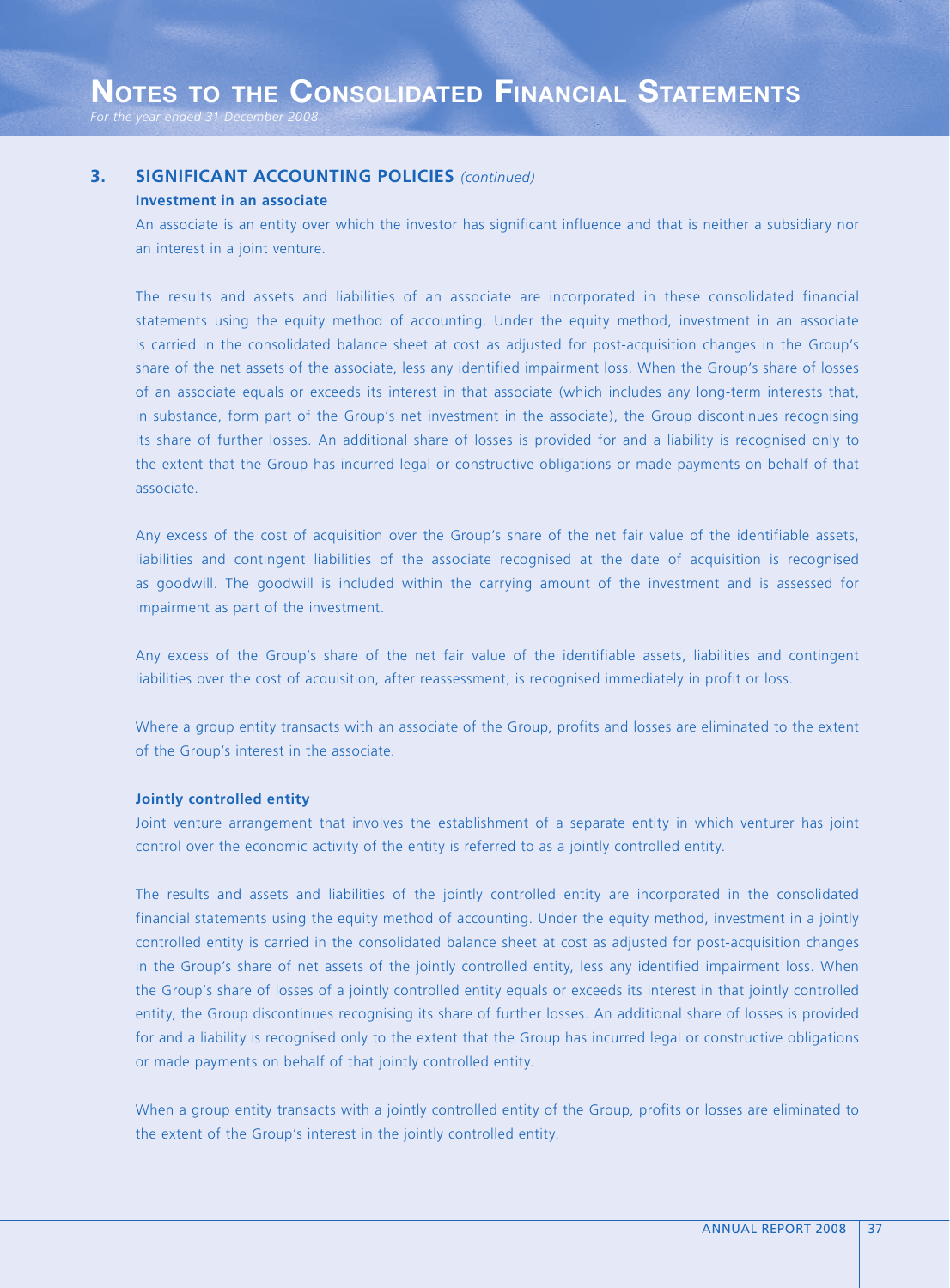#### **Inventories**

Inventories are stated at the lower of cost and net realisable value. Cost is calculated using the weighted average method.

#### **Financial instruments**

Financial assets and financial liabilities are recognised on the balance sheet when a group entity becomes a party to the contractual provisions of the instrument. Financial assets and financial liabilities are initially measured at fair value. Transaction costs that are directly attributable to the acquisition or issue of financial assets and financial liabilities are added to or deducted from the fair value of the financial assets or financial liabilities, as appropriate, on initial recognition.

#### *Financial assets*

The Group's financial assets are classified as loans and receivables and available-for-sale equity financial assets. All regular way purchases or sales of financial assets are recognised and derecognised on a trade date basis. Regular way purchases or sales are purchases or sales of financial assets that require delivery of assets within the time frame established by regulation or convention in the marketplace.

## *Effective interest method*

The effective interest method is a method of calculating the amortised cost of a financial asset and of allocating interest income over the relevant period. The effective interest rate is the rate that exactly discounts estimated future cash receipts (including all fees paid or received that form an integral part of the effective interest rate, transaction costs and other premiums or discounts) through the expected life of the financial asset, or, where appropriate, a shorter period. Income is recognised on an effective interest basis for debt instruments.

#### Loans and receivables

Loans and receivables are non-derivative financial assets with fixed or determinable payments that are not quoted in an active market. At each balance sheet date subsequent to initial recognition, loans and receivables (including pledged bank deposits, trade and other receivables, bills receivables, trade receivables due from a connected company, amount due from a jointly controlled entity and bank balances and cash) are carried at amortised cost using the effective interest method, less any identified impairment losses (see accounting policy on impairment of financial assets below).

#### Available-for-sale equity financial asset

At each balance sheet date subsequent to initial recognition, available-for-sale equity financial asset is measured at fair value. Changes in fair value are recognised in equity, until the financial asset is disposed of or is determined to be impaired, at which time, the cumulative gain or loss previously recognised in equity is removed from equity and recognised in profit or loss (see accounting policy on impairment of financial assets below).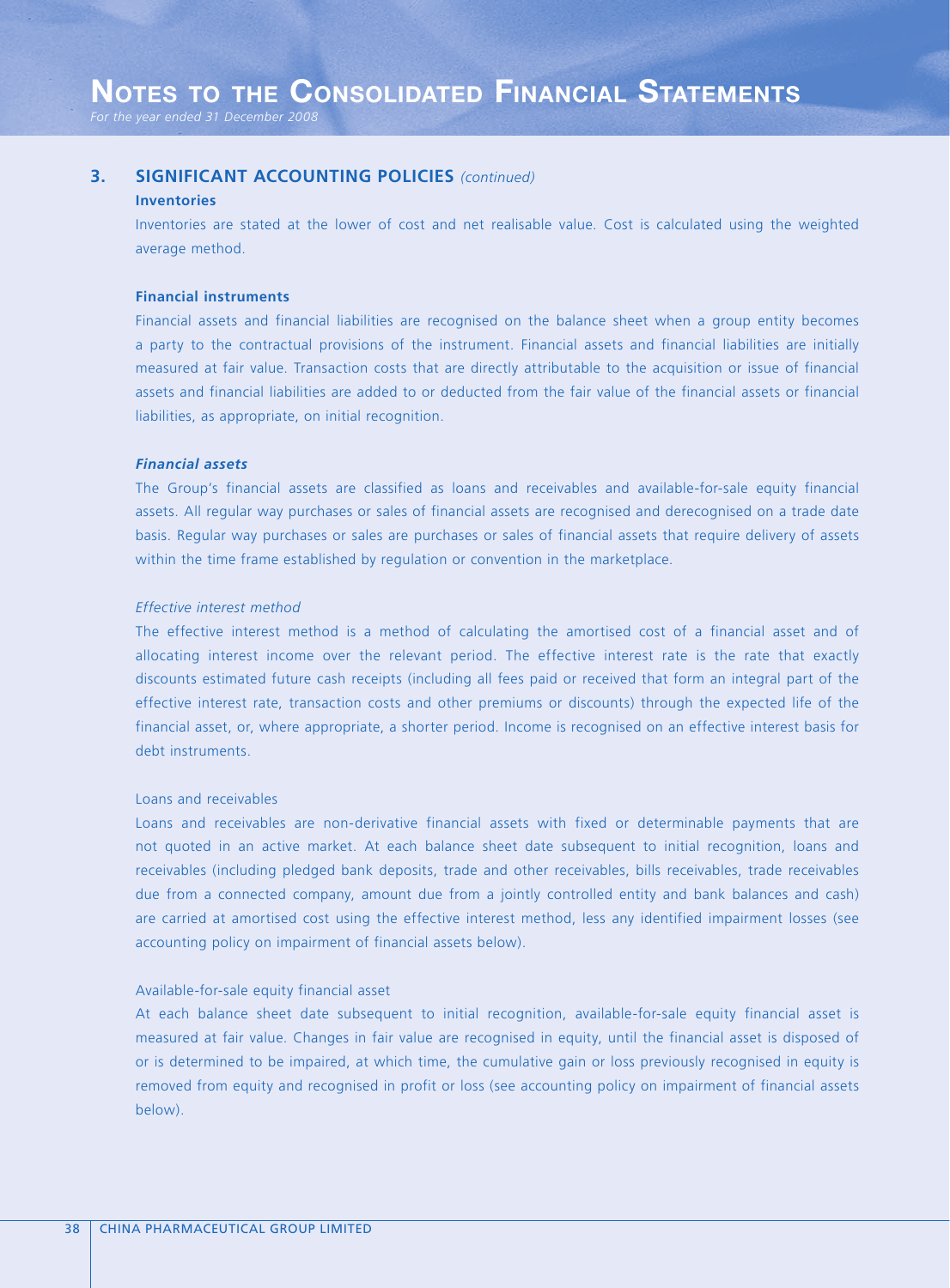## **3. SIGNIFICANT ACCOUNTING POLICIES** *(continued)*

**Financial instruments** *(continued)*

## *Financial assets (continued)*

### *Impairment of financial assets*

Financial assets are assessed for indicators of impairment at each balance sheet date. Financial assets are impaired where there is objective evidence that, as a result of one or more events that occurred after the initial recognition of the financial asset, the estimated future cash flows of the financial assets have been affected.

For an available-for-sale equity investment, a significant or prolonged decline in the fair value of that investment below its cost is considered to be objective evidence of impairment.

For all other financial assets, objective evidence of impairment could include:

- significant financial difficulty of the issuer or counterparty; or
- default or delinquency in interest or principal payments; or
- it becoming probable that the borrower will enter bankruptcy or financial re-organisation.

For certain categories of financial asset, such as trade receivables, assets that are assessed not to be impaired individually are subsequently assessed for impairment on a collective basis. Objective evidence of impairment for a portfolio of receivables could include the Group's past experience of collecting payments, an increase in the number of delayed payments in the portfolio past the general credit period of 90 days and observable changes in national or local economic conditions that correlate with default on receivables.

For financial assets carried at amortised cost, an impairment loss is recognised in profit or loss when there is objective evidence that the asset is impaired, and is measured as the difference between the asset's carrying amount and the present value of the estimated future cash flows discounted at the original effective interest rate.

The carrying amount of the financial asset is reduced by the impairment loss directly for all financial assets with the exception of trade receivables, where the carrying amount is reduced through the use of an allowance account. Changes in the carrying amount of the allowance account are recognised in profit or loss. When a trade receivable is considered uncollectible, it is written off against the allowance account. Subsequent recoveries of amounts previously written off are credited to profit or loss.

For financial assets measured at amortised cost, if, in a subsequent period, the amount of impairment loss decreases and the decrease can be related objectively to an event occurring after the impairment losses was recognised, the previously recognised impairment loss is reversed through profit or loss to the extent that the carrying amount of the asset at the date the impairment is reversed does not exceed what the amortised cost would have been had the impairment not been recognised.

Impairment losses on available-for-sale equity investment will not be reversed in profit or loss in subsequent periods. Any increase in fair value subsequent to impairment loss is recognised directly in equity.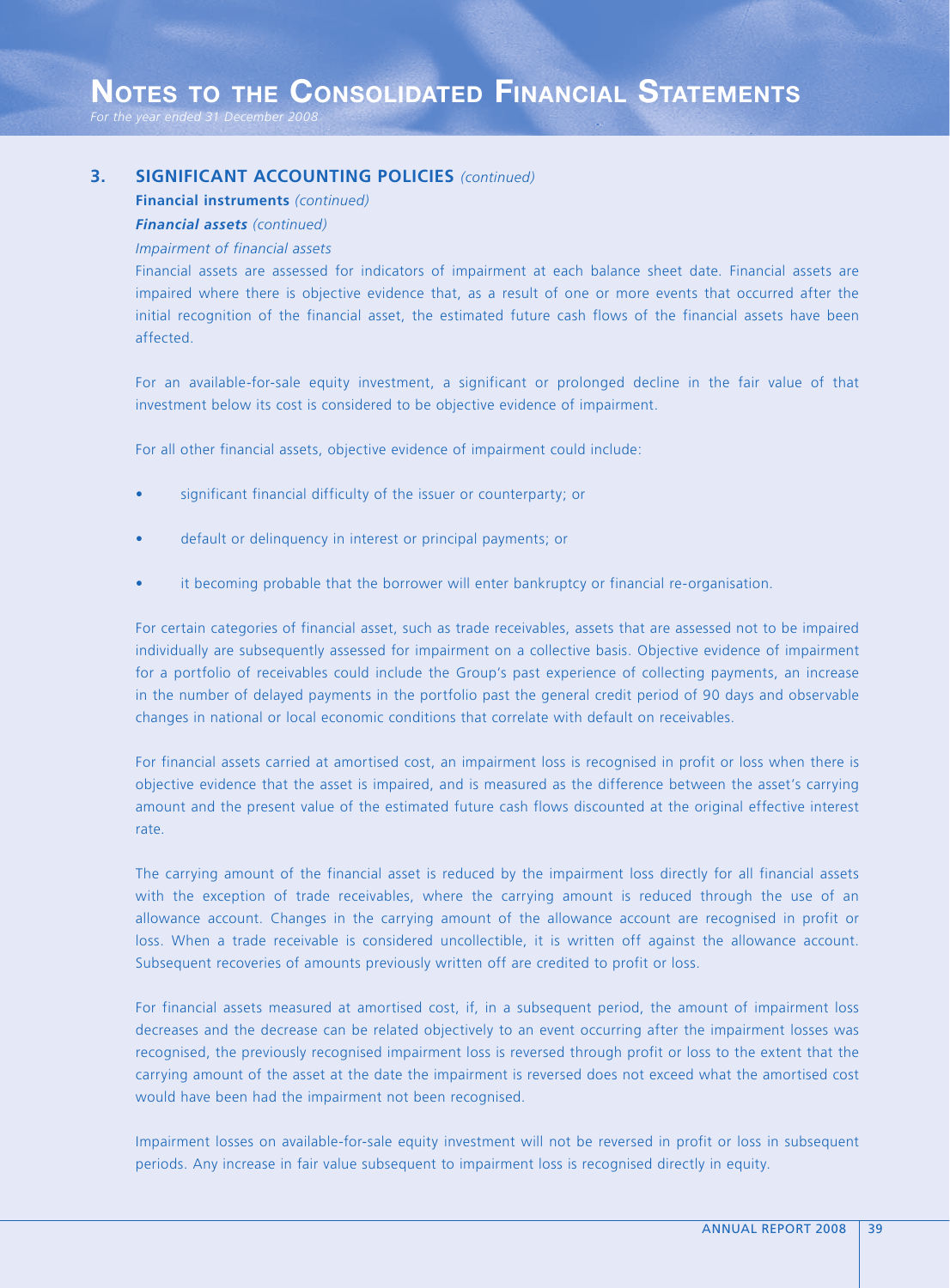## **Financial instruments** *(continued) Financial liabilities and equity*

Financial liabilities and equity instruments issued by a group entity are classified according to the substance of the contractual arrangements entered into and the definitions of a financial liability and an equity instrument.

An equity instrument is any contract that evidences a residual interest in the assets of the Group after deducting all of its liabilities. The Group's financial liabilities are generally classified as other financial liabilities and derivative financial instrument.

#### *Effective interest method*

The effective interest method is a method of calculating the amortised cost of a financial liability and of allocating interest expense over the relevant period. The effective interest rate is the rate that exactly discounts estimated future cash payments through the expected life of the financial liability, or, where appropriate, a shorter period. Interest expense is recognised on an effective interest basis.

#### Other financial liabilities

Other financial liabilities including trade and other payables, bills payables, trade payables due to a related company, amounts due to related companies, bank loans and loans from a related company/an intermediate holding company are subsequently measured at amortised cost, using the effective interest method.

#### Equity instruments

Equity instruments issued by the Company are recorded at the proceeds received, net of direct issue costs.

#### Repurchase of equity instruments

Repurchase of the Company's own equity instruments is recognised and deducted directly in equity. The amount equal to the share capital is transferred to the capital redemption reserve. No gain or loss is recognised in the consolidated income statement on the purchase or cancellation of the Company's own equity instruments.

## *Derivative financial instrument*

Derivative is initially recognised at fair value at the date a derivative contract is entered into and is subsequently remeasured to its fair value at each balance sheet date. The resulting gain or loss is recognised in profit or loss immediately.

#### *Derecognition*

Financial assets are derecognised when the rights to receive cash flows from the assets expire or, the financial assets are transferred and the Group has transferred substantially all the risks and rewards of ownership of the financial assets. On derecognition of a financial asset, the difference between the asset's carrying amount and the sum of the consideration received and receivable and the cumulative gain or loss that had been recognised directly in equity is recognised in profit or loss.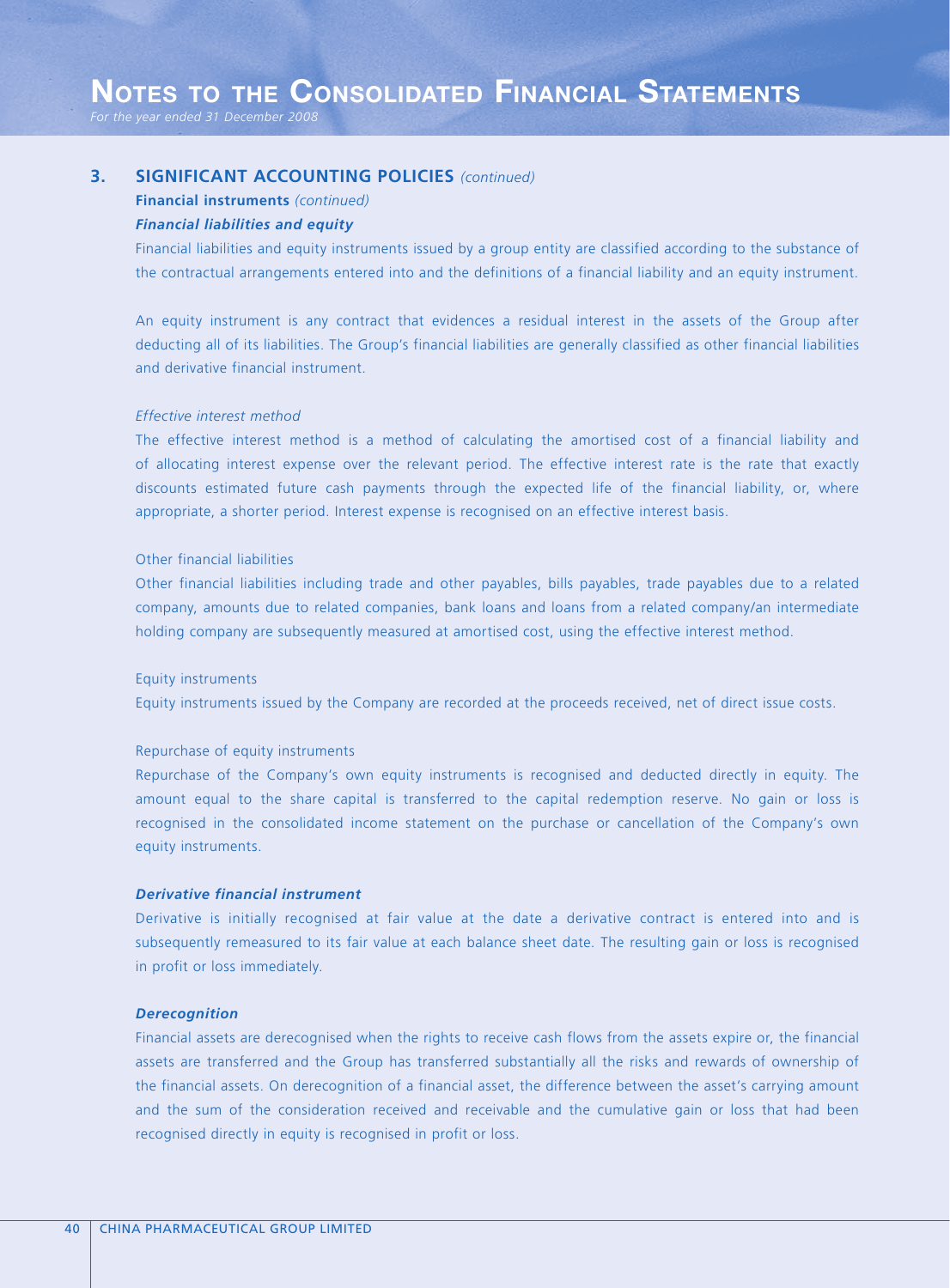## **3. SIGNIFICANT ACCOUNTING POLICIES** *(continued)*

#### **Financial instruments** *(continued)*

#### *Derecognition (continued)*

Financial liabilities are derecognised when the obligation specified in the relevant contract is discharged, cancelled or expires. The difference between the carrying amount of the financial liability derecognised and the consideration paid and payable is recognised in profit or loss.

## **Impairment losses on tangible and intangible assets, other than goodwill (see the accounting policies in respect of goodwill above)**

At each balance sheet date, the Group reviews the carrying amounts of its tangible and intangible assets to determine whether there is any indication that those assets have suffered an impairment loss. If the recoverable amount of an asset is estimated to be less than its carrying amount, the carrying amount of the asset is reduced to its recoverable amount. An impairment loss is recognised as an expense immediately.

Where an impairment loss subsequently reverses, the carrying amount of the asset is increased to the revised estimate of its recoverable amount, but so that the increased carrying amount does not exceed the carrying amount that would have been determined had no impairment loss been recognised for the asset in prior years. A reversal of an impairment loss is recognised as income immediately.

### **Revenue recognition**

Revenue is measured at the fair value of the consideration received or receivable and represents amounts receivable for goods sold and services provided in the normal course of business, net of discounts and sales related taxes.

Revenue from sale of goods is recognised when the goods are delivered and title has passed.

Service income is recognised when services are rendered.

Dividend income from investments is recognised when the shareholders' rights to receive payment have been established.

Interest income from a financial asset is accrued on a time basis, by reference to the principal outstanding and at the effective interest rate applicable, which is the rate that exactly discounts the estimated future cash receipts through the expected life of the financial asset to that asset's net carrying amount.

#### **Government grants**

Government grants are not recognised until there is reasonably assurance that the Group will comply with the conditions attaching to them and the grants will be received. Government grants are recognised as income over the periods necessary to match them with the related costs. Grants related to expense items are recognised in the same period as those expenses are charged in the consolidated income statement and are deducted in reporting the related expenses.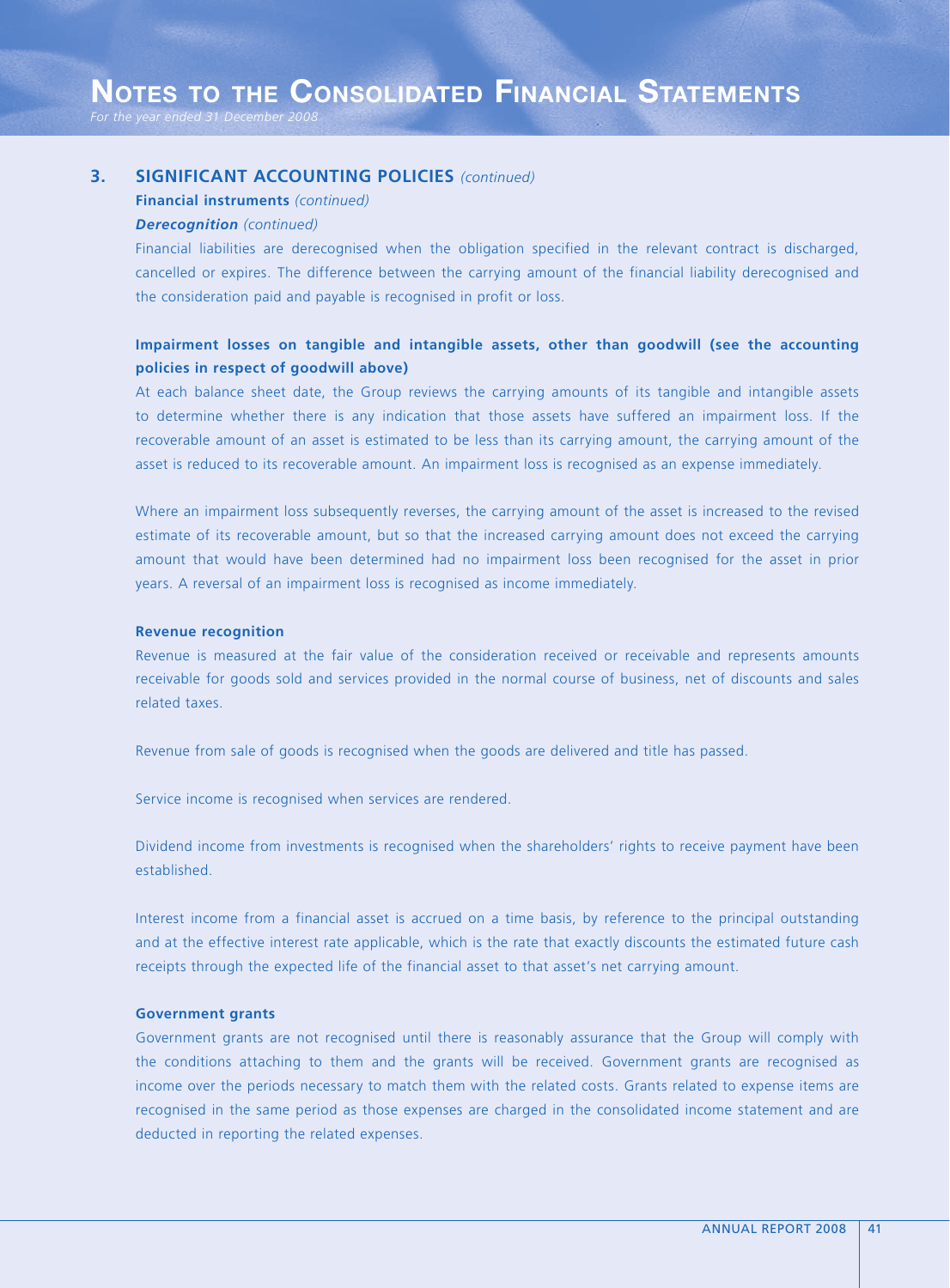## **3. SIGNIFICANT ACCOUNTING POLICIES** *(continued)*

#### **Retirement benefit costs**

Payments to the Mandatory Provident Fund Scheme and state-managed retirement benefit schemes are charged as an expense when employees have rendered service entitling them to the contributions.

#### **Operating lease**

Rentals payable under operating leases are charged to profit or loss on a straight-line basis over the term of the relevant lease. Benefits received and receivable as an incentive to enter into an operating lease are recognised as a reduction of rental expense over the lease term on a straight-line basis.

#### **Borrowing costs**

All borrowing costs are recognised as and included in finance costs in the consolidated income statement in the period in which they are incurred.

#### **Taxation**

Income tax expense represents the sum of the tax currently payable and deferred tax.

The tax currently payable is based on taxable profit for the year. Taxable profit differs from profit as reported in the consolidated income statement because it excludes items of income or expense that are taxable or deductible in other years and it further excludes items that are never taxable or deductible. The Group's liability for current tax is calculated using tax rates that have been enacted or substantively enacted by the balance sheet date.

Deferred tax is recognised on differences between the carrying amounts of assets and liabilities in the consolidated financial statements and the corresponding tax base used in the computation of taxable profit, and is accounted for using the balance sheet liability method. Deferred tax liabilities are generally recognised for all taxable temporary differences and deferred tax assets are recognised to the extent that it is probable that taxable profits will be available against which deductible temporary differences can be utilised. Such assets and liabilities are not recognised if the temporary difference arises from goodwill or from the initial recognition (other than in a business combination) of other assets and liabilities in a transaction that affects neither the taxable profit nor the accounting profit.

Deferred tax liabilities are recognised for taxable temporary differences arising on investments in subsidiaries and interest in a jointly controlled entity, except where the Group is able to control the reversal of the temporary difference and it is probable that the temporary difference will not reverse in the foreseeable future.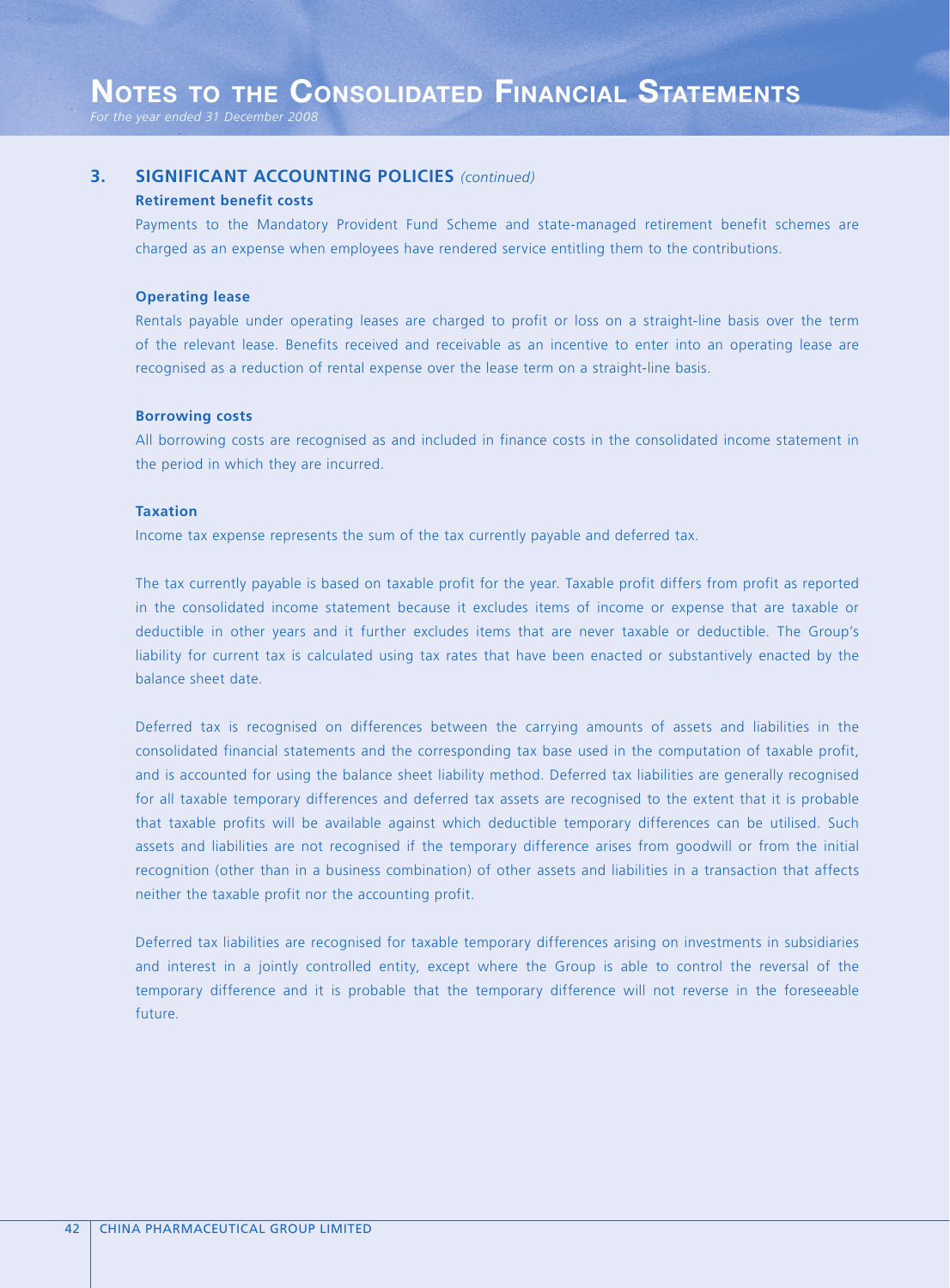## **3. SIGNIFICANT ACCOUNTING POLICIES** *(continued)*

#### **Taxation** *(continued)*

The carrying amount of deferred tax assets is reviewed at each balance sheet date and reduced to the extent that it is no longer probable that sufficient taxable profits will be available to allow all or part of the asset to be recovered.

Deferred tax is calculated at the tax rates that are expected to apply in the period when the liability is settled or the asset is realised. Deferred tax is charged or credited to profit or loss, except when it relates to items charged or credited directly to equity, in which case the deferred tax is also dealt with in equity.

#### **Tax credits**

Tax credits are recognised in the consolidated income statement only when the Group has met the underlying requirements or received the tax refund from the relevant tax authority.

#### **Foreign currencies**

In preparing the financial statements of each individual group entity, transactions in currencies other than the functional currency of that entity (foreign currencies) are recorded in the respective functional currency (i.e. the currency of the primary economic environment in which the entity operates) at the rates of exchanges prevailing on the dates of the transactions. At each balance sheet date, monetary items denominated in foreign currencies are retranslated at the rates prevailing on the balance sheet date. Non-monetary items that are measured in terms of historical cost in a foreign currency are not retranslated.

Exchange differences arising on the settlement of monetary items, and on the translation of monetary items, are recognised in profit or loss in the period in which they arise.

For the purposes of presenting the consolidated financial statements, the assets and liabilities of the Group are translated into the presentation currency of the Group (i.e. HKD) at the rate of exchange prevailing at the balance sheet date, and their income and expenses are translated at the average exchange rates for the year, unless exchange rates fluctuate significantly during the period, in which case, the exchange rates prevailing at the dates of transactions are used. Exchange differences arising, if any, are recognised as a separate component of equity (the translation reserve).

Goodwill and fair value adjustments on identifiable assets acquired arising on an acquisition of a foreign operation on or after 1 January 2005 are treated as assets and liabilities of that foreign operation and translated at the rate of exchange prevailing at the balance sheet date. Exchange differences arising are recognised in the translation reserve.

Goodwill and fair value adjustments on identifiable assets acquired arising on an acquisition of a foreign operation before 1 January 2005 is treated as non-monetary foreign currency items of the acquirer and reported using the historical cost prevailing at the date of acquisition.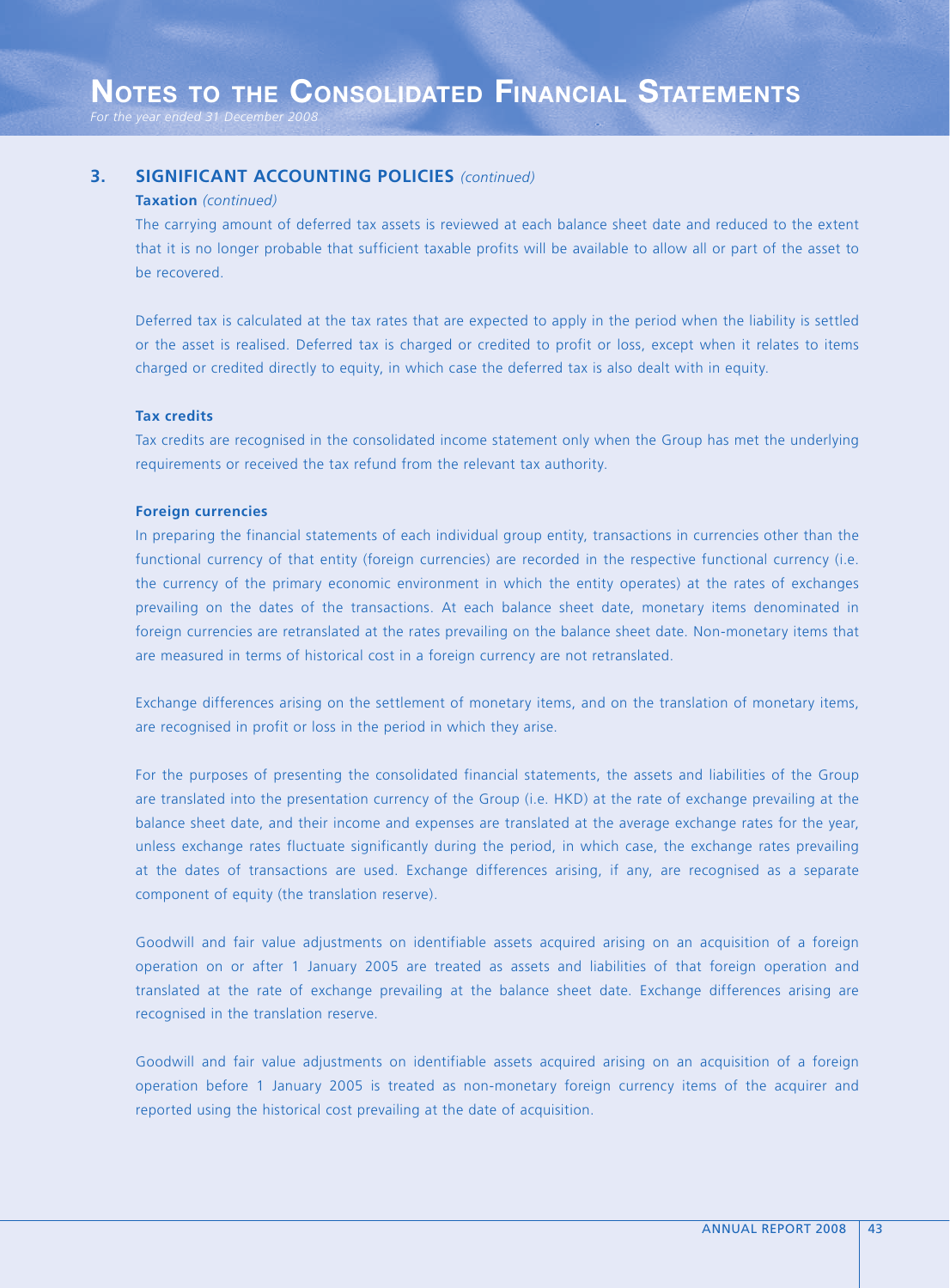## **4. KEY SOURCE OF ESTIMATION UNCERTAINTY**

The key source of estimation uncertainty at the balance sheet date, that has a significant risk of causing a material adjustment to the carrying amounts of assets and liabilities within the next financial year, is discussed below.

#### **Estimated impairment of goodwill**

Determining whether goodwill is impaired requires an estimation of the value in use of the CGUs to which goodwill has been allocated. The value in use calculation requires the Group to estimate the future cash flows expected to arise from the CGU and a suitable discount rate in order to calculate the present value. Where the actual future cash flows are less than expected, a material impairment loss may arise. The carrying amount of goodwill at the balance sheet date was HK\$266,883,000, of which HK\$160,130,000 was included in the goodwill reserve. At the balance sheet date, the directors assessed the need to provide impairment loss on the goodwill and the carrying amount of the goodwill was sustained by the impairment test, details of which are provided in note 19.

## **5. CAPITAL RISK MANAGEMENT**

The Group manages its capital to ensure that entities in the Group will be able to continue as a going concern while maximising the return to stakeholders through the optimisation of the debt and equity balance. The Group's overall strategy remains unchanged from prior year.

The capital structure of the Group consists of net debt, which includes the borrowings as disclosed in notes 28 and 29 net of cash and cash equivalents, and equity attributable to equity holders of the Company, comprising issued share capital, retained profits and other reserves.

The directors of the Company review the capital structure on a regular basis. As part of this review, the directors consider the cost of capital and the risks associated with each class of capital. Based on recommendations of the directors, the Group will balance its overall capital structure through the payment of dividends, new share issues and share buy-backs as well as the issue of new debt and the redemption of existing debt.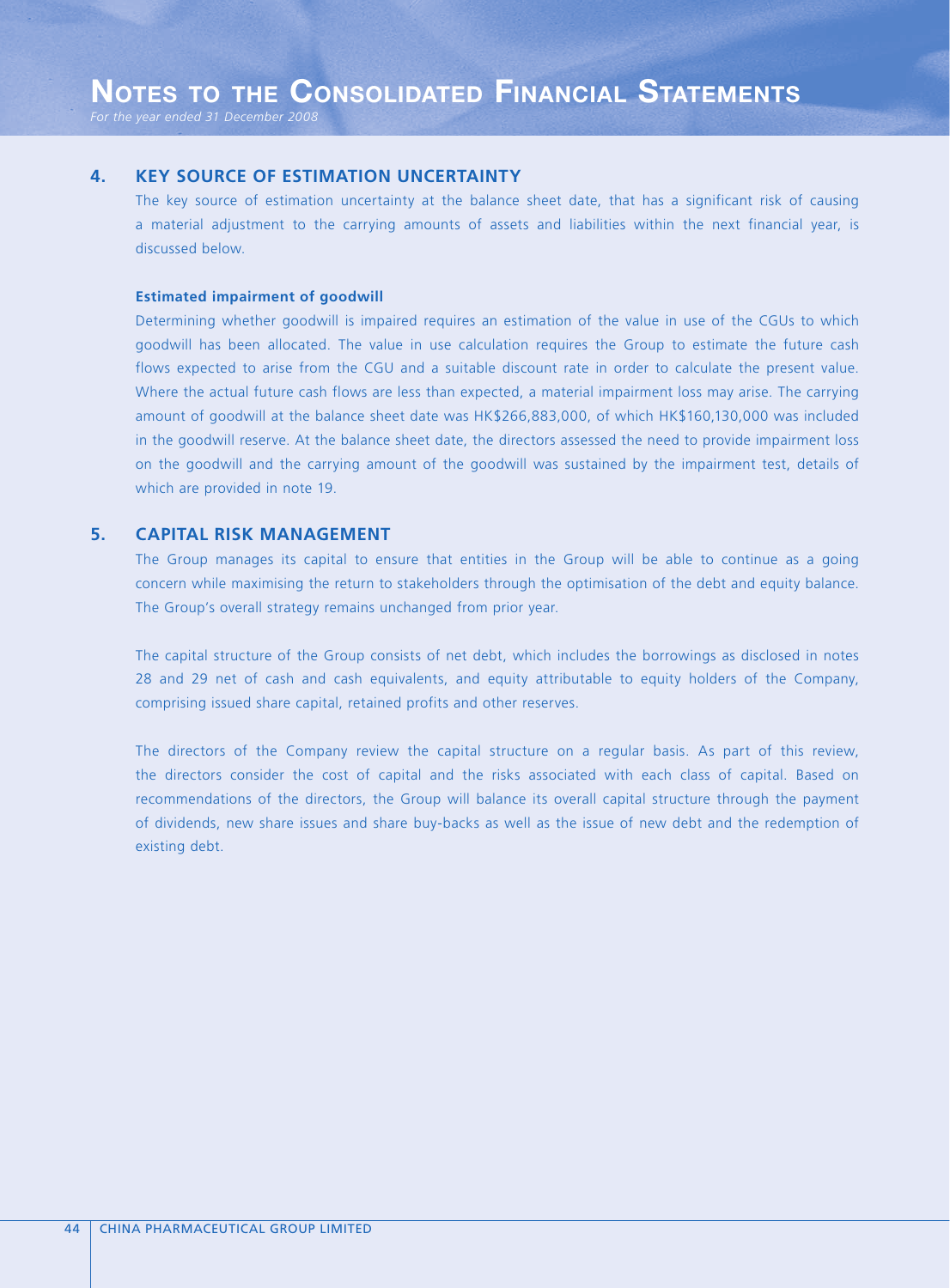## **6. FINANCIAL INSTRUMENTS**

#### **6a. Categories of financial instruments**

|                                  |                 | <b>THE GROUP</b> | <b>THE COMPANY</b> |                 |  |
|----------------------------------|-----------------|------------------|--------------------|-----------------|--|
|                                  | 2008            | 2007             | 2008               | 2007            |  |
|                                  | <b>HK\$'000</b> | HK\$'000         | <b>HK\$'000</b>    | <b>HK\$'000</b> |  |
| <b>Financial assets</b>          |                 |                  |                    |                 |  |
| Loans and receivables (including |                 |                  |                    |                 |  |
| cash and cash equivalents)       | 2,236,352       | 1,457,154        | 1,086,071          | 871,057         |  |
| Available-for-sale investment    | 5,307           |                  |                    |                 |  |
|                                  |                 |                  |                    |                 |  |
| <b>Financial liabilities</b>     |                 |                  |                    |                 |  |
| Amortised cost                   | 3,021,316       | 2,829,547        | 620,900            | 652,000         |  |
| Derivative financial instrument  |                 | 551              |                    | 551             |  |
|                                  |                 |                  |                    |                 |  |

#### **6b. Financial risk management objectives and policies**

The major financial instruments of the Group and the Company include pledged bank deposits, trade and other receivables, bills receivables, trade receivables due from a connected company, amount due from a jointly controlled entity, amounts due from subsidiaries, bank balances and cash, trade and other payables, bills payables, trade payables due to a related company, amounts due to related companies, bank loans and loans from a related company/an intermediate holding company. Details of these financial instruments are disclosed in respective notes. The risks associated with certain of these financial instruments include market risk (represented by currency risk, interest rate risk and other price risk), credit risk and liquidity risk. The policies on how to mitigate these risks are set out below. The management manages and monitors these exposures to ensure appropriate measures are implemented on a timely and effective manner.

### *Market risk*

*(i) Currency risk*

The Group mainly operates in the PRC with most of the transactions denominated and settled in RMB. However, several subsidiaries of the Company have foreign currency sales, mainly denominated in United States dollar ("USD") and the Company has raised HKD bank loans and USD bank loans, which expose the Group and the Company to foreign currency risk.

The Group and the Company currently does not have a foreign currency hedging policy. However, management will monitor foreign exchange exposure closely and consider the use of hedging instruments when the need arises.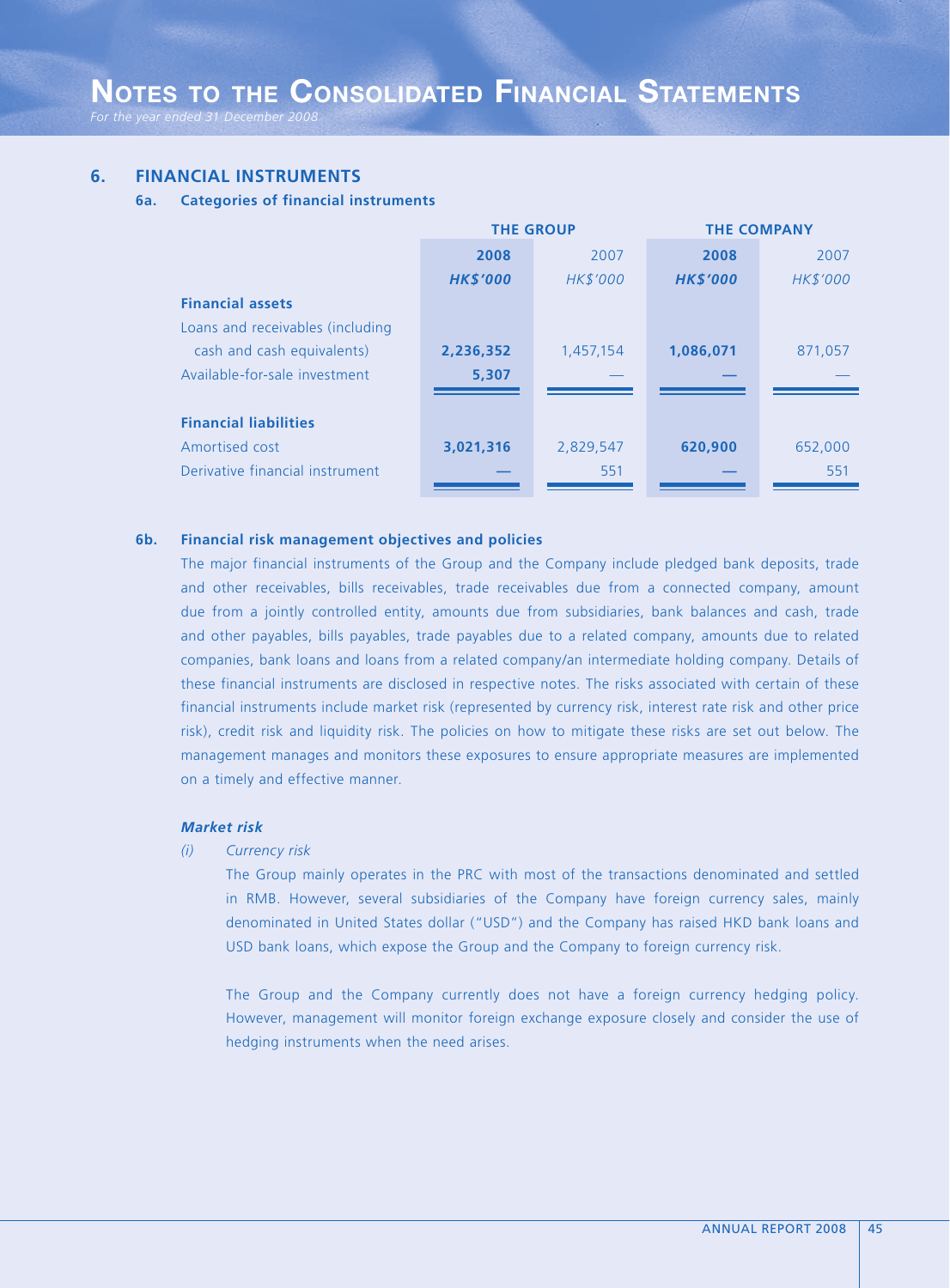## **6. FINANCIAL INSTRUMENTS** *(continued)*

## **6b. Financial risk management objectives and policies** *(continued)*

#### *Market risk (continued)*

*(i) Currency risk (continued)*

The carrying amounts of foreign currency denominated monetary assets and monetary liabilities at the reporting date that are considered significant by the management are as follows:

|            |                    |                                 | <b>THE GROUP</b> |                     | <b>THE COMPANY</b> |                 |                 |          |  |
|------------|--------------------|---------------------------------|------------------|---------------------|--------------------|-----------------|-----------------|----------|--|
|            | <b>Liabilities</b> |                                 | <b>Assets</b>    |                     | <b>Liabilities</b> |                 | <b>Assets</b>   |          |  |
|            | 2008               | 2007                            | 2008             | 2007                | 2008               | 2007            | 2008            | 2007     |  |
|            | <b>HK\$'000</b>    | HK\$'000                        | <b>HK\$'000</b>  | HK\$'000            | <b>HK\$'000</b>    | <b>HK\$'000</b> | <b>HK\$'000</b> | HK\$'000 |  |
|            |                    |                                 |                  |                     |                    |                 |                 |          |  |
| <b>HKD</b> | 500,000            | 652,000                         | 83,404           | 66.618              | 500,000            | 652,000         | 77,291          | 24,541   |  |
| <b>USD</b> | 120,900            | $\hspace{0.1mm}-\hspace{0.1mm}$ | 281,650          | 242,464             | 120,900            |                 | 601             | 1,562    |  |
|            | ___                |                                 |                  | <u> a shekara t</u> | ___                |                 |                 |          |  |

## Sensitivity analysis

The following table details the sensitivity of the Group and the Company to a 5% increase and decrease in RMB against HKD and USD. 5% is the sensitivity rate used when reporting foreign currency risk internally to key management personnel and represents management's assessment of the reasonably possible change in foreign exchange rates. The sensitivity analysis includes only outstanding foreign currency denominated monetary items and adjusts their translation at the year end for a 5% change in foreign currency rates. A positive number below indicates an increase in profit before tax where RMB strengthens 5% against the relevant currency. For a 5% weakening of RMB against the relevant currency, there would be an equal and opposite impact on the profit before tax and the balances below would be negative.

|                   |                         | <b>THE GROUP</b>               |                         |                                        | <b>THE COMPANY</b>      |                           |                         |                         |
|-------------------|-------------------------|--------------------------------|-------------------------|----------------------------------------|-------------------------|---------------------------|-------------------------|-------------------------|
|                   | <b>HKD Impact</b>       |                                | <b>USD Impact</b>       |                                        | <b>HKD Impact</b>       |                           | <b>USD Impact</b>       |                         |
|                   | 2008<br><b>HK\$'000</b> | 2007<br>HK\$'000               | 2008<br><b>HK\$'000</b> | 2007<br><b>HK\$'000</b>                | 2008<br><b>HK\$'000</b> | 2007<br><b>HK\$'000</b>   | 2008<br><b>HK\$'000</b> | 2007<br><b>HK\$'000</b> |
| Profit before tax | 19,838<br>--            | 27,875<br>(i)<br><u>e a se</u> | (7,655)<br>▅▅           | (ii)<br>(11, 546)<br><b>STATISTICS</b> | 20,129<br>==            | (i)<br>29,879<br>$\equiv$ | 5,729<br>━              | (ii)<br>74)             |

(i) This is mainly attributable to the exposure outstanding on HKD bank balances and bank loans at year end.

(ii) This is mainly attributable to the exposure outstanding on USD bank balances and receivables at year end.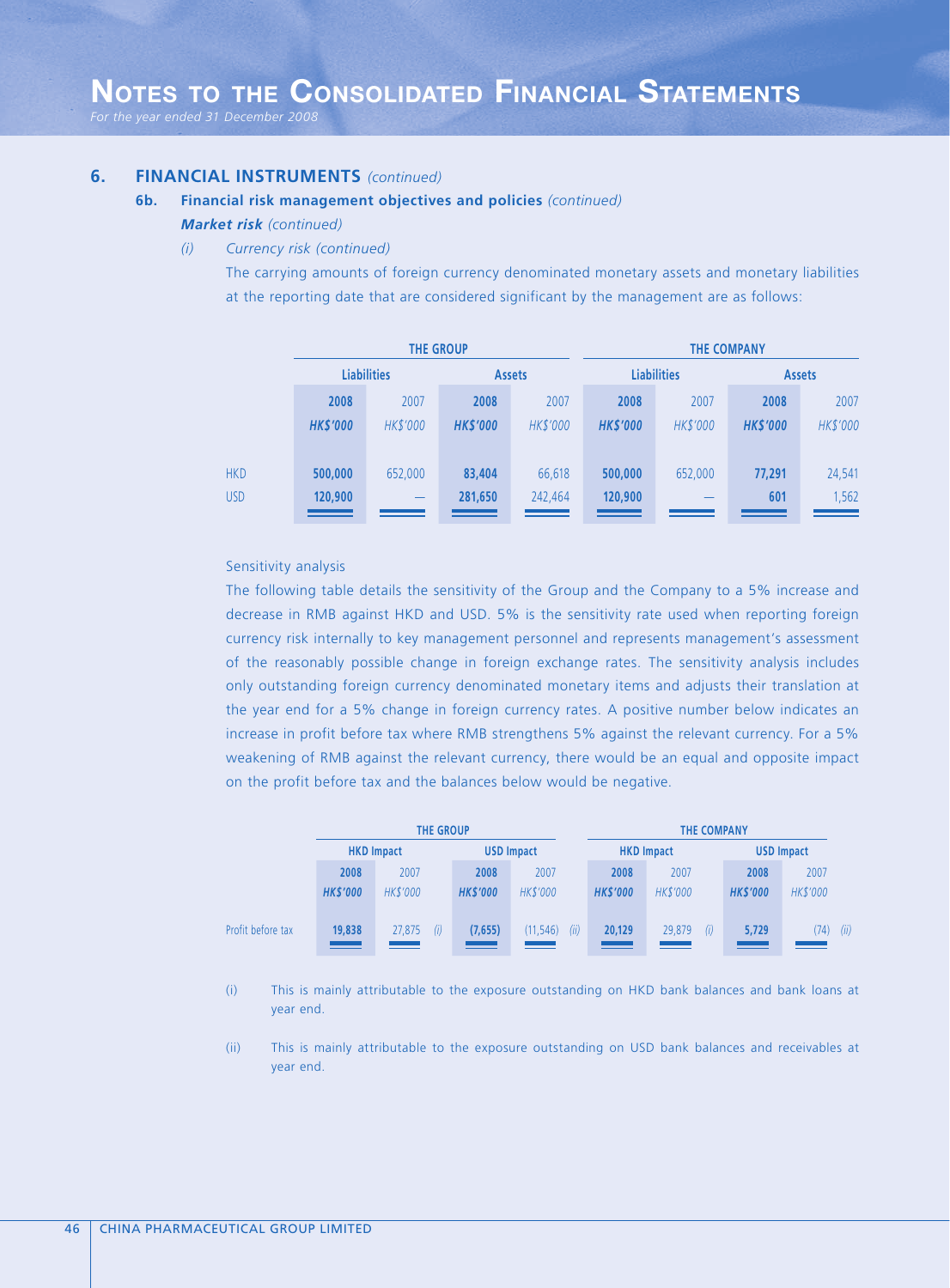## **6. FINANCIAL INSTRUMENTS** *(continued)*

#### **6b. Financial risk management objectives and policies** *(continued)*

- *Market risk (continued)*
	- *(ii) Interest rate risk*

The Group is exposed to fair value interest rate risk primarily in relation to the fixed-rate bank loans and loans from a related company/an intermediate holding company (see notes 28 and 29 for details of these loans), which are raised from the banks and a related company/an intermediate holding company by the subsidiaries in the PRC. In relation to these fixed-rate loans, the Group aims to keep loans at rates that are comparable to those in the market. In order to achieve this result, the Group negotiated with the banks and entered into various revolving loans such that the interest rates associated with the loans are more or less variable. In this regard, the directors of the Company consider that the Group's fair value interest rate risk is minimised.

The Group and the Company is also exposed to cash flow interest rate risk primarily in relation to the floating-rate bank loans (see note 28 for details of these loans). It is the policy of the Group and the Company to, wherever possible, incur borrowings at floating rate of interests so as to minimise the fair value interest rate risk. Floating-rate bank balances also expose the Group and the Company to cash flow interest rate risk due to the fluctuation of the prevailing interest rates.

The exposures to interest rates on financial liabilities of the Group are detailed in the liquidity risk management section of this note. The cash flow interest rate risk of the Group and the Company is mainly concentrated on the fluctuation of Hong Kong Interbank Offered Rate ("HIBOR") and London Interbank Offered Rate ("LIBOR") arising from the Group's HKD loans and USD loans raised by the Company, respectively.

#### Sensitivity analysis

The sensitivity analyses below have been determined based on the exposure to interest rates for floating-rate bank loans. The analysis is prepared assuming the amount of liability outstanding at the balance sheet date was outstanding for the whole year. A 50 basis point increase or decrease is used when reporting interest rate risk internally to key management personnel and represents management's assessment of the reasonably possible change in interest rates.

If interest rates had been 50 basis points higher/lower and all other variables were held constant, the Group and the Company's profit before tax for the year ended 31 December 2008 would both decrease/increase by HK\$3,105,000 (2007: decrease/increase by HK\$3,260,000).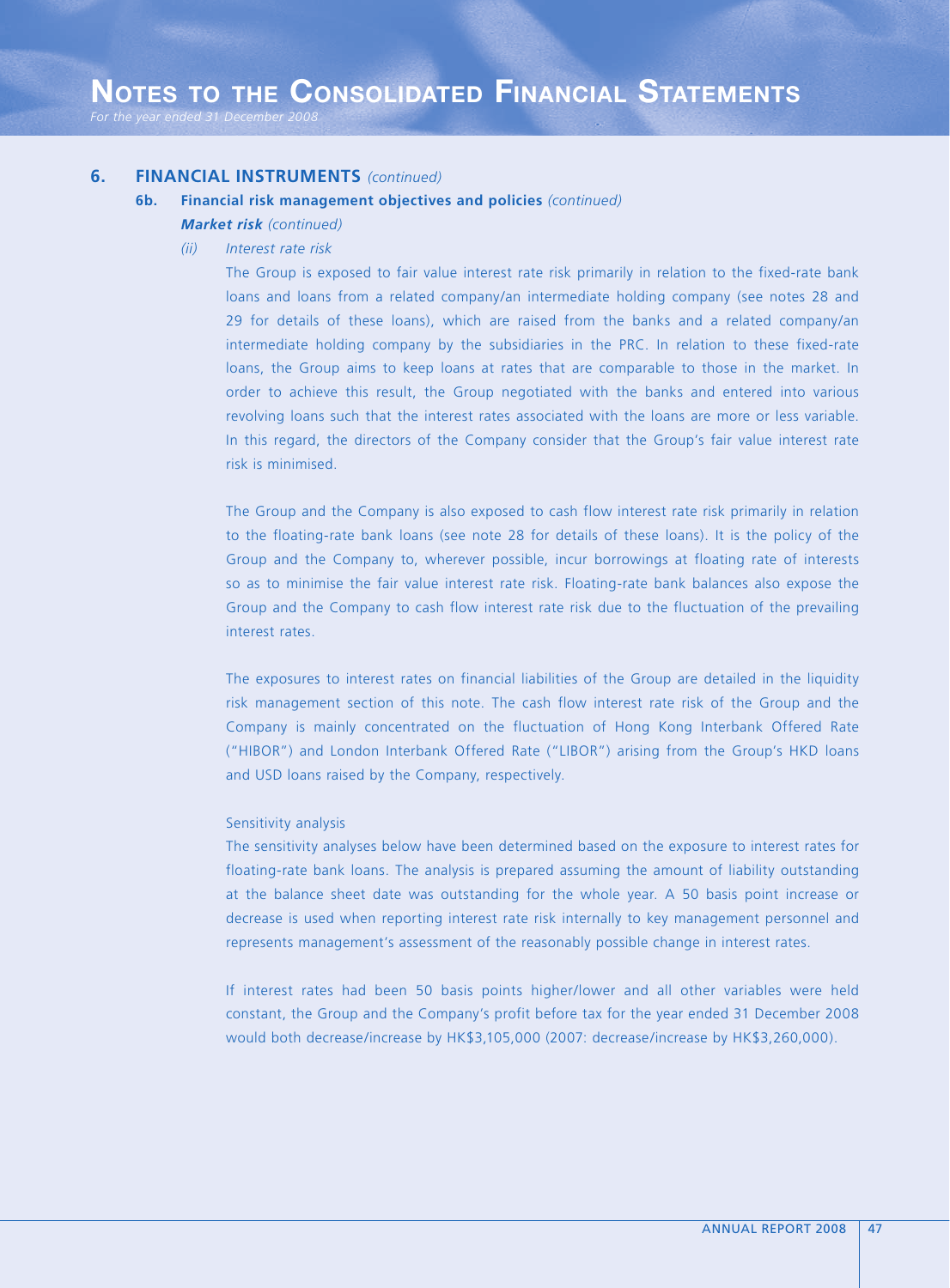## **6. FINANCIAL INSTRUMENTS** *(continued)*

#### **6b. Financial risk management objectives and policies** *(continued)*

- *Market risk (continued)*
	- *(iii) Other price risk*

The Group is exposed to other price risk through its available-for-sale investment as at 31 December 2008. The directors of the Company are of the opinion that such investment is held for long-term strategic purpose and management would take necessary action to mitigate the risk underlined should the needs arise. In addition, the directors consider the effect of changes in equity price of the Group's available-for-sale investment is insignificant and therefore, no sensitivity analysis is presented.

### *Credit risk*

As at 31 December 2008, the maximum exposure to credit risk by the Group and the Company which will cause a financial loss due to failure to discharge an obligation by the counterparties is arising from the carrying amounts of the recognised financial assets as stated in the balance sheets.

In order to minimise the credit risk, management of the Group has delegated a team responsible for determination of credit limits, credit approvals and other monitoring procedures to ensure that followup action is taken to recover overdue debts. In addition, the Group reviews the recoverable amount of trade debts on a collective basis at each balance sheet date to ensure that adequate impairment losses are made for irrecoverable amounts. In this regard, the directors of the Company consider that the Group's credit risk is significantly reduced.

The Group's concentration of credit risk on trade receivables, bills receivables, trade receivables due from a connected company, amount due from a jointly controlled entity and bank balances and cash by geographical location is mainly in the PRC. The Group and the Company has no other significant concentration of credit risk, with exposure spread over a number of counterparties.

The credit risk on liquid funds of the Group and the Company is limited because the counterparties are banks with good reputation.

#### *Liquidity risk*

In the management of the liquidity risk, the Group monitors and maintains a level of cash and cash equivalents deemed adequate by the management to finance the operations of the Group and the Company and mitigate the effects of fluctuations in cash flows. Management monitors the utilisation of bank borrowings and ensures compliance with the relevant loan covenants.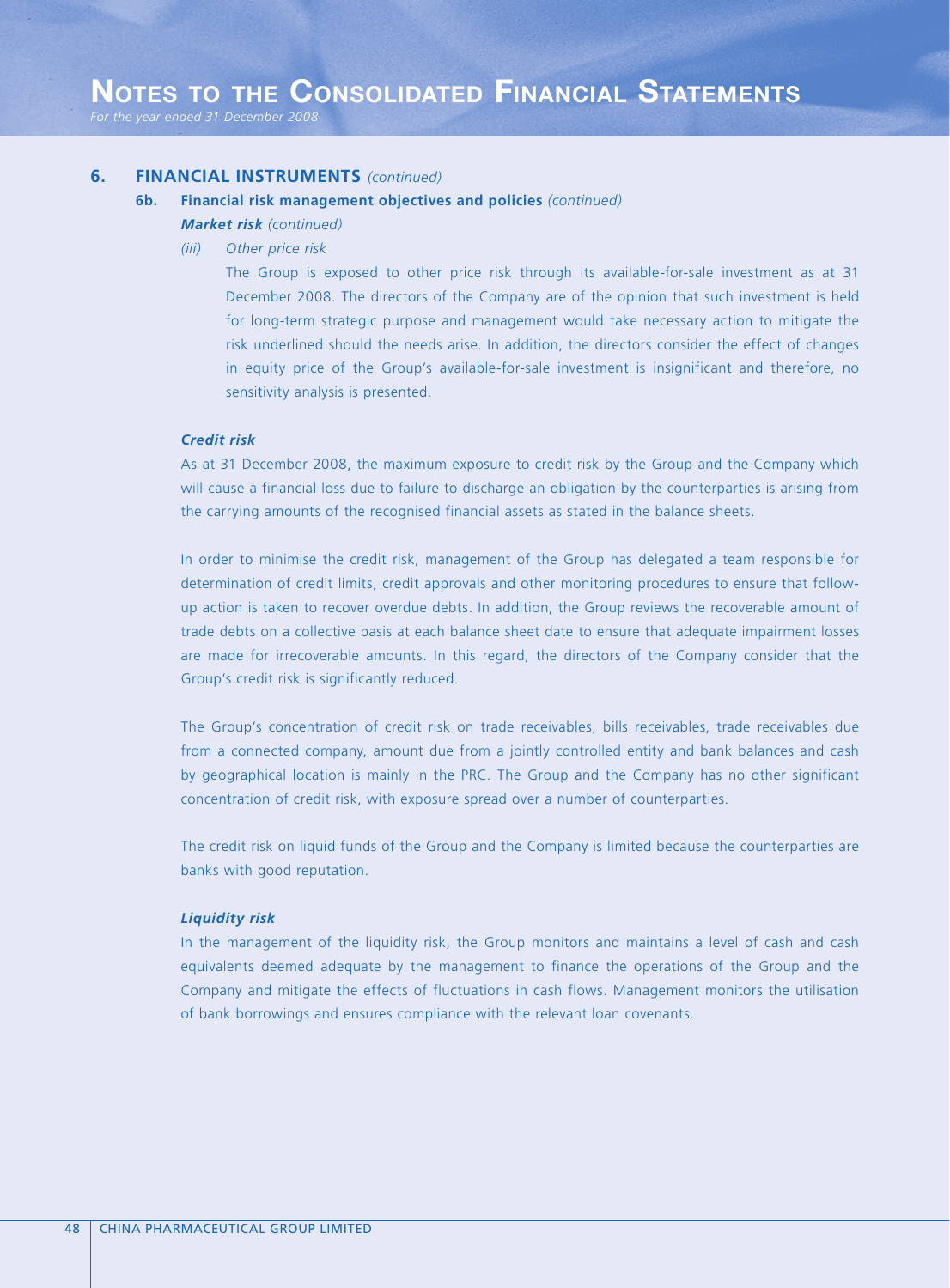*For the year ended 31 December 2008*

## **6. FINANCIAL INSTRUMENTS** *(continued)*

#### **6b. Financial risk management objectives and policies** *(continued)*

## *Liquidity risk (continued)*

The Group relies on bank borrowings as a significant source of liquidity. As at 31 December 2008, the Group has available unutilised bank loan facilities of HK\$406,873,000 (2007: HK\$304,681,000). Details of which are set out in note 28.

The following table details the Group's remaining contractual maturity for its non-derivative financial liabilities. The table has been drawn up based on the undiscounted cash flows of the financial liabilities based on the earliest date on which the Group can be required to pay. The table includes both interest and principle cash flows.

|                                      | Weighted      |                 |                 |                 |                 |                 |                 |
|--------------------------------------|---------------|-----------------|-----------------|-----------------|-----------------|-----------------|-----------------|
|                                      | average       | Less than       |                 |                 |                 | <b>Total</b>    | <b>Carrying</b> |
|                                      | effective     | 1 month or      |                 | 3 months        |                 | undiscounted    | amount at       |
|                                      | interest rate | on demand       | 1-3 months      | to 1 year       | Over 1 year     | cash flows      | 31.12.2008      |
|                                      | %             | <b>HK\$'000</b> | <b>HK\$'000</b> | <b>HK\$'000</b> | <b>HK\$'000</b> | <b>HK\$'000</b> | <b>HK\$'000</b> |
| Non-derivative financial liabilities |               |                 |                 |                 |                 |                 |                 |
| Trade and other payables             |               | 413,288         | 420,694         | 406,194         |                 | 1,240,176       | 1,240,176       |
| <b>Bills payables</b>                |               | 51,136          | 71,591          | 130,682         |                 | 253,409         | 253,409         |
| Trade payables due to a related      |               |                 |                 |                 |                 |                 |                 |
| company                              |               | 17,711          |                 |                 |                 | 17,711          | 17,711          |
| Amounts due to related companies     |               | 14,375          |                 |                 |                 | 14,375          | 14,375          |
| <b>Bank loans</b>                    |               |                 |                 |                 |                 |                 |                 |
| - fixed-rate                         | 7.75          |                 | 18,447          | 485,513         | 305,364         | 809,324         | 752,727         |
| - floating-rate                      | 3.25          |                 | 51,625          | 51,625          | 537,829         | 641,079         | 620,900         |
| Loans from a related company         |               |                 |                 |                 |                 |                 |                 |
| $-$ current                          |               | 8,382           |                 |                 |                 | 8,382           | 8,382           |
| - non-current                        | 7.50          |                 |                 |                 | 122,159         | 122,159         | 113,636         |
|                                      |               | 504,892         | 562,357         | 1,074,014       | 965,352         | 3,106,615       | 3,021,316       |
|                                      |               |                 |                 |                 |                 |                 |                 |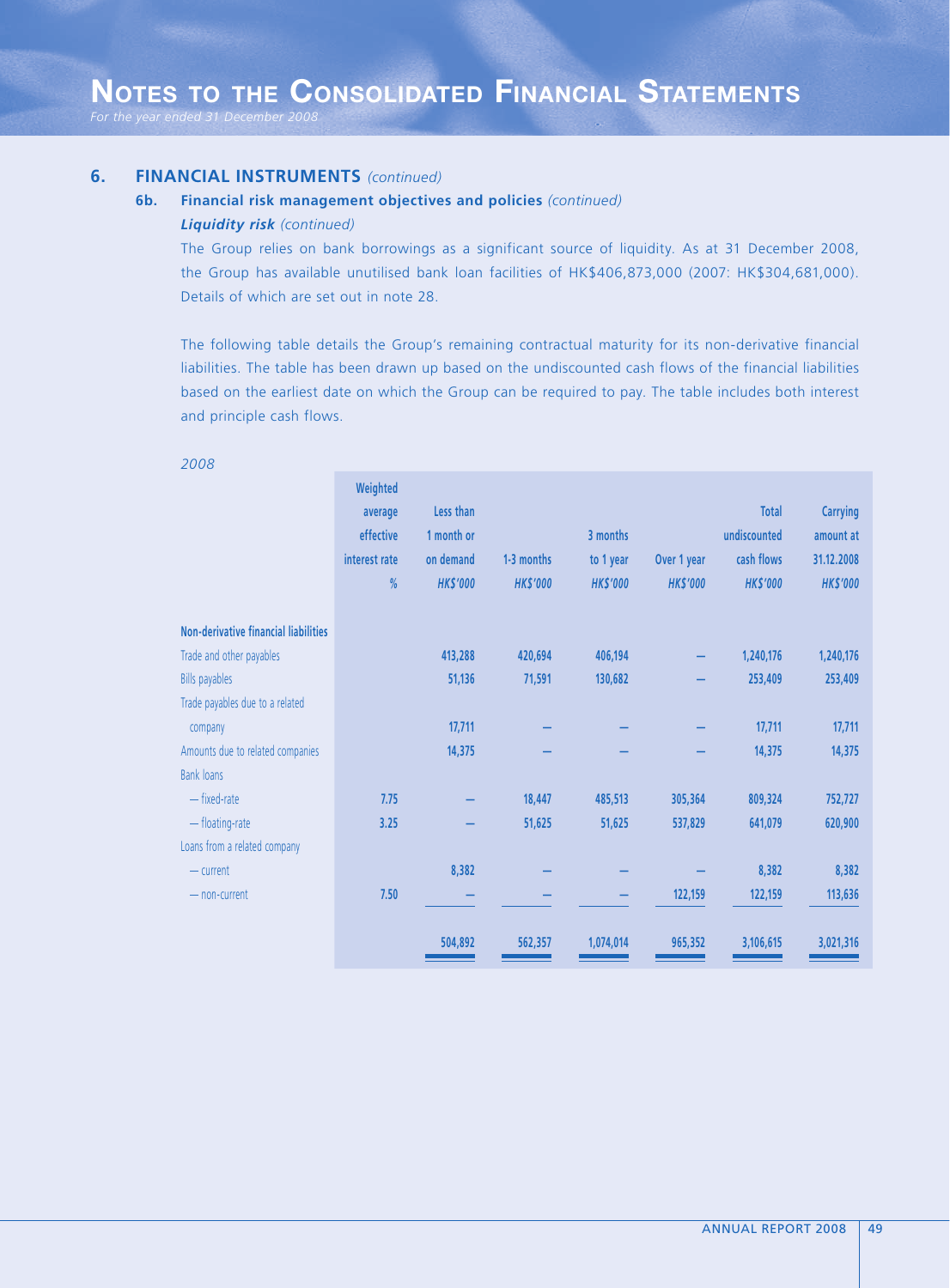## **6. FINANCIAL INSTRUMENTS** *(continued)*

#### **6b. Financial risk management objectives and policies** *(continued)*

#### *Liquidity risk (continued)*

*2007*

|                                      | Weighted      |            |            |           |             |              |            |
|--------------------------------------|---------------|------------|------------|-----------|-------------|--------------|------------|
|                                      | average       | Less than  |            |           |             | Total        | Carrying   |
|                                      | effective     | 1 month or |            | 3 months  |             | undiscounted | amount at  |
|                                      | interest rate | on demand  | 1-3 months | to 1 year | Over 1 year | cash flows   | 31.12.2007 |
|                                      | $\%$          | HK\$'000   | HK\$'000   | HK\$'000  | HK\$'000    | HK\$'000     | HK\$'000   |
| Non-derivative financial liabilities |               |            |            |           |             |              |            |
| Trade and other payables             |               | 234,391    | 371,047    | 311,944   |             | 917,382      | 917,382    |
| <b>Bills payables</b>                |               | 40,813     | 22,341     | 106,383   |             | 169,537      | 169,537    |
| Trade payables due to a related      |               |            |            |           |             |              |            |
| company                              |               | 25,820     |            |           |             | 25,820       | 25,820     |
| Amounts due to related companies     |               | 14,978     |            |           |             | 14,978       | 14,978     |
| <b>Bank loans</b>                    |               |            |            |           |             |              |            |
| - fixed-rate                         | 6.70          | 56,727     |            | 672,426   | 400,930     | 1,130,083    | 1,040,426  |
| - floating-rate                      | 4.41          |            |            | 305,040   | 375,727     | 680,767      | 652,000    |
| Loans from an intermediate holding   |               |            |            |           |             |              |            |
| company                              | 3.78          |            |            | 9,574     |             | 9,574        | 9,404      |
|                                      |               | 372,729    | 393,388    | 1,405,367 | 776,657     | 2,948,141    | 2,829,547  |

At both balance sheet dates, the Company's non-derivative financial liabilities represented the unsecured floating-rate bank loans of the Group, of which the remaining contractual maturity has been disclosed above. Therefore, no further analysis is presented.

## **6c. Fair value**

The fair value of derivative financial instrument is determined with reference to the valuation provided by the relevant financial institution.

The fair value of available-for-sale investment traded on an active market is determined with reference to quoted market bid price.

The fair value of other financial assets and financial liabilities are determined in accordance with generally accepted pricing models based on discounted cash flow analysis using prices from observable current market transactions or dealer quotes for similar instruments.

The directors consider that the carrying amounts of financial assets and financial liabilities recorded at amortised cost in the consolidated financial statements approximate their fair values.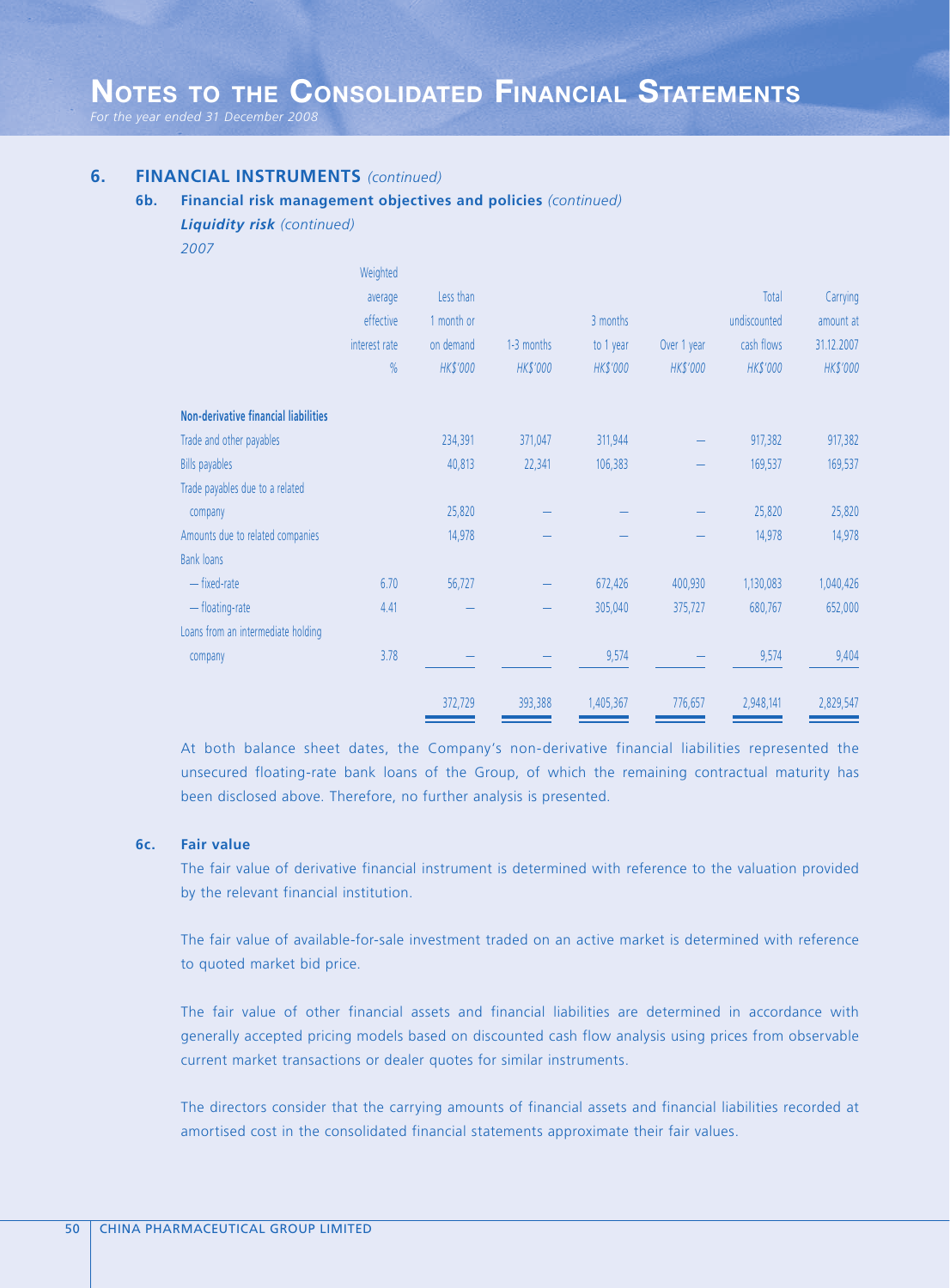*For the year ended 31 December 2008*

## **7. REVENUE AND SEGMENT INFORMATION**

|                | 2008            | 2007      |
|----------------|-----------------|-----------|
|                | <b>HK\$'000</b> | HK\$'000  |
|                |                 |           |
| Sale of goods  | 6,819,852       | 4,985,795 |
| Service income | 10,143          | 264       |
|                |                 |           |
|                | 6,829,995       | 4,986,059 |
|                |                 |           |

In accordance with the Group's internal financial reporting, the Group has determined that business segments are its primary reporting format and geographical segments are its secondary reporting format.

## **Business segments**

The Group reports its primary segment information by products, namely intermediates and bulk drugs (including vitamin C series, penicillin series and cephalosporin series), finished drugs and others. Segment information about these products is presented below:

#### *For the year ended 31 December 2008:*

|                                                                                      | <b>Intermediates and Bulk Drugs</b>                  |                                         |                                            |                                                    |                                  |                                        |                                        |
|--------------------------------------------------------------------------------------|------------------------------------------------------|-----------------------------------------|--------------------------------------------|----------------------------------------------------|----------------------------------|----------------------------------------|----------------------------------------|
|                                                                                      | <b>Vitamin</b><br><b>C</b> series<br><b>HK\$'000</b> | Penicillin<br>series<br><b>HK\$'000</b> | Cephalosporin<br>series<br><b>HK\$'000</b> | <b>Finished</b><br><b>Drugs</b><br><b>HK\$'000</b> | <b>Others</b><br><b>HK\$'000</b> | <b>Eliminations</b><br><b>HK\$'000</b> | <b>Consolidated</b><br><b>HK\$'000</b> |
| <b>REVENUE</b><br>External sales<br>Inter-segment sales<br><b>TOTAL REVENUE</b>      | 2,156,731<br>2,338<br>2,159,069                      | 1,870,802<br>512,696<br>2,383,498       | 736,097<br>209,221<br>945,318              | 1,988,677<br>1,988,677                             | 77,688<br>6,472<br>84,160        | (730, 727)<br>(730, 727)               | 6,829,995<br>6,829,995                 |
| Inter-segment sales are charged at<br>prevailing market rates.                       |                                                      |                                         |                                            |                                                    |                                  |                                        |                                        |
| <b>SEGMENT RESULTS</b>                                                               | 977,500                                              | 223,949                                 | 1,927                                      | 124,097                                            | (3, 213)                         |                                        | 1,324,260                              |
| Unallocated income<br><b>Unallocated expenses</b>                                    |                                                      |                                         |                                            |                                                    |                                  |                                        | 6,743<br>(112, 916)                    |
| Operating profit<br>Share of results of a jointly controlled                         |                                                      |                                         |                                            |                                                    |                                  |                                        | 1,218,087                              |
| entity<br>Share of results of an associate                                           |                                                      |                                         | 1,362                                      |                                                    | 1,442                            |                                        | 1,442<br>1,362                         |
| Gain on termination of a derivative<br>financial instrument<br>Impairment loss on an |                                                      |                                         |                                            |                                                    |                                  |                                        | 6,851                                  |
| available-for-sale investment<br>Finance costs                                       |                                                      |                                         |                                            |                                                    |                                  |                                        | (10, 362)<br>(109, 367)                |
| Profit before tax<br>Income tax expense                                              |                                                      |                                         |                                            |                                                    |                                  |                                        | 1,108,013<br>(160, 983)                |
| Profit for the year                                                                  |                                                      |                                         |                                            |                                                    |                                  |                                        | 947,030                                |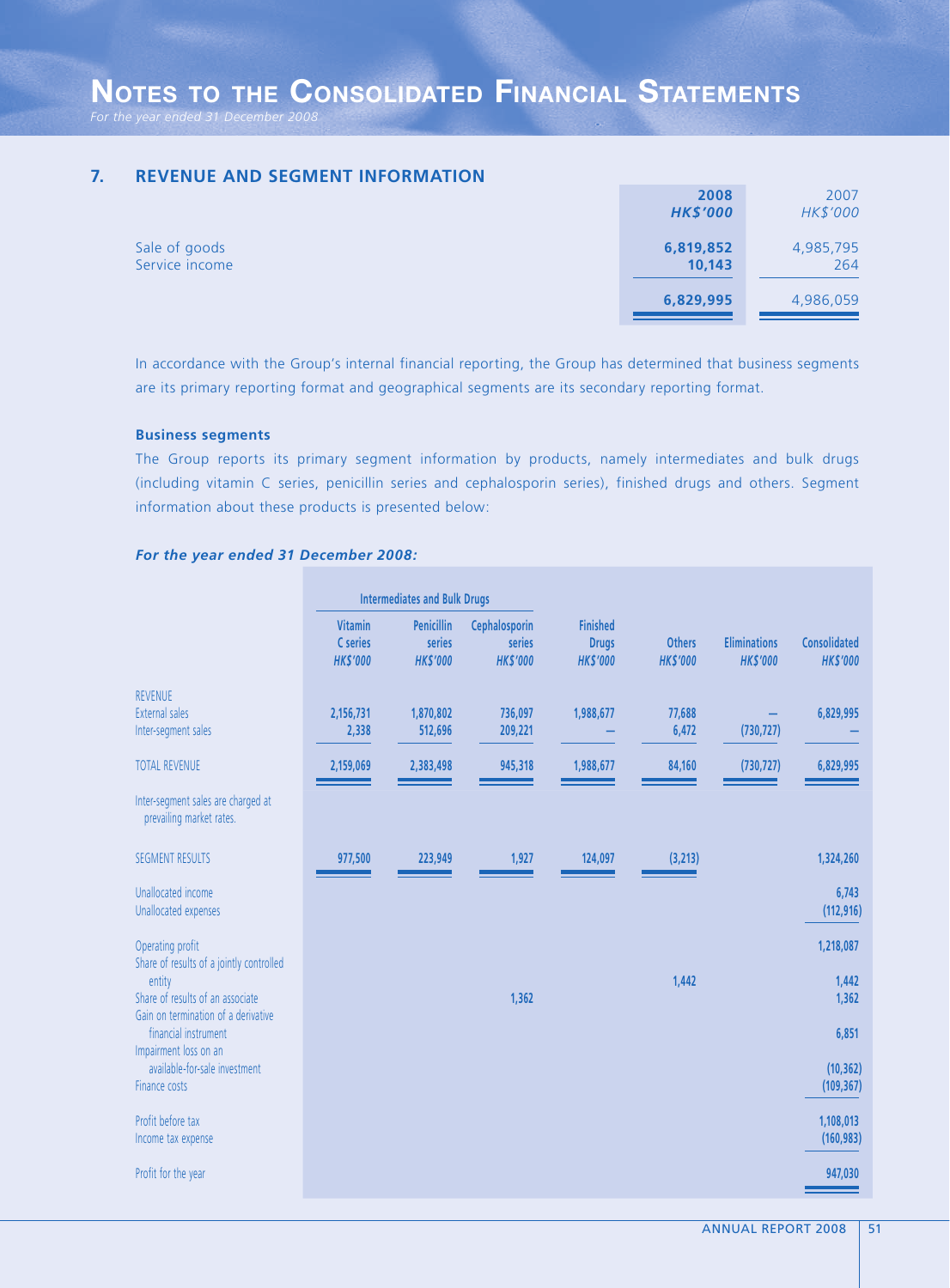*For the year ended 31 December 2008*

## **7. REVENUE AND SEGMENT INFORMATION** *(continued)*

**Business segments** *(continued)*

## *For the year ended 31 December 2008: (continued)*

*Other Information*

|                               |                 | <b>Intermediates and Bulk Drugs</b> |                      |                 |                 |                    |                     |
|-------------------------------|-----------------|-------------------------------------|----------------------|-----------------|-----------------|--------------------|---------------------|
|                               | <b>Vitamin</b>  | <b>Penicillin</b>                   | <b>Cephalosporin</b> | <b>Finished</b> |                 | <b>Unallocated</b> |                     |
|                               | C series        | series                              | series               | <b>Drugs</b>    | <b>Others</b>   | corporate          | <b>Consolidated</b> |
|                               | <b>HK\$'000</b> | <b>HK\$'000</b>                     | <b>HK\$'000</b>      | <b>HK\$'000</b> | <b>HK\$'000</b> | <b>HK\$'000</b>    | <b>HK\$'000</b>     |
| Capital additions             | 26,968          | 127,803                             | 218,176              | 48,320          | 61,101          | 726                | 483,094             |
| Depreciation and amortisation | 134,216         | 182,493                             | 104,517              | 44,598          | 5,143           | 269                | 471,236             |
| Goodwill                      | -               | 2,346                               | 624                  |                 |                 | -                  | 2,970               |

The following is an analysis of the carrying amount of segment assets and segment liabilities, analysed by products:

#### *At 31 December 2008:*

|                                         | <b>Intermediates and Bulk Drugs</b> |                   |                 |                 |                 |                     |
|-----------------------------------------|-------------------------------------|-------------------|-----------------|-----------------|-----------------|---------------------|
|                                         | <b>Vitamin C</b>                    | <b>Penicillin</b> | Cephalosporin   | <b>Finished</b> |                 |                     |
|                                         | series                              | series            | series          | <b>Drugs</b>    | <b>Others</b>   | <b>Consolidated</b> |
|                                         | <b>HK\$'000</b>                     | <b>HK\$'000</b>   | <b>HK\$'000</b> | <b>HK\$'000</b> | <b>HK\$'000</b> | <b>HK\$'000</b>     |
| <b>ASSETS</b>                           |                                     |                   |                 |                 |                 |                     |
| Segment assets                          | 1,386,648                           | 2,733,880         | 1,252,745       | 1,186,362       | 187,728         | 6,747,363           |
| Interest in a jointly controlled entity |                                     |                   |                 |                 | 22,941          | 22,941              |
| Unallocated corporate assets            |                                     |                   |                 |                 |                 | 1,133,102           |
| Consolidated total assets               |                                     |                   |                 |                 |                 | 7,903,406           |
| <b>LIABILITIES</b>                      |                                     |                   |                 |                 |                 |                     |
| Segment liabilities                     | 275,767                             | 576,203           | 259,247         | 504,977         | 34,870          | 1,651,064           |
| Unallocated corporate liabilities       |                                     |                   |                 |                 |                 | 1,669,147           |
| Consolidated total liabilities          |                                     |                   |                 |                 |                 | 3,320,211           |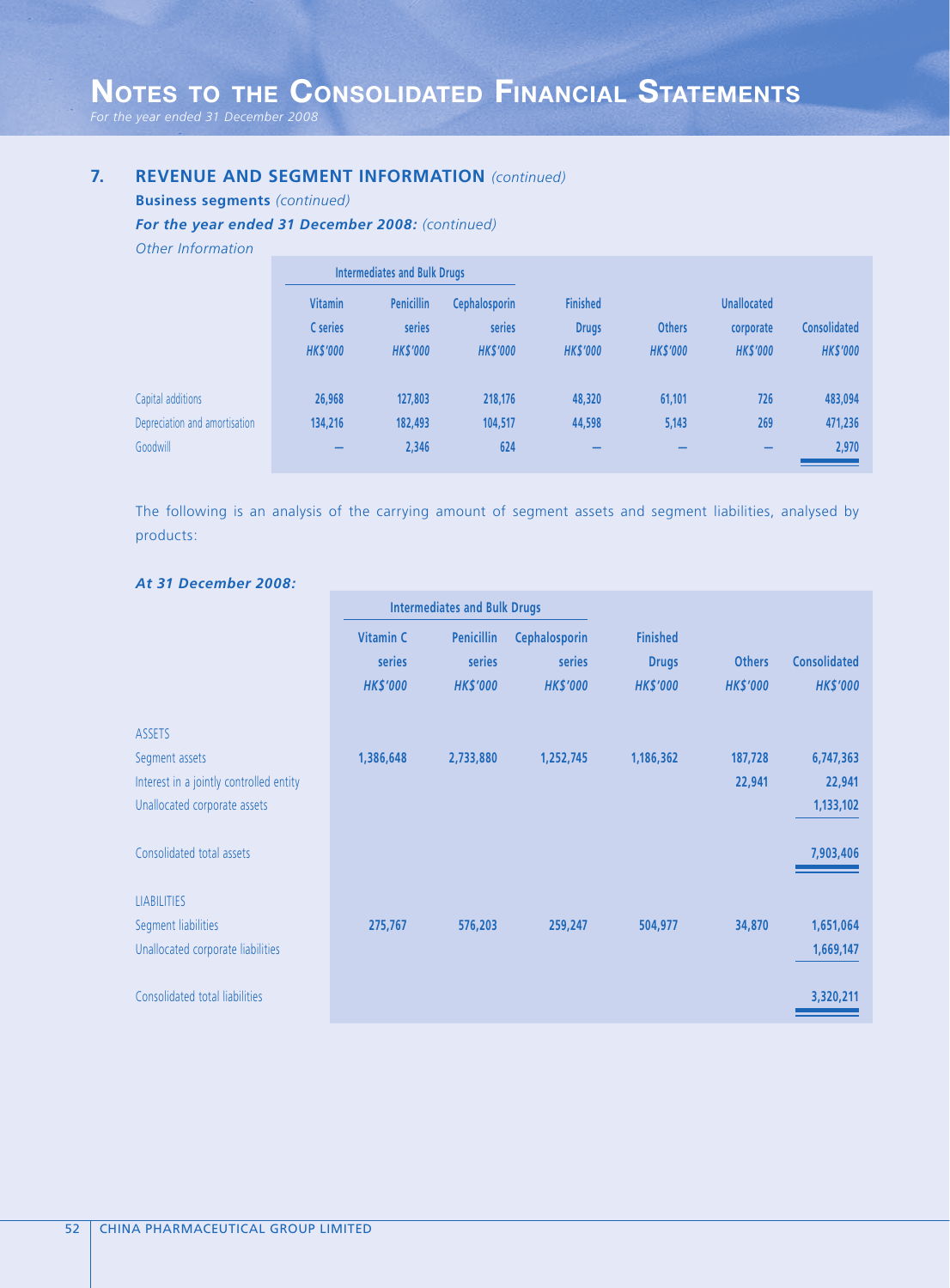*For the year ended 31 December 2008*

# **7. REVENUE AND SEGMENT INFORMATION** *(continued)*

**Business segments** *(continued)*

*For the year ended 31 December 2007:*

|                                                                | Intermediates and Bulk Drugs |            |               |              |          |              |              |
|----------------------------------------------------------------|------------------------------|------------|---------------|--------------|----------|--------------|--------------|
|                                                                | Vitamin C                    | Penicillin | Cephalosporin | Finished     |          |              |              |
|                                                                | series                       | series     | series        | <b>Drugs</b> | Others   | Eliminations | Consolidated |
|                                                                | HK\$'000                     | HK\$'000   | HK\$'000      | HK\$'000     | HK\$'000 | HK\$'000     | HK\$'000     |
| <b>REVENUE</b>                                                 |                              |            |               |              |          |              |              |
| External sales                                                 | 1,102,142                    | 1,617,030  | 767,708       | 1,497,734    | 1,445    |              | 4,986,059    |
| Inter-segment sales                                            | 803                          | 410,999    | 43,695        |              | 19,069   | (474, 566)   |              |
| <b>TOTAL REVENUE</b>                                           | 1,102,945                    | 2,028,029  | 811,403       | 1,497,734    | 20,514   | (474, 566)   | 4,986,059    |
| Inter-segment sales are charged at<br>prevailing market rates. |                              |            |               |              |          |              |              |
| <b>SEGMENT RESULTS</b>                                         | 252,727                      | 396,726    | 38,261        | (15, 824)    | (9, 454) |              | 662,436      |
| Unallocated income                                             |                              |            |               |              |          |              | 3,489        |
| Unallocated expenses                                           |                              |            |               |              |          |              | (27, 534)    |
| Operating profit<br>Share of results of a jointly controlled   |                              |            |               |              |          |              | 638,391      |
| entity                                                         |                              |            |               |              | (2,683)  |              | (2,683)      |
| Change in fair value of a derivative                           |                              |            |               |              |          |              |              |
| financial instrument                                           |                              |            |               |              |          |              | (551)        |
| Finance costs                                                  |                              |            |               |              |          |              | (112, 809)   |
| Profit before tax                                              |                              |            |               |              |          |              | 522,348      |
| Income tax expense                                             |                              |            |               |              |          |              | (45, 569)    |
| Profit for the year                                            |                              |            |               |              |          |              | 476,779      |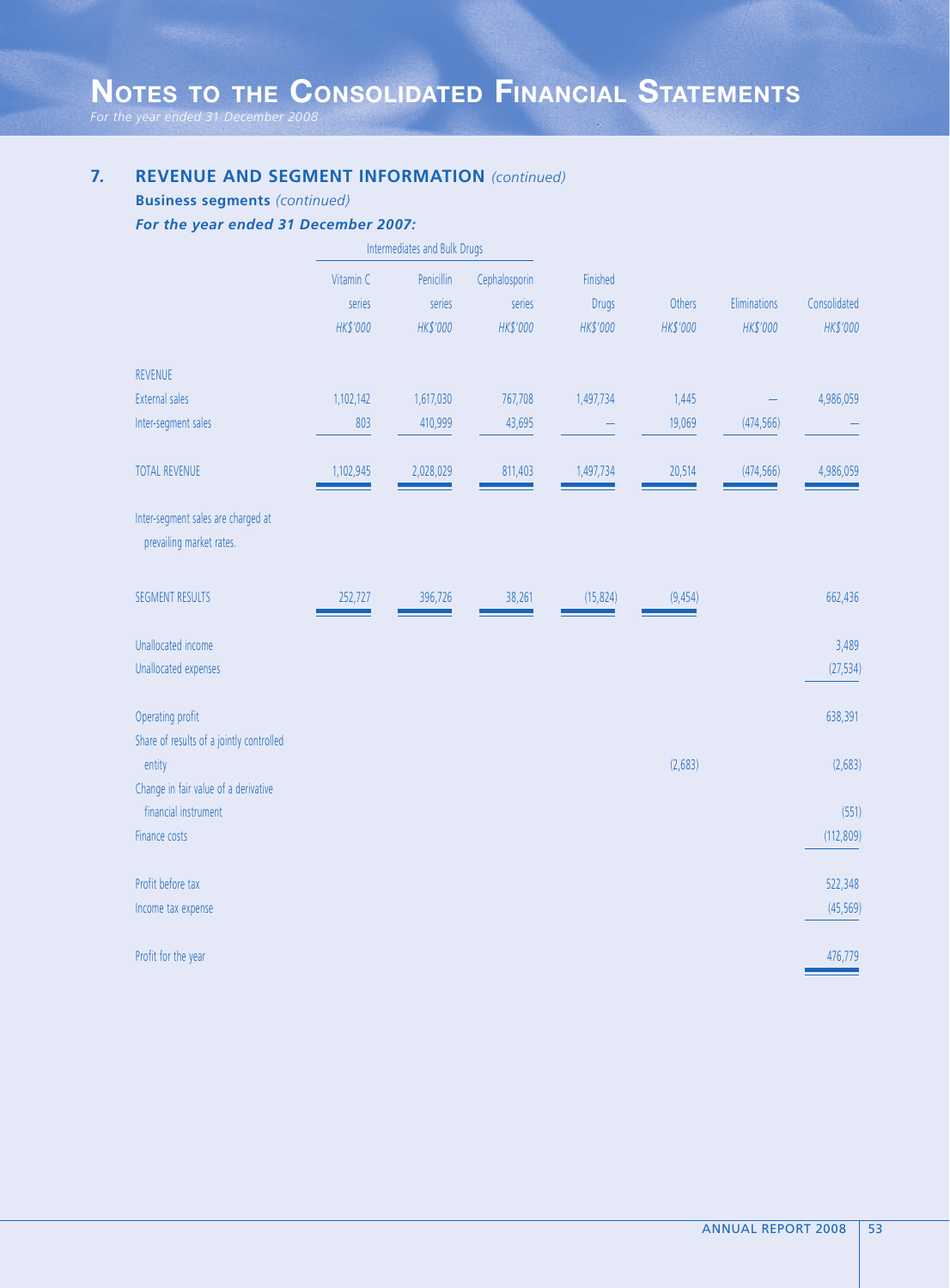*For the year ended 31 December 2008*

# **7. REVENUE AND SEGMENT INFORMATION** *(continued)*

**Business segments** *(continued)*

## *For the year ended 31 December 2007: (continued)*

*Other Information*

|                               | Intermediates and Bulk Drugs |                   |                 |                 |                 |                 |              |  |
|-------------------------------|------------------------------|-------------------|-----------------|-----------------|-----------------|-----------------|--------------|--|
|                               | Vitamin C                    | <b>Penicillin</b> | Cephalosporin   | Finished        | Unallocated     |                 |              |  |
|                               | series                       | series            | series          | <b>Drugs</b>    | Others          | corporate       | Consolidated |  |
|                               | <b>HK\$'000</b>              | <b>HK\$'000</b>   | <b>HK\$'000</b> | <b>HK\$'000</b> | <b>HK\$'000</b> | <b>HK\$'000</b> | HK\$'000     |  |
| Capital additions             | 58,834                       | 518,157           | 70.770          | 33,951          | 5,079           |                 | 686,792      |  |
| Depreciation and amortisation | 120,740                      | 149,588           | 112,391         | 41,114          | 2,105           | 445             | 426,383      |  |
| Goodwill                      |                              | 44,954            |                 |                 |                 |                 | 44,954       |  |

The following is an analysis of the carrying amount of segment assets and segment liabilities, analysed by products:

#### *At 31 December 2007:*

|                                         |           | Intermediates and Bulk Drugs |               |              |          |              |
|-----------------------------------------|-----------|------------------------------|---------------|--------------|----------|--------------|
|                                         | Vitamin C | Penicillin                   | Cephalosporin | Finished     |          |              |
|                                         | series    | series                       | series        | <b>Drugs</b> | Others   | Consolidated |
|                                         | HK\$'000  | HK\$'000                     | HK\$'000      | HK\$'000     | HK\$'000 | HK\$'000     |
| <b>ASSETS</b>                           |           |                              |               |              |          |              |
| Segment assets                          | 1,379,975 | 2,439,503                    | 1,107,254     | 1,002,841    | 66,348   | 5,995,921    |
| Interest in a jointly controlled entity |           |                              |               |              | 20,146   | 20,146       |
| Unallocated corporate assets            |           |                              |               |              |          | 442,678      |
| Consolidated total assets               |           |                              |               |              |          | 6,458,745    |
| <b>LIABILITIES</b>                      |           |                              |               |              |          |              |
| Segment liabilities                     | 170,620   | 487,910                      | 172,580       | 461,429      | 29,096   | 1,321,635    |
| Unallocated corporate liabilities       |           |                              |               |              |          | 1,765,970    |
| <b>Consolidated total liabilities</b>   |           |                              |               |              |          | 3,087,605    |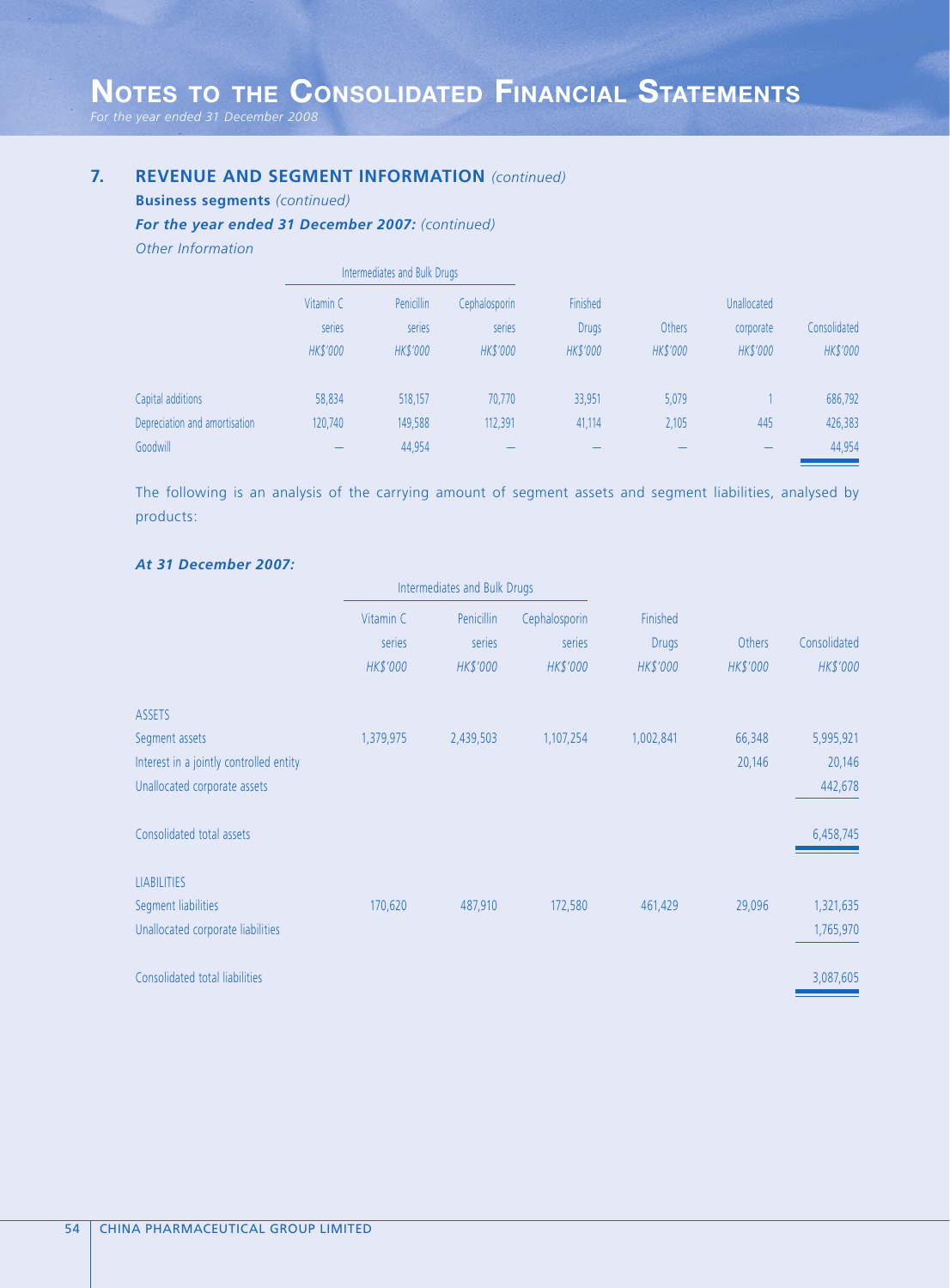*For the year ended 31 December 2008*

## **7. REVENUE AND SEGMENT INFORMATION** *(continued)*

## **Geographical segments**

The following is an analysis of the Group's revenue by geographical market based on geographical location of customers for the year:

|                         | 2008            | 2007      |
|-------------------------|-----------------|-----------|
|                         | <b>HK\$'000</b> | HK\$'000  |
|                         |                 |           |
| The PRC                 | 4,401,791       | 3,437,359 |
| Asia other than the PRC | 1,116,506       | 848,862   |
| Europe                  | 593,684         | 302,227   |
| Americas                | 641,922         | 344,553   |
| <b>Others</b>           | 76,092          | 53,058    |
|                         |                 |           |
|                         | 6,829,995       | 4,986,059 |

Analysis of carrying amounts of segment assets and capital additions are not presented as over 90% of the amounts involved are located in the PRC.

# **8. FINANCE COSTS**

|                                                                   | 2008            | 2007     |
|-------------------------------------------------------------------|-----------------|----------|
|                                                                   | <b>HK\$'000</b> | HK\$'000 |
|                                                                   |                 |          |
| Interest on:                                                      |                 |          |
| - bank loans wholly repayable within five years                   | 89,630          | 92,141   |
| - loan from a related company/an intermediate holding company     |                 |          |
| wholly repayable within five years (note 29)                      | 4,024           | 861      |
| — loans from related companies wholly repayable within five years |                 |          |
| (note 26)                                                         |                 | 3,286    |
| Bank loan arrangement fees                                        | 4,659           | 2,286    |
| Discount on bills receivables discounted without recourse         | 11,014          | 13,885   |
| Imputed interest expenses on interest-free loans from a related   |                 |          |
| company/an intermediate holding company (note 29)                 | 40              | 350      |
|                                                                   |                 |          |
|                                                                   | 109,367         | 112,809  |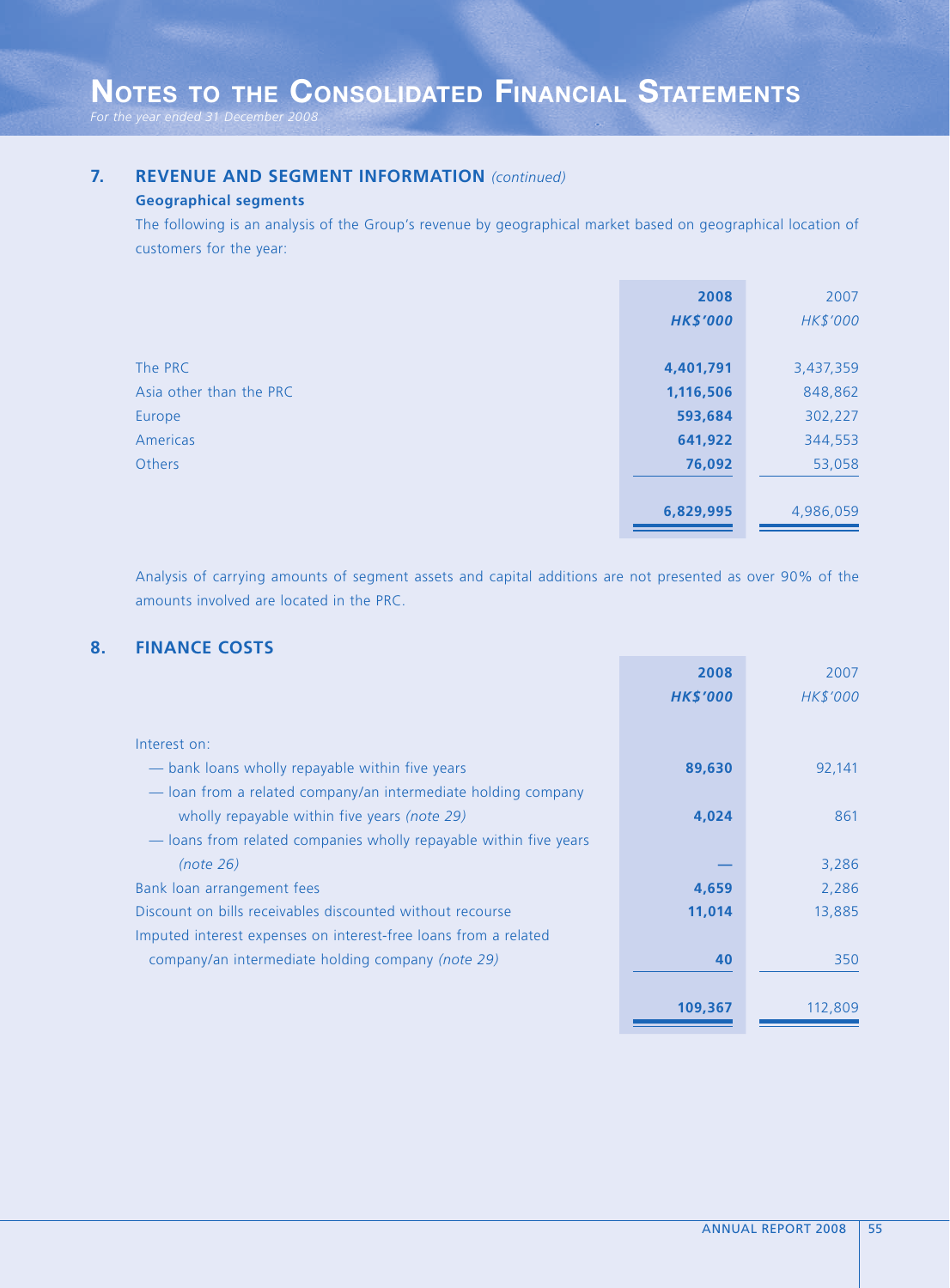*For the year ended 31 December 2008*

## **9. PROFIT BEFORE TAX**

|                                                                   | 2008            | 2007     |
|-------------------------------------------------------------------|-----------------|----------|
|                                                                   | <b>HK\$'000</b> | HK\$'000 |
|                                                                   |                 |          |
| Profit before tax has been arrived at after charging (crediting): |                 |          |
|                                                                   |                 |          |
| Staff costs, including those of directors                         | 492,117         | 371,906  |
| Contribution to retirement benefit schemes,                       |                 |          |
|                                                                   |                 |          |
| including those of directors                                      | 57,819          | 53,570   |
|                                                                   |                 |          |
| Total staff costs                                                 | 549,936         | 425,476  |
|                                                                   |                 |          |
| Amortisation of intangible assets (included in cost of sales)     | 23,482          | 28,204   |
| Amortisation of prepaid lease payments                            | 5,736           | 5,384    |
| Depreciation of property, plant and equipment                     | 442,018         | 392,795  |
|                                                                   |                 |          |
| Total depreciation and amortisation                               | 471,236         | 426,383  |
|                                                                   |                 |          |
| Auditor's remuneration                                            | 1,800           | 1,800    |
| Impairment loss on trade receivables                              |                 |          |
| (included in administrative expenses)                             | 2,000           |          |
| Interest income                                                   | (6, 743)        | (3,489)  |
| Loss on disposal/write-off of property, plant and equipment       |                 |          |
| (included in other expenses)                                      | 66,045          | 48,549   |
|                                                                   |                 |          |
| Net foreign exchange losses                                       | 25,964          | 10,574   |
| Research and development expenses (included in other expenses)    | 43,674          | 17,275   |

*Note:* For the years ended 31 December 2007 and 2008, cost of inventories recognised as an expense approximated cost of sales as shown in the consolidated income statement.

# **10. INCOME TAX EXPENSE**

|                                        | 2008            | 2007      |
|----------------------------------------|-----------------|-----------|
|                                        | <b>HK\$'000</b> | HK\$'000  |
| The tax charge comprises:              |                 |           |
|                                        |                 |           |
| PRC Enterprise Income Tax              |                 |           |
| - current year                         | 165,831         | 60,169    |
| - (over) underprovision in prior years | (449)           | 148       |
| — tax credits/refunds                  | (19, 889)       | (14, 748) |
|                                        |                 |           |
|                                        | 145,493         | 45,569    |
| Deferred taxation (note 31)            | 15,490          |           |
|                                        |                 |           |
|                                        | 160,983         | 45,569    |
|                                        |                 |           |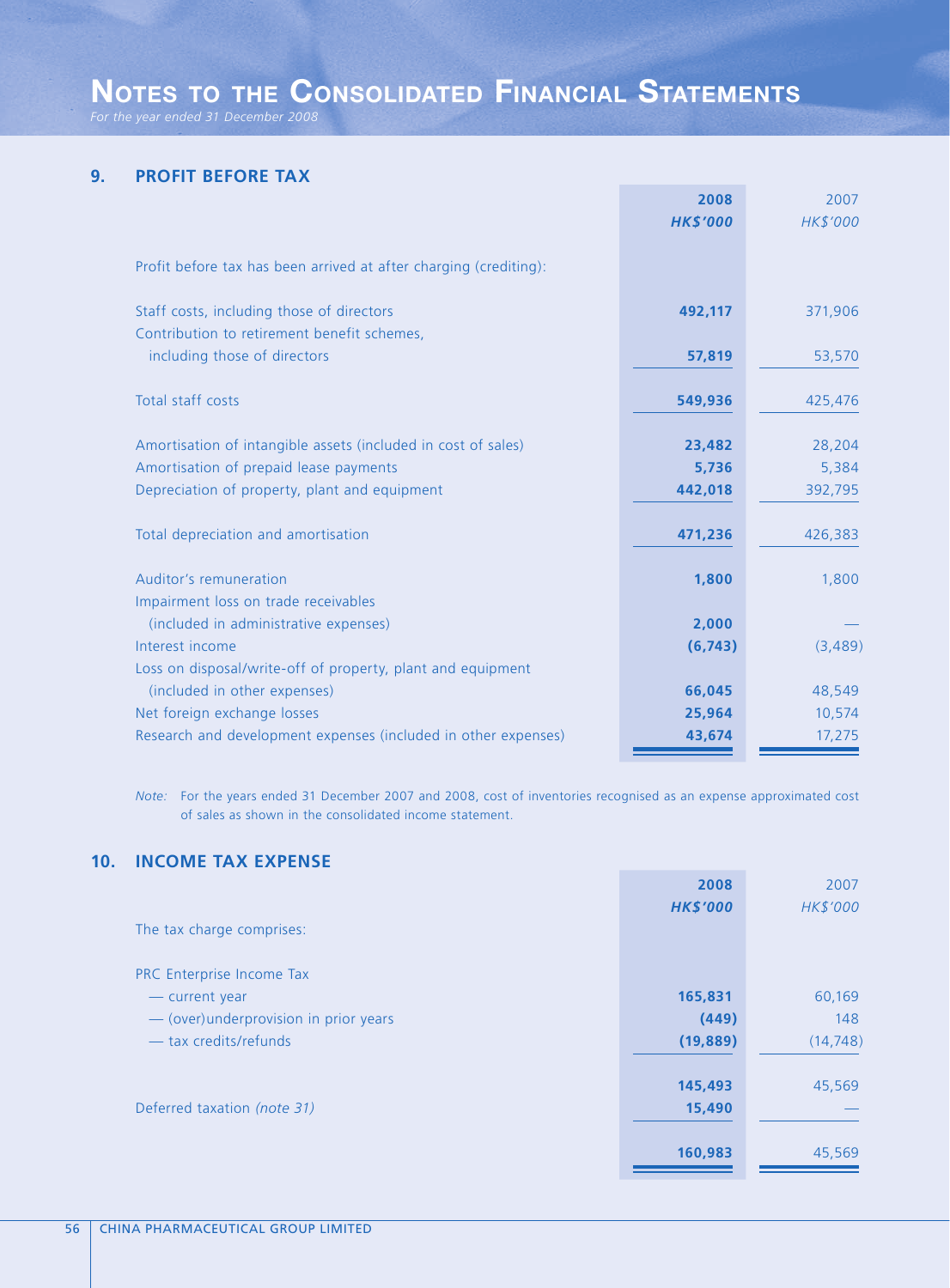## **10. INCOME TAX EXPENSE** *(continued)*

No Hong Kong Profits Tax is payable by the Company nor its subsidiaries incorporated in Hong Kong since they either had no assessable profit or incurred tax losses for both years. Taxation arising in other jurisdictions is calculated at the rate prevailing in the relevant jurisdiction.

Pursuant to the relevant laws and regulations in the PRC, certain subsidiaries of the Company are entitled to exemption and relief from PRC Enterprise Income Tax starting from their first profit-making years. In addition, pursuant to approvals granted by the relevant tax authority, certain subsidiaries of the Company were granted tax credits/refunds, which were mainly derived from the following activities:

- a. Tax refunds were received on the basis that certain subsidiaries of the Company in the PRC have, instead of making distributions to its foreign shareholders, re-invested certain distributable reserves as capital contributions to certain PRC subsidiaries set up in previous years.
- b. Tax credits resulted from the purchase of plant and equipment manufactured in the PRC by certain subsidiaries of the Company in the PRC. The tax credits are calculated with reference to 40% of the cost of the qualifying plant and equipment approved by the relevant tax authority. Such credits can be used to offset against current and future tax charges of the relevant subsidiaries, subject to certain conditions as specified in each approval document from the relevant tax authority.

The tax charge for both years represents income tax provision which has taken into account of the abovementioned tax incentives.

On 16 March 2007, the PRC promulgated the Law of the PRC (the "New Law") by Order No. 63 of the President of the PRC. On 6 December 2007, the State Council of the PRC issued Implementation Regulations of the New Law. In accordance with the New Law and Implementation Regulations, the tax rate of certain subsidiaries has changed to 25% starting from 1 January 2008. Those subsidiaries which are under the tax exemption and relief as mentioned above will continue to be entitled to the exemption and relief from PRC Enterprise Income Tax based on the new tax rate of 25% or the concessionary tax rate in the relevant special zone in the PRC during the concessionary period ending in 2010.

During the current year, pursuant to the approvals by the relevant tax authorities, certain subsidiaries of the Company are qualified as advanced technology enterprises in Hebei Province, the PRC for a period of 3 years from 2008 to 2010. The applicable tax rate for these enterprises during this period is 15%.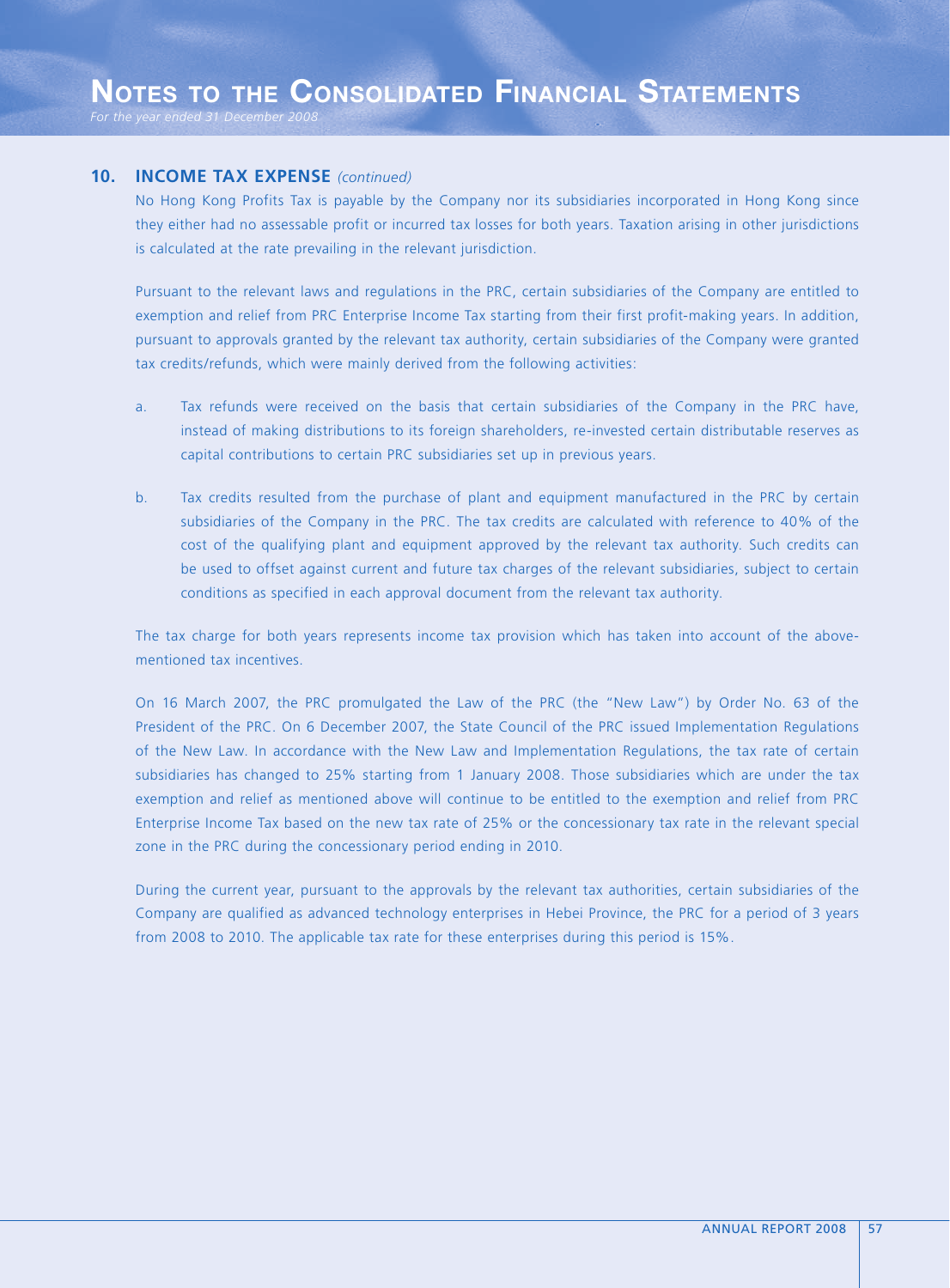*For the year ended 31 December 2008*

## **10. INCOME TAX EXPENSE** *(continued)*

The tax charge for the year can be reconciled to the profit before tax per the consolidated income statement as follows:

|                                                                | 2008<br><b>HK\$'000</b> | 2007<br>HK\$'000 |
|----------------------------------------------------------------|-------------------------|------------------|
| Profit before tax                                              | 1,108,013               | 522,348          |
| Tax at the domestic income tax rate of 25% (2007: 27%)         | 277,003                 | 141,034          |
| Tax effect of income not taxable for tax purpose               | (9, 349)                | (1, 369)         |
| Tax effect of expenses not deductible for tax purpose          | 25,347                  | 30,037           |
| Tax effect of share of results of a jointly controlled entity  | (360)                   | 724              |
| Tax effect of share of results of an associate                 | (341)                   |                  |
| Tax effect of tax losses not recognised                        | 6,892                   | 23,308           |
| Utilisation of tax losses previously not recognised            | (15, 280)               | (23, 260)        |
| Effect of tax exemption and relief granted to PRC subsidiaries | (118, 081)              | (110, 305)       |
| Tax credits/refunds granted to PRC subsidiaries                | (19, 889)               | (14, 748)        |
| (Over) underprovision in prior years                           | (449)                   | 148              |
| Deferred tax liabilities arising on undistributed profits      |                         |                  |
| of PRC subsidiaries from 1 January 2008 onwards                | 15,490                  |                  |
| Tax charge for the year                                        | 160,983                 | 45,569           |

Details of deferred taxation are set out in note 31.

## **11. DIRECTORS' EMOLUMENTS**

The emoluments paid or payable to each of the 15 (2007: 14) directors were as follows:

#### **2008**

|                     |                 |                 |                 |                 |                 |                   |                 |                 |                 |                 | Lee             |                 |                 |                 | <b>Chan Siu</b> |                 |
|---------------------|-----------------|-----------------|-----------------|-----------------|-----------------|-------------------|-----------------|-----------------|-----------------|-----------------|-----------------|-----------------|-----------------|-----------------|-----------------|-----------------|
|                     | Cai             |                 | Feng            | Chak            | Pan             | Zhao              | Wang            | Ji              | -li             | <b>Zhang</b>    | Ka Sze,         | Huo             | Qi              | Guo             | Keung,          |                 |
|                     | Dongchen        | Yue Jin         | <b>Zhenying</b> | <b>Kin Man</b>  |                 | Weidong John Huan | <b>Shunlong</b> | Jianming        | Zhibiao         | <b>Zheng</b>    | Carmelo         | <b>Zhenxing</b> | <b>Moujia</b>   | <b>Shichang</b> | Leonard         | <b>Total</b>    |
|                     | <b>HK\$'000</b> | <b>HKS'000</b>  | <b>HKS'000</b>  | <b>HK\$'000</b> | <b>HK\$'000</b> | <b>HK\$'000</b>   | <b>HK\$'000</b> | <b>HK\$'000</b> | <b>HK\$'000</b> | <b>HK\$'000</b> | <b>HK\$'000</b> | <b>HKS'000</b>  | <b>HK\$'000</b> | <b>HKS'000</b>  | <b>HK\$'000</b> | <b>HK\$'000</b> |
|                     |                 |                 |                 |                 |                 |                   |                 |                 |                 |                 |                 |                 |                 |                 |                 |                 |
| Fees                | 60              | 60              | 60              | 60              | 60              |                   |                 | 60              | 60              | 60              | 300             | 66              | 66              | 66              | 150             | 1,128           |
| Other emoluments:   |                 |                 |                 |                 |                 |                   |                 |                 |                 |                 |                 |                 |                 |                 |                 |                 |
| Salaries and other  |                 |                 |                 |                 |                 |                   |                 |                 |                 |                 |                 |                 |                 |                 |                 |                 |
| benefits            | 4,335           | 477             | 454             | 1,855           | 472             |                   |                 | 745             | 516             | 387             |                 |                 |                 |                 |                 | 9,241           |
| Contribution to     |                 |                 |                 |                 |                 |                   |                 |                 |                 |                 |                 |                 |                 |                 |                 |                 |
| retirement benefit  |                 |                 |                 |                 |                 |                   |                 |                 |                 |                 |                 |                 |                 |                 |                 |                 |
| schemes             | 385             | 20 <sup>°</sup> | 20 <sup>°</sup> | 171             | 20 <sup>°</sup> |                   |                 | 20              | 40              | 28              |                 |                 |                 |                 |                 | 704             |
| Performance related |                 |                 |                 |                 |                 |                   |                 |                 |                 |                 |                 |                 |                 |                 |                 |                 |
| incentive payment   |                 |                 |                 |                 |                 |                   |                 |                 |                 |                 |                 |                 |                 |                 |                 |                 |
| (note)              | 14,000          | 3,500           | 3,000           | 3,000           | 3,500           |                   |                 | 1,000           | 500             | 500             |                 |                 |                 |                 |                 | 29,000          |
|                     |                 |                 |                 |                 |                 |                   |                 |                 |                 |                 |                 |                 |                 |                 |                 |                 |
| Total emoluments    | 18,780          | 4,057           | 3,534           | 5,086           | 4,052           |                   |                 | 1,825           | 1,116           | 975             | 300             | 66              | 66              | 66              | 150             | 40,073          |
|                     |                 |                 |                 |                 |                 |                   |                 |                 |                 |                 |                 |                 |                 |                 |                 |                 |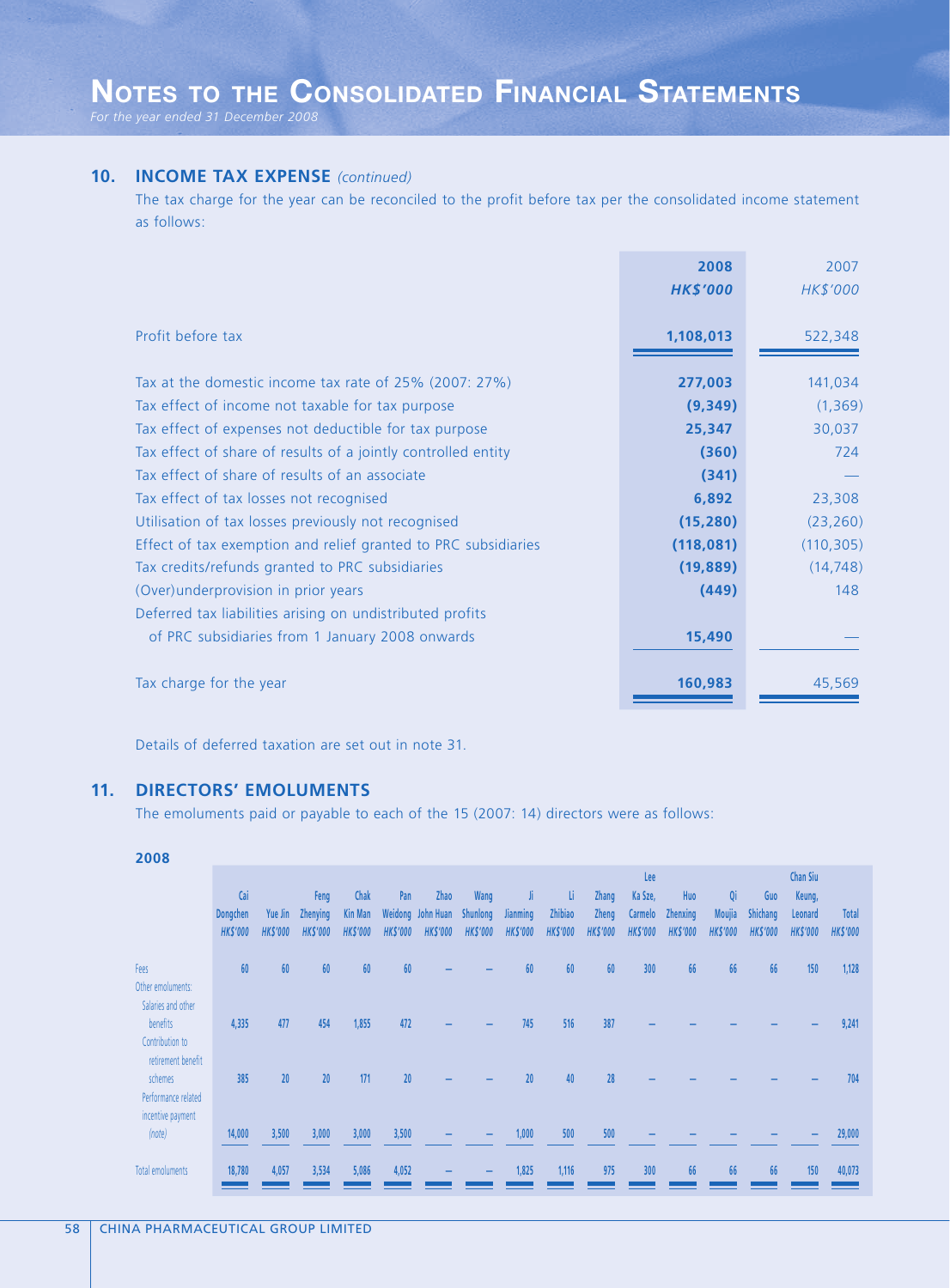## **11. DIRECTORS' EMOLUMENTS** *(continued)*

| 2007                                                 |                             |                            |                                     |                                    |                                   |                                   |                                   |                            |                                        |                                       |                                    |                                 |                             |                                      |                          |
|------------------------------------------------------|-----------------------------|----------------------------|-------------------------------------|------------------------------------|-----------------------------------|-----------------------------------|-----------------------------------|----------------------------|----------------------------------------|---------------------------------------|------------------------------------|---------------------------------|-----------------------------|--------------------------------------|--------------------------|
|                                                      |                             |                            |                                     |                                    |                                   |                                   |                                   |                            |                                        | Lee                                   |                                    |                                 |                             | Chan Siu                             |                          |
|                                                      | Cai<br>Dongchen<br>HK\$'000 | Yue Jin<br><b>HK\$'000</b> | Feng<br>Zhenying<br><b>HK\$'000</b> | Chak<br>Kin Man<br><b>HK\$'000</b> | Pan<br>Weidong<br><b>HK\$'000</b> | Ji<br>Jianming<br><b>HK\$'000</b> | Li.<br>Zhibiao<br><b>HK\$'000</b> | Zhang<br>Zheng<br>HK\$'000 | Wei<br><b>Fumin</b><br><b>HK\$'000</b> | Ka Sze,<br>Carmelo<br><b>HK\$'000</b> | Huo<br>Zhenxing<br><b>HK\$'000</b> | Qi<br>Moujia<br><b>HK\$'000</b> | Guo<br>Shichang<br>HK\$'000 | Keung,<br>Leonard<br><b>HK\$'000</b> | Total<br><b>HK\$'000</b> |
| Fees<br>Other emoluments:                            | 60                          | 60                         | 60                                  | 60                                 | 60                                | 60                                | 60                                | 60                         |                                        | 264                                   | 66                                 | 66                              | 66                          | 132                                  | 1,074                    |
| Salaries and other<br>benefits<br>Contribution to    | 2,768                       | 209                        | 201                                 | 1,205                              | 204                               | 453                               | 488                               | 365                        |                                        |                                       |                                    |                                 |                             |                                      | 5,893                    |
| retirement benefit<br>schemes<br>Performance related | 255                         | 10 <sup>°</sup>            | 10                                  | 111                                | 10 <sup>°</sup>                   | 10 <sup>°</sup>                   | 37                                | 25                         |                                        |                                       |                                    |                                 |                             |                                      | 468                      |
| incentive payment<br>(note)                          | 4,800                       | 796                        | 737                                 | 2,400                              | 1,008                             | 822                               | 500                               | 500                        |                                        |                                       |                                    |                                 |                             |                                      | 11,563                   |
| Total emoluments                                     | 7,883                       | 1,075                      | 1,008                               | 3,776                              | 1,282                             | 1,345                             | 1,085                             | 950                        |                                        | 264                                   | 66                                 | 66                              | 66                          | 132                                  | 18,998                   |

*Note:* The performance related incentive payment is determined by the remuneration committee, having regard to the Company's operating results, individual performance and comparable market statistics.

No directors waived any emoluments in the years ended 31 December 2007 and 2008.

## **12. EMPLOYEES' EMOLUMENTS**

The five individuals with the highest emoluments in the Group in 2007 and 2008 were all directors of the Company and details of their emoluments are included in note 11 above.

## **13. DIVIDEND**

| 2008            | 2007            |
|-----------------|-----------------|
| <b>HK\$'000</b> | <b>HK\$'000</b> |
|                 |                 |
|                 |                 |
| 76,906          |                 |
|                 |                 |

The final dividend of HK20 cents (2007: HK5 cents) per share for the year ended 31 December 2008 has been proposed by the directors and is subject to approval by the shareholders in the forthcoming annual general meeting.

## **14. EARNINGS PER SHARE**

The calculation of the basic earnings per share attributable to the equity holders of the Company for the year ended 31 December 2008 is based on the profit for the year of HK\$940,560,000 (2007: HK\$477,388,000) and the 1,537,782,278 weighted average number of ordinary shares (2007: 1,538,124,661 shares in issue) during the year.

No diluted earnings per share is presented for the years ended 31 December 2007 and 2008 as there were no potential ordinary shares in issue during both years.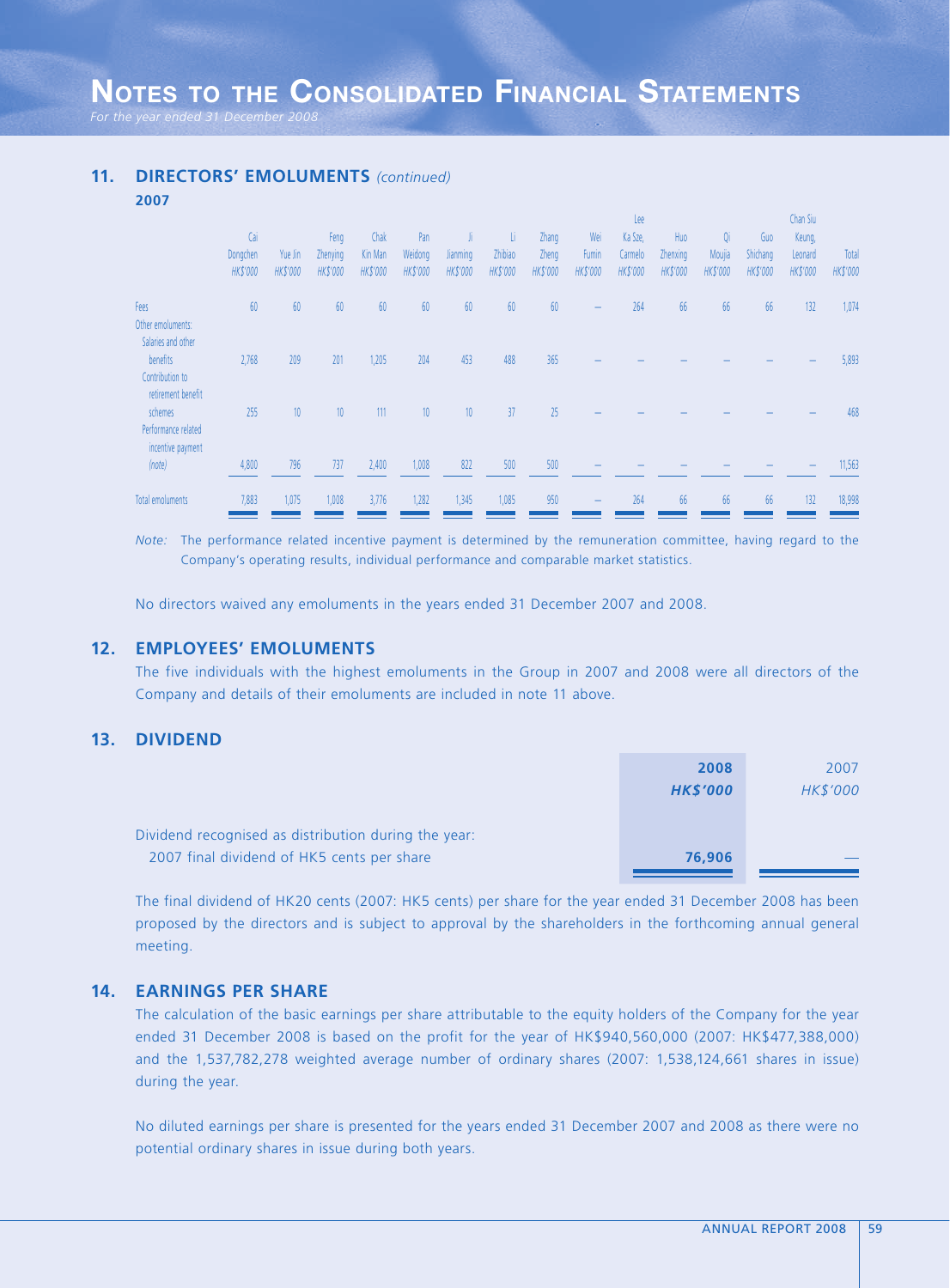*For the year ended 31 December 2008*

# **15. PROPERTY, PLANT AND EQUIPMENT**

|                                       |                  |                  | Furniture, |              |                     |              |
|---------------------------------------|------------------|------------------|------------|--------------|---------------------|--------------|
|                                       |                  |                  | fixtures   |              |                     |              |
|                                       | <b>Buildings</b> | <b>Plant and</b> | and office | <b>Motor</b> | <b>Construction</b> |              |
|                                       | in the PRC       | machinery        | equipment  | vehicles     | in progress         | <b>Total</b> |
|                                       | HK\$'000         | HK\$'000         | HK\$'000   | HK\$'000     | HK\$'000            | HK\$'000     |
| <b>THE GROUP</b>                      |                  |                  |            |              |                     |              |
| <b>COST</b>                           |                  |                  |            |              |                     |              |
| At 1 January 2007                     | 981,893          | 3,388,404        | 14,735     | 17,196       | 94,498              | 4,496,726    |
| Exchange adjustments                  | 70,676           | 224,101          | 1,051      | 1,451        | 6,131               | 303,410      |
| <b>Additions</b>                      | 791              | 103,512          | 4,234      | 10,041       | 373,162             | 491,740      |
| <b>Transfers</b>                      | 145,074          | 236,720          | 560        |              | (382, 354)          |              |
| Acquisition of subsidiaries (note 37) | 63,892           | 99,610           | 693        | 823          | 11,185              | 176,203      |
| Disposals/write-off                   | (5,386)          | (194, 949)       |            | (2,078)      |                     | (202, 413)   |
| At 31 December 2007                   | 1,256,940        | 3,857,398        | 21,273     | 27,433       | 102,622             | 5,265,666    |
| Exchange adjustments                  | 85,724           | 257,898          | 1,366      | 1,815        | 6,273               | 353,076      |
| <b>Additions</b>                      | 13,100           | 49,343           | 3,961      | 3,195        | 280,874             | 350,473      |
| <b>Transfers</b>                      | 19,372           | 48,946           | 790        |              | (69, 108)           |              |
| Acquisition of a subsidiary (note 37) | 31,152           | 45,688           | 441        | 1,355        | 803                 | 79,439       |
| Disposals/write-off                   | (184)            | (256, 020)       | (1, 472)   | (1, 375)     |                     | (259, 051)   |
| At 31 December 2008                   | 1,406,104        | 4,003,253        | 26,359     | 32,423       | 321,464             | 5,789,603    |
|                                       |                  |                  |            |              |                     |              |
| <b>DEPRECIATION</b>                   |                  |                  |            |              |                     |              |
| At 1 January 2007                     | 154,403          | 1,090,245        | 7,037      | 12,015       |                     | 1,263,700    |
| Exchange adjustments                  | 12,693           | 78,992           | 493        | 841          |                     | 93,019       |
| Provided for the year                 | 55,755           | 330,131          | 3,212      | 3,697        |                     | 392,795      |
| Acquisition of subsidiaries (note 37) | 3,064            | 13,123           | 233        | 144          |                     | 16,564       |
| Eliminated on disposals/write-off     | (192)            | (147, 469)       |            | (1,035)      |                     | (148, 696)   |
| At 31 December 2007                   | 225,723          | 1,365,022        | 10,975     | 15,662       |                     | 1,617,382    |
| Exchange adjustments                  | 16,741           | 94,096           | 688        | 1,078        |                     | 112,603      |
| Provided for the year                 | 68,306           | 364,216          | 4,282      | 5,214        |                     | 442,018      |
| Acquisition of a subsidiary (note 37) | 2,738            | 12,363           | 239        | 293          |                     | 15,633       |
| Eliminated on disposals/write-off     |                  | (177, 307)       | (1, 376)   | (659)        |                     | (179, 342)   |
| At 31 December 2008                   | 313,508          | 1,658,390        | 14,808     | 21,588       |                     | 2,008,294    |
| <b>CARRYING VALUES</b>                |                  |                  |            |              |                     |              |
| At 31 December 2008                   | 1,092,596        | 2,344,863        | 11,551     | 10,835       | 321,464             | 3,781,309    |
|                                       |                  |                  |            |              |                     |              |
| At 31 December 2007                   | 1,031,217        | 2,492,376        | 10,298     | 11,771       | 102,622             | 3,648,284    |
|                                       |                  |                  |            |              |                     |              |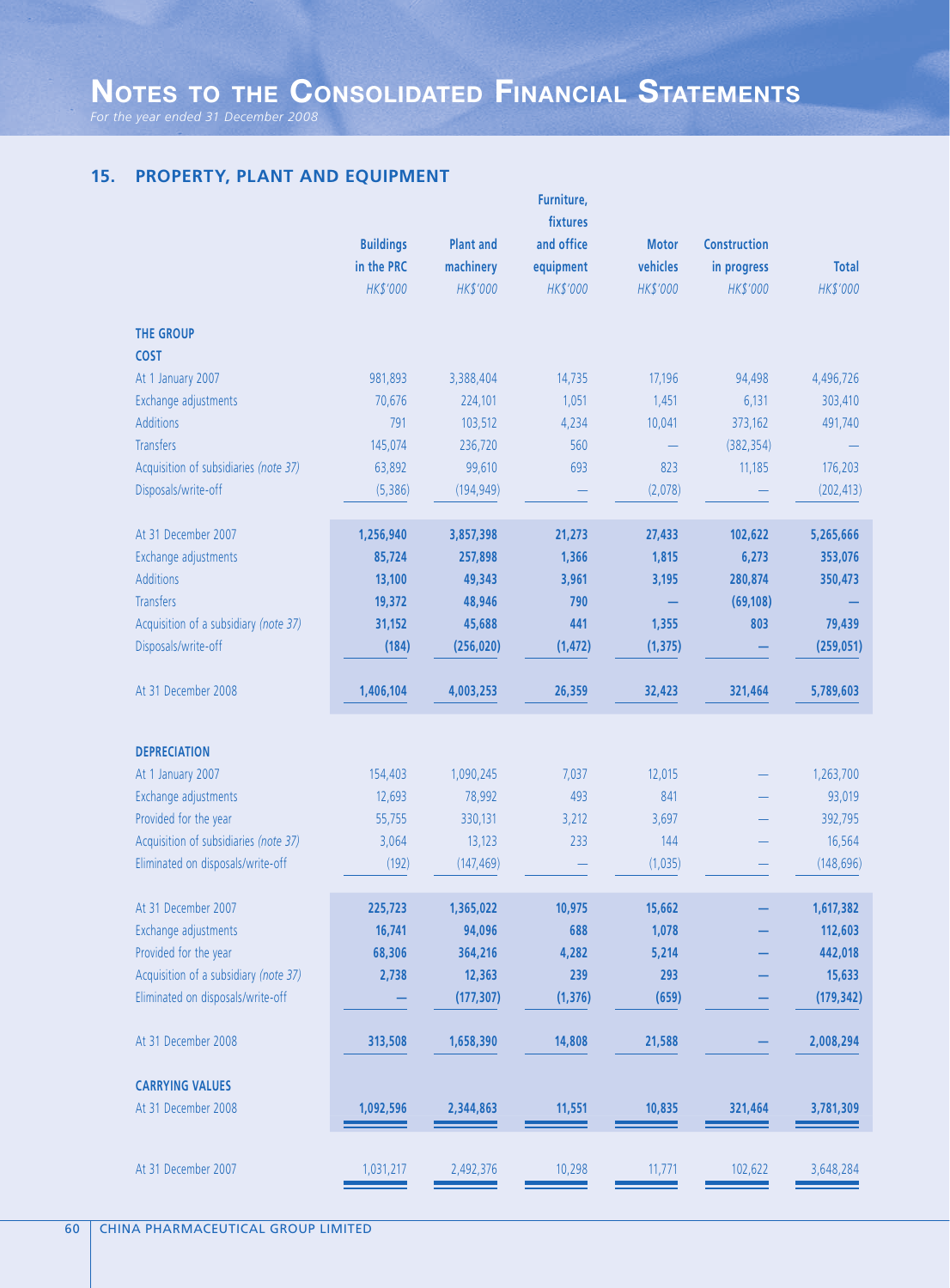*For the year ended 31 December 2008*

## **15. PROPERTY, PLANT AND EQUIPMENT** *(continued)*

Certain buildings erected on the lands of the Group in the PRC were not granted formal title of ownership. At 31 December 2008, the carrying value of buildings in the PRC for which the Group had not been granted formal title amounted to HK\$43,154,000 (2007: HK\$702,107,000). In the opinion of the directors, the absence of formal title does not impair the value of the relevant buildings. The directors also believe that formal title to these buildings will be granted to the Group in due course.

|                                                      | Furniture,<br>fixtures<br>and office<br>equipment<br>HK\$'000 | <b>Motor</b><br>vehicles<br>HK\$'000 | <b>Total</b><br>HK\$'000 |
|------------------------------------------------------|---------------------------------------------------------------|--------------------------------------|--------------------------|
| <b>THE COMPANY</b><br><b>COST</b>                    |                                                               |                                      |                          |
| At 1 January 2007<br><b>Additions</b>                | 2,229<br>$\overline{1}$                                       | 1,005                                | 3,234<br>1               |
| At 31 December 2007<br><b>Additions</b><br>Write-off | 2,230<br>726<br>(1, 375)                                      | 1,005                                | 3,235<br>726<br>(1, 375) |
| At 31 December 2008                                  | 1,581                                                         | 1,005                                | 2,586                    |
| <b>DEPRECIATION</b>                                  |                                                               |                                      |                          |
| At 1 January 2007<br>Provided for the year           | 1,555<br>445                                                  | 1,005                                | 2,560<br>445             |
| At 31 December 2007<br>Provided for the year         | 2,000<br>269                                                  | 1,005                                | 3,005<br>269             |
| Eliminated on Write-off                              | (1, 289)                                                      |                                      | (1, 289)                 |
| At 31 December 2008                                  | 980                                                           | 1,005                                | 1,985                    |
| <b>CARRYING VALUES</b><br>At 31 December 2008        | 601                                                           |                                      | 601                      |
|                                                      |                                                               |                                      |                          |
| At 31 December 2007                                  | 230                                                           |                                      | 230                      |

The above items of property, plant and equipment, other than construction in progress, are depreciated on a straight-line basis at the following rates per annum:

| Buildings in the PRC                     | Over the shorter of the relevant lease, or $3.3\%$ – 5% |
|------------------------------------------|---------------------------------------------------------|
| Plant and machinery                      | $5\% - 10\%$                                            |
| Furniture, fixtures and office equipment | 20%                                                     |
| Motor vehicles                           | 20%                                                     |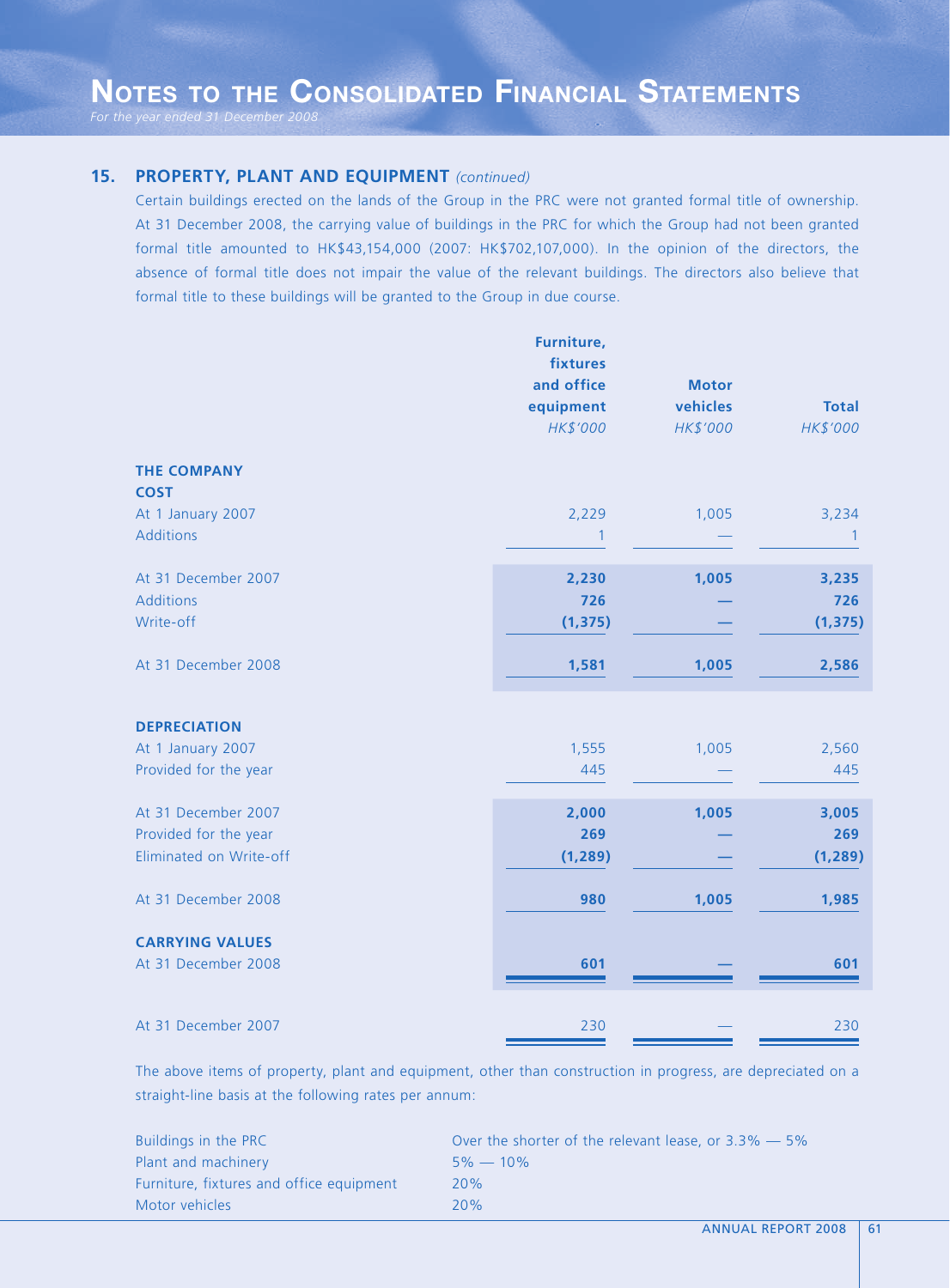*For the year ended 31 December 2008*

## **16. PREPAID LEASE PAYMENTS**

The Group's prepaid lease payments with a carrying value of HK\$204,673,000 (2007: HK\$179,928,000) represent leasehold lands in the PRC held under medium-term land use rights. An amount of HK\$6,149,000 (2007: HK\$5,384,000) is classified under current assets for reporting purpose.

# **17. INTANGIBLE ASSETS**

|                         | <b>Technical</b> | <b>Development</b> | <b>Utility</b> |              |
|-------------------------|------------------|--------------------|----------------|--------------|
|                         | know-how         | costs              | rights         | <b>Total</b> |
|                         | HK\$'000         | HK\$'000           | HK\$'000       | HK\$'000     |
| <b>COST</b>             |                  |                    |                |              |
| At 1 January 2007       | 82,366           | 22,348             | 73,572         | 178,286      |
| Exchange adjustments    | 5,453            | 2,902              | 4,775          | 13,130       |
| <b>Additions</b>        | 6,530            | 28,883             |                | 35,413       |
| At 31 December 2007     | 94,349           | 54,133             | 78,347         | 226,829      |
| Exchange adjustments    | 6,464            | 3,735              | 5,345          | 15,544       |
| <b>Additions</b>        | 23,661           | 26,752             | 74             | 50,487       |
| Write-off               | (83, 374)        | (29, 856)          |                | (113, 230)   |
|                         |                  |                    |                |              |
| At 31 December 2008     | 41,100           | 54,764             | 83,766         | 179,630      |
| <b>AMORTISATION</b>     |                  |                    |                |              |
| At 1 January 2007       | 66,631           | 16,945             | 46,435         | 130,011      |
| Exchange adjustments    | 4,810            | 1,576              | 3,352          | 9,738        |
| Provided for the year   | 10,916           | 9,692              | 7,596          | 28,204       |
|                         |                  |                    |                |              |
| At 31 December 2007     | 82,357           | 28,213             | 57,383         | 167,953      |
| Exchange adjustments    | 5,860            | 2,155              | 4,077          | 12,092       |
| Provided for the year   | 6,119            | 9,154              | 8,209          | 23,482       |
| Eliminated on write-off | (83, 374)        | (29, 856)          |                | (113, 230)   |
|                         |                  |                    |                |              |
| At 31 December 2008     | 10,962           | 9,666              | 69,669         | 90,297       |
| <b>CARRYING VALUES</b>  |                  |                    |                |              |
| At 31 December 2008     | 30,138           | 45,098             | 14,097         | 89,333       |
|                         |                  |                    |                |              |
| At 31 December 2007     | 11,992           | 25,920             | 20,964         | 58,876       |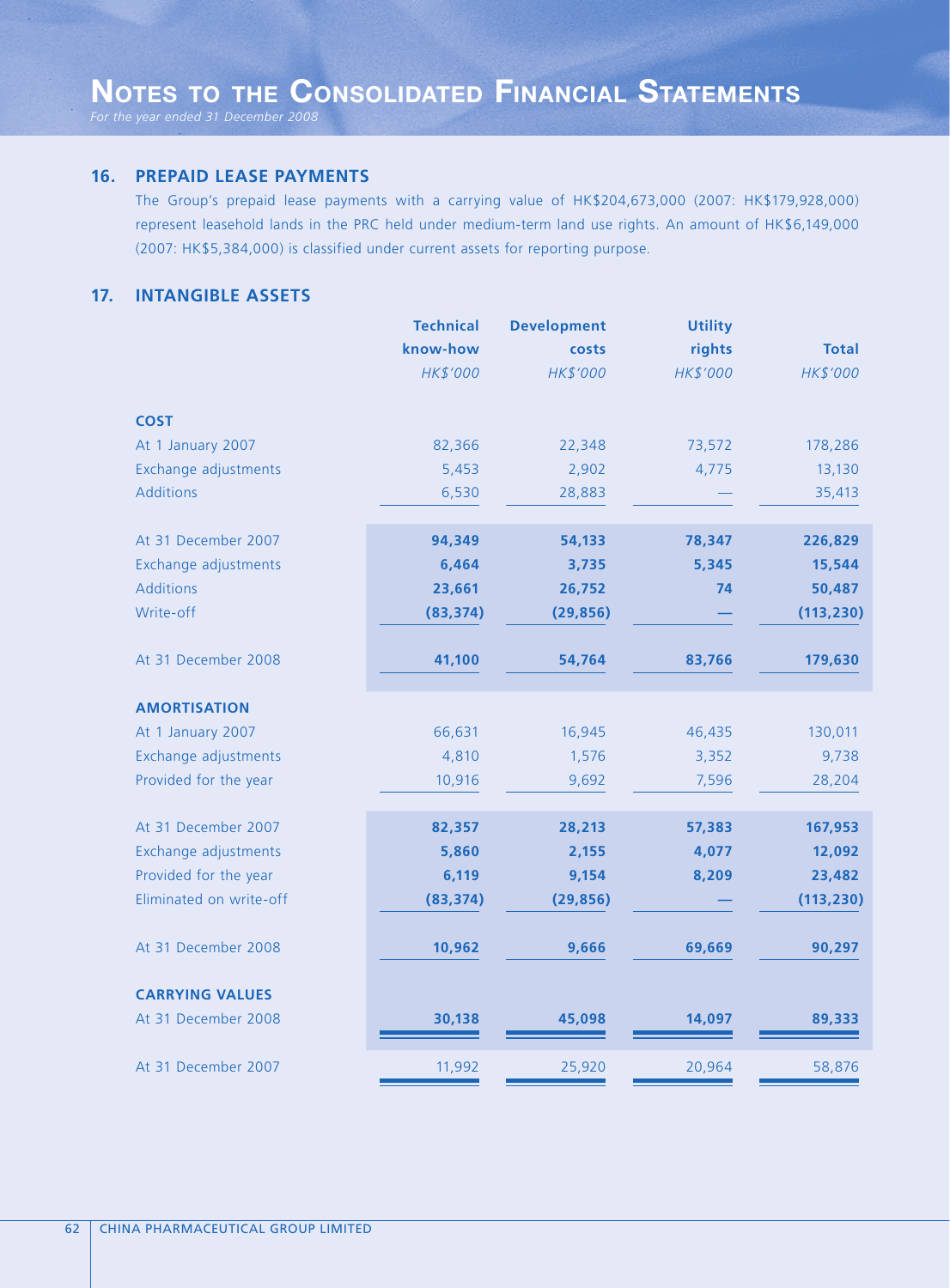## **17. INTANGIBLE ASSETS** *(continued)*

At 31 December 2008, included in development costs is an amount of HK\$4,373,000 (2007: HK\$4,094,000) which was internally generated while all other intangible assets of the Group were acquired from independent third parties. Development costs mainly represent costs incurred for the development of the Group's new products, including clinical experiments and tests conducted by hospital.

Technical know-how mainly represents special techniques and secret formulae for the Group's products development and production.

Utility rights represent up-front non-refundable payments to secure the rights to use electricity in the PRC over 10 years.

The above intangible assets have definite useful lives and are amortised on a straight-line basis over the following periods:

| Technical know-how | 5 to 10 years                          |
|--------------------|----------------------------------------|
| Development costs  | 3 to 5 years from date of commencement |
|                    | of commercial operation                |
| Utility rights     | 10 years                               |

## **18. GOODWILL**

| <b>COST</b>                                                   |         |
|---------------------------------------------------------------|---------|
| At 1 January 2007                                             | 55,764  |
| Arising on acquisition of a subsidiary (note 37)              | 44,954  |
|                                                               |         |
| At 31 December 2007                                           | 100,718 |
| Exchange adjustments                                          | 3,065   |
| Arising on acquisition of a subsidiary (note 37)              | 624     |
| Arising on acquisition of additional interest in a subsidiary | 2,346   |
|                                                               |         |
| At 31 December 2008                                           | 106,753 |
|                                                               |         |

Particulars regarding impairment testing on goodwill are disclosed in note 19.

*HK\$'000*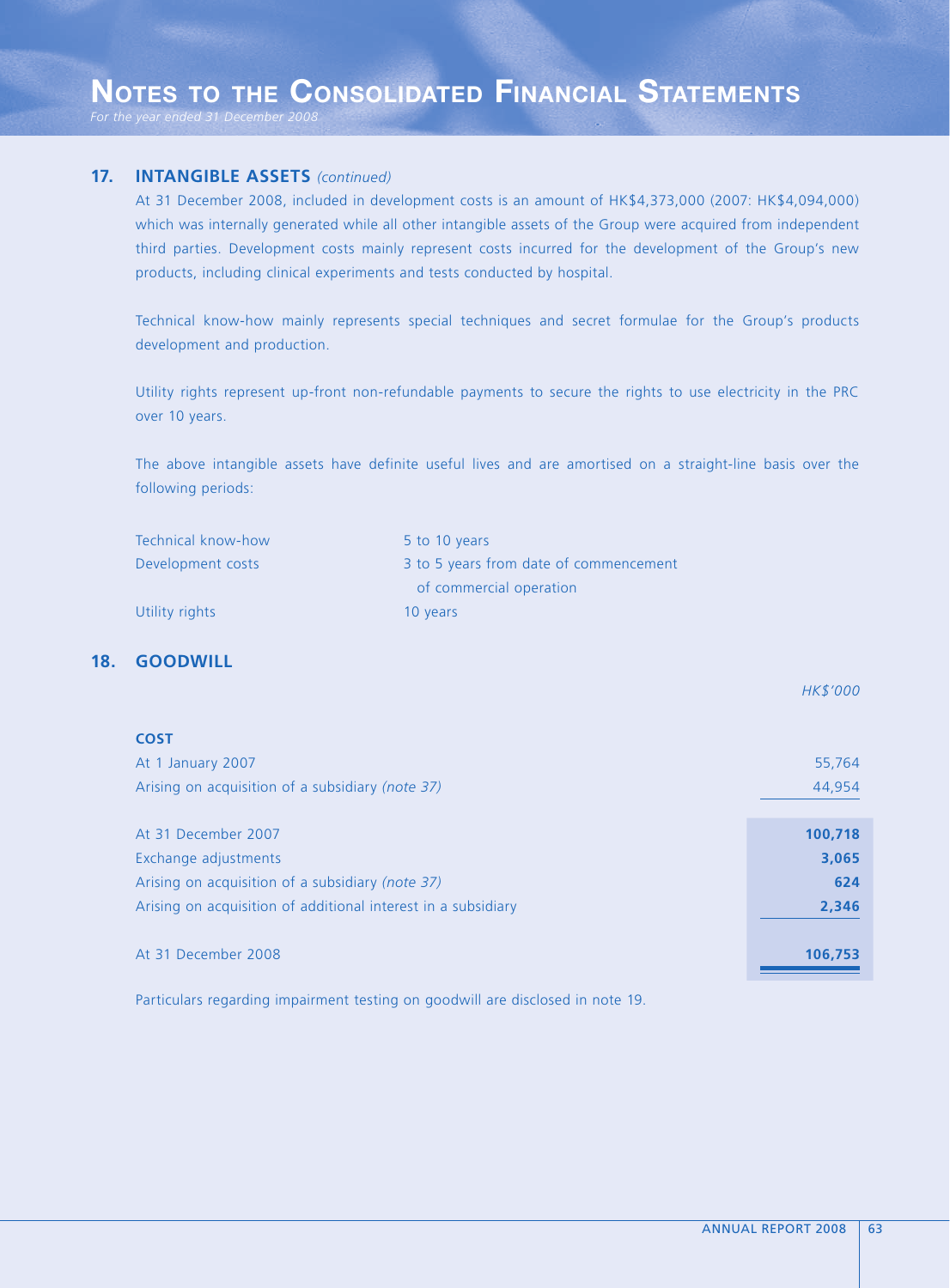## **19. IMPAIRMENT TESTING ON GOODWILL**

For the purpose of impairment testing, goodwill with indefinite useful lives as set out in note 18 and goodwill reserve has been allocated to three individual CGUs as follows:

| 55,764  |
|---------|
| 210,495 |
| 624     |
|         |
| 266,883 |
|         |

During the year ended 31 December 2008, management of the Group determines that there is no impairment of the above-mentioned CGUs containing the goodwill. The basis of the recoverable amounts of the CGUs and their major underlying assumptions are summarised below:

The recoverable amounts of these units have been determined based on a value in use calculation. That calculation uses cash flow projections based on financial budgets approved by management covering a 5-year period, and discount rate of 7.75% per annum, for Unit A, Unit B and Unit C, with zero growth. Another key assumption for the value in use calculations is the budgeted gross margin, which is determined based on the units' past performance and management's expectations for the market development. Management believes that any reasonably possible changes in any of these assumptions would not cause the aggregate carrying amount of these units to exceed the aggregate recoverable amount of these units.

## **20. DEPOSIT PAID FOR INVESTMENT IN AN ASSOCIATE**

As at 31 December 2007, the amount represented the deposit paid for the investment in 20% equity interest in Siping City Fine Chemicals Product Company Limited 四平市精細化學品有限公司 ("Siping"). The total consideration for the transaction amounted to RMB20,000,000 (equivalent to HK\$21,277,000) and the acquisition was completed in February 2008. Siping is a sino-foreign equity joint venture company established in the PRC and is engaged in the manufacture and sale of pharmaceutical products in Siping City, Jilin Province.

In April 2008, the Group acquired an additional 20% equity interest in Siping for a consideration of RMB20,000,000 (equivalent to HK\$22,250,000). Upon the completion of the further acquisition, the Group held an aggregate of 40% equity interest in Siping.

In July 2008, the Group further acquired another 20% equity interest in Siping, which then became a 60% owned subsidiary of the Group. Details of which are set out in note 37.

During the year ended 31 December 2008, the Group shared a net profit of HK\$1,362,000 from Siping during the period when it was an associate of the Group.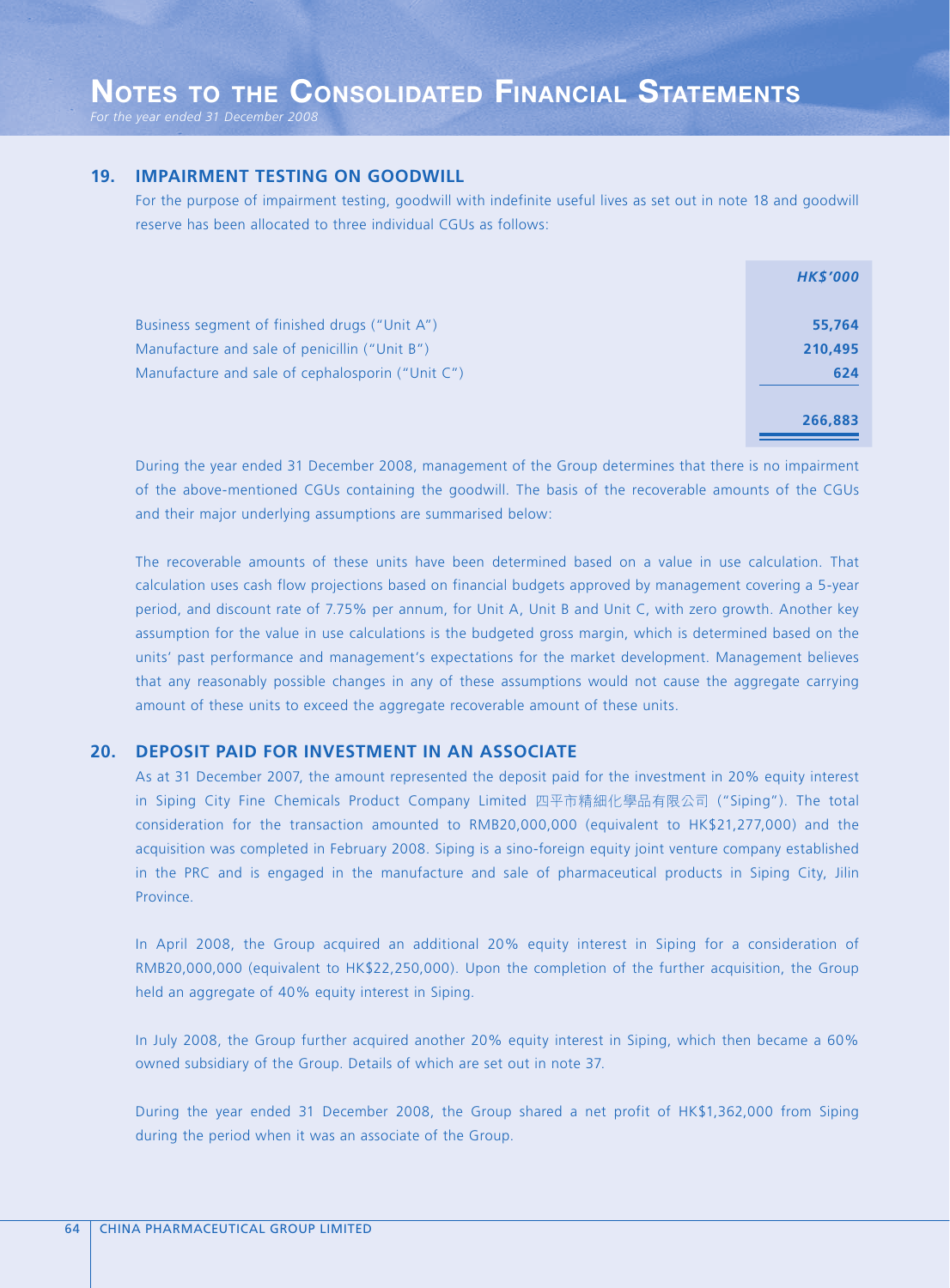*For the year ended 31 December 2008*

## **21. INTEREST IN A JOINTLY CONTROLLED ENTITY**

|                                                                                                                   | 2008            | 2007     |
|-------------------------------------------------------------------------------------------------------------------|-----------------|----------|
|                                                                                                                   | <b>HK\$'000</b> | HK\$'000 |
| Cost of unlisted investment in a jointly controlled entity<br>Share of post-acquisition profits, net of dividends | 19,985          | 19,985   |
| received or receivable                                                                                            | 2,956           | 161      |
|                                                                                                                   | 22,941          | 20.146   |

At 31 December 2007 and 2008, the Group held 50% of the registered capital of Hebei Huarong Pharmaceutical Co., Ltd. ("Huarong") which is a sino-foreign equity joint venture company established in the PRC to manufacture and sell vitamin B12 products.

At 1 January 2007, included in the goodwill reserve was goodwill of HK\$7,124,000 arising on acquisition of the jointly controlled entity in prior years. An impairment loss on the entire amount was recognised by the Group during the year ended 31 December 2007 after the re-assessment on the business performance and future plans of the jointly controlled entity by the management.

The summarised financial information in respect of the Group's interest in a jointly controlled entity which is accounted for using the equity method is set out below:

|                            | 2008<br><b>HK\$'000</b> | 2007<br>HK\$'000 |
|----------------------------|-------------------------|------------------|
| Current assets             | 47,941                  | 34,432           |
| Non-current assets         | 56,685                  | 58,716           |
| <b>Current liabilities</b> | (81, 464)               | (62, 762)        |
| Non-current liabilities    | (1, 185)                | (11, 204)        |
| Income                     | 118,149                 | 107,007          |
| Expenses                   | (116, 707)              | (109, 690)       |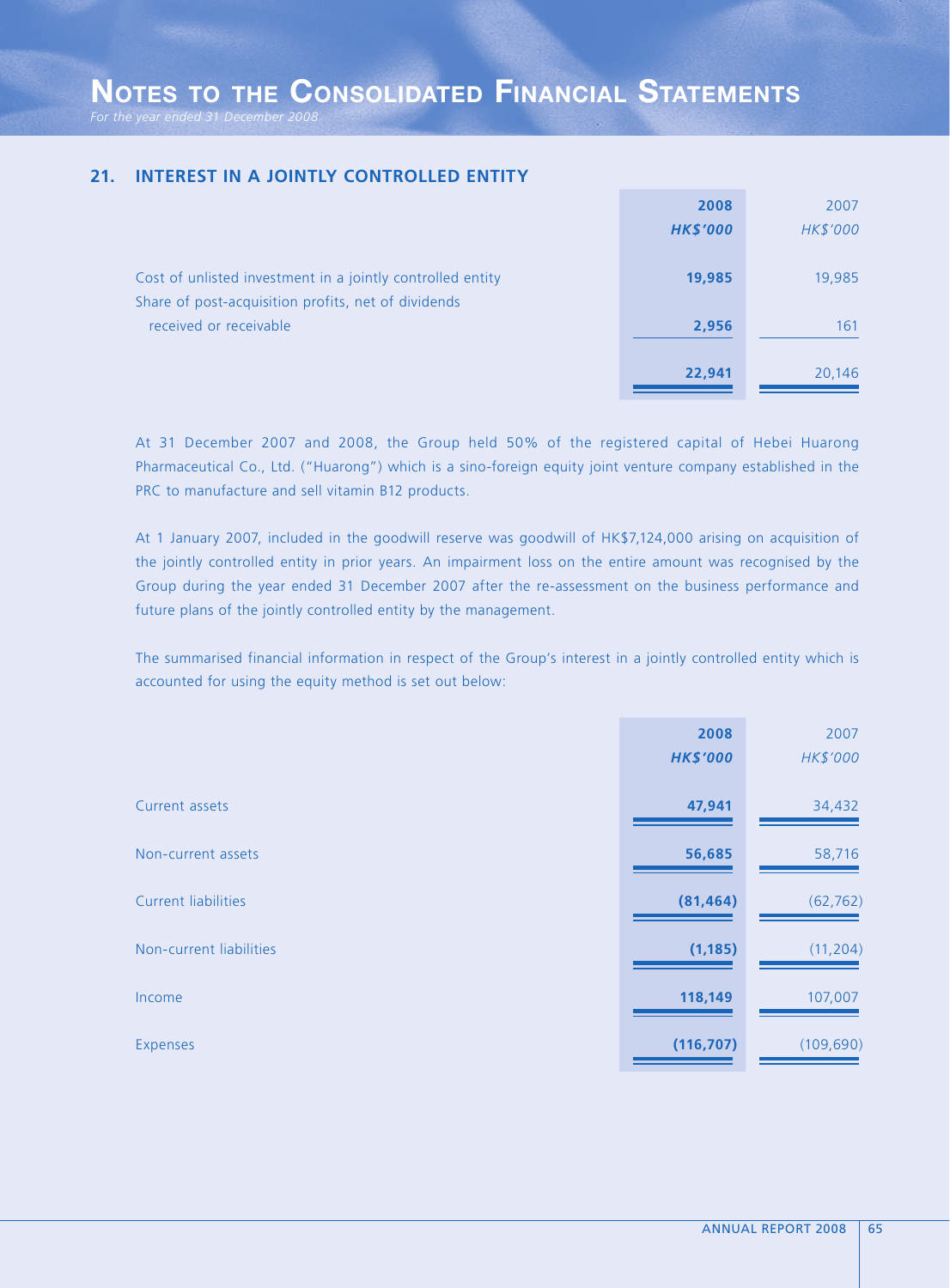## **22. AVAILABLE-FOR-SALE INVESTMENT**

|                                                           | 2008            | 2007     |
|-----------------------------------------------------------|-----------------|----------|
|                                                           | <b>HK\$'000</b> | HK\$'000 |
|                                                           |                 |          |
| Non-current equity securities listed in the United States | 5,307           |          |
|                                                           |                 |          |

During the current year, the Group acquired the above available-for-sale investment for a consideration of HK\$15,669,000. The investment is stated at its fair value at the balance sheet date. The directors have reviewed the market prices during the year and subsequent to the balance sheet date and determined an impairment loss recognised directly in the consolidated income statement of HK\$10,362,000 for the current year.

## **23. BANK BALANCES/PLEDGED BANK DEPOSITS**

Bank balances and pledged bank deposits carry interest at market interest rates, ranging from 0.01% to 1.25% (2007: 0.72% to 2.85%) per annum.

As at 31 December 2008, the Group had bank deposits pledged to banks for the acquisition of property, plant and equipment of HK\$2,048,000 (2007: HK\$751,000) and the deposits are classified as non-current assets.

The bank balances and pledge bank deposits that are denominated in currencies other than the functional currencies of the relevant group entities are set out below:

|                        | <b>THE GROUP</b> |            |            | <b>THE COMPANY</b> |  |
|------------------------|------------------|------------|------------|--------------------|--|
|                        | <b>HKD</b>       | <b>USD</b> | <b>HKD</b> | <b>USD</b>         |  |
|                        | HK\$'000         | HK\$'000   | HK\$'000   | HK\$'000           |  |
| As at 31 December 2008 | 83,404           | 26,742     | 77,291     | 601                |  |
| As at 31 December 2007 | 66,618           | 5,974      | 24,541     | 1,562              |  |

## **24. INVENTORIES**

|                  | 2008            | 2007     |
|------------------|-----------------|----------|
|                  | <b>HK\$'000</b> | HK\$'000 |
|                  |                 |          |
| Raw materials    | 119,676         | 84,094   |
| Work in progress | 294,835         | 211,908  |
| Finished goods   | 910,200         | 631,865  |
|                  |                 |          |
|                  | 1,324,711       | 927,867  |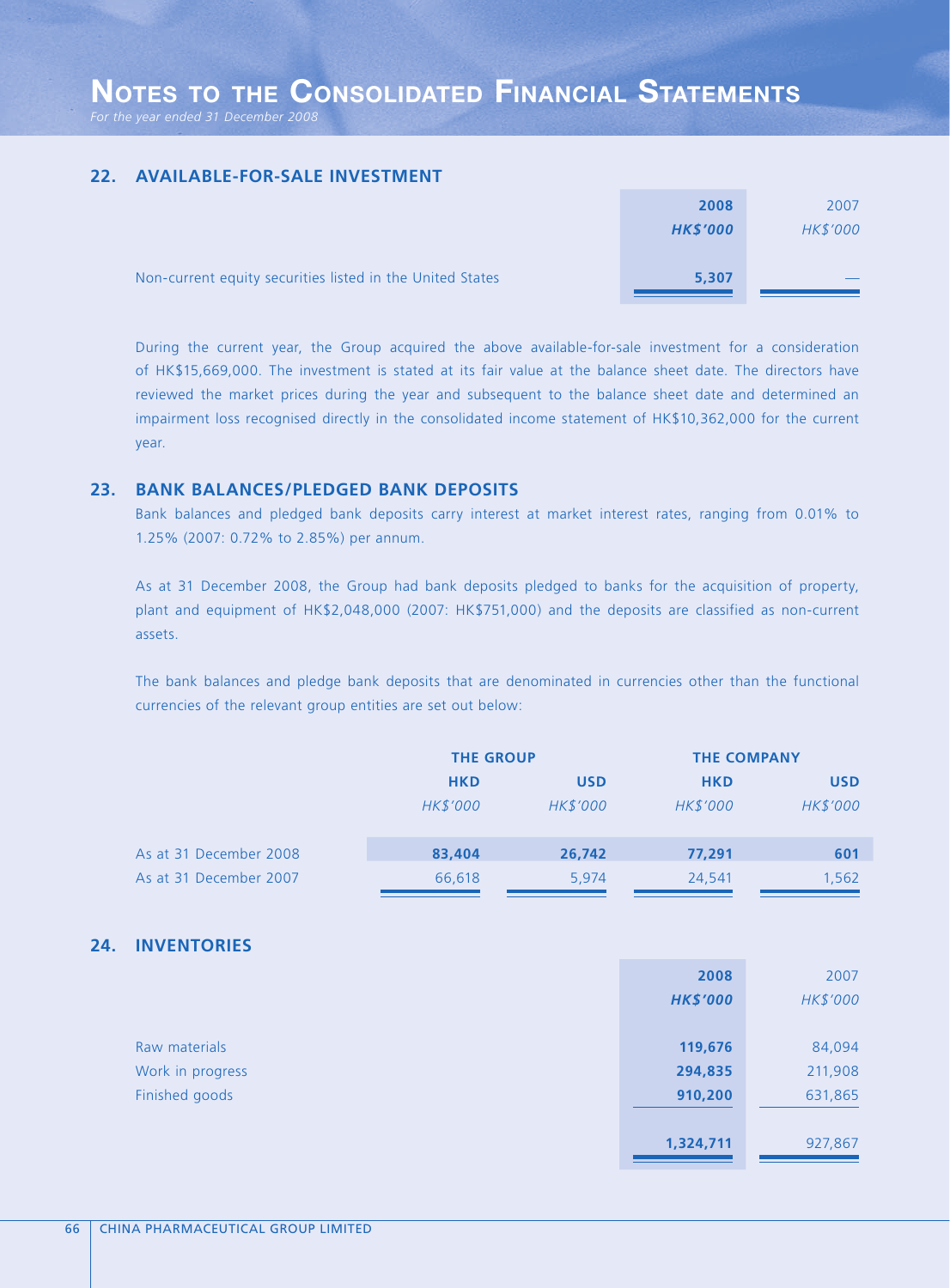*For the year ended 31 December 2008*

## **25. TRADE AND OTHER RECEIVABLES/BILLS RECEIVABLES**

|                                    | 2008            | 2007      |
|------------------------------------|-----------------|-----------|
|                                    | <b>HK\$'000</b> | HK\$'000  |
|                                    |                 |           |
| Trade receivables                  | 716,367         | 674,922   |
| Less: allowance for doubtful debts | (6,012)         | (7,009)   |
|                                    |                 |           |
|                                    | 710,355         | 667,913   |
| <b>Bills receivables</b>           | 297,382         | 281,586   |
|                                    |                 |           |
|                                    | 1,007,737       | 949,499   |
| Other receivables                  | 197,739         | 100,915   |
|                                    |                 |           |
|                                    | 1,205,476       | 1,050,414 |
|                                    |                 |           |

The Group allows a general credit period of up to 90 days to its trade customers. The following is an aged analysis of trade receivables (net of allowance for doubtful debts) and bills receivables at the balance sheet date:

|                 | 2008            | 2007     |
|-----------------|-----------------|----------|
|                 | <b>HK\$'000</b> | HK\$'000 |
|                 |                 |          |
| 0 to 90 days    | 963,307         | 917,351  |
| 91 to 180 days  | 41,837          | 30,534   |
| 181 to 365 days | 2,593           | 1,614    |
|                 |                 |          |
|                 | 1,007,737       | 949,499  |
|                 |                 |          |

The Group's trade receivables that are denominated in currencies other than the functional currencies of the relevant group entities are set out below:

|                        | <b>USD</b> |
|------------------------|------------|
|                        | HK\$'000   |
|                        |            |
| As at 31 December 2008 | 254,908    |
| As at 31 December 2007 | 236,490    |

No impairment loss is provided for the trade receivables that are neither past due nor impaired (i.e. aged within 90 days) because these receivables are within the credit period granted to the respective customer and the management considers the default rate is low for such receivables based on historical information and experience.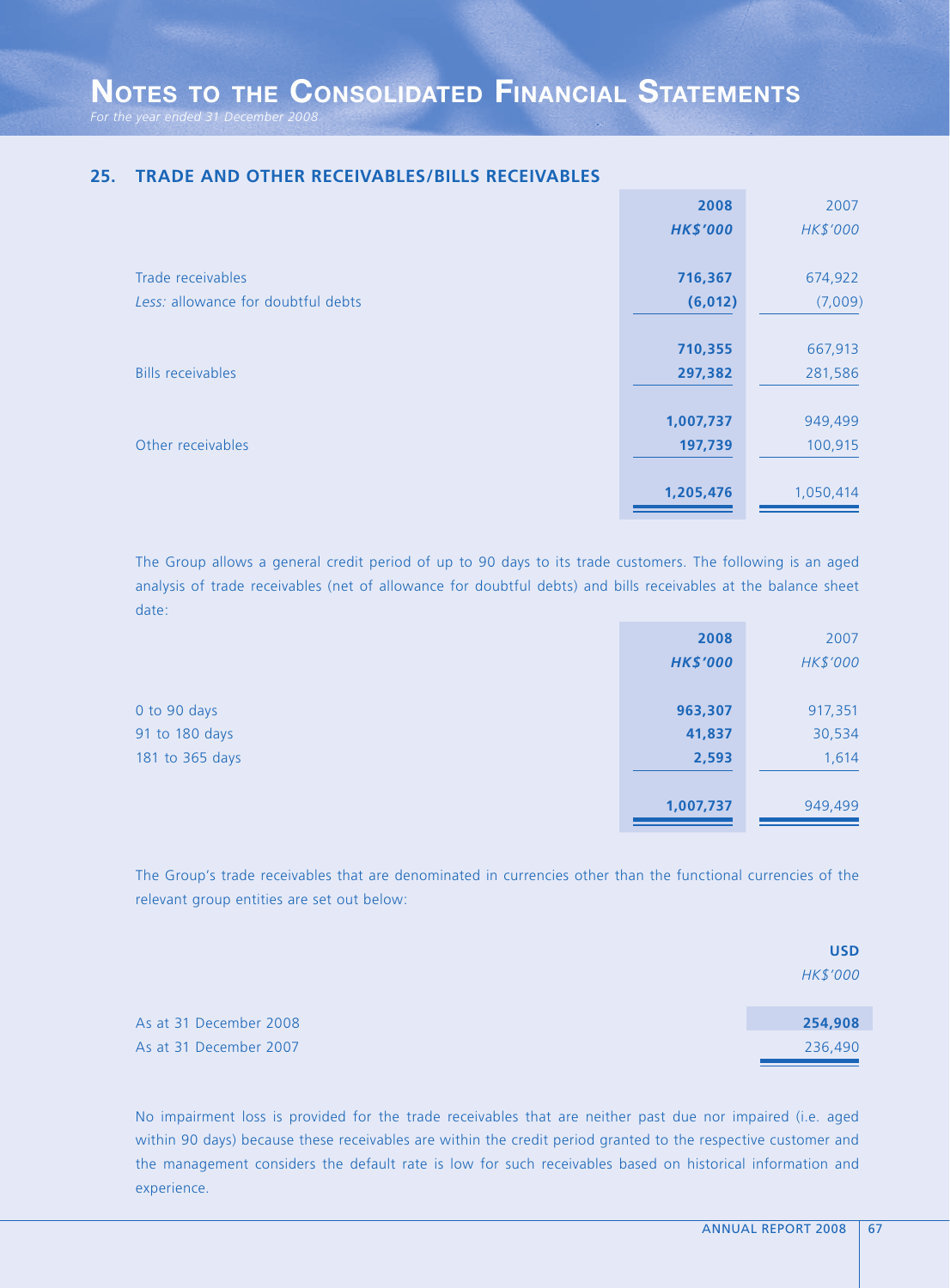## **25. TRADE AND OTHER RECEIVABLES/BILLS RECEIVABLES** *(continued)*

Included in the Group's trade receivables balance are debtors with an aggregate carrying amount of HK\$44,430,000 (2007: HK\$32,148,000) which are past due (i.e. aged over 90 days) at the reporting date for which the Group has not provided for impairment loss after making reference to their subsequent settlement pattern. The Group does not hold any collateral over these balances.

The Group has provided fully for all receivables over 365 days because historical experience is such that receivables that are past due beyond 365 days are generally not recoverable.

#### **Movements in the allowance for doubtful debts**

|                                      | 2008            | 2007     |
|--------------------------------------|-----------------|----------|
|                                      | <b>HK\$'000</b> | HK\$'000 |
|                                      |                 |          |
| Balance at beginning of the year     | 7,009           | 7,009    |
| Impairment on trade receivables      | 2,000           |          |
| Amounts written off as uncollectible | (2,997)         |          |
|                                      |                 |          |
| Balance at end of the year           | 6,012           | 7,009    |
|                                      |                 |          |

## **26. RELATED AND CONNECTED PARTIES DISCLOSURES**

During the year, the Group had significant transactions and balances with related parties, some of which are also deemed to be connected parties pursuant to the Listing Rules. The significant transactions with these companies during the year, and balances with them at the balance sheet date, are as follows:

#### **(i) Related and connected parties**

|                        | <b>Nature of</b>                   |                 |           |
|------------------------|------------------------------------|-----------------|-----------|
| <b>Name of company</b> | transactions/balances              | 2008            | 2007      |
|                        |                                    | <b>HK\$'000</b> | HK\$'000  |
| The SPG Group          | Sale of steam (note a)             |                 | 6,084     |
|                        | Purchase of raw materials (note b) | 212,895         | 285,025   |
|                        | Rental expenses (note c)           | 6,950           | 6,086     |
|                        | Interest expenses on loans from    |                 |           |
|                        | a related/an intermediate holding  |                 |           |
|                        | company (note d)                   | 4,064           | 1,211     |
|                        | Interest expenses on loans from    |                 |           |
|                        | related companies (note e)         |                 | 3,286     |
|                        | Balance due to the SPG Group:      |                 |           |
|                        | — trade payables (note f)          | (17, 711)       | (25, 820) |
|                        | — other payables (note f)          | (14, 375)       | (14, 978) |
|                        | - short-term loans (note d)        | (8, 382)        | (9,404)   |
|                        | — long-term loan (note d)          | (113, 636)      |           |
|                        |                                    |                 |           |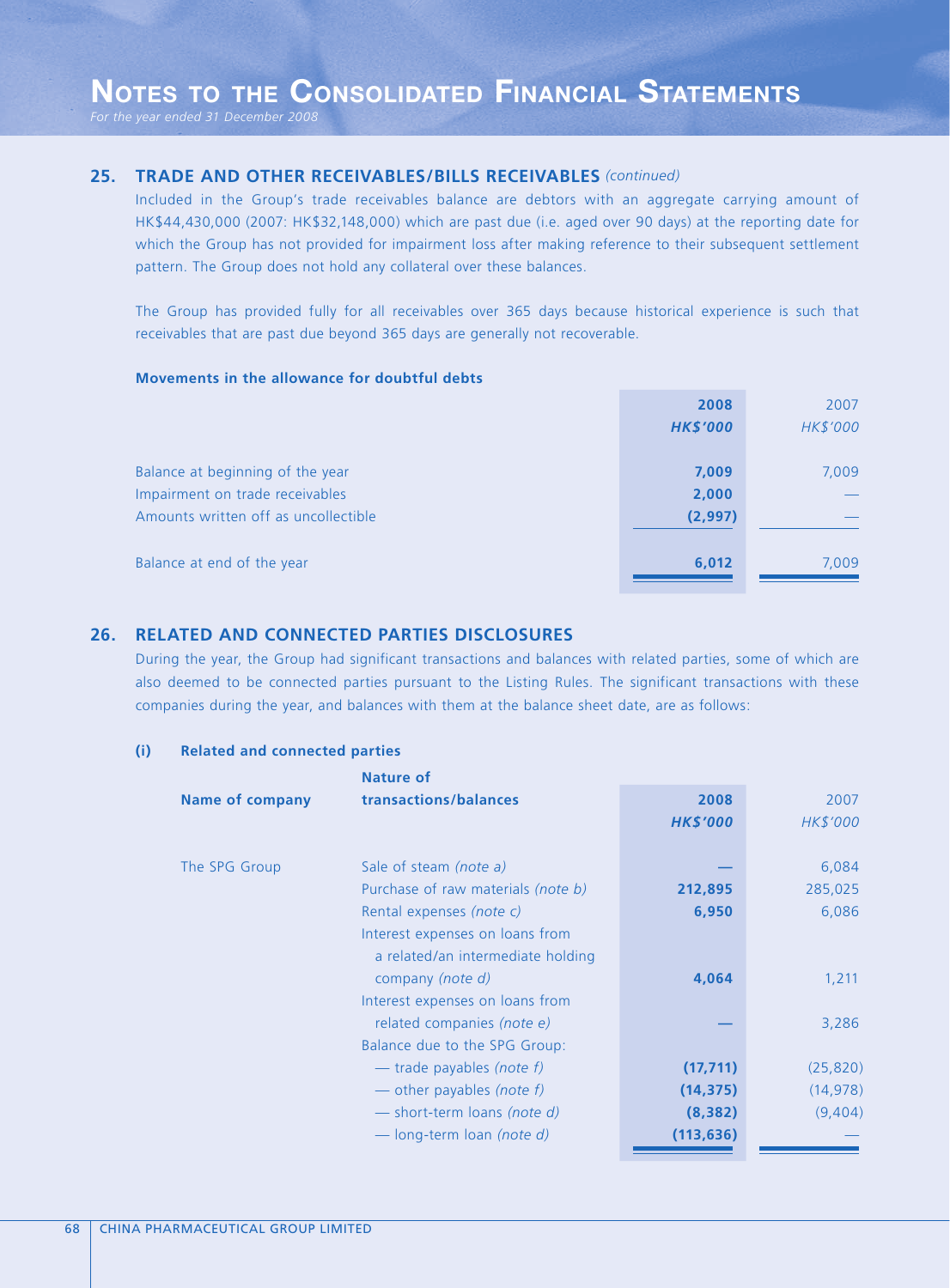## **26. RELATED AND CONNECTED PARTIES DISCLOSURES** *(continued)*

## **(i) Related and connected parties** *(continued)*

During the year ended 31 December 2008, a facility in the aggregate amount of RMB510,000,000 was made available by a bank in the PRC to SPG and certain subsidiaries of the Company for RMB250,000,000 and RMB260,000,000, respectively. The facility is a general working capital facility for one year from 17 June 2008. As a condition under the facility, Massive Giant, the immediate holding company, has pledged 480,000,000 ordinary shares of the Company in favour of the bank as security. At 31 December 2008, the extent of such facility utilised by the Group amounted to RMB50,000,000.

During the year ended 31 December 2007, a facility in the aggregate amount of RMB510,000,000 was made available by a bank in the PRC to SPG and certain subsidiaries of the Company for RMB150,000,000 and RMB360,000,000, respectively. The facility was a general working capital facility for one year from 25 April 2007. As a condition under the facility, China Charmaine had pledged 600,000,000 ordinary shares of the Company in favour of the bank as security. The facility has expired during the current year. At 31 December 2007, the extent of such facility utilised by the Group amounted to RMB130,000,000.

As at 31 December 2008, SPG had also given corporate guarantees to banks in the PRC to secure the loan facilities to the extent of RMB362,400,000 (2007: RMB380,000,000) granted to the Group. At 31 December 2008, the extent of utilisation by the Group amounted to RMB362,400,000 (2007: RMB380,000,000).

In addition, the Group acquired two subsidiaries from the SPG Group during the year ended 31 December 2007, details of which are set out in note 37 and an announcement of the Company dated 30 August 2007.

|                               | <b>Nature of</b>                   |                 |          |
|-------------------------------|------------------------------------|-----------------|----------|
| <b>Name of company</b>        | transactions/balances              | 2008            | 2007     |
|                               |                                    | <b>HK\$'000</b> | HK\$'000 |
| Huarong, a jointly controlled | Sale of raw materials (note q)     | 5               | 5,555    |
| entity of the Group           | Purchase of raw materials (note q) | 66,779          | 56,782   |
|                               | Provision of utility services      |                 |          |
|                               | by the Group (note h)              | 14,416          | 8,415    |
|                               | Balance due from Huarong:          |                 |          |
|                               | — dividend receivables             | 6,122           | 6,122    |
|                               | — other receivables (note f)       | 6,815           | 7,758    |
|                               | — trade receivables (note f)       | 547             | 512      |
| Siping, a former associate of | Sale of finished goods (note q)    |                 |          |
| the Group (see note 20)       |                                    | 13,929          |          |
|                               |                                    |                 |          |

## **(ii) Other related parties**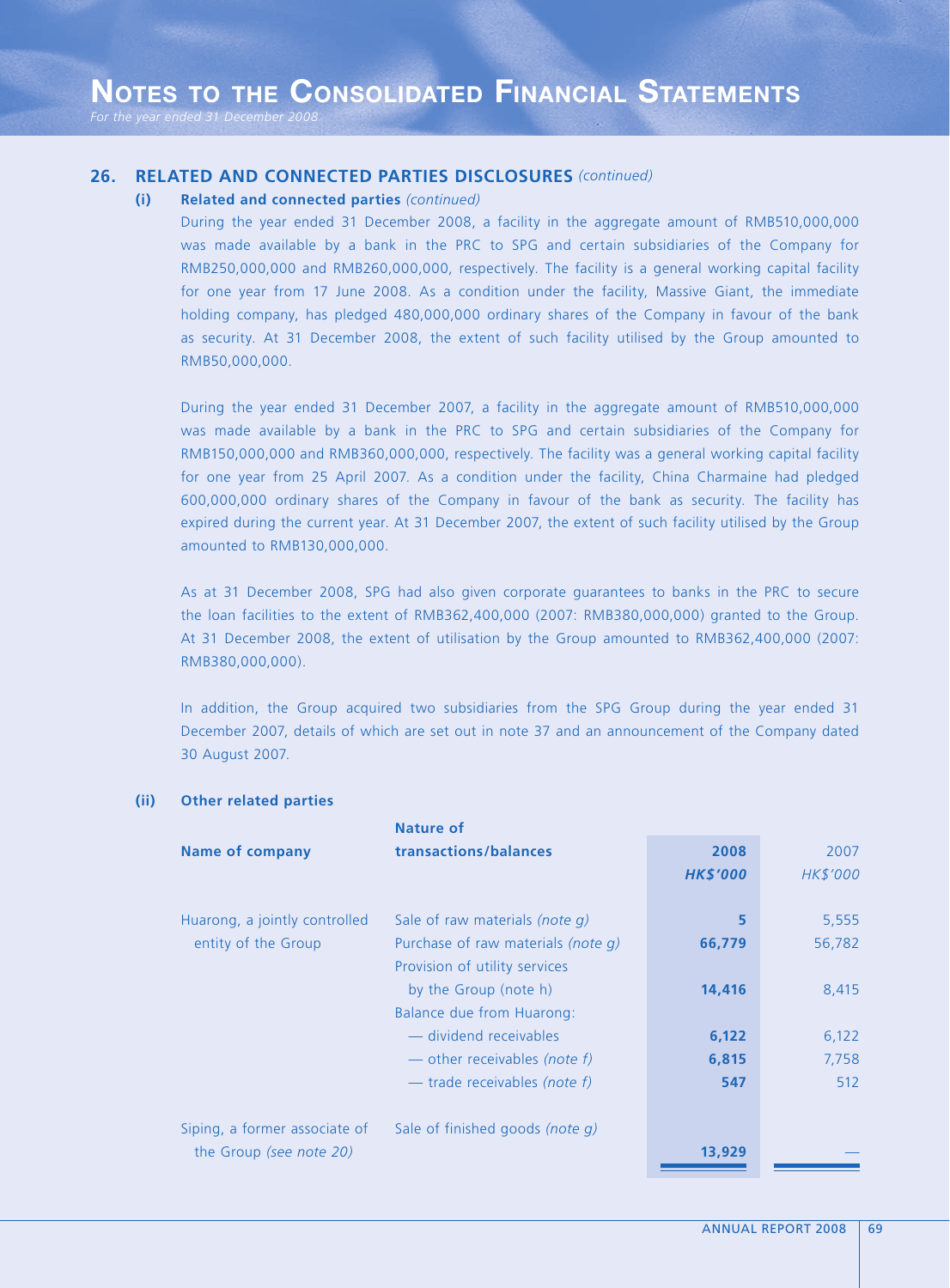## **26. RELATED AND CONNECTED PARTIES DISCLOSURES** *(continued)*

#### **(ii) Other related parties** *(continued)*

At 31 December 2007, a corporate guarantee of RMB600,000,000 was given by the Company to a bank in the PRC in respect of banking facilities granted to certain subsidiaries of the Company and Huarong. An amount of RMB21,000,000 was utilised by Huarong as at 31 December 2007.

#### **(iii) Connected party**

|                                | Nature of                        |                 |          |
|--------------------------------|----------------------------------|-----------------|----------|
| <b>Name of company</b>         | transactions/balances            | 2008            | 2007     |
|                                |                                  | <b>HK\$'000</b> | HK\$'000 |
|                                |                                  |                 |          |
| Guangdong Titan Pharmaceutical | Sale of finished goods (note i)  | 34,344          |          |
| Co. Ltd. ("Guangdong Titan"),  | Balance due from Guangdong Titan |                 |          |
| a wholly-owned subsidiary      | $-$ trade receivables (note f)   | 23,063          |          |
| of the minority shareholder    |                                  |                 |          |
| of Siping                      |                                  |                 |          |
|                                |                                  |                 |          |

#### **(iv) Remuneration of key management personnel**

The remuneration of key management personnel of the Group during the year is as follows:

|                          | 2008            | 2007     |
|--------------------------|-----------------|----------|
|                          | <b>HK\$'000</b> | HK\$'000 |
|                          |                 |          |
| Short-term benefits      | 38,721          | 17,936   |
| Post-employment benefits | 704             | 468      |
|                          |                 |          |
|                          | 39,425          | 18,404   |
|                          |                 |          |

#### *Notes:*

(a) The transactions in 2007 represented sales of steam by Shijiazhuang Pharma Group Zhonghe Pharmaceutical (Inner Mongolia) Co., Ltd. ("Zhonghe"), a subsidiary of the Group, to Shijiazhuang Pharma Group (Inner Mongolia) Zhongkang Sugar Products Co., Ltd. ("Zhongkang"), a former subsidiary of the SPG Group. Zhonghe supplied Zhongkang with steam at the prevailing market price pursuant to an agreement dated 5 September 2005 for a term of three years from 1 September 2005 to 31 August 2008. The sale price of steam was determined on normal commercial terms, or if there is no available comparison, on terms no less favorable than those which may be obtained by the Group from independent third parties. The extent of the connected transactions in 2007 did not exceed the limit stated in the announcement of the Company dated 5 September 2005.

As detailed in note 37, the Group entered into an agreement to acquire 100% of the equity interest in Zhongkang from the SPG Group on 30 August 2007. Subsequent to the acquisition, the transactions above were no longer connected transactions of the Group.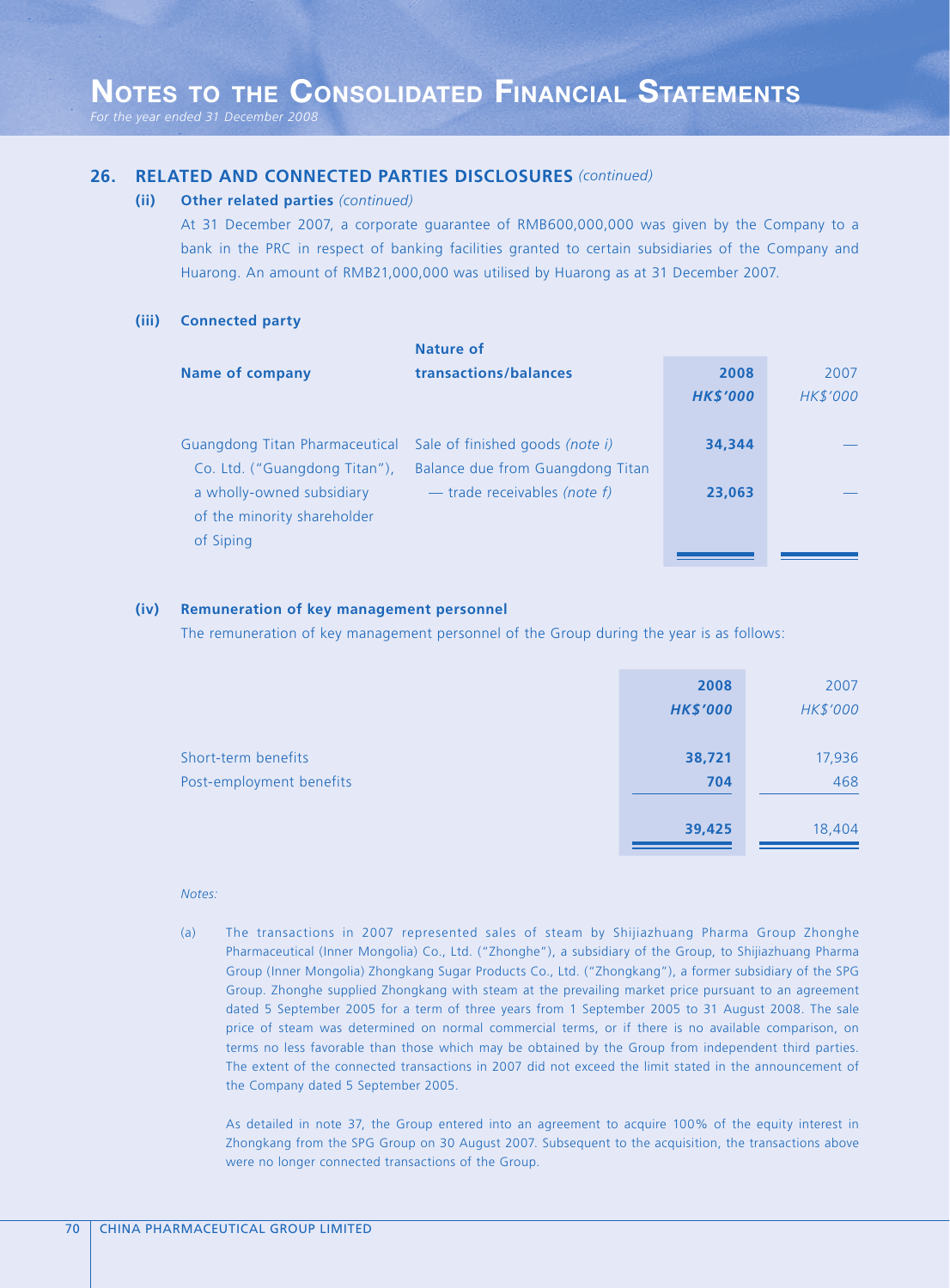## **26. RELATED AND CONNECTED PARTIES DISCLOSURES** *(continued)*

#### *Notes: (continued)*

(b) During the year, the Group purchased chemical products from Hebei Hong Yuan Chemical Co., Ltd. ("Hong Yuan"), a subsidiary of the SPG Group, as raw materials for production pursuant to an agreement dated 29 November 2007 for a term of three years from 1 January 2008 to 31 December 2010. By entering into the above connected transactions, the Group would be benefited from having a reliable source of supply of raw materials from Hong Yuan.

The purchase price of such products have been reached after arm's length negotiation between the Group and Hong Yuan by reference to market price either on normal commercial terms, or if there is no available comparison, on terms no less favorable than those which may be obtained by the Group from independent third parties.

The extent of these connected purchases did not exceed the limit approved by the shareholders of the Company as set out in the announcement dated 29 November 2007.

(c) On 5 July 2005, Shijiazhuang Pharma Group Zhongnuo Pharmaceutical (Shijiazhuang) Co., Ltd. ("Zhongnuo"), a wholly owned subsidiary of the Group, entered into a lease agreement with SPG whereby Zhongnuo leased two factory buildings and a staff dormitory located in Shijiazhuang, Hebei Province, the PRC from SPG for a term of three years commencing on 5 July 2005 with the monthly rental of RMB408,595. Upon the expiry of the lease agreement on 4 July 2008, Zhongnuo has continued to rent the premises from SPG for an eight months period to 4 March 2009 by entering into a supplementary agreement with SPG, with the monthly rental remained unchanged.

Subsequent to the balance sheet date, Zhongnuo and SPG renewed the agreement for another term of three years commencing on 5 March 2009, with the revised monthly rental of RMB427,108. Details of these are set out in the announcement of the Company dated 5 March 2009.

On 20 July 2002, Zhongnuo entered into an agreement with SPG to lease four factory buildings and a piece of land located in Shijiazhuang, Hebei Province, the PRC from SPG for a term of twenty years. The lease agreement was subject to a rental adjustment every three years. The monthly rental was revised on 1 August 2008 for a term of three years with the monthly rental revising from RMB92,500 to RMB138,033.

The Group's rental expenses were paid in accordance with the relevant tenancy agreements.

- (d) Details of these loans are set out in note 29.
- (e) The loans from related companies with an aggregate amount of HK\$146,000,000 have been fully repaid during the year ended 31 December 2007. The interest expenses were charged at rates, ranging from 5% to 6% per annum.
- (f) At the balance sheet date, these amounts were aged within one year.
- (g) The transactions were carried out with reference to the market prices and in the normal course of business of the Group.
- (h) The transactions were carried out based on the actual costs of utilities incurred by the Group.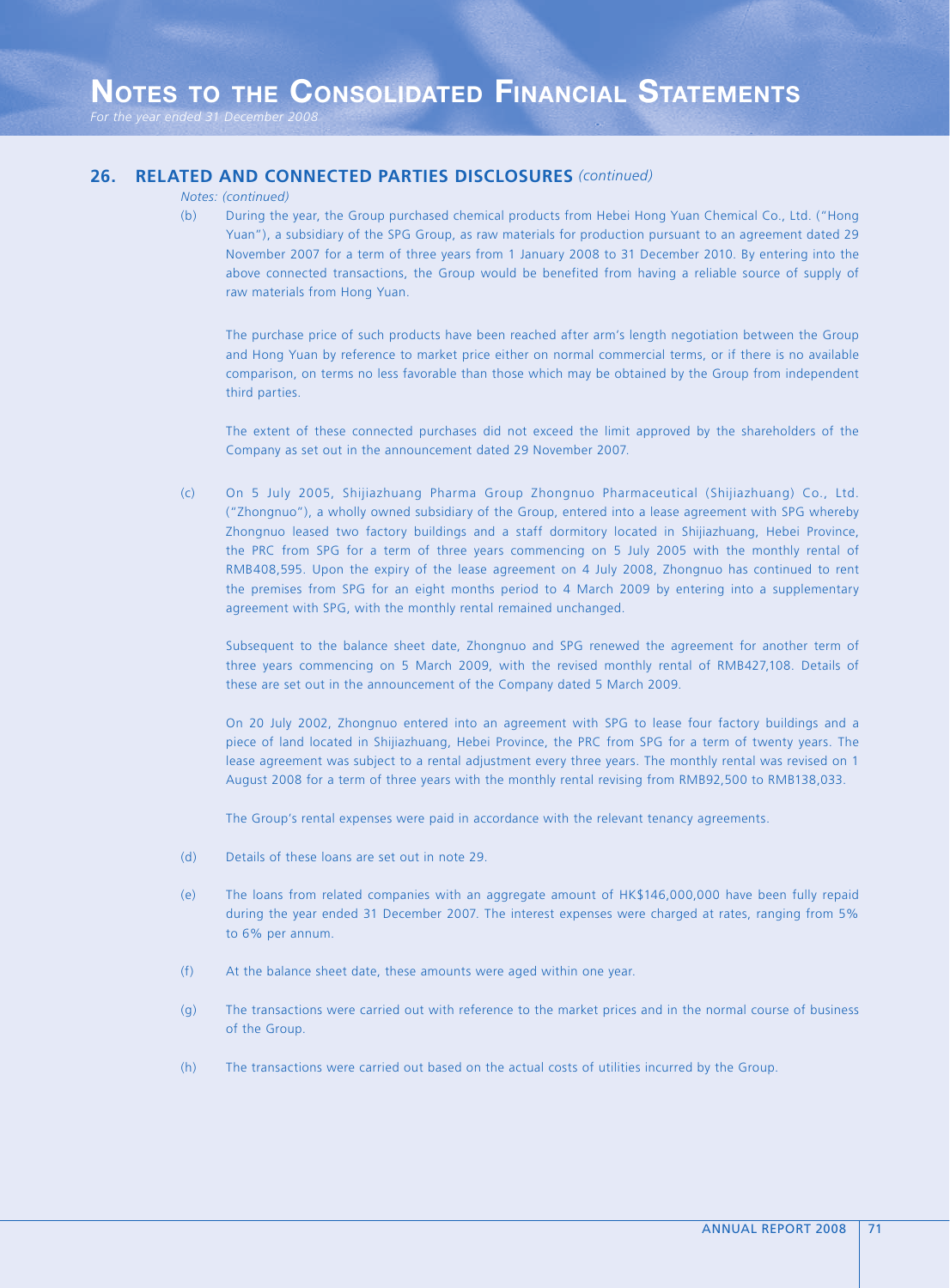#### **26. RELATED AND CONNECTED PARTIES DISCLOSURES** *(continued)*

#### *Notes: (continued)*

(i) As detailed in note 37, Siping became a 60% owned subsidiary of the Group on 29 July 2008. At the same date, Siping and Guangdong Titan entered into an agreement in relation to the sales of pharmaceutical intermediate products, which constitute connected transactions, for a term commencing from 29 July 2008 to 28 July 2011. By entering into the agreement, the Group would be able to maintain business relationship with its existing customer. Guangdong Titan, for sales of its products.

The transactions have been transacted on normal commercial terms, which are fair and reasonable and in the interests of the shareholders of the Company as a whole.

The extent of these connected purchases did not exceed the limit as set out in the announcement of the Company dated 29 July 2008.

#### **27. TRADE AND OTHER PAYABLES/BILLS PAYABLES**

|                       | 2008            | 2007      |
|-----------------------|-----------------|-----------|
|                       | <b>HK\$'000</b> | HK\$'000  |
|                       |                 |           |
| Trade payables        | 638,593         | 479,686   |
| <b>Bills payables</b> | 253,409         | 169,537   |
|                       |                 |           |
|                       | 892,002         | 649,223   |
| Other payables        | 764,772         | 648,100   |
|                       |                 |           |
|                       | 1,656,774       | 1,297,323 |
|                       |                 |           |

Included in other payables are payables for the acquisition of property, plant and equipment of HK\$333,582,000 (2007: HK\$321,674,000), receipts in advance from customers of HK\$72,524,000 (2007: HK\$83,164,000), accruals of various nature of HK\$90,665,000 (2007: HK\$77,841,000).

The following is an aged analysis of trade and bills payables at the balance sheet date:

|                    | 2008            | 2007     |
|--------------------|-----------------|----------|
|                    | <b>HK\$'000</b> | HK\$'000 |
|                    |                 |          |
| 0 to 90 days       | 745,560         | 595,033  |
| 91 to 180 days     | 46,094          | 29,572   |
| 181 to 365 days    | 37,208          | 11,194   |
| More than 365 days | 63,140          | 13,424   |
|                    |                 |          |
|                    | 892,002         | 649,223  |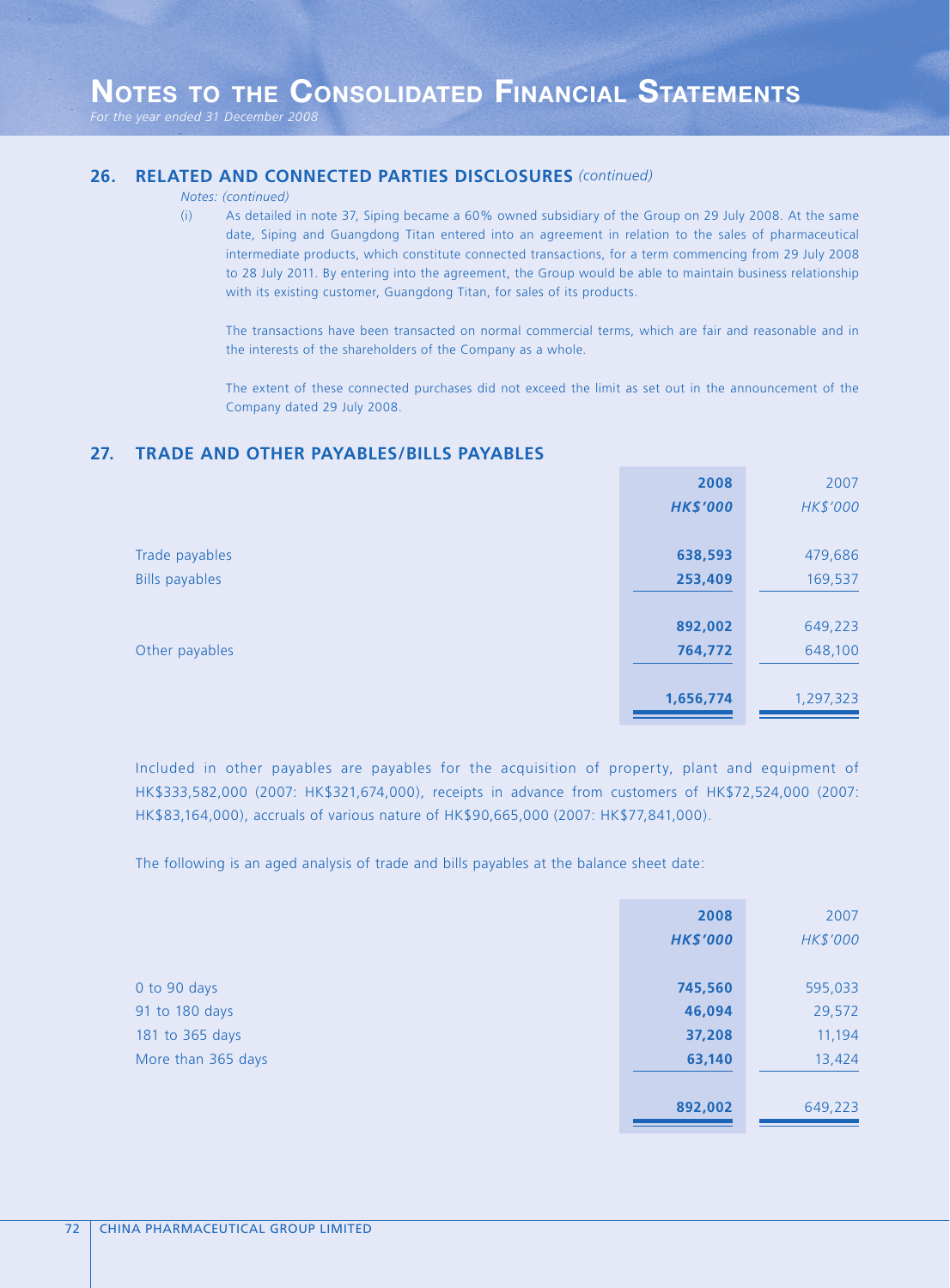*For the year ended 31 December 2008*

# **28. BANK LOANS**

|                                                | <b>THE GROUP</b> |            | <b>THE COMPANY</b> |           |  |
|------------------------------------------------|------------------|------------|--------------------|-----------|--|
|                                                | 2008             | 2007       | 2008               | 2007      |  |
|                                                | <b>HK\$'000</b>  | HK\$'000   | <b>HK\$'000</b>    | HK\$'000  |  |
|                                                |                  |            |                    |           |  |
| <b>Unsecured</b>                               |                  |            |                    |           |  |
| - fixed-rate RMB bank loans                    | 752,727          | 1,040,426  |                    |           |  |
| - floating-rate HKD bank loans                 | 500,000          | 652,000    | 500,000            | 652,000   |  |
| - floating-rate USD bank loans                 | 120,900          |            | 120,900            |           |  |
|                                                |                  |            |                    |           |  |
|                                                | 1,373,627        | 1,692,426  | 620,900            | 652,000   |  |
|                                                |                  |            |                    |           |  |
| The above bank loans are repayable as follows: |                  |            |                    |           |  |
|                                                |                  |            |                    |           |  |
| Within one year                                | 568,636          | 976,043    | 100,000            | 292,000   |  |
| More than one year, but not more than          |                  |            |                    |           |  |
| two years                                      | 512,451          | 544,468    | 228,360            | 220,000   |  |
| More than two years, but not more than         |                  |            |                    |           |  |
| five years                                     | 292,540          | 171,915    | 292,540            | 140,000   |  |
|                                                |                  |            |                    |           |  |
|                                                | 1,373,627        | 1,692,426  | 620,900            | 652,000   |  |
| Less: Amounts due within one year              |                  |            |                    |           |  |
| shown under current liabilities                | (568, 636)       | (976, 043) | (100, 000)         | (292,000) |  |
|                                                |                  |            |                    |           |  |
| Amounts due after one year                     | 804,991          | 716,383    | 520,900            | 360,000   |  |

The ranges of effective interest rates of the Group's fixed-rate RMB bank loans, floating-rate HKD bank loans and floating-rate USD bank loans are 5.31% to 8.22% (2007: 5.02% to 7.47%) per annum, 0.69% to 6.05% (2007: 4.08% to 6.05%) per annum and 2.72% (2007: Nil) per annum, respectively. The floating-rate HKD and USD bank loans are subject to interest at HIBOR and LIBOR plus a spread, respectively.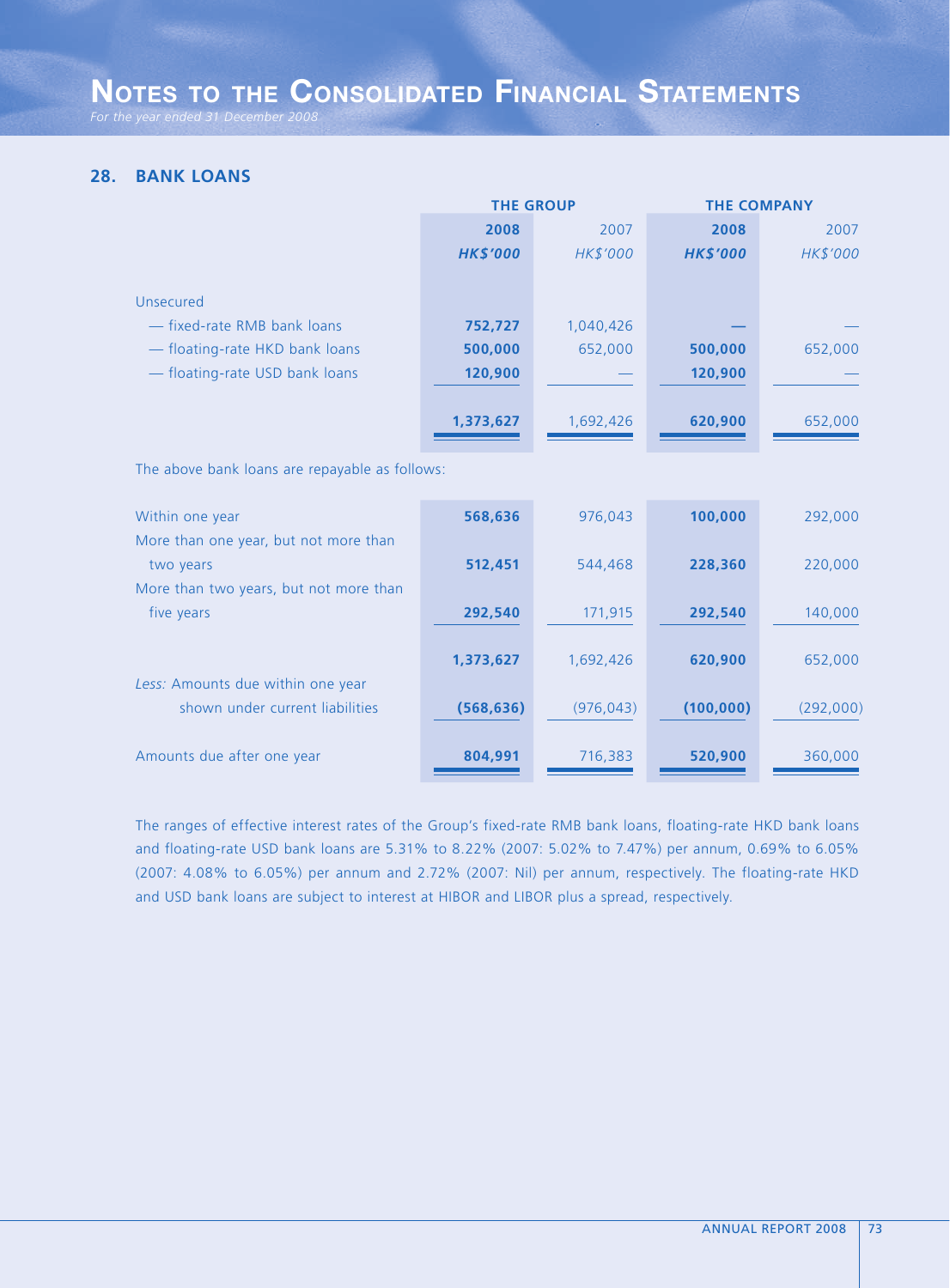#### **28. BANK LOANS** *(continued)*

The borrowings that are denominated in currencies other than the functional currencies of the relevant group entities are set out below:

|                        | <b>THE GROUP AND</b> |            |
|------------------------|----------------------|------------|
|                        | <b>THE COMPANY</b>   |            |
|                        | <b>USD</b>           | <b>HKD</b> |
|                        | HK\$'000             | HK\$'000   |
| As at 31 December 2008 | 120,900              | 500,000    |
| As at 31 December 2007 |                      | 652,000    |

At the balance sheet date, the Group had undrawn loan facilities to the extent of HK\$54,600,000 (2007: HK\$60,000,000) and HK\$352,273,000 (2007: HK\$244,681,000) in respect of floating-rate USD/HKD bank loans and fixed-rate RMB bank loans, respectively.

## **29. LOANS FROM A RELATED COMPANY/AN INTERMEDIATE HOLDING COMPANY**

The loans due to SPG are unsecured and analysed as follows:

|                                                        | 2008<br><b>HK\$'000</b> | 2007<br>HK\$'000 |
|--------------------------------------------------------|-------------------------|------------------|
| Current liability:                                     |                         |                  |
| - interest-free loans                                  | 8,382                   | 9,404            |
| Non-current liability:                                 |                         |                  |
| - a loan which is interest bearing at the rate of 7.5% |                         |                  |
| per annum and fully repayable in June 2010             | 113,636                 |                  |

At 31 December 2007, the fair value of the interest-free loans of HK\$9,404,000 was determined based on the present value of the estimated future cash outflows discounted using the effective interest rate of 3.78% per annum. At 31 December 2008, the loans were repayable on demand, and therefore classified as current liabilities.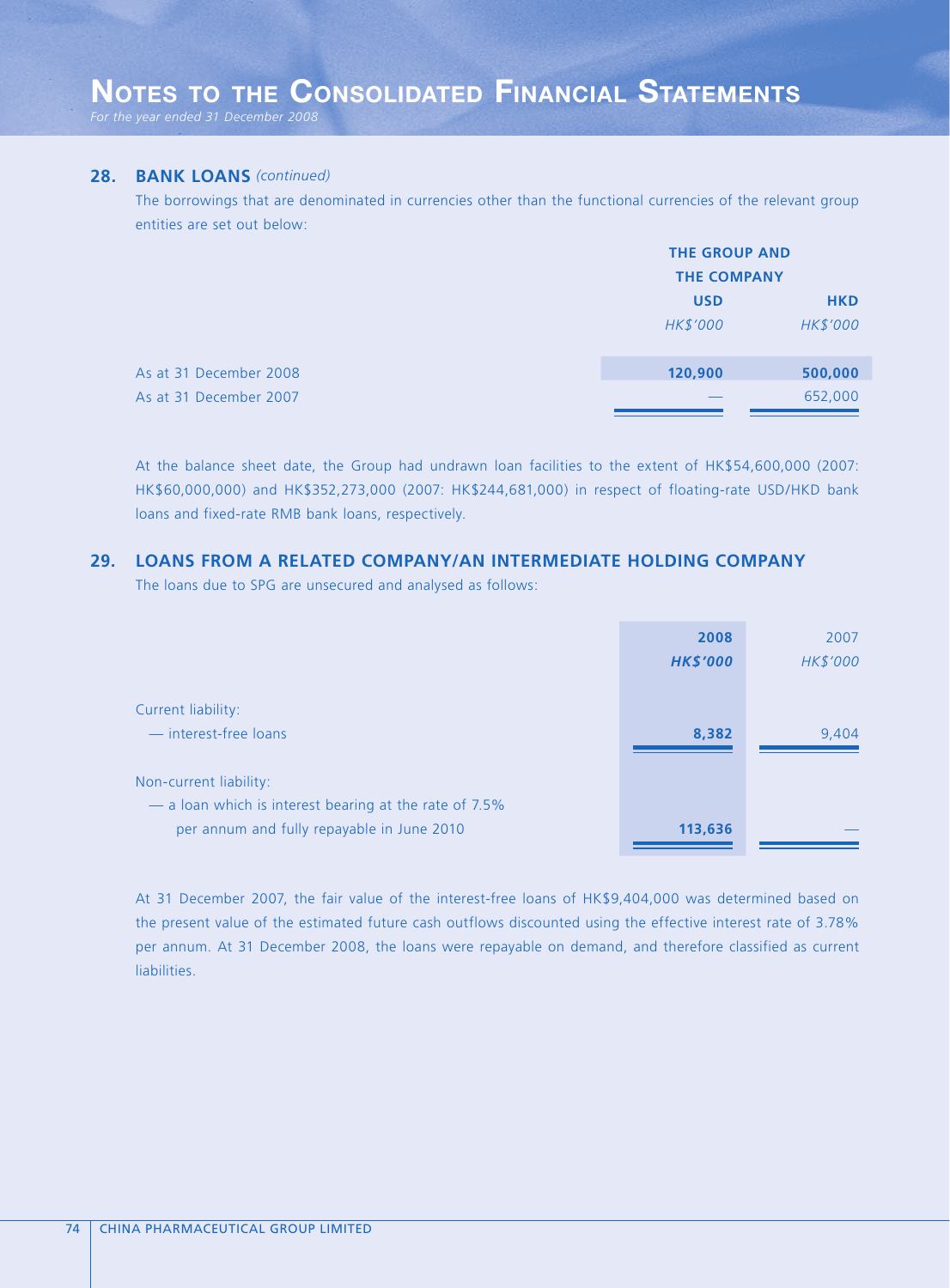#### **30. DERIVATIVE FINANCIAL INSTRUMENT**

During the year ended 31 December 2007, the Company entered into an arrangement of a financial instrument with a financial institution with a view to reducing the finance costs of the Group. The financial instrument is a structured interest rate swap with an embedded USD Forward Rate Bias linked structure (the "Structured Swap"). The Structured Swap has a notional amount of HK\$100,000,000 and a tenure of 4 years (i.e. mature on 22 October 2011). The Structured Swap is measured at fair value at each balance sheet date based on the valuation provided by the counterparty bank. The Company has early terminated the Structured Swap in April 2008, resulting in a gain of HK\$6,851,000 recognised directly in the consolidated income statement.

#### **31. DEFERRED TAXATION**

Starting from 1 January 2008 onwards, the New Law as mentioned in note 10 requires withholding tax upon the distribution of undistributed retained profits earned by the PRC subsidiaries to the shareholders. Deferred taxation of HK\$15,490,000 (2007: Nil) has been provided for the current year in the consolidated financial statements in respect of the temporary differences attributable to such profits.

At the balance sheet date, the Group had unused tax losses of HK\$107,890,000 (2007: HK\$141,440,000) available for offset against future profits. No deferred tax asset has been recognised in respect of such losses due to the unpredictability of future profit steams. Most of the unrecognized tax losses will expire in various dates up to 2013.

There was no other significant deferred taxation for the year or at the balance sheet date.

#### **32. SHARE CAPITAL**

|                                             |                                |                         | <b>Number</b><br>of shares | <b>Share</b><br>capital<br>HK\$'000 |
|---------------------------------------------|--------------------------------|-------------------------|----------------------------|-------------------------------------|
| Ordinary shares of HK\$0.10 each            |                                |                         |                            |                                     |
| Authorised:<br>At 31 December 2007 and 2008 |                                |                         | 3,000,000,000              | 300,000                             |
|                                             |                                | <b>Number of shares</b> |                            | <b>Share capital</b>                |
|                                             | 2008                           | 2007                    | 2008<br><b>HK\$'000</b>    | 2007<br><b>HK\$'000</b>             |
| Issued and fully paid:                      |                                |                         |                            |                                     |
| At beginning of year<br>Shares repurchased  | 1,538,124,661<br>(3, 164, 000) | 1,538,124,661           | 153,812<br>(316)           | 153,812                             |

At end of year **1,534,960,661** 1,538,124,661 **153,496** 153,812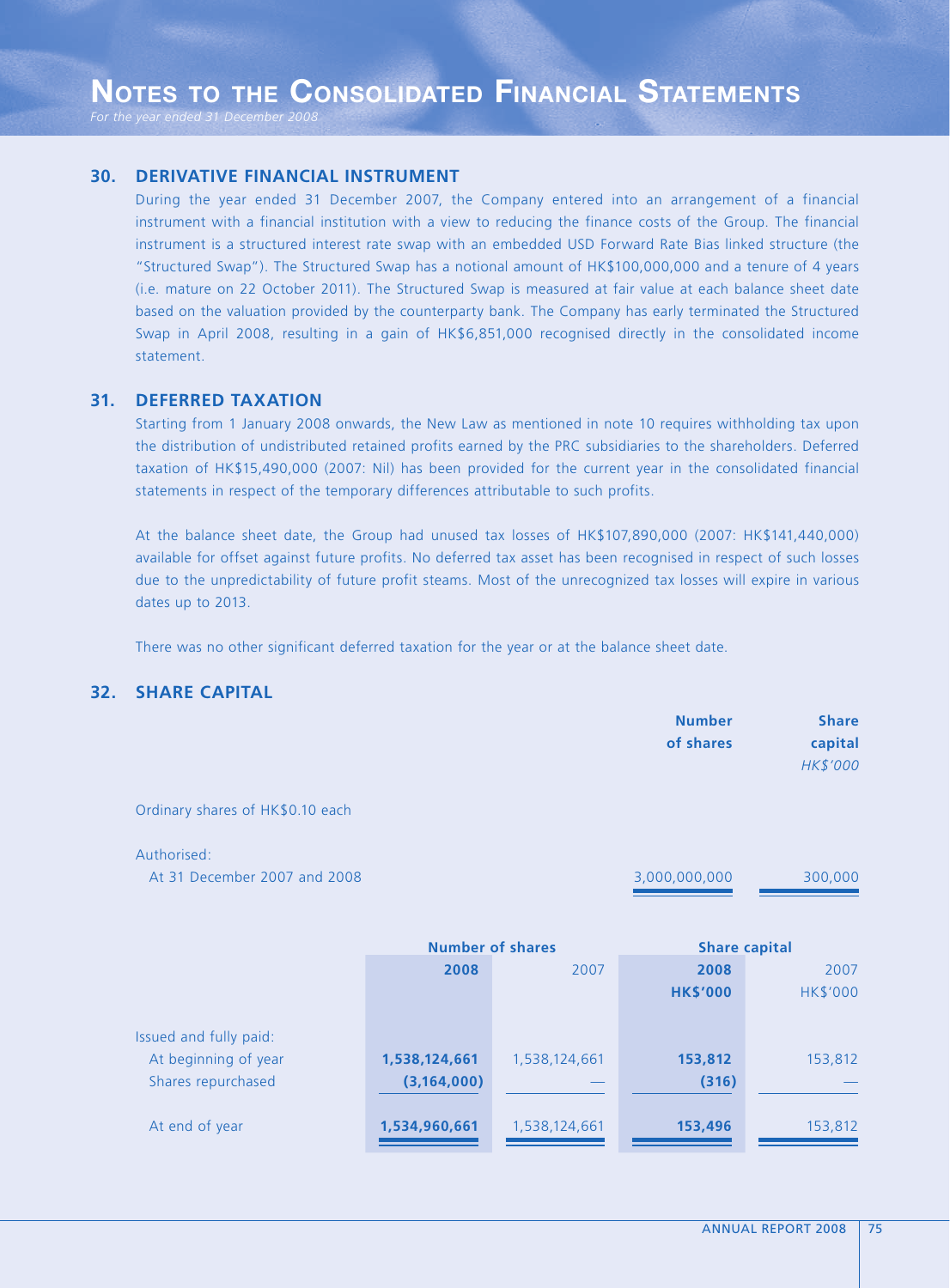#### **32. SHARE CAPITAL** *(continued)*

During the year, the Company repurchased its own shares through the Stock Exchange as follows:

| <b>Month of</b> | <b>Number of ordinary</b> | <b>Price per share</b> |        | <b>Aggregate</b>   |
|-----------------|---------------------------|------------------------|--------|--------------------|
| repurchase      | shares of HK\$0.10 each   | <b>Highest</b>         | Lowest | consideration paid |
|                 |                           | HK\$                   | HKS    | <b>HK\$'000</b>    |
| October 2008    | 1,640,000                 | 1.41                   | 1.33   | 2,255              |
| December 2008   | 1,524,000                 | 2.76                   | 2.68   | 4,167              |

During the year, the Company repurchased 3,164,000 ordinary shares of the Company on the Stock Exchange for a total consideration of HK\$6,422,000. Out of the repurchased ordinary shares, 2,816,000 shares were cancelled during the year and the remaining 348,000 shares were cancelled subsequent to the balance sheet date. The issued share capital of the Company has been reduced by the par value of the total repurchased shares and the relevant aggregate consideration was paid out from the Company's retained profits.

None of the Company's subsidiaries purchased, sold or redeemed any of the Company's listed securities during the year.

#### **33. SHARE OPTION SCHEME**

The Company's share option scheme (the "Scheme") was adopted on 6 July 2004 for the purpose of providing incentive to directors (or any persons proposed to be appointed as such, whether executive or nonexecutive) and employees (whether full-time or part-time) of each member of the Group; eligible business consultants, professionals and other advisers who have rendered service or will render service to the Group as determined by the board of directors. The Scheme shall be valid and effective for a period of 10 years since its adoption.

The maximum number of shares which may be issued upon exercise of all options to be granted under the Scheme shall not in aggregate exceed 10% of the shares of the Company in issue at the date of approval of the Scheme (i.e. 153,812,466 shares). The maximum entitlement for any one participant is that the total number of shares issued or to be issued upon exercise of the options granted to each participant in any twelve-month period shall not exceed 1% of the total number of shares in issue.

Any grant of options to a participant who is a director, chief executive or substantial shareholder (all within the meaning as ascribed under the Listing Rules) of the Company or their respective associates must be approved by the independent non-executive directors (excluding the independent non-executive director who is the grantee). Where the granting of options to a participant who is an independent non-executive director or a substantial shareholder would result in the shares of the Company issued and to be issued upon exercise of all options already granted and to be granted to such participant in the twelve-month period up to and including the date of such grant exceed 0.1% of the total number of shares in issue and have an aggregate value, based on the closing price of the shares at the date of each grant, in excess of HK\$5,000,000, such proposed grant must be approved by the shareholders of the Company in general meeting.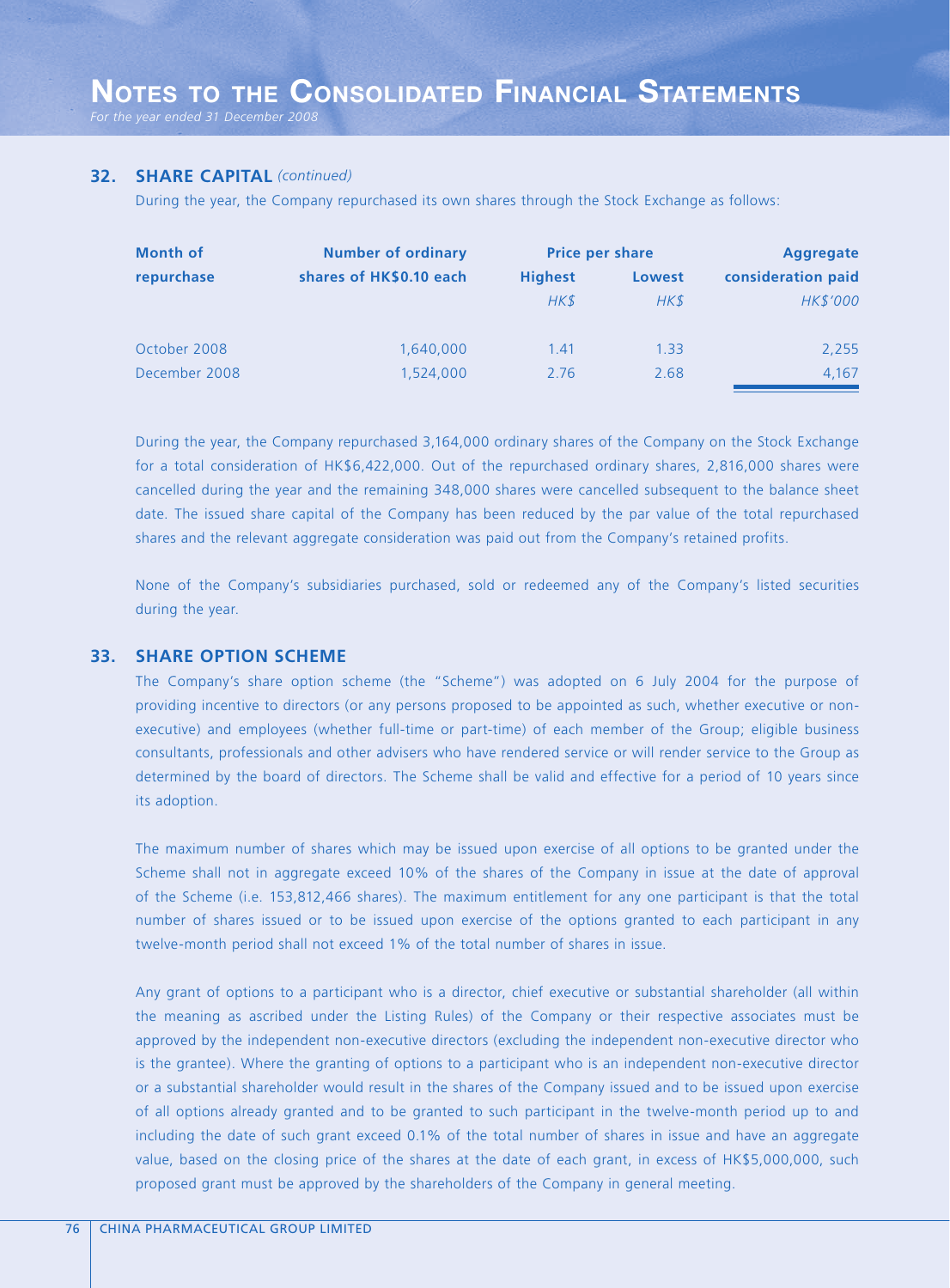#### **33. SHARE OPTION SCHEME** *(continued)*

Options granted have to be taken up within a period of 30 days from the date of offer upon payment of HK\$1. The subscription price is determined by the board of directors and shall be at least the highest of (i) the closing price of the shares as stated in the Stock Exchange's daily quotations sheet on the offer date; (ii) and the average closing price of the shares as stated in the Stock Exchange's daily quotations sheets for the five business days immediately preceding the offer date; and (iii) the nominal value of a share. Options granted are exercisable for a period to be notified by the board of directors to each grantee and such period shall expire not later than 10 years from the date of grant of options.

No option has been granted or agreed to be granted under the Scheme since its adoption.

#### **34. INVESTMENTS IN SUBSIDIARIES**

|                               | 2008            | 2007      |
|-------------------------------|-----------------|-----------|
|                               | <b>HK\$'000</b> | HK\$'000  |
|                               |                 |           |
| Unlisted investments, at cost | 1,506,033       | 1,320,766 |
|                               |                 |           |

Particulars of the Company's subsidiaries as at 31 December 2007 and 2008 are set out in note 43.

#### **35. AMOUNTS DUE FROM SUBSIDIARIES**

The amounts are unsecured, interest-free and recoverable within twelve months from the balance sheet date.

#### **36. RESERVES OF THE COMPANY**

|                                   |              | <b>Capital</b> |                 |              |
|-----------------------------------|--------------|----------------|-----------------|--------------|
|                                   | <b>Share</b> | redemption     | <b>Retained</b> |              |
|                                   | premium      | reserve        | profits         | <b>Total</b> |
|                                   | HK\$'000     | HK\$'000       | HK\$'000        | HK\$'000     |
| At 1 January 2007                 | 1,116,727    |                | 139,975         | 1,256,702    |
| Profit for the year               |              |                | 118,080         | 118,080      |
| At 31 December 2007               | 1,116,727    |                | 258,055         | 1,374,782    |
| Profit for the year               |              |                | 496,852         | 496,852      |
| Shares repurchased                |              | 316            | (6, 422)        | (6, 106)     |
| Final dividend for the year ended |              |                |                 |              |
| 31 December 2007                  |              |                | (76, 906)       | (76, 906)    |
| At 31 December 2008               | 1,116,727    | 316            | 671,579         | 1,788,622    |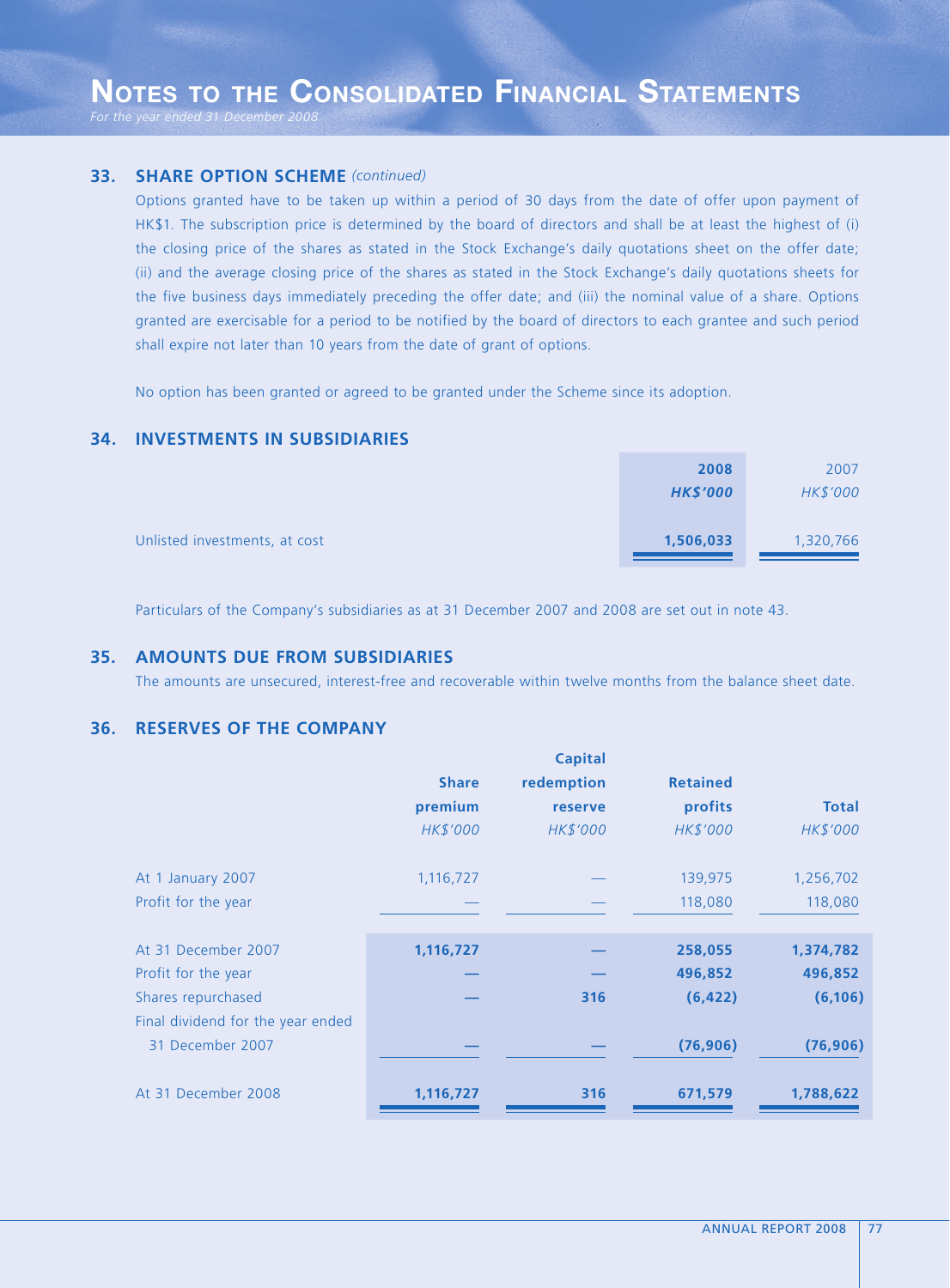#### **37. ACQUISITION OF SUBSIDIARIES**

On 29 July 2008, the Group further acquired 20% equity interest in its associate, Siping (see note 20), for a consideration of RMB20,000,000 (equivalent to HK\$22,250,000). Upon the acquisition, Siping became a 60% owned subsidiary of the Group. This acquisition has been accounted for using the purchase method of accounting. The amount of goodwill arising as a result of the acquisition was HK\$624,000.

The net assets acquired in the transaction, and the goodwill arising, are as follows:

|                                                                                                                                     | <b>Acquiree's carrying</b><br>amount and fair value<br>HK\$'000 |
|-------------------------------------------------------------------------------------------------------------------------------------|-----------------------------------------------------------------|
| Net assets acquired:                                                                                                                |                                                                 |
| Property, plant and equipment<br>Prepaid lease payments<br>Inventories                                                              | 63,806<br>18,328<br>16,027                                      |
| Trade and other receivables<br><b>Bills receivables</b><br>Trade receivables due from a fellow subsidiary<br>Bank balances and cash | 41,752<br>26,476<br>40,522<br>10,583                            |
| Trade and other payables<br>Trade payables due to the Group<br><b>Tax liabilities</b>                                               | (25,020)<br>(39, 585)<br>(569)                                  |
| Secured bank loans                                                                                                                  | (39, 045)                                                       |
| Minority interests<br>Goodwill                                                                                                      | 113,275<br>(45, 310)<br>624                                     |
|                                                                                                                                     | 68,589                                                          |
| Total consideration satisfied by:<br>Cash<br>Investment in an associate                                                             | 22,250<br>46,339                                                |
|                                                                                                                                     | 68,589                                                          |
| Net cash outflow arising on acquisition:<br>Cash consideration paid<br>Bank balances and cash acquired                              | (22, 250)<br>10,583                                             |
|                                                                                                                                     | (11, 667)                                                       |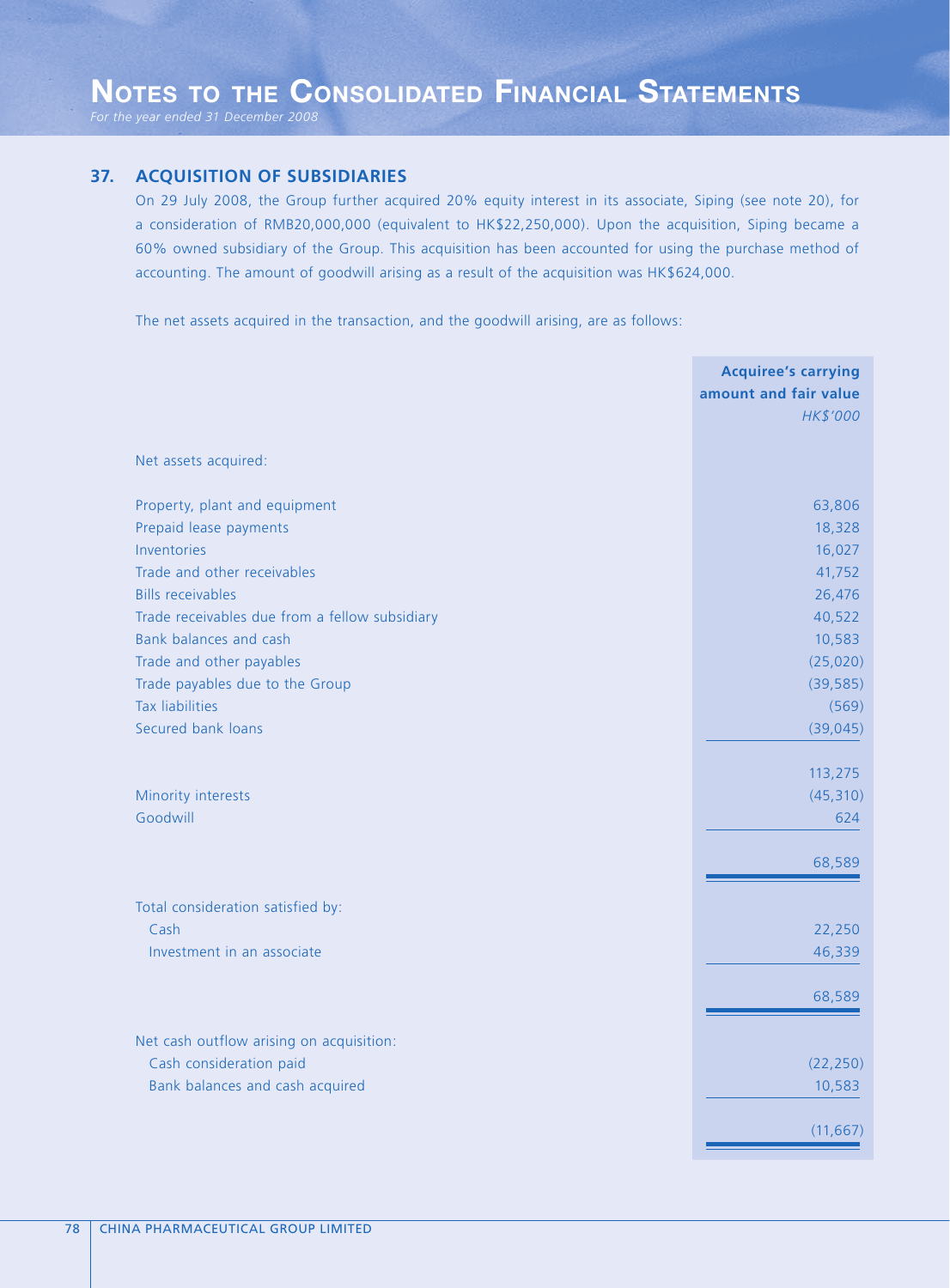#### **37. ACQUISITION OF SUBSIDIARIES** *(continued)*

The goodwill arising on acquisition of Siping is attributable to the anticipated future operating synergies in the Group's business of manufacture and sale of cephalosporin products in the PRC after the acquisition.

Siping contributed profit of HK\$10,924,000 for the period between the date of acquisition and the balance sheet date.

If the acquisition had been completed on 1 January 2008, the Group's revenue for the year would have been HK\$6,916 million, and profit for the year would have been HK\$987 million. The pro forma information is for illustrative purposes only and is not necessarily an indication of revenue and results of operations of the Group that actually would have been achieved had the acquisition been completed on 1 January 2008, nor is it intended to be a projection of future results.

During the year ended 31 December 2007, the following acquisitions took place:

- (i) On 30 August 2007, the Group entered into an agreement to acquire 100% of the equity interest in Zhongkang from the SPG Group for a consideration of RMB130,000,000 (equivalent to HK\$138,808,000);
- (ii) On 6 July 2007, the Group entered into an agreement to acquire 51% of the equity interest in Shijiazhuang Pharma Group (Inner Mongolia) Zhongxing Huanbao Co., Ltd. ("Zhongxing Huanbao") from an independent third party for a consideration of RMB4,999,000 (equivalent to HK\$4,999,000); and
- (iii) On 10 November 2007, the Group entered into an agreement to acquire 100% of the equity interest in Shijiazhuang Pharma Group Zhongchen Pharmaceutical Co., Ltd. ("Zhongchen") from SPG for a consideration of RMB1,800,000 (equivalent to HK\$1,915,000).

The above acquisitions took place during the year ended 31 December 2007 have been accounted for using the purchase method of accounting. The amount of goodwill arising is set out below.

Details of these acquired subsidiaries are set out in note 43.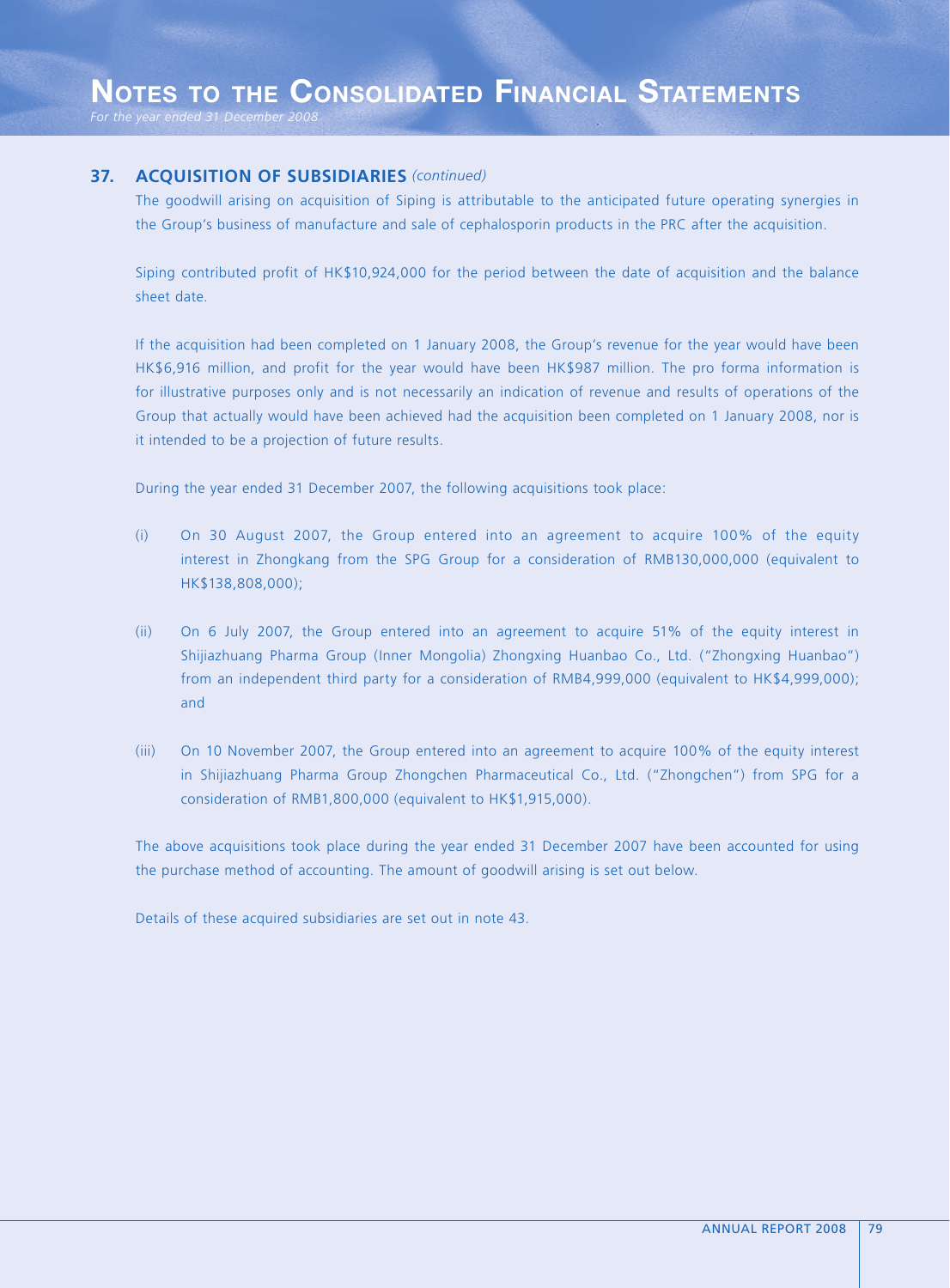*For the year ended 31 December 2008*

#### **37. ACQUISITION OF SUBSIDIARIES** *(continued)*

The net assets acquired in the transactions, and the goodwill arising, are as follows:

|                                                                 | Zhongkang                                                 |                                  | <b>Zhongxing Huanbao</b> |                                                                  |                                  | Zhongchen         |                                                       |              |
|-----------------------------------------------------------------|-----------------------------------------------------------|----------------------------------|--------------------------|------------------------------------------------------------------|----------------------------------|-------------------|-------------------------------------------------------|--------------|
|                                                                 | Acquiree's<br>carrying<br>amount<br>before<br>combination | <b>Fair value</b><br>adjustments | <b>Fair value</b>        | <b>Acquiree's</b><br>carrying<br>amount<br>before<br>combination | <b>Fair value</b><br>adjustments | <b>Fair value</b> | Acquiree's<br>carrying<br>amount<br>and<br>fair value | <b>Total</b> |
|                                                                 | HK\$'000                                                  | HK\$'000                         | HK\$'000                 | HK\$'000                                                         | HK\$'000                         | HK\$'000          | HK\$'000                                              | HK\$'000     |
| Property, plant and equipment                                   | 119,710                                                   | 11,071                           | 130,781                  | 34,757                                                           | (5,899)                          | 28,858            |                                                       | 159,639      |
| Prepaid lease payments                                          | 21,926                                                    |                                  | 21,926                   |                                                                  |                                  |                   |                                                       | 21,926       |
| Inventories                                                     | 26,629                                                    | 493                              | 27,122                   | 1,942                                                            | 2,169                            | 4,111             | 21                                                    | 31,254       |
| Trade and other receivables<br>Amount due from a jointly        | 5,366                                                     |                                  | 5,366                    | 3,030                                                            |                                  | 3,030             | 7,447                                                 | 15,843       |
| controlled entity                                               | 618                                                       |                                  | 618                      |                                                                  |                                  |                   |                                                       | 618          |
| Bank balances and cash                                          | 1,442                                                     |                                  | 1,442                    | 222                                                              |                                  | 222               | 2,104                                                 | 3,768        |
| Trade and other payables                                        | (15, 470)                                                 |                                  | (15, 470)                | (26, 666)                                                        |                                  | (26, 666)         | (210)                                                 | (42, 346)    |
| Amount due to a related company<br>Trade payables due to fellow | (13,995)                                                  |                                  | (13,995)                 |                                                                  |                                  |                   | (7, 447)                                              | (21, 442)    |
| subsidiaries                                                    | (8, 514)                                                  |                                  | (8, 514)                 |                                                                  |                                  |                   |                                                       | (8, 514)     |
| <b>Tax liabilities</b>                                          | (2, 231)                                                  |                                  | (2, 231)                 |                                                                  |                                  |                   |                                                       | (2, 231)     |
| Unsecured bank loans                                            | (53, 191)                                                 |                                  | (53, 191)                |                                                                  |                                  |                   |                                                       | (53, 191)    |
|                                                                 | 82,290                                                    | 11,564                           | 93,854                   | 13,285                                                           | (3,730)                          | 9,555             | 1,915                                                 | 105,324      |
| Minority interests                                              |                                                           |                                  |                          |                                                                  |                                  | (4,556)           |                                                       | (4, 556)     |
| Goodwill                                                        |                                                           |                                  | 44,954                   |                                                                  |                                  |                   |                                                       | 44,954       |
|                                                                 |                                                           |                                  | 138,808                  |                                                                  |                                  | 4,999             | 1,915                                                 | 145,722      |
| Total consideration                                             |                                                           |                                  |                          |                                                                  |                                  |                   |                                                       |              |
| satisfied by cash                                               |                                                           |                                  | 138,808                  |                                                                  |                                  | 4,999             | 1,915                                                 | 145,722      |
| Net cash (outflow) inflow arising on<br>acquisitions:           |                                                           |                                  |                          |                                                                  |                                  |                   |                                                       |              |
| Cash consideration paid                                         |                                                           |                                  | (138, 808)               |                                                                  |                                  | (4,999)           | (1, 915)                                              | (145, 722)   |
| Bank balances and cash acquired                                 |                                                           |                                  | 1,442                    |                                                                  |                                  | 222               | 2,104                                                 | 3,768        |
|                                                                 |                                                           |                                  | (137, 366)               |                                                                  |                                  | (4,777)           | 189                                                   | (141, 954)   |

The goodwill arising on acquisition of Zhongkang is attributable to the anticipated future operating synergies in the Group's business of manufacture and sale of penicillin products in Inner Mongolia after the acquisition.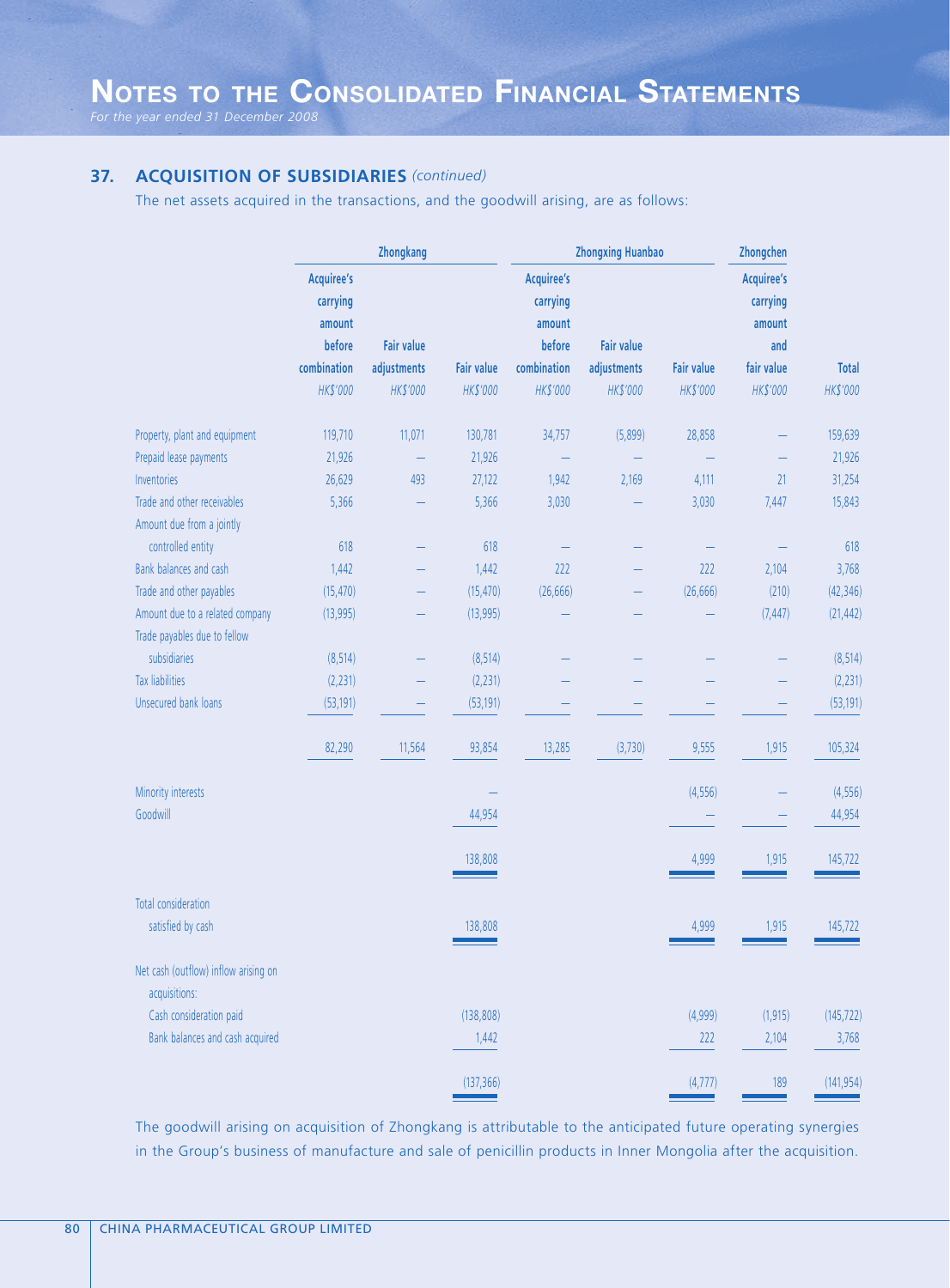*For the year ended 31 December 2008*

# **38. OPERATING LEASE COMMITMENTS**

| <b>THE GROUP</b> |          |  |
|------------------|----------|--|
| 2008<br>2007     |          |  |
| <b>HK\$'000</b>  | HK\$'000 |  |
|                  |          |  |
|                  |          |  |
| 14,521           | 13,033   |  |
|                  |          |  |

At the balance sheet date, the Group and the Company had commitments for future minimum lease payments under non-cancellable operating leases which fall due as follows:

|                                       | <b>THE GROUP</b> |          | <b>THE COMPANY</b> |          |  |
|---------------------------------------|------------------|----------|--------------------|----------|--|
|                                       | 2008             | 2007     | 2008               | 2007     |  |
|                                       | <b>HK\$'000</b>  | HK\$'000 | <b>HK\$'000</b>    | HK\$'000 |  |
|                                       |                  |          |                    |          |  |
| Within one year                       | 12,357           | 5,687    | 2,356              | 2,347    |  |
| In the second to fifth year inclusive | 20,472           | 4,512    | 2,136              | 4,027    |  |
| Over five years                       |                  | 121      |                    |          |  |
|                                       |                  |          |                    |          |  |
|                                       | 32,829           | 10,320   | 4,492              | 6,374    |  |
|                                       |                  |          |                    |          |  |

Operating lease payments represent rentals payable by the Group for certain of its office, factory properties and staff quarters. Leases are negotiated and rentals are fixed for an average term of two to three years.

## **39. CAPITAL COMMITMENTS**

At the balance sheet date, the Group had the following capital commitments:

|                                                                | 2008            | 2007            |
|----------------------------------------------------------------|-----------------|-----------------|
|                                                                | <b>HK\$'000</b> | <b>HK\$'000</b> |
|                                                                |                 |                 |
| Capital expenditure contracted for but not provided in the     |                 |                 |
| consolidated financial statements in respect of acquisition of |                 |                 |
| - property, plant and equipment                                | 170,422         | 107,026         |
| - intangible assets                                            | 25,339          | 16,757          |
|                                                                |                 |                 |
|                                                                | 195,761         | 123,783         |
|                                                                |                 |                 |

The Company had no capital commitment at both balance sheet dates.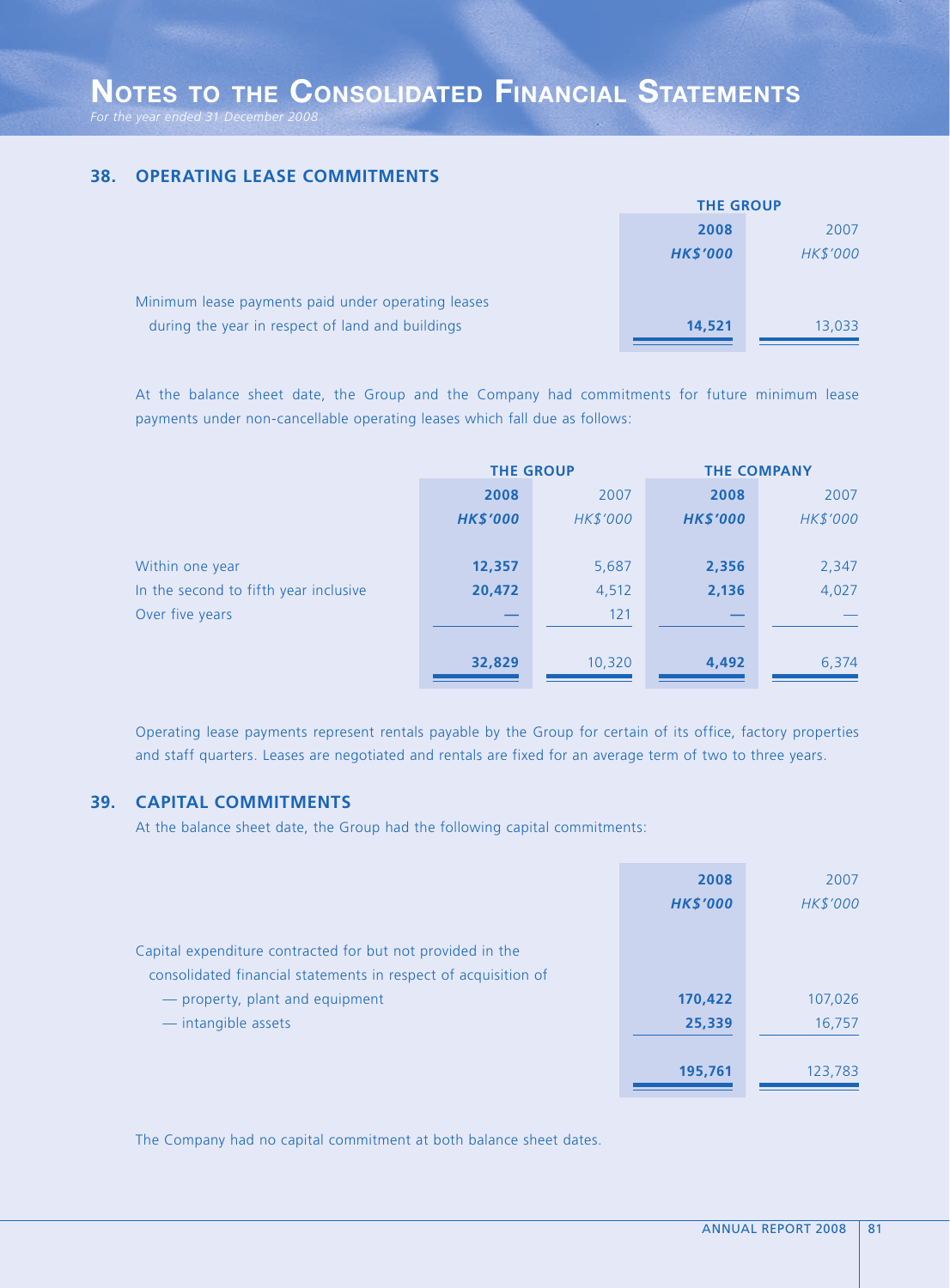#### **40. MAJOR NON-CASH TRANSACTIONS**

During the year, an amount of HK\$551,000 (2007: HK\$1,818,000) of sale proceeds on disposal of property, plant and equipment was agreed with the suppliers to set off against trade payables for the same amount.

#### **41. CONTINGENT LIABILITIES**

(i) As disclosed in the press announcement of the Company dated 22 February 2005, the Company and one of its subsidiaries are named as, among others, defendants in a number of antitrust complaints filed in the United States. These antitrust complaints alleged that certain manufacturers of vitamin C in the PRC have since at least December 2001 conspired to control prices and volumes of exports of vitamin C to the United States and elsewhere in the world and that as such have been in violation of the antitrust laws of the United States. It is alleged in the antitrust complaints that the purchasers of vitamin C in the United States paid more for vitamin C than they would have paid in the absence of the alleged conspiracy and therefore, suffered losses. The plaintiffs purported to bring these cases on behalf of direct purchasers under the federal antitrust laws of the United States and indirect purchasers under various state antitrust laws. The plaintiffs (purportedly as representatives of classes of similar plaintiffs) seek treble unspecified damages and other relief. Subsequent to the above-mentioned announcement, there were some other complaints with the same nature as the antitrust complaints filed in the United States. Up to date of this report, four antitrust complaints have been served on the Company and three antitrust complaints have been served on the subsidiary. The legal adviser of the Group has successfully consolidated all such cases to be heard in the Federal Court of New York.

On 3 May 2006, the first court meeting was held before a judge of the U.S. District Court for the Eastern District of New York and legal advisers of the defendants and plaintiffs. In February 2007, the direct purchaser plaintiff amended its claim and requested that only direct purchasers of the Vitamin C who had not entered into any agreements containing arbitration clauses could be part of the class of purchasers it sought to represent.

Submissions concerning whether the direct purchaser case may proceed as a class action have been made during the year 2007 and fact discovery has concluded in October 2008. According to the latest timetable fixed by the court, parties are required to complete liability expert discovery by 15 May 2009 and dispositive motion process concerning liability is to commence by 1 June 2009. The action is still in the stage of class discovery.

The directors and management of the Company intend to contest the claims set out in the antitrust complaints vigorously. The Group has appointed legal advisers to advise them in the legal proceedings and the outcome of the antitrust complaints cannot be reliably estimated with reasonable certainty at this stage.

(ii) At 31 December 2007, a corporate guarantee of RMB600,000,000 was given by the Company to a bank in the PRC in respect of banking facilities granted to certain subsidiaries of the Company and Huarong. An amount of RMB21,000,000 was utilised by Huarong as at 31 December 2007.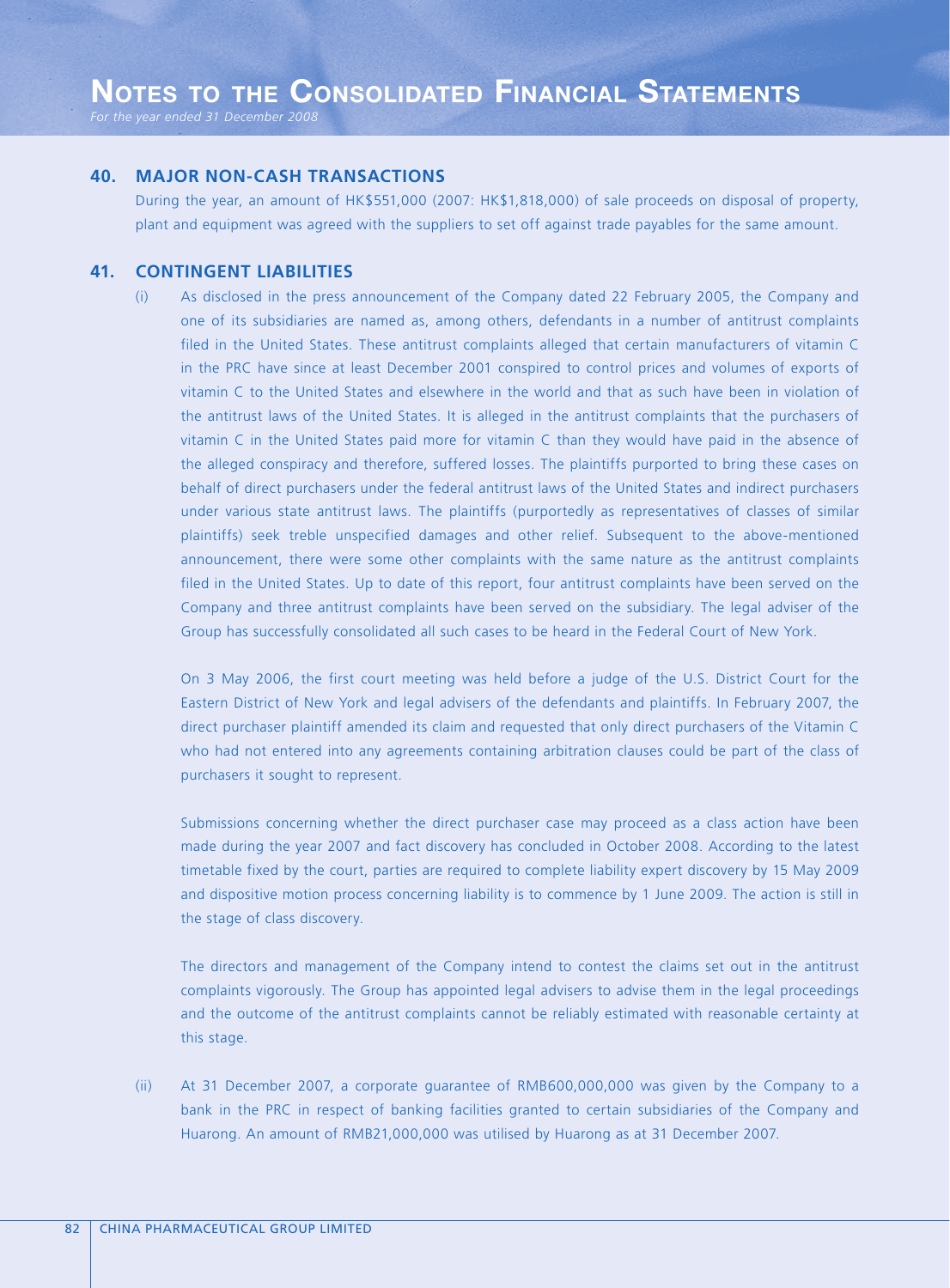#### **42. EMPLOYEE RETIREMENT BENEFIT SCHEMES**

The Group operates a Mandatory Provident Fund Scheme for all qualifying employees in Hong Kong. The assets of the scheme are held separately from those of the Group, in funds under the control of trustees. Contributions to the scheme are made based on a certain percentage of the employees' relevant payroll costs.

The employees of the subsidiaries in the PRC are members of a state-managed retirement benefit scheme operated by the PRC government. The relevant subsidiaries are required to make contributions to the retirement benefit scheme based on certain percentage of payroll costs to fund the benefits. The only obligation of the Group with respect to the retirement benefit scheme is to make the specified contributions.

During the year, the contributions made by the Group relating to the above arrangements were HK\$57,819,000 (2007: HK\$53,570,000), of which HK\$709,000 (2007: HK\$420,000) was attributable to the Mandatory Provident Fund Scheme in Hong Kong.

#### **43. PARTICULARS OF SUBSIDIARIES**

Particulars of the Company's subsidiaries at 31 December 2007 and 2008 are as follows:

| Name of subsidiary                                                  | Place of<br>incorporation/<br>registration<br>and operations | Kind of<br>legal status                                    | Nominal value of<br>issued and fully<br>paid<br>share capital/<br>registered capital | Percentage of<br>nominal value of<br>issued share capital/<br>registered capital held<br>by the Company |                   | <b>Principal activity</b>                          |
|---------------------------------------------------------------------|--------------------------------------------------------------|------------------------------------------------------------|--------------------------------------------------------------------------------------|---------------------------------------------------------------------------------------------------------|-------------------|----------------------------------------------------|
|                                                                     |                                                              |                                                            |                                                                                      | <b>Directly</b>                                                                                         | <b>Indirectly</b> |                                                    |
|                                                                     |                                                              |                                                            |                                                                                      | $\%$                                                                                                    | $\frac{0}{0}$     |                                                    |
| Golden Wing Limited                                                 | Hong Kong                                                    | Limited liability<br>company                               | <b>HK\$3</b>                                                                         | 100                                                                                                     |                   | Inactive                                           |
| Tin Lon Investment Limited                                          | Hong Kong                                                    | Limited liability<br>company                               | <b>HK\$2</b>                                                                         | 100                                                                                                     |                   | Investment holding                                 |
| Shijiazhuang Pharma Group                                           | The PRC                                                      | Limited liability                                          | RMB513,490,300                                                                       | 81.08                                                                                                   | 18.21             | Manufacture and sale of                            |
| Hebei Zhongrun                                                      |                                                              | cooperative                                                | (2007)                                                                               | (2007)                                                                                                  | (2007)            | pharmaceutical products                            |
| Pharmaceutical Co., Ltd.<br>("Zhongrun")                            |                                                              | joint venture<br>enterprise                                | RMB463,490,300)                                                                      | 79.04)                                                                                                  | 20.17)            |                                                    |
| Shijiazhuang Pharma Group<br><b>NBP</b> Pharmaceutical<br>Co., Ltd. | The PRC                                                      | Foreign investment<br>enterprise with<br>limited liability | RMB160,000,000                                                                       | 100                                                                                                     |                   | Manufacture and sale of<br>pharmaceutical products |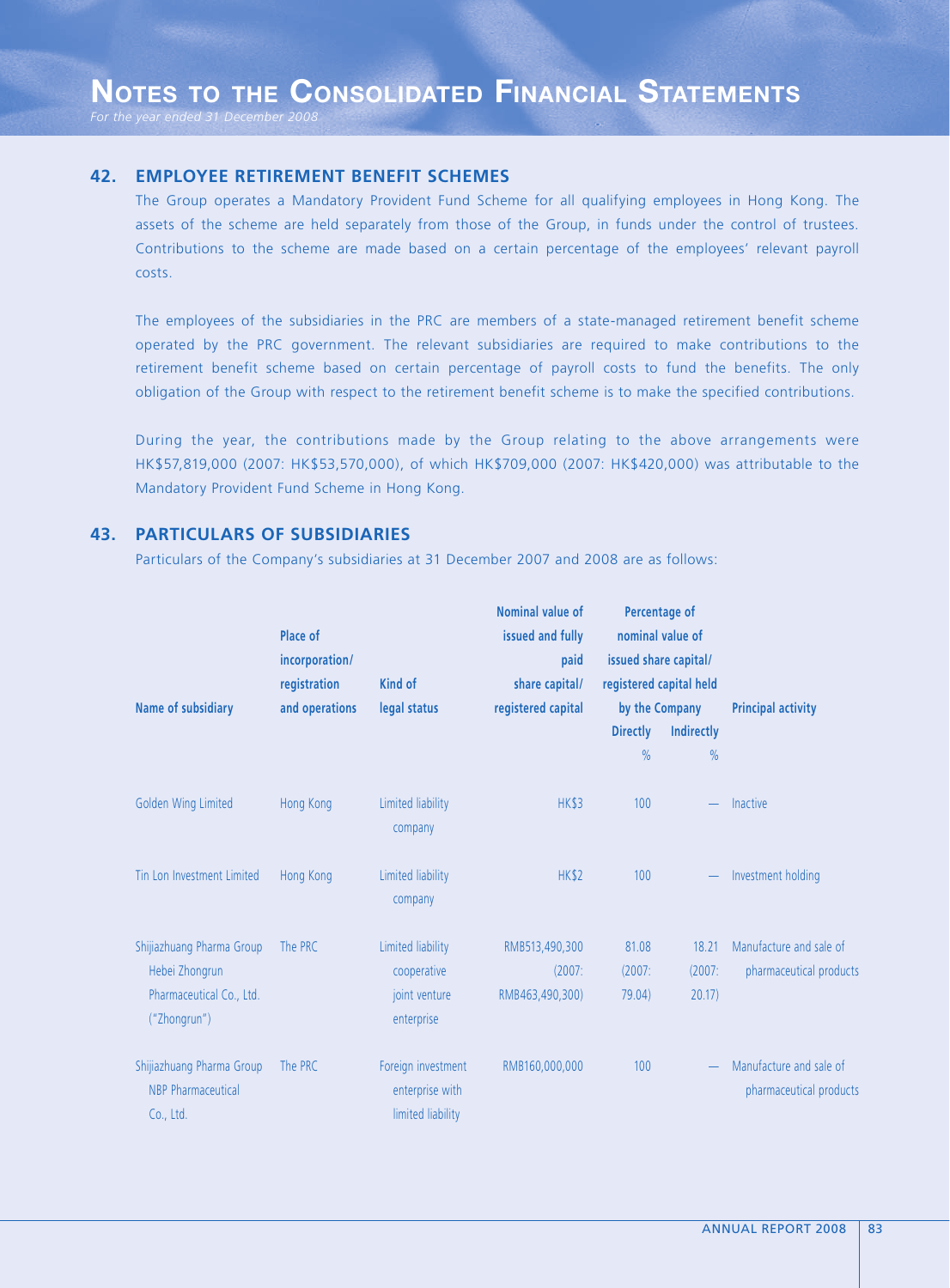*For the year ended 31 December 2008*

## **43. PARTICULARS OF SUBSIDIARIES** *(continued)*

| Name of subsidiary                                                                                                     | <b>Place of</b><br>incorporation/<br>registration<br>and operations | Kind of<br>legal status                                    | <b>Nominal value of</b><br>issued and fully<br>paid<br>share capital/<br>registered capital | <b>Percentage of</b><br>nominal value of<br>issued share capital/<br>registered capital held<br>by the Company |                       | <b>Principal activity</b>                                           |
|------------------------------------------------------------------------------------------------------------------------|---------------------------------------------------------------------|------------------------------------------------------------|---------------------------------------------------------------------------------------------|----------------------------------------------------------------------------------------------------------------|-----------------------|---------------------------------------------------------------------|
|                                                                                                                        |                                                                     |                                                            |                                                                                             | <b>Directly</b>                                                                                                | Indirectly            |                                                                     |
|                                                                                                                        |                                                                     |                                                            |                                                                                             | $\%$                                                                                                           | $\%$                  |                                                                     |
| Shijiazhuang Pharma Group<br>Zhongrun Pharmaceutical<br>(Inner Mongolia) Co., Ltd.<br>("Zhongrun (Inner<br>Mongolia)") | The PRC                                                             | Foreign investment<br>enterprise with<br>limited liability | RMB273,150,000<br>(2007)<br>RMB138,150,000)                                                 | 100                                                                                                            |                       | Manufacture and sale of<br>pharmaceutical products                  |
| Shijiazhuang Pharma Group<br>Weisheng Pharmaceutical<br>(Shijiazhuang) Co., Ltd.<br>("Weisheng")                       | The PRC                                                             | Foreign investment<br>enterprise with<br>limited liability | US\$27,345,500<br>(2007)<br>US\$20,169,000)                                                 | 100                                                                                                            |                       | Manufacture and sale of<br>pharmaceutical products                  |
| Zhongnuo                                                                                                               | The PRC                                                             | Foreign investment<br>enterprise with<br>limited liability | RMB282,810,000<br>(2007)<br>RMB216,000,000)                                                 | 100                                                                                                            |                       | Manufacture and sale of<br>pharmaceutical products                  |
| Shijiazhuang Pharma Group<br>Zhongqi Pharmaceutical<br>Technology (Shijiazhuang)<br>Co., Ltd.                          | The PRC                                                             | Foreign investment<br>enterprise with<br>limited liability | RMB39,754,680                                                                               | 100                                                                                                            |                       | Provision of pharmaceutical<br>research and<br>development services |
| Shijiazhuang Pharma Group<br>Hebei Zhongrun Huanbao<br>Co., Ltd.                                                       | The PRC                                                             | Foreign investment<br>enterprise with<br>limited liability | RMB5,000,000                                                                                |                                                                                                                | 85                    | Sewage treatment                                                    |
| Inner Mongolia<br>Zhongxingyuan<br>Sewage Treatment Co.,<br>Ltd.                                                       | The PRC                                                             | Foreign investment<br>enterprise with<br>limited liability | RMB18,000,000                                                                               | 80.42%                                                                                                         | 19.58%<br>(2007: Nil) | Sewage treatment                                                    |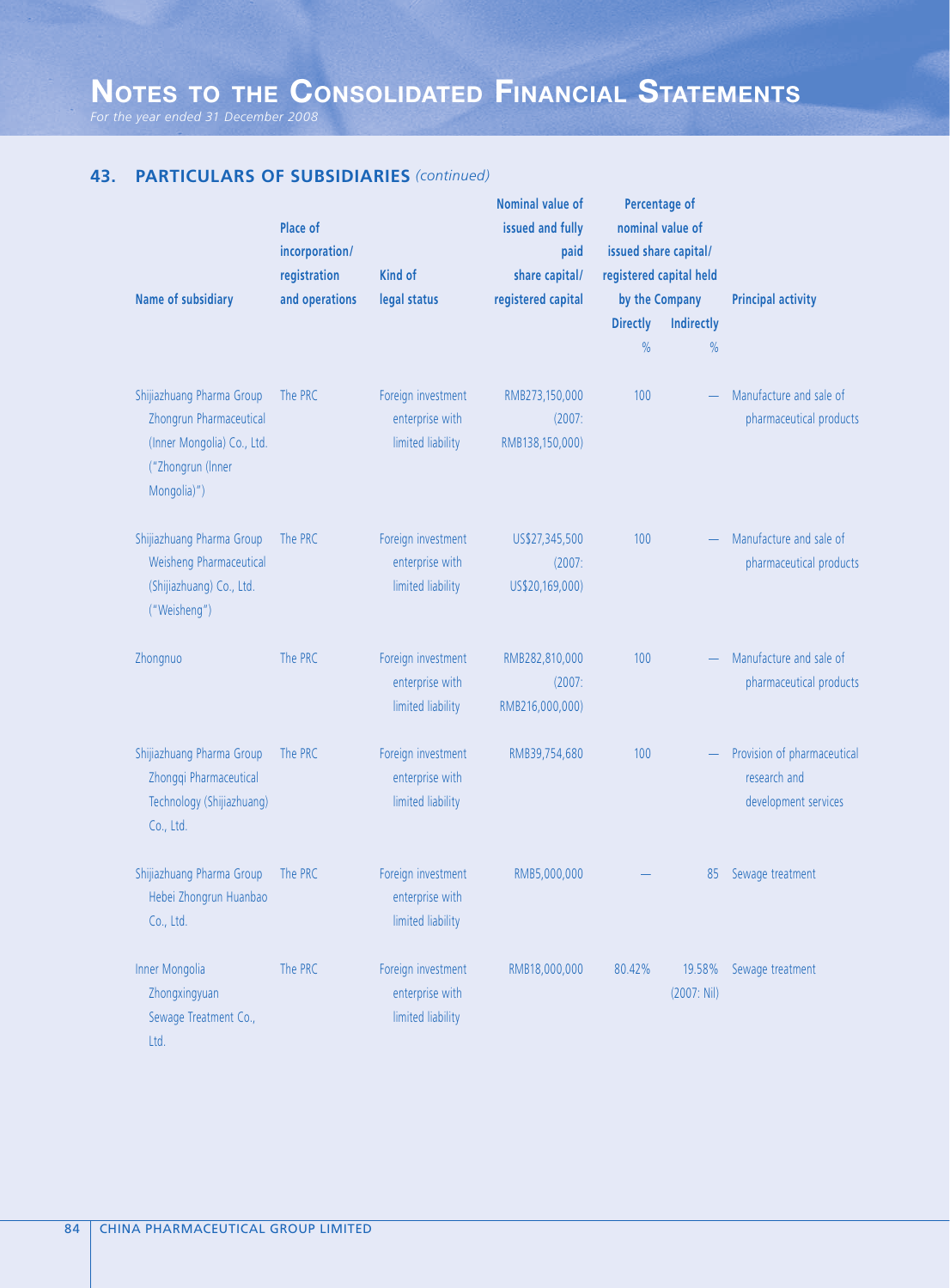*For the year ended 31 December 2008*

## **43. PARTICULARS OF SUBSIDIARIES** *(continued)*

| Name of subsidiary                                                                                     | Place of<br>incorporation/<br>registration<br>and operations | Kind of<br>legal status                                    | <b>Nominal value of</b><br>issued and fully<br>paid<br>share capital/<br>registered capital | Percentage of<br>nominal value of<br>issued share capital/<br>registered capital held<br>by the Company |                   | <b>Principal activity</b>                                           |
|--------------------------------------------------------------------------------------------------------|--------------------------------------------------------------|------------------------------------------------------------|---------------------------------------------------------------------------------------------|---------------------------------------------------------------------------------------------------------|-------------------|---------------------------------------------------------------------|
|                                                                                                        |                                                              |                                                            |                                                                                             | <b>Directly</b>                                                                                         | <b>Indirectly</b> |                                                                     |
|                                                                                                        |                                                              |                                                            |                                                                                             | $\%$                                                                                                    | $\frac{9}{6}$     |                                                                     |
| Zhongkang                                                                                              | The PRC                                                      | Foreign investment<br>enterprise with<br>limited liability | RMB33,000,000                                                                               |                                                                                                         | 100               | Manufacture and sale of<br>pharmaceutical products                  |
| Zhongxing Huanbao                                                                                      | The PRC                                                      | Foreign investment<br>enterprise with<br>limited liability | RMB15,000,000                                                                               |                                                                                                         | 51                | Sewage treatment                                                    |
| Shijiazhuang Pharma Group<br>(Shijiazhuang) High<br><b>Medical Technology</b><br>Development Co., Ltd. | The PRC                                                      | Sino-foreign equity<br>joint venture<br>company            | RMB30,000,000                                                                               | 25                                                                                                      | 58.33             | Provision of pharmaceutical<br>research and<br>development services |
| Zhongchen                                                                                              | The PRC                                                      | Foreign investment<br>enterprise with<br>limited liability | RMB8,750,000                                                                                |                                                                                                         | 100               | Manufacture and sale of<br>pharmaceutical products                  |
| New subsidiaries in 2008:                                                                              |                                                              |                                                            |                                                                                             |                                                                                                         |                   |                                                                     |
| Siping                                                                                                 | The PRC                                                      | Sino-foreign equity<br>joint venture<br>company            | RMB39,529,435                                                                               | 60                                                                                                      |                   | Manufacture and sale of<br>pharmaceutical products                  |
| Unigene Biotechnology Co.,<br>Ltd.                                                                     | The PRC                                                      | Sino-foreign equity<br>joint venture<br>company            | US\$7,000,000                                                                               | 55                                                                                                      |                   | Provision of pharmaceutical<br>research and<br>development services |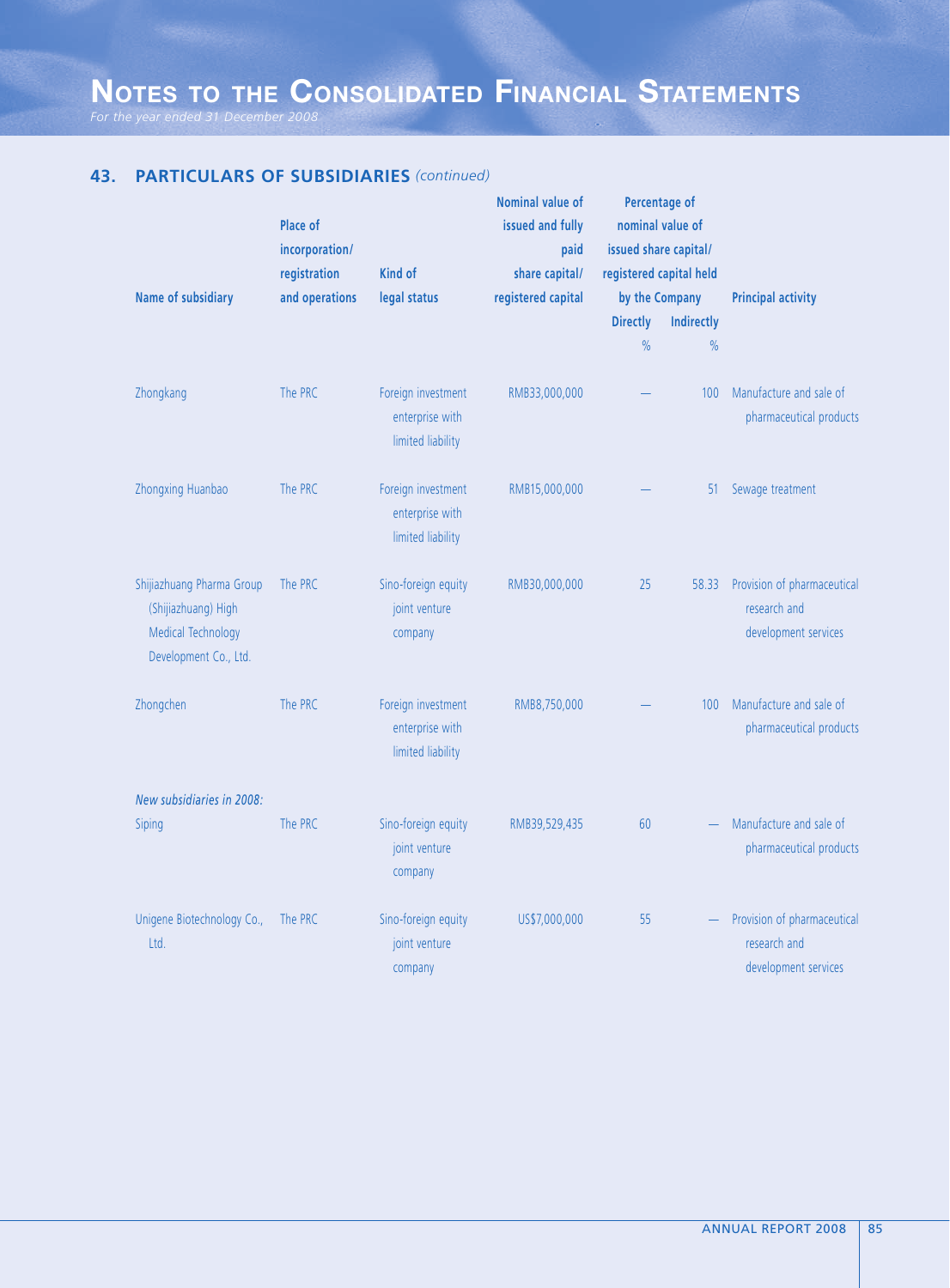| Name of subsidiary                                                | Place of<br>incorporation/<br>registration<br>and operations | Kind of<br>legal status                                    | Nominal value of<br>issued and fully<br>paid<br>share capital/<br>registered capital | <b>Percentage of</b><br>nominal value of<br>issued share capital/<br>registered capital held<br>by the Company |               | <b>Principal activity</b>                          |
|-------------------------------------------------------------------|--------------------------------------------------------------|------------------------------------------------------------|--------------------------------------------------------------------------------------|----------------------------------------------------------------------------------------------------------------|---------------|----------------------------------------------------|
|                                                                   |                                                              |                                                            |                                                                                      | <b>Directly</b>                                                                                                | Indirectly    |                                                    |
|                                                                   |                                                              |                                                            |                                                                                      | $\frac{0}{0}$                                                                                                  | $\frac{0}{0}$ |                                                    |
| Subsidiary merged with<br>Zhongrun in 2008:                       |                                                              |                                                            |                                                                                      |                                                                                                                |               |                                                    |
| Shijiazhuang Pharma Group<br>Hebei Zhongrun Chemical<br>Co., Ltd. | The PRC                                                      | Foreign investment<br>enterprise with<br>limited liability | RMB50,000,000                                                                        | 2007: 100                                                                                                      |               | Manufacture and sale of<br>pharmaceutical products |
| Subsidiary merged with<br>Weisheng in 2008:                       |                                                              |                                                            |                                                                                      |                                                                                                                |               |                                                    |
| Weitai Pharmaceutical<br>(Shijiazhuang) Co., Ltd.                 | The PRC                                                      | Foreign investment<br>enterprise with<br>limited liability | RMB59,400,000                                                                        | 2007: 100                                                                                                      |               | Manufacture and sale of<br>pharmaceutical products |
| Subsidiary merged with<br>Zhongrun (Inner<br>Mongolia) in 2008:   |                                                              |                                                            |                                                                                      |                                                                                                                |               |                                                    |
| Zhonghe                                                           | The PRC                                                      | Foreign investment<br>enterprise with<br>limited liability | RMB135,000,000                                                                       | 2007: 100                                                                                                      |               | Manufacture and sale of<br>pharmaceutical products |

None of the subsidiaries had any debentures outstanding at the end of the year or at any time during the year.

#### **44. POST BALANCE SHEET EVENT**

On 9 March 2009, Zhongrun (Inner Mongolia) and a connected person of the Company, Beijing Wandafei Technology Trading Company Limited ("Beijing Wandafei") entered into a share transfer agreement, pursuant to which Zhongrun (Inner Mongolia) has agreed to purchase and Beijing Wandafei has agreed to sell the entire 49% interest in Zhongxing Huanbao for a consideration of RMB9,000,000 (equivalent to HK\$10,227,273).

Prior to the acquisition, Zhongxing Huanbao was a non-wholly owned subsidiary of the Group which was owned by Zhongrun (Inner Mongolia) and Beijing Wandafei as to 51% and 49%, respectively.

After the acquisition, Zhongxing Huanbao becomes a wholly-owned subsidiary of the Group, details of the acquisition are set out in the announcement of the Company dated 9 March 2009.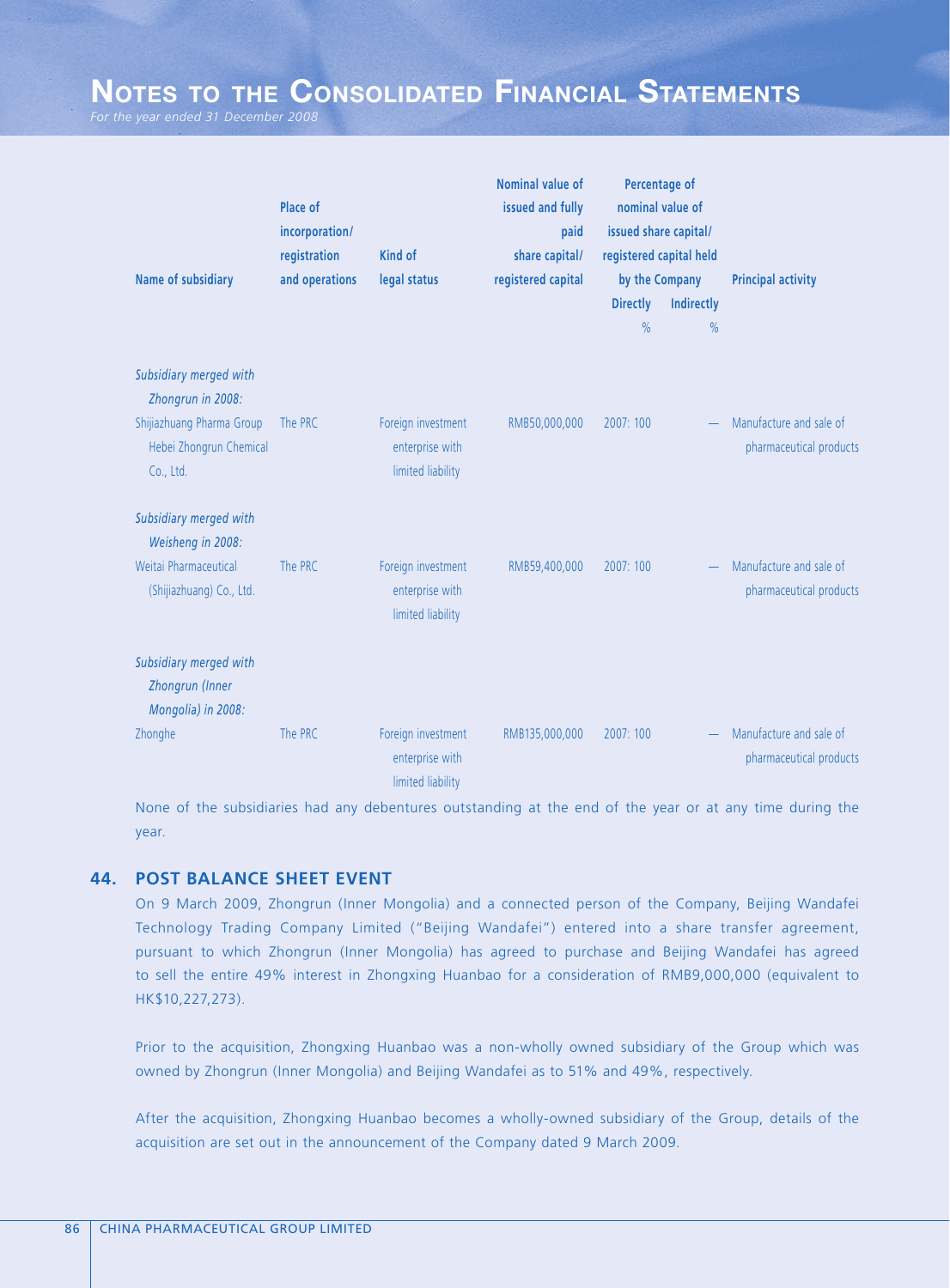# **FINANCIAL SUMMARY**

# **RESULTS**

|                                   | <b>Year ended 31 December</b> |             |             |             |                 |  |  |
|-----------------------------------|-------------------------------|-------------|-------------|-------------|-----------------|--|--|
|                                   | 2004                          | 2005        | 2006        | 2007        | 2008            |  |  |
|                                   | HK\$'000                      | HK\$'000    | HK\$'000    | HK\$'000    | <b>HK\$'000</b> |  |  |
|                                   |                               |             |             |             |                 |  |  |
| Revenue                           | 2,450,649                     | 3,192,065   | 3,538,754   | 4,986,059   | 6,829,995       |  |  |
| Cost of sales                     | (1,819,804)                   | (2,498,501) | (2,925,429) | (3,449,641) | (4,548,661)     |  |  |
|                                   |                               |             |             |             |                 |  |  |
| Gross profit                      | 630,845                       | 693,564     | 613,325     | 1,536,418   | 2,281,334       |  |  |
| Other income                      | 14,677                        | 21,157      | 34,814      | 27,278      | 42,834          |  |  |
| Selling and distribution expenses | (131, 453)                    | (182, 723)  | (232, 511)  | (379, 203)  | (470, 787)      |  |  |
| Administrative expenses           | (225, 503)                    | (287, 014)  | (308, 094)  | (471, 280)  | (514, 493)      |  |  |
| Other expenses                    | (15, 449)                     | (26, 754)   | (6,808)     | (74, 822)   | (120, 801)      |  |  |
|                                   |                               |             |             |             |                 |  |  |
| Operating profit                  | 273,117                       | 218,230     | 100,726     | 638,391     | 1,218,087       |  |  |
| Share of results of a jointly     |                               |             |             |             |                 |  |  |
| controlled entity                 | 3,419                         | (1,099)     | (3,350)     | (2,683)     | 1,442           |  |  |
| Share of results of an associate  |                               |             |             |             | 1,362           |  |  |
| Gain on termination of a          |                               |             |             |             |                 |  |  |
| derivative financial instrument   |                               |             |             |             | 6,851           |  |  |
| Change in fair value of a         |                               |             |             |             |                 |  |  |
| derivative financial instrument   |                               |             |             | (551)       |                 |  |  |
| Impairment loss on an available-  |                               |             |             |             |                 |  |  |
| for-sale investment               |                               |             |             |             | (10, 362)       |  |  |
| Finance costs                     | (27, 959)                     | (68, 139)   | (95, 776)   | (112, 809)  | (109, 367)      |  |  |
|                                   |                               |             |             |             |                 |  |  |
| Profit before tax                 | 248,577                       | 148,992     | 1,600       | 522,348     | 1,108,013       |  |  |
| Income tax (expense) credit       | (3, 185)                      | 7,301       | 13,763      | (45, 569)   | (160, 983)      |  |  |
|                                   |                               |             |             |             |                 |  |  |
| Profit for the year               | 245,392                       | 156,293     | 15,363      | 476,779     | 947.030         |  |  |
|                                   |                               |             |             |             |                 |  |  |
| Attributable to:                  |                               |             |             |             |                 |  |  |
| Equity holders of the Company     | 245,011                       | 156,518     | 15,664      | 477,388     | 940,560         |  |  |
| Minority interests                | 381                           | (225)       | (301)       | (609)       | 6,470           |  |  |
|                                   |                               |             |             |             |                 |  |  |
|                                   | 245,392                       | 156,293     | 15,363      | 476,779     | 947,030         |  |  |
|                                   |                               |             |             |             |                 |  |  |
|                                   | HK cents                      | HK cents    | HK cents    | HK cents    | <b>HK</b> cents |  |  |
|                                   |                               |             |             |             |                 |  |  |
| Earnings per share - Basic        | 15.93                         | 10.18       | 1.02        | 31.04       | 61.16           |  |  |